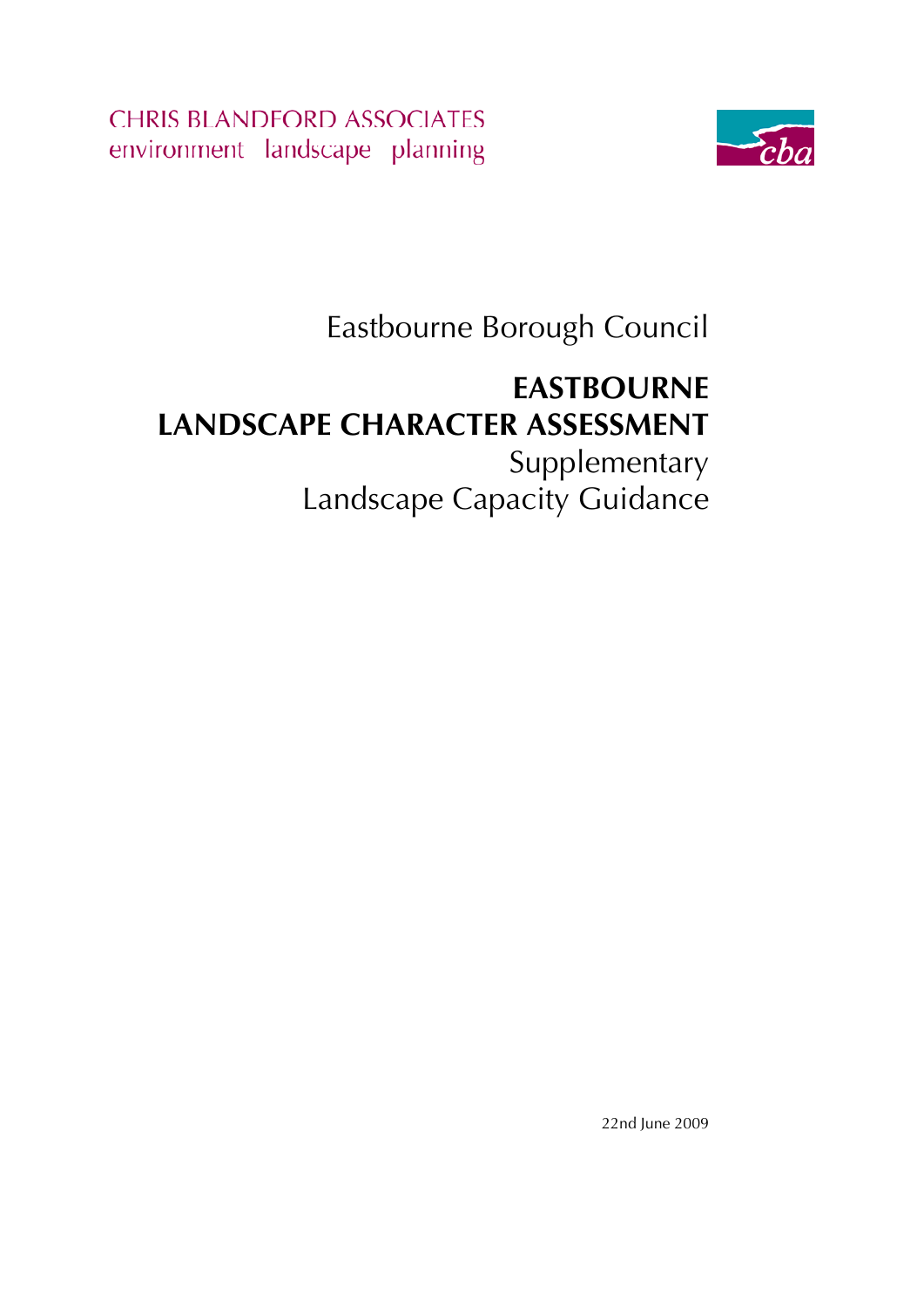**CHRIS BLANDFORD ASSOCIATES** environment landscape planning



# Eastbourne Borough Council

# **EASTBOURNE LANDSCAPE CHARACTER ASSESSMENT** Supplementary

Landscape Capacity Guidance

Approved

Position Date Revision

 $D.$  Wall

**Dominic Watkins** Director 22<sup>nd</sup> June 2009 Final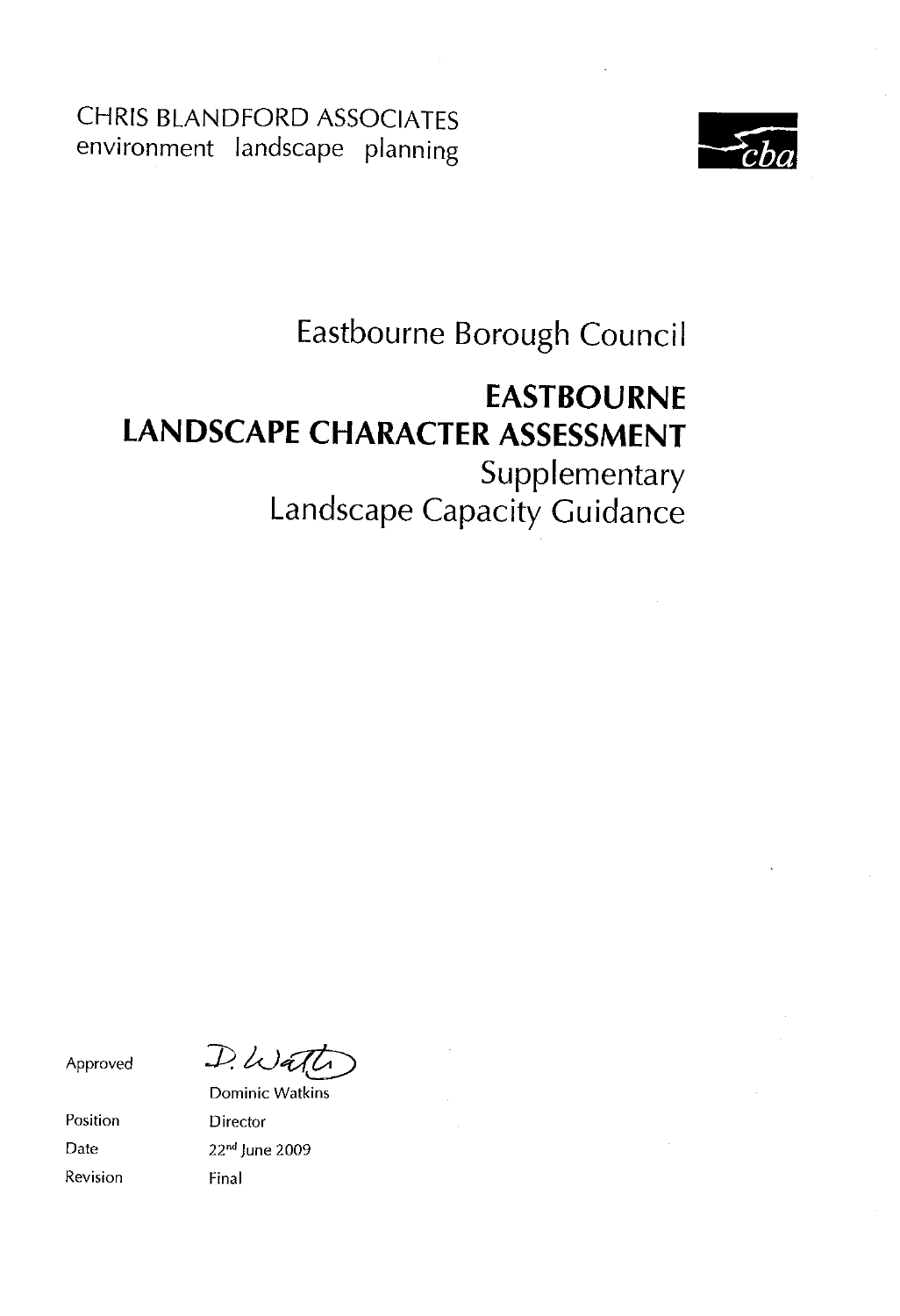# **CONTENTS**

| <b>PREFACE</b> |                                                     | 3                       |
|----------------|-----------------------------------------------------|-------------------------|
| 1.0            | <b>INTRODUCTION</b>                                 | $\overline{\mathbf{4}}$ |
| 1.1            | <b>Background</b>                                   | $\overline{\mathbf{4}}$ |
| 1.2            | <b>Aims and Objectives</b>                          | $\overline{\mathbf{4}}$ |
| 1.3            | <b>Methodology</b>                                  | $\overline{\mathbf{4}}$ |
| 2.0            | LANDSCAPE CAPACITY GUIDANCE - OPEN DOWNLANDS (A)    | 10                      |
| 2.1            | <b>Eastbourne Downs (A1)</b>                        | 10                      |
| 3.0            | LANDSCAPE CAPACITY GUIDANCE – MAJOR SCARPS (B)      | 13                      |
| 3.1            | <b>Cold Crouch Scarp (B1)</b>                       | 13                      |
| 3.2            | <b>Babylon Down Scarp (B2)</b>                      | 16                      |
| 3.3            | <b>Willingdon Golf Course Scarp (B3)</b>            | 19                      |
| 3.4            | <b>Beachy Brow Scarp (B4)</b>                       | 22                      |
| 3.5            | Royal Eastbourne Golf Course Scarp (B5)             | 25                      |
| 3.6            | <b>Whitebread Hole Scarp (B6)</b>                   | 28                      |
| 4.0            | LANDSCAPE CAPACITY GUIDANCE - SCARP FOOTSLOPES (C)  | 31                      |
| 4.1            | <b>Chalk Farm Scarp Footslopes (C1)</b>             | 31                      |
| 4.2            | <b>Willingdon Golf Course Scarp Footslopes (C2)</b> | 35                      |
| 4.3            | Royal Eastbourne Golf Course Scarp Footslopes (C3)  | 39                      |
| 4.4            | <b>Holywell Retreat Scarp Footslopes (C4)</b>       | 43                      |
| 5.0            | LANDSCAPE CAPACITY GUIDANCE - RUGGED COAST (D)      | 46                      |
| 5.1            | <b>Beachy Head Rugged Coast (D1)</b>                | 46                      |
| 5.2            | <b>Holywell Ledge Rugged Coast (D2)</b>             | 48                      |
| 6.0            | LANDSCAPE CAPACITY GUIDANCE - THE LEVELS (E)        | 50                      |
| 6.1            | <b>Eastbourne Levels (E1)</b>                       | 50                      |
| 6.2            | <b>West Langney/Willingdon Levels (E2)</b>          | 54                      |
| 6.3            | <b>East Langney Levels (E3)</b>                     | 58                      |
| 6.4            | <b>Upperton Rural Fringe (E4)</b>                   | 62                      |
| 6.5            | <b>Southbourne Recreation (E5)</b>                  | 66                      |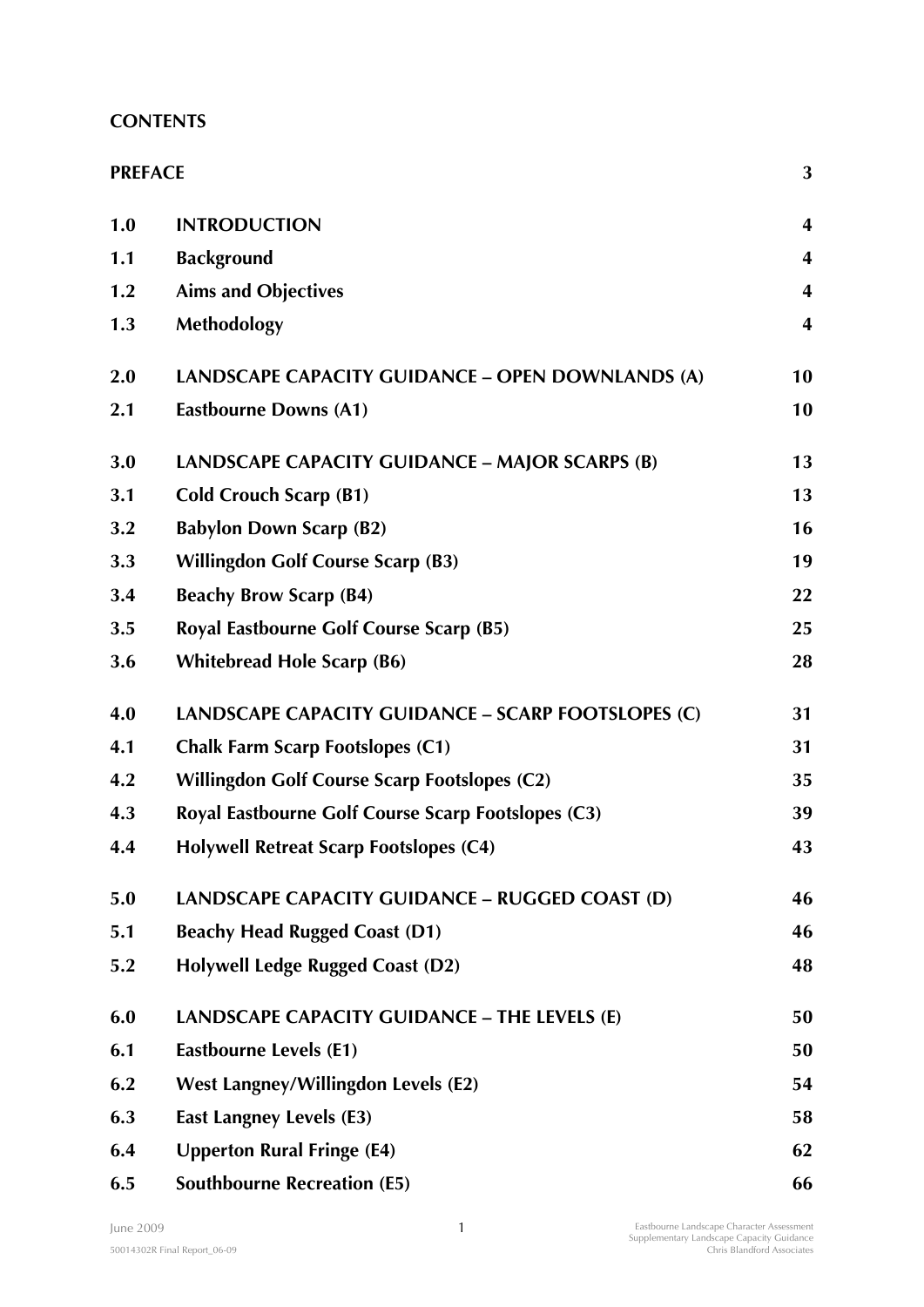| 6.6 | <b>Shinewater Lake Marshes (E6)</b>                    | 69 |
|-----|--------------------------------------------------------|----|
| 6.7 | Hampden Park (E7)                                      | 73 |
| 6.8 | <b>Hampden Park Recreation (E8)</b>                    | 77 |
| 7.0 | LANDSCAPE CAPACITY GUIDANCE - SMOOTH COASTAL STRIP (F) | 81 |
| 7.1 | Wish Tower Smooth Coastal Strip (F1)                   | 81 |
| 7.2 | The Reboubt Smooth Coastal Strip (F2)                  | 85 |
| 7.3 | Sovereign Harbour Smooth Coastal Strip (F3)            | 88 |
| 8.0 | <b>SUMMARY AND CONCLUSIONS</b>                         | 91 |
| 8.1 | <b>Summary of Key Findings</b>                         | 91 |
| 8.2 | <b>Conclusions</b>                                     | 92 |
|     |                                                        |    |

# **FIGURES**

**1. Landscape Character Types and Areas Plan**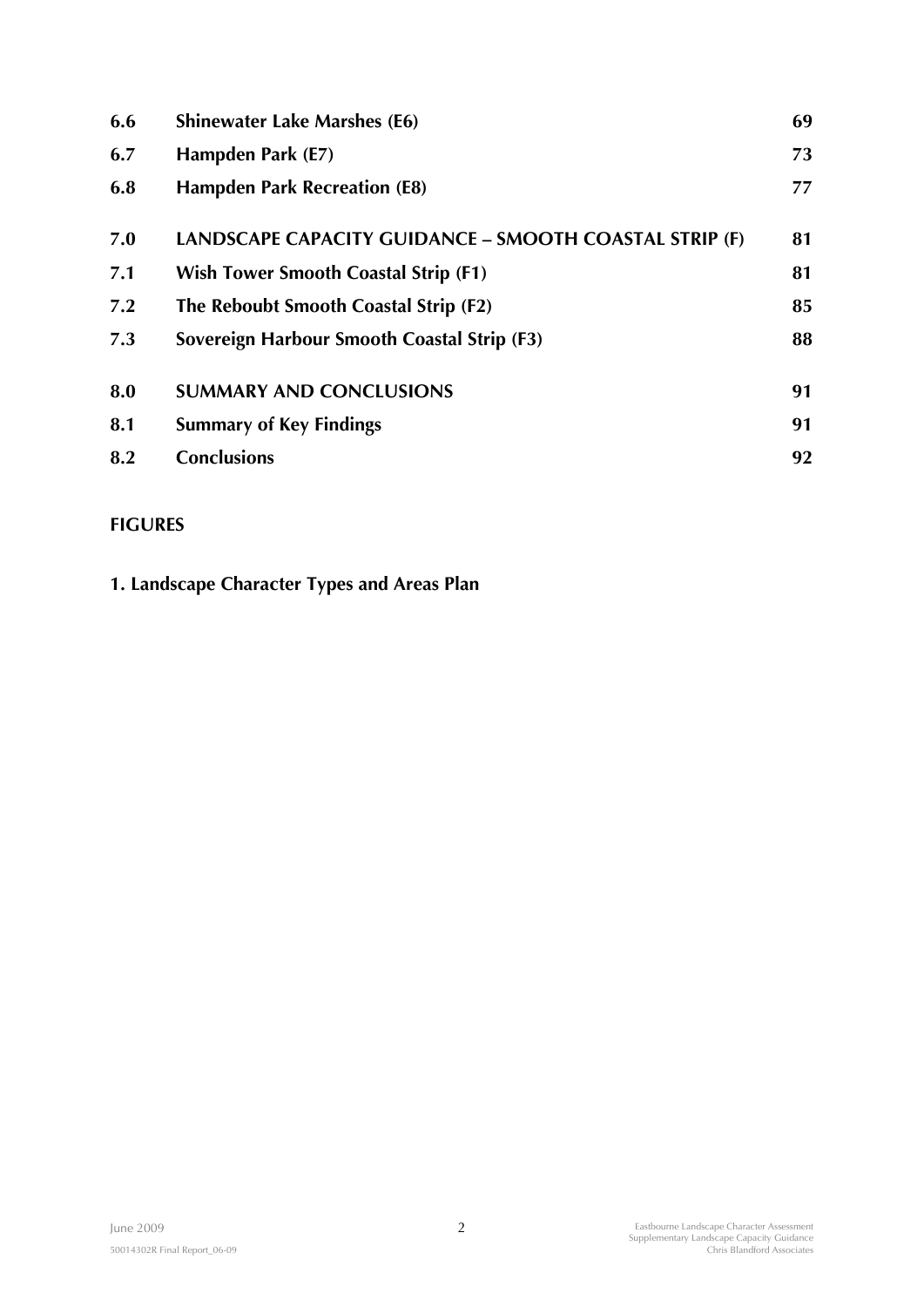## **PREFACE**

This Technical Study was commissioned by Eastbourne Borough Council as a supplementary report to the Eastbourne Borough Landscape Character Assessment prepared by Chris Blandford Associates. The Study provides indicative guidance on the capacity of the Borough's landscapes to accommodate housing, employment, leisure/recreation and services/facilities development. The conclusions and recommendations of the study reflect the opinions of the consultants, and are provided solely to inform the emerging Local Development Framework.

Chris Blandford Associates June 2009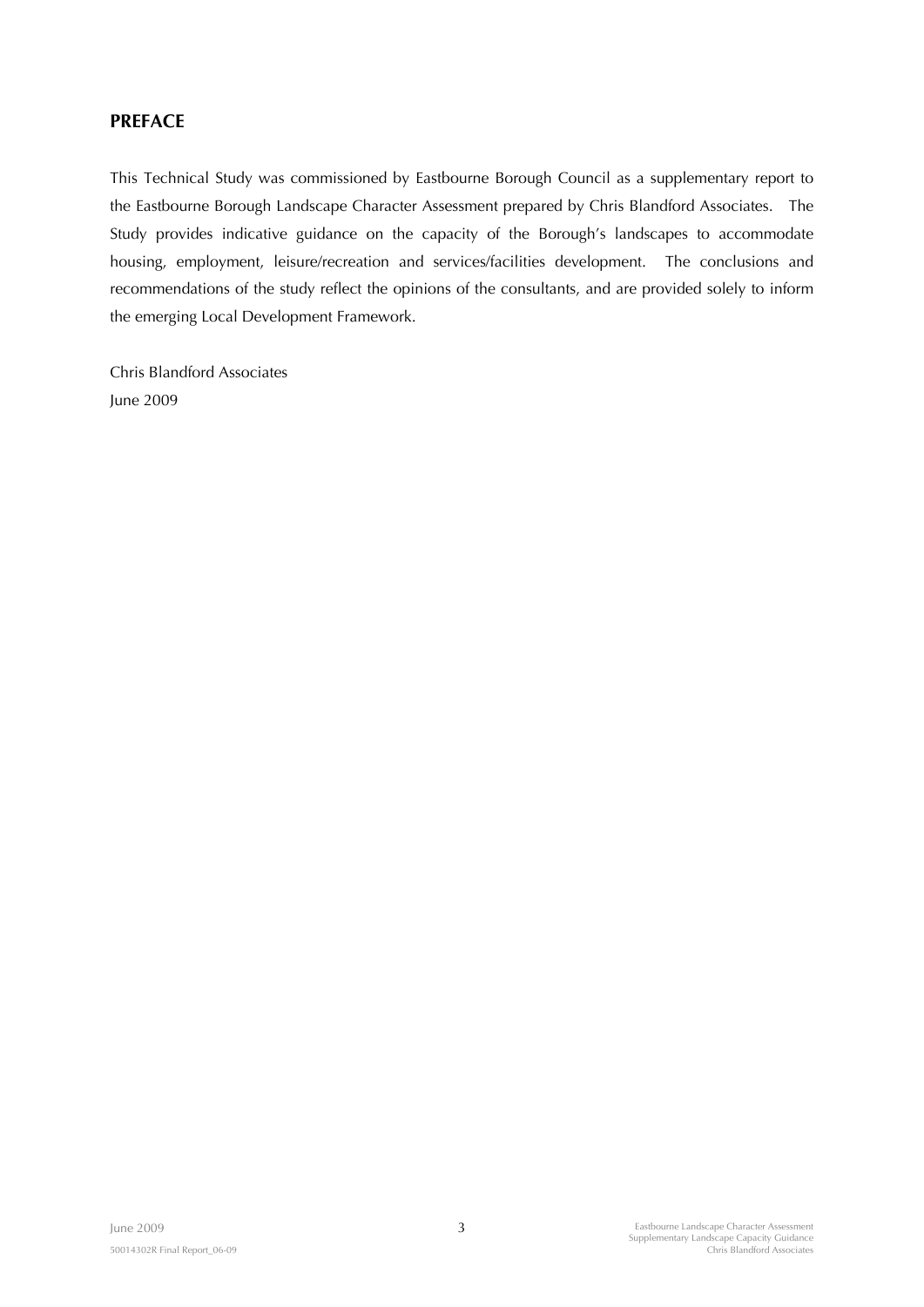### **1.0 INTRODUCTION**

### **1.1 Background**

1.1.1 In 2007, Eastbourne Borough Council commissioned Chris Blandford Associates (CBA) to undertake a borough-wide Landscape Character Assessment to inform the new Local Development Framework. The study was completed in November 2007. The Council subsequently commissioned CBA to provide this Landscape Capacity Guidance for the Borough. The two reports should be read together.

### **1.2 Aims and Objectives**

- 1.2.1 Based on the scope of work agreed with the Council, the aim of the study is to supplement the 'Indicative Capacity for Change' sections of each Landscape Character Area description contained in the Eastbourne Landscape Character Assessment (CBA, Final Report, November 2007) with more detailed guidance on the capacity to accommodate development without compromising the integrity of the landscape.
- 1.2.2 Key objectives for the study include:
	- Assessing the suitability of each Landscape Character Area in landscape terms to specific types of development - housing, employment, leisure/recreation and services/facilities development; and
	- Where a particular type of development is considered suitable, recommending the indicative scale of development that the Landscape Character Area might accommodate and providing broad guidance for integration of such development into the landscape in the form of siting, design and mitigation principles.

## **1.3 Methodology**

- 1.3.1 The general approach to the development of the Landscape Capacity Guidance builds on current best practice and CBA's experience from previous and ongoing studies.
- 1.3.2 It is important to clarify the differences between 'landscape sensitivity' and 'landscape capacity' assessment. Sensitivity assessments focus on drawing out the inherent sensitivities of a particular landscape to any 'development', e.g. residential housing or renewable energy development, highlighting those areas most vulnerable or 'sensitive' to changes in character. In contrast, capacity assessments take this sensitivity information, together with judgements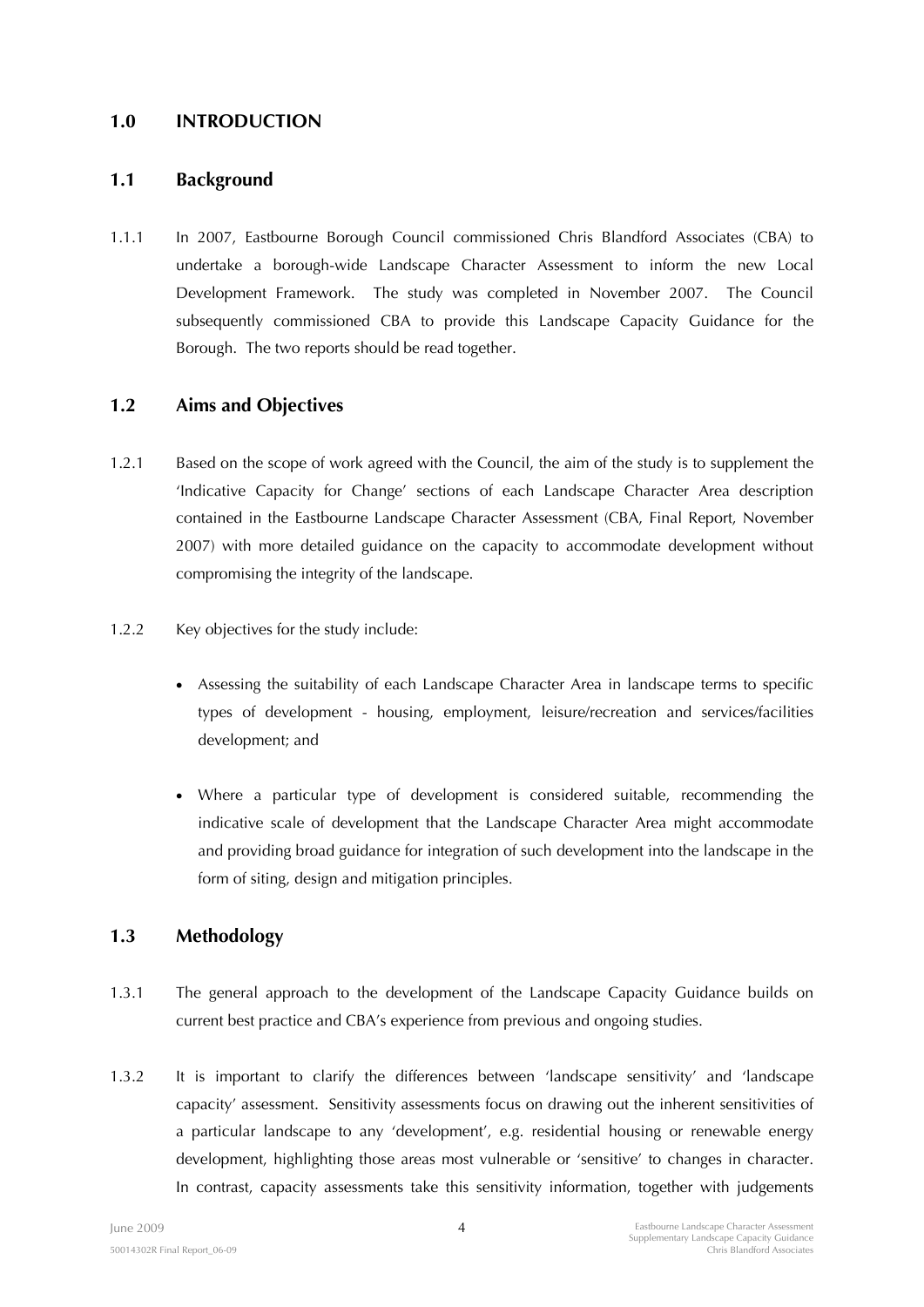about landscape value, and draw out the potential opportunities and constraints for a specific development type under consideration. As a result, sensitivity assessments tend to present information on avoiding key sensitive or vulnerable areas, where capacity assessments present a more proactive approach to guiding developments to less sensitive or vulnerable areas.

1.3.3 For this Landscape Capacity Guidance study, it was considered appropriate to highlight those areas that may be particularly sensitive to different development types and provide broad guidance as to the constraints and opportunities for development within different Landscape Character Areas.

### **Evaluation of Landscape and Visual Sensitivities**

- 1.3.4 The Eastbourne Borough Landscape Character Assessment (CBA, Final Report, November  $2007$ ) was based on the latest guidance published by the Countryside Agency<sup>1</sup>, taking into account current best practice. The Landscape Character Assessment report provides an evaluation of the inherent landscape and visual sensitivities for each Landscape Character Area defined within the Borough. This evaluation involved a strong degree of professional judgement in distilling out the landscape character and visual qualities that are sensitive to change. The judgements recognise that some attributes of the landscape may be more important in defining character than others and may therefore be more sensitive in relative terms.
- 1.3.5 Topic Paper 6<sup>2</sup> states that overall landscape sensitivity of a character area to development is a function of two aspects:
	- Landscape character sensitivity; and
	- Visual sensitivity.
- 1.3.6 **Landscape character sensitivity** is defined in this study as 'the degree to which a particular landscape character type or area is vulnerable to change with potentially adverse effects on its character'.
- 1.3.7 **Visual sensitivity** is defined in this study as 'the degree to which a particular view or visual experience is vulnerable to change with potentially adverse effects on its character'.

-

<sup>&</sup>lt;sup>1</sup> Landscape Character Assessment – Guidance for England and Scotland (Countryside Agency/Scottish Natural Heritage, 2002).<br><sup>2</sup> Landscape Character Assessment – Guidance for England and Scotland: Tonic Paner 6 – Technique <sup>2</sup> Landscape Character Assessment – Guidance for England and Scotland: Topic Paper 6 – Techniques and Criteria for Judging Landscape Capacity and Sensitivity (Countryside Agency/Scottish Natural Heritage, 2002).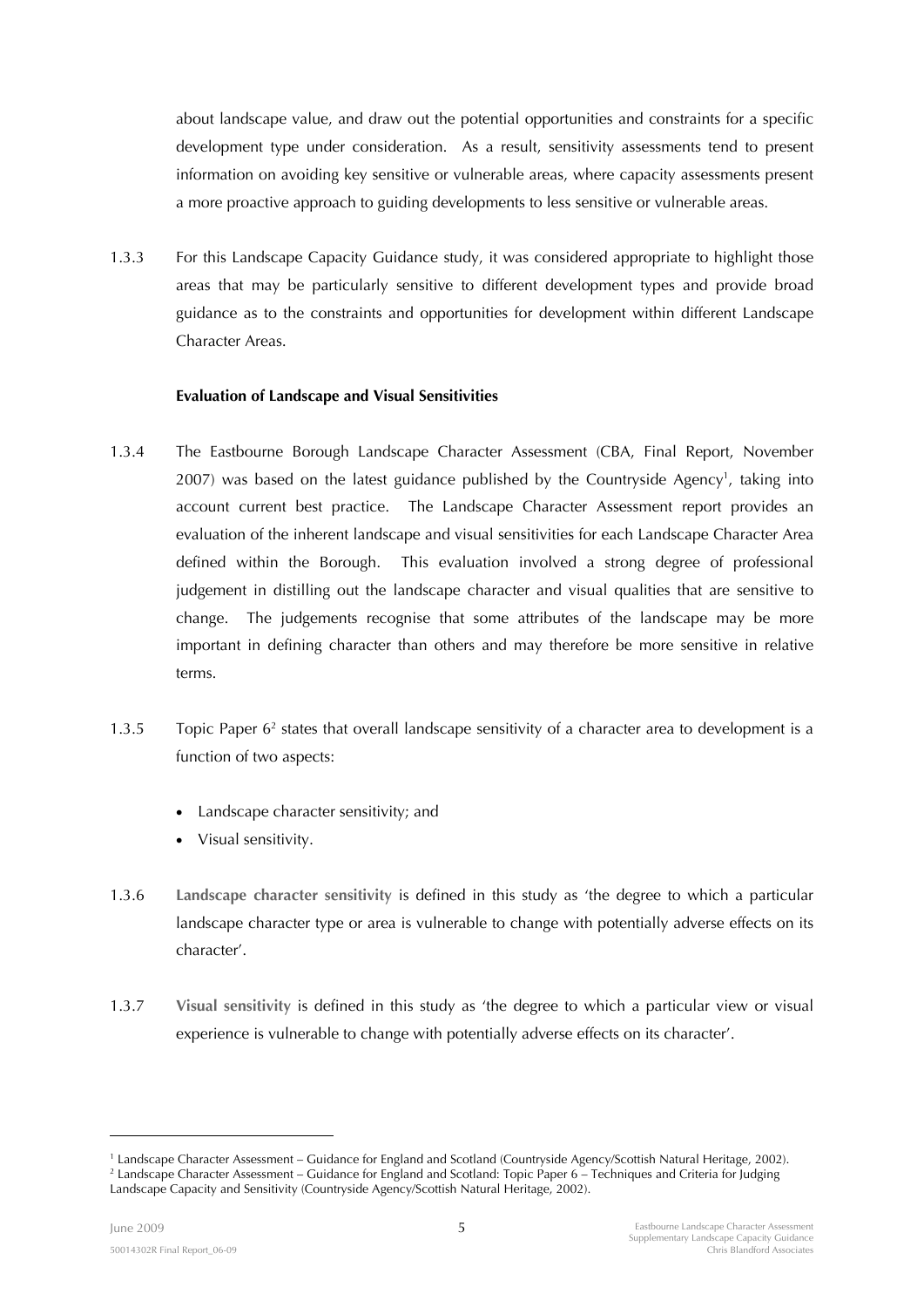1.3.8 The following landscape character and visual characteristics/distinctive qualities are most likely to affect sensitivity to, and hence capacity for, development types considered in this study.

**Landscape Character Characteristics/Qualities:** 

- Landform and topography
- Landscape pattern
- Land cover/land use
- Scale and enclosure
- Remoteness and tranquillity
- Settlement density and pattern
- Key landscape elements and features
- Landmarks and visible built structures

**Visual Characteristics/qualities:** 

- Visual connections with adjacent landscapes
- Views
- Skyline
- 1.3.9 These factors are closely linked and, to an extent, interchangeable; for example, scale, enclosure and land cover will influence the extent that any development is visible within the landscape.

### **Evaluation of Landscape Capacity**

- 1.3.10 The Landscape Character Assessment report provides assessments of the indicative capacity for change within each Landscape Character Area. The judgement of landscape capacity uses the information on the sensitivity of landscape character and visual characteristics, together with information on landscape values, to draw out the potential constraints and opportunities for the type of development under consideration. Landscape value is taken from the relative conservation values attached to different aspects of the landscape as reflected by ecological, cultural heritage and other designations.
- 1.3.11 Whist the assessment draws logically from the characterisation and evaluation information set out in the Landscape Character Assessment study, it should be noted that the capacity assessment is a judgement and is not a scientific absolute. Capacity assessments are in effect an overview of the landscape constraints and opportunities for development in each Landscape Character Area. This provides the basis for identifying guidance about how and where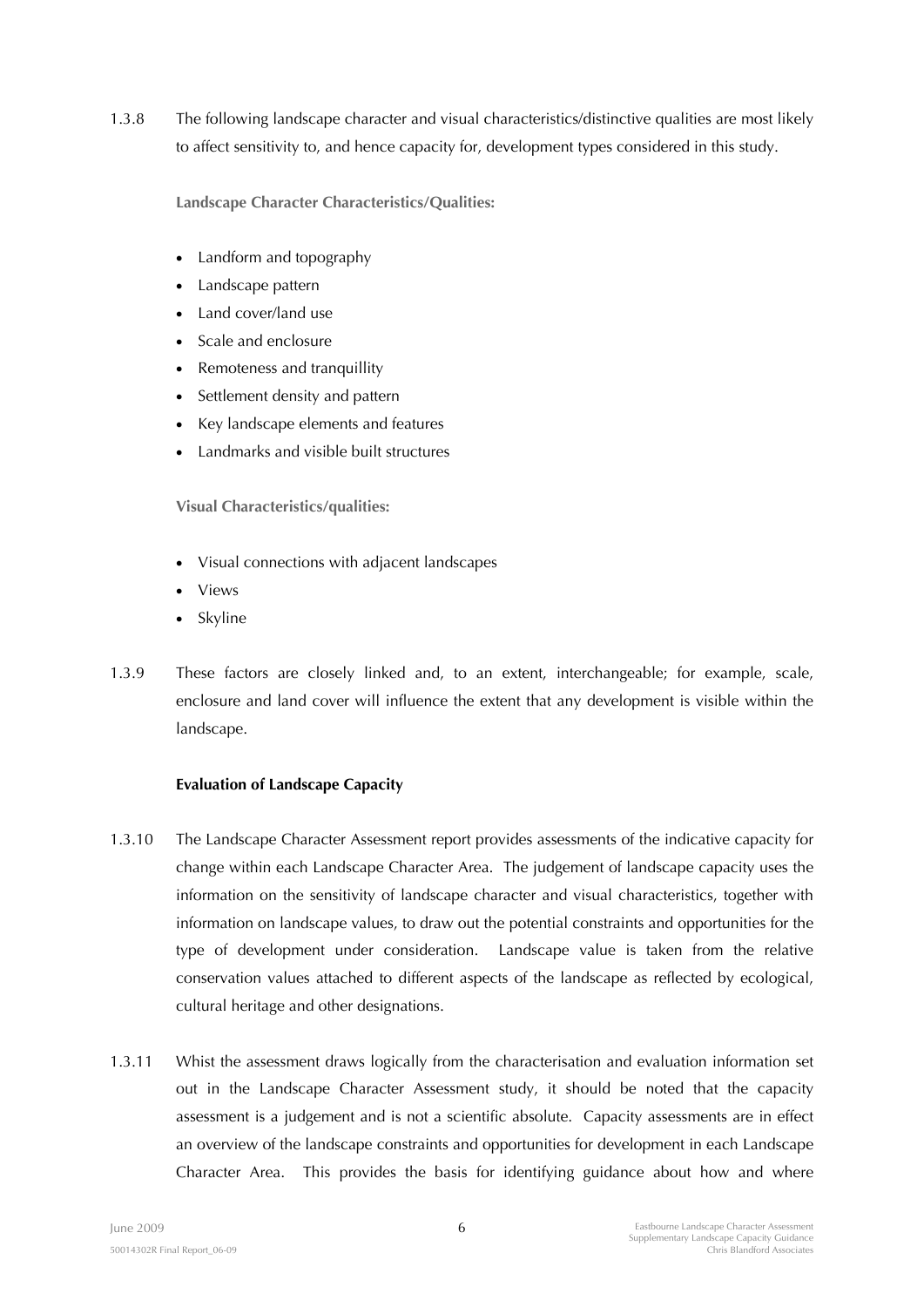particular types of development could potentially be accommodated within each Landscape Character Area defined in the Borough.

- 1.3.12 In line with the Study's aims and objectives and intended applications, it should be noted that the guidance is based on an assessment carried out at a 1:25,000 scale. The guidance is therefore indicative, and is only intended to inform consideration of development in broad terms. Further studies at more detailed scales will be needed to examine site-specific sensitivities and development capacity issues.
- 1.3.13 In order to assess the suitability of each Landscape Character Area in landscape terms to specific types of development, it has been necessary to make a number of assumptions about the nature of potential development types under consideration. For the purposes of this study, the following assumptions apply:

**Housing Development** 

- Dwellings arranged as an extension to the existing urban area;
- Estate design layout at building densities in line with current Government policy guidance;
- Detached, semi-detached or terraced buildings up to 2 storeys in height;
- A small number of community infrastructure buildings up to 3 storeys in height;
- A strong structure of planting with native species of an appropriate scale, extent and design to help integrate the development into the landscape.

**Employment Development** 

- Buildings which are large in scale and generally some 10 to 12 metres high;
- Predominantly purpose-built industrial estates and business/retail parks which may include offices, light industry, craft and starter units or storage and distribution;
- Layout would include operational parking and servicing spaces;
- A strong structure of planting with native species of an appropriate scale to integrate the buildings into the local landscape;

**Leisure/recreation development** 

- Formal leisure/sports provision, which may include stadiums, swimming pools, sports/leisure centres and associated playing fields or entertainment venues such as music and concert halls or cinemas;
- Buildings which are large in scale, but may comprise one or two storeys in height;
- Layout would include operational parking and servicing spaces;
- Informal countryside recreation provision, for example car parks and visitor centres;
- A strong structure of planting with native species of an appropriate scale to integrate the buildings into the local landscape.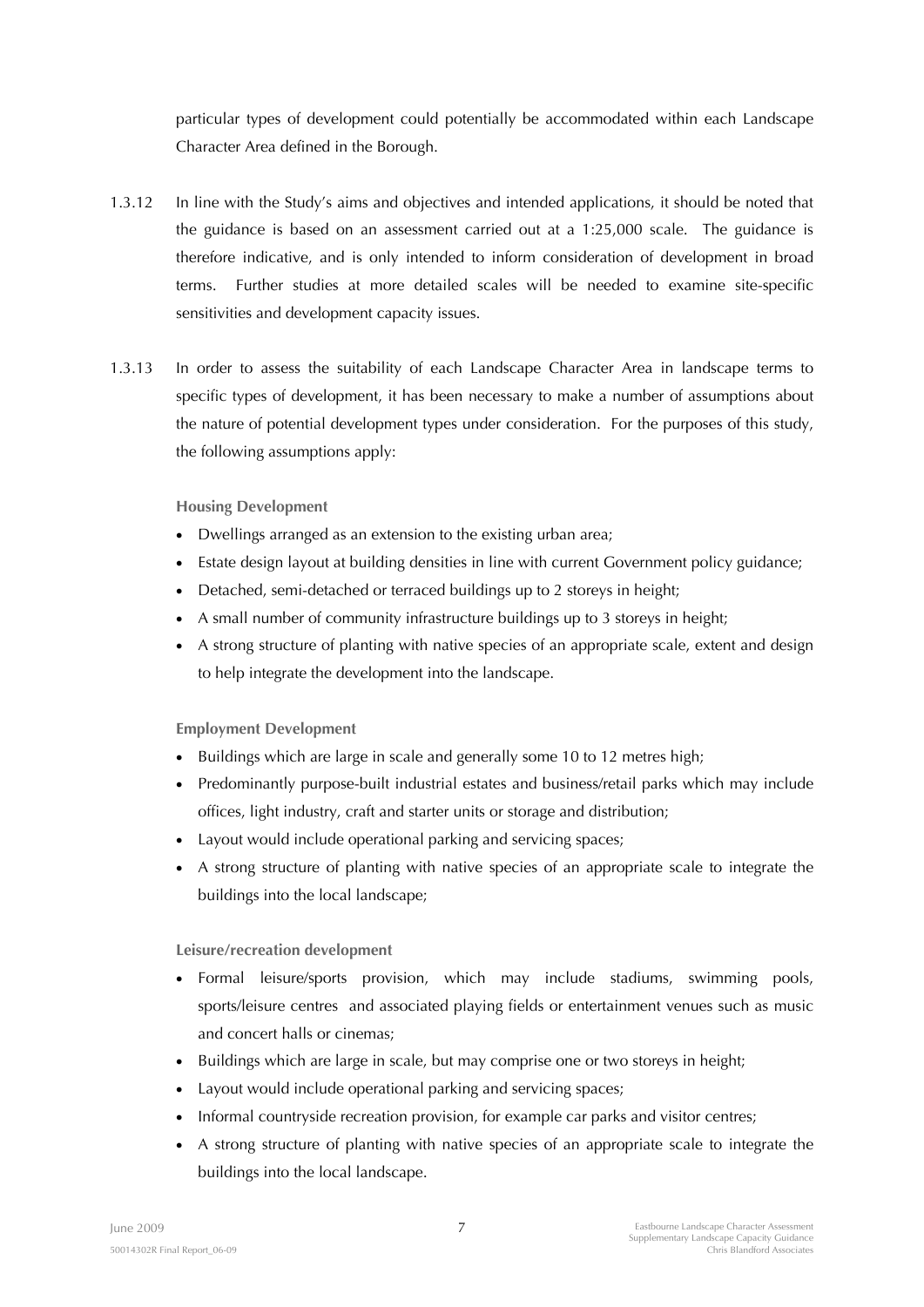**Services/facilities development** 

- Large-scale buildings, often two or three storeys in height, which include hospitals, schools and other buildings which deal with provision of services to the local community;
- Layout would include operational parking and servicing spaces;
- Telecommunications infrastructure;
- A strong structure of planting with native species, of an appropriate scale to integrate the buildings into the local landscape.
- 1.3.14 Sections 2.0-7.0 set out Landscape Capacity Guidance for the constituent Landscape Character Areas within each Landscape Character Type defined by the Landscape Character Assessment study. The Landscape Capacity Guidance is structured as follows:
	- Key landscape and visual sensitivities/distinctive qualities to be safeguarded (as defined by the Landscape Character Assessment);
	- Indicative capacity for change (as defined by the Landscape Character Assessment and based on the criteria set out in Table 1 of that report);
	- Suitability for development (assessment of the suitability of each Landscape Character Area to specific types and scales of development, and recommended guidance for integration of development into the landscape). The judgements of suitability for development are set out in **Table 1** below:

### **Table 1: Suitability for Development**

### **Very Limited Suitability**

Key characteristics of the landscape would be adversely affected by any significant amount of built development and would result in a significant change in character. The landscape is assessed as having very limited ability to absorb this scale of built development without significant change in character.

### **Limited/Low Suitability**

Landscapes in which any significant amount of built development would generally adversely affect the character of the landscape. The landscape is assessed as having limited ability to absorb this development without significant change in character.

### **Moderate Suitability**

Key characteristics of the landscape are relatively robust though would potentially be adversely affected by any significant amount of built development. The landscape is assessed as having some ability to absorb certain scales of built development without significant change in character.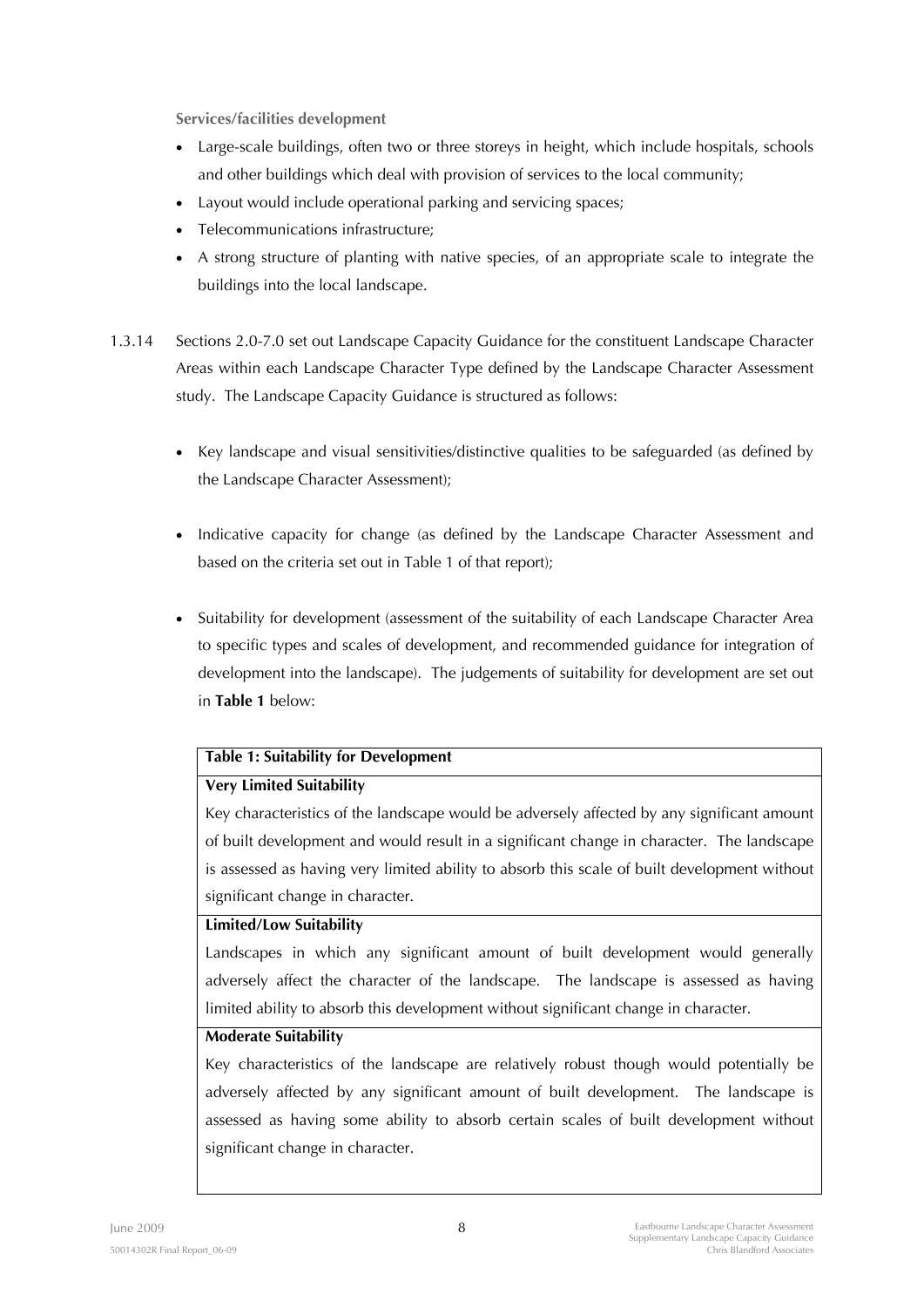### **Moderate-High Suitability**

Landscapes in which a significant amount of built development would generally not adversely affect the character of the landscape. The landscape is assessed as having a relatively greater ability to absorb certain scales of built development without significant change in character.

### **High Suitability**

Key characteristics of the landscape are robust and would not be adversely affected by a significant amount of built development. The landscape is assessed as being able to accommodate certain scales of built development without a significant change in character.

1.3.15 The Landscape Character Types and Areas defined by the Eastbourne Landscape Character Assessment are shown on **Figure 1**.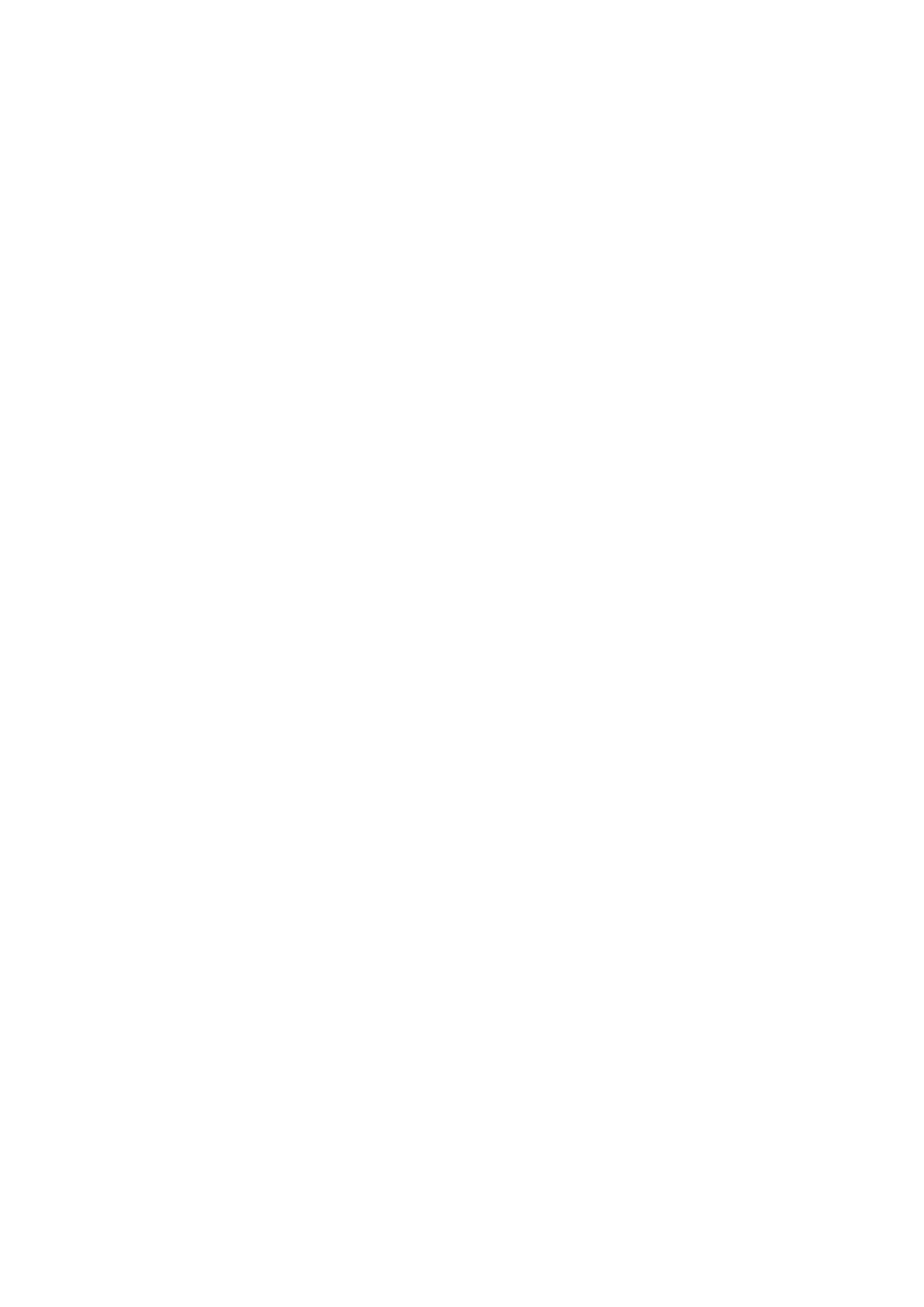# **2.0 LANDSCAPE CAPACITY GUIDANCE – OPEN DOWNLANDS (A)**

# **2.1 Eastbourne Downs (A1)**



### **Key landscape and visual sensitivities/distinctive qualities to be safeguarded**

- Forms part of an AONB and the South Downs National Park;
- Chalk landscape forms part of Sussex Heritage Coast;
- Sense of tranquillity and remoteness;
- Exposed, windswept character in southern part of area with prominent views out to the sea and to coastal chalk cliffs;
- Vast and open, undeveloped character with expansive and panoramic views, particularly those from Beachy head;
- Smooth, predominantly uninterrupted skyline;
- Areas of unimproved chalk grassland, chalk heath and pasture are vulnerable to changes in management and require consistent grazing regimes;
- Mosaic of habitats, which could be adversely affected by further intensifications of farming methods and changes in farmland management practices;
- High number of historic monuments and earthworks that form significant landmarks and provide a strong sense of time depth within the landscape;
- Visible cultural heritage, including field systems, farmsteads, a Shepherd's Hut (a listed building) and a lighthouse;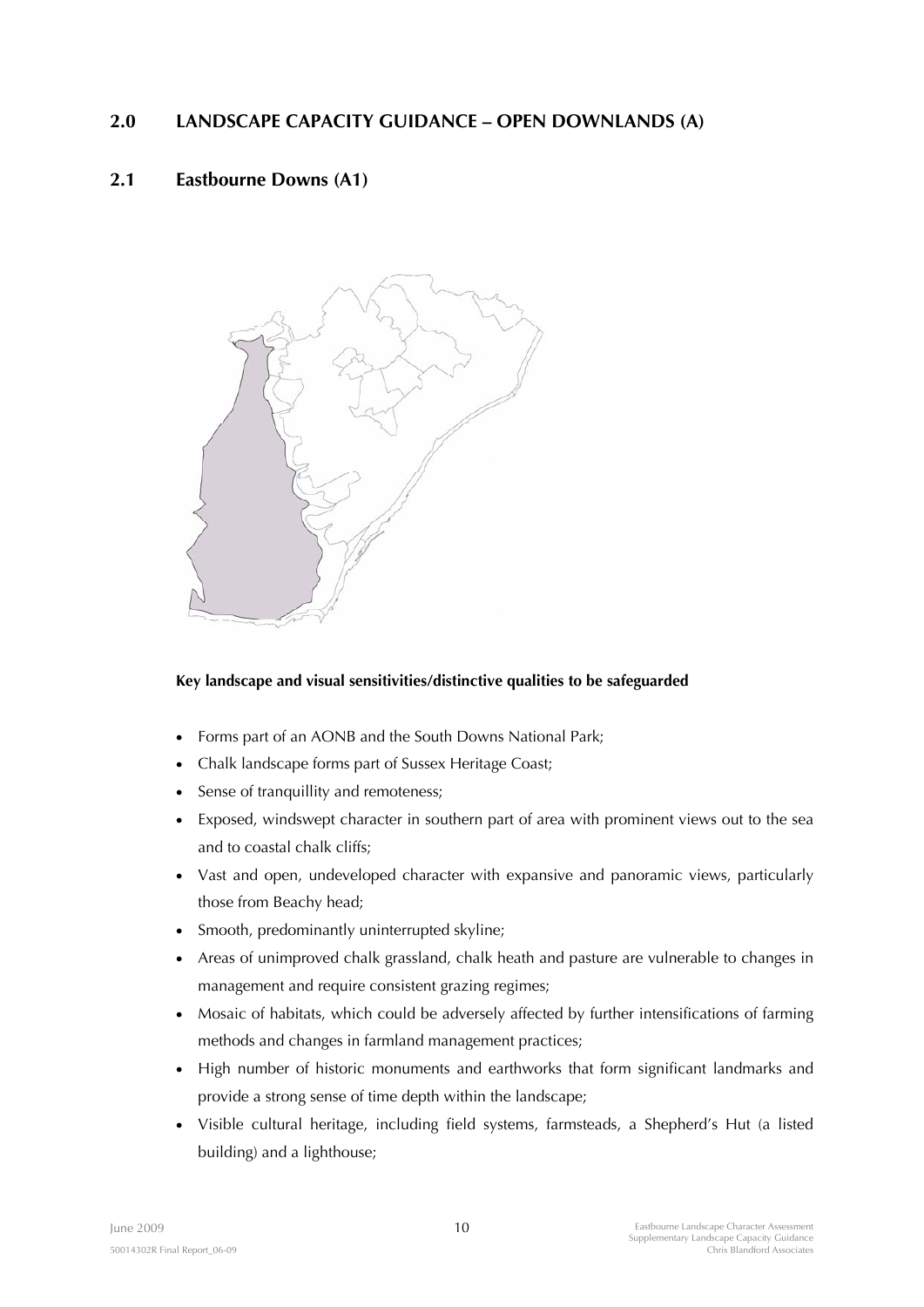- Sparse settlement in the form of isolated farms. Their cohesive building material is vulnerable to unsympathetic additions, extensions or conversions, which would disrupt the intact built character;
- Subtle features of the historic landscape, such as hedgerows and tracks, ancient field systems and barrows, many of which are not protected and are vulnerable to change and loss.

### **Indicative capacity for change**

2.1.1 The Open Dowland landscape has a large number of sensitive natural, cultural and aesthetic/perceptual features that are vulnerable to change. Of particular sensitivity is the skyline of the Downs, which is most often viewed against an open sky. The landscape is of national importance; valued for its landscape quality (AONB), chalk grassland habitats (SSSI), and geological and ecological value of the cliffs (SSSI). The area is part of the Sussex Downs Area of Outstanding Natural Beauty and the South Downs National Park. Overall, there is very limited capacity for this area to accommodate any new development without significant effect on the area's openness, its rural and undeveloped character, its unique grassland habitats, its wealth of cultural heritage features and its strong sense of tranquillity and remoteness. Smallscale development could potentially be accommodated if sensitively designed, adequately mitigated and successfully integrated.

### **Suitability for Development**

2.1.2 The introduction of housing, employment, and facilities/services development at the indicative scale defined in Section 1.3.14 is unlikely to be successfully integrated anywhere in this landscape without potentially compromising the overall integrity of the Open Downland landscape. It is considered that there may be some limited opportunities within the Eastbourne Downs Landscape Character Area to accommodate small-scale development for leisure/recreation facilities in the form of new countryside car parks or visitor facilities.

### **Integration of Development into the Landscape**

**Siting principles** 

- Avoid development on the ridgeline above adjacent scarp slopes, which would intrude upon panoramic views out over Eastbourne and views back from the urban area to the prominent and uninterrupted skyline along the ridge.
- Integrate new buildings and associated structures into the landscape by locating them on the lower slopes.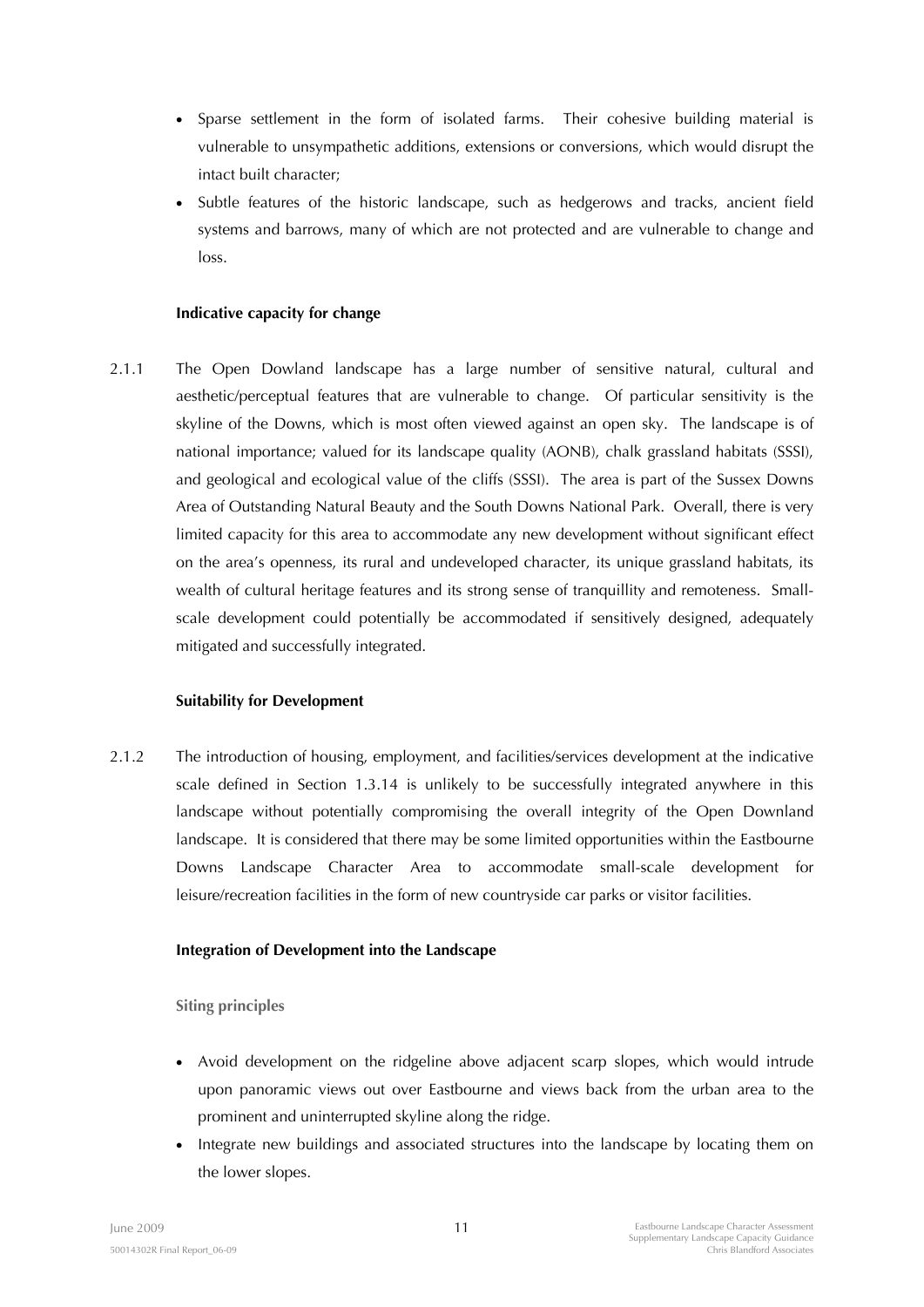- Resist development in locations that would result in any diminution of the sparsely settled nature of the area or in any reduction in the tranquillity, remoteness or openness of the area, which is largely devoid of built structures.
- New buildings should be located in less visually prominent locations, preferably clustering them around existing buildings where appropriate.

### **Design principles**

- Seek to retain key landscape features on development sites such as woodland, hedgerows or mature trees, as a basis for the new landscape structure and setting of the site.
- Seek the use of appropriate local materials.
- Consider massing, form, height and colour, texture of buildings and structures, taking account of local distinctiveness and characteristics.
- Co-ordinate building colours to secure a complementary effect between buildings and the surrounding landscape (e.g. use of matt neutral colours to minimise reflectivity).
- Avoid large car parking areas which are more likely to be visually intrusive.
- Concentrate tourist facilities and other recreational amenities such as parking and toilets in areas which are already used for these purposes.

### **Landscaping principles**

- Ensure the sensitive use of modest planting for screening of visually intrusive elements, softening the impact of buildings and providing shelter in exposed locations.
- Ensure that any new planting respects the existing relatively sparse pattern of woodland clumps and belts.
- Ensure the use of locally appropriate native species, such as blackthorn or hawthorn.
- Conserve features of cultural heritage and their setting, such as East Dean Down field system and farmstead.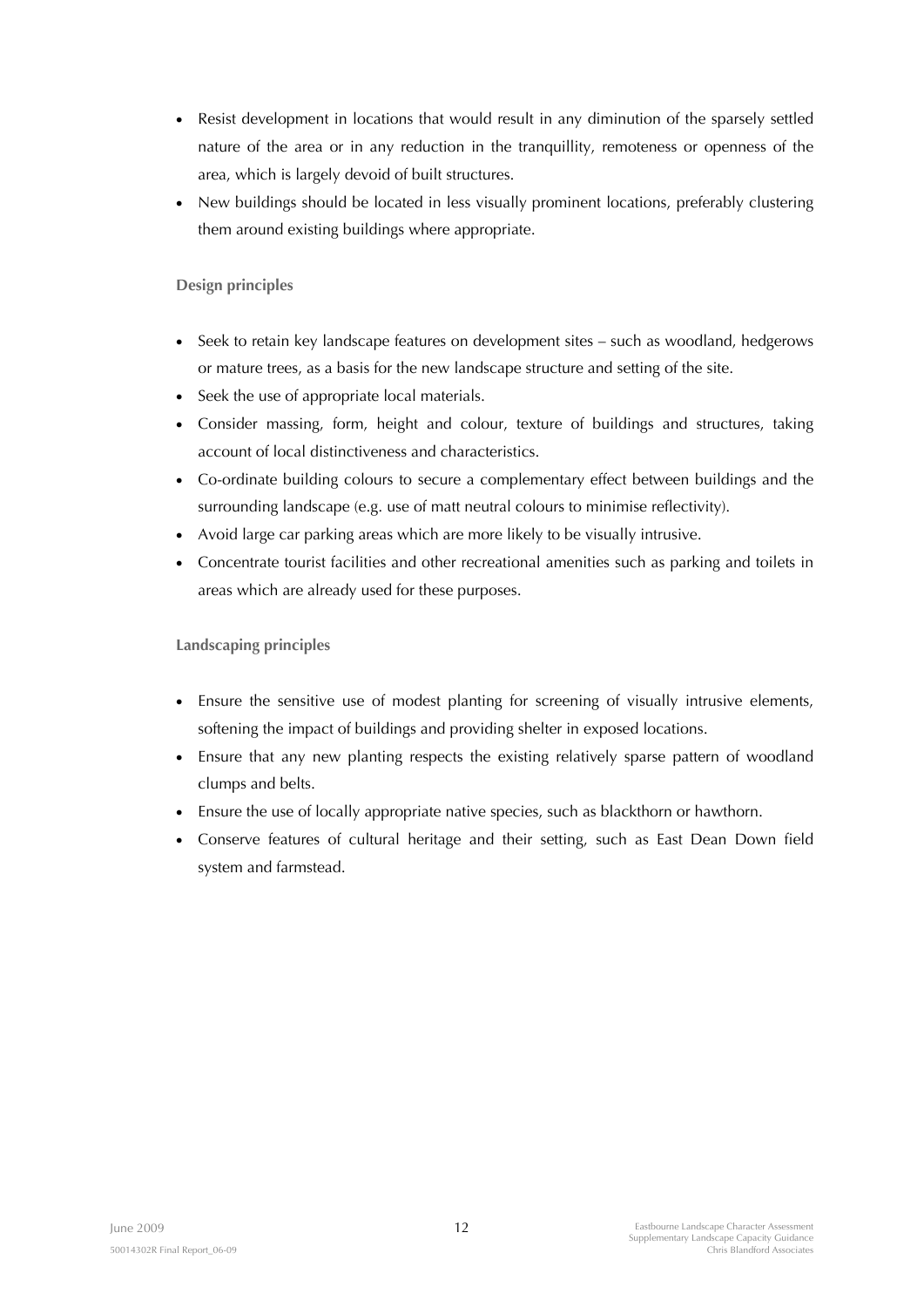# **3.0 LANDSCAPE CAPACITY GUIDANCE – MAJOR SCARPS (B)**

# **3.1 Cold Crouch Scarp (B1)**



### **Key landscape and visual sensitivities/distinctive qualities to be safeguarded**

- Forms part of Sussex Downs AONB and the South Downs National Park;
- Areas of ecological importance including remnant chalk grassland habitat at Willingdon Down SSSI and significant blocks of mature woodland.
- Steep, exposed chalk grass slopes, which form a consistent and visually prominent backdrop to many views from Willingdon and northern areas of Eastbourne, including the Levels.
- Ridgeline of the undeveloped scarp slopes is particularly sensitive, as it is viewed against the skyline.
- Scarp slopes vulnerable to erosion in some areas.
- Expansive and panoramic views from the scarp across adjacent landscapes, such as Low Weald, are vulnerable to change, which may adversely affect the remote character of the scarp slopes.
- Sense of tranquillity.
- Visible cultural heritage in the form of sunken terraced trackways ('bostal tracks') and exposed chalk pits on the lower scarp slopes (a legacy of the former agricultural limeburning industry).
- The remaining medieval field patterns on the lower scarp slopes in the northern part of the area.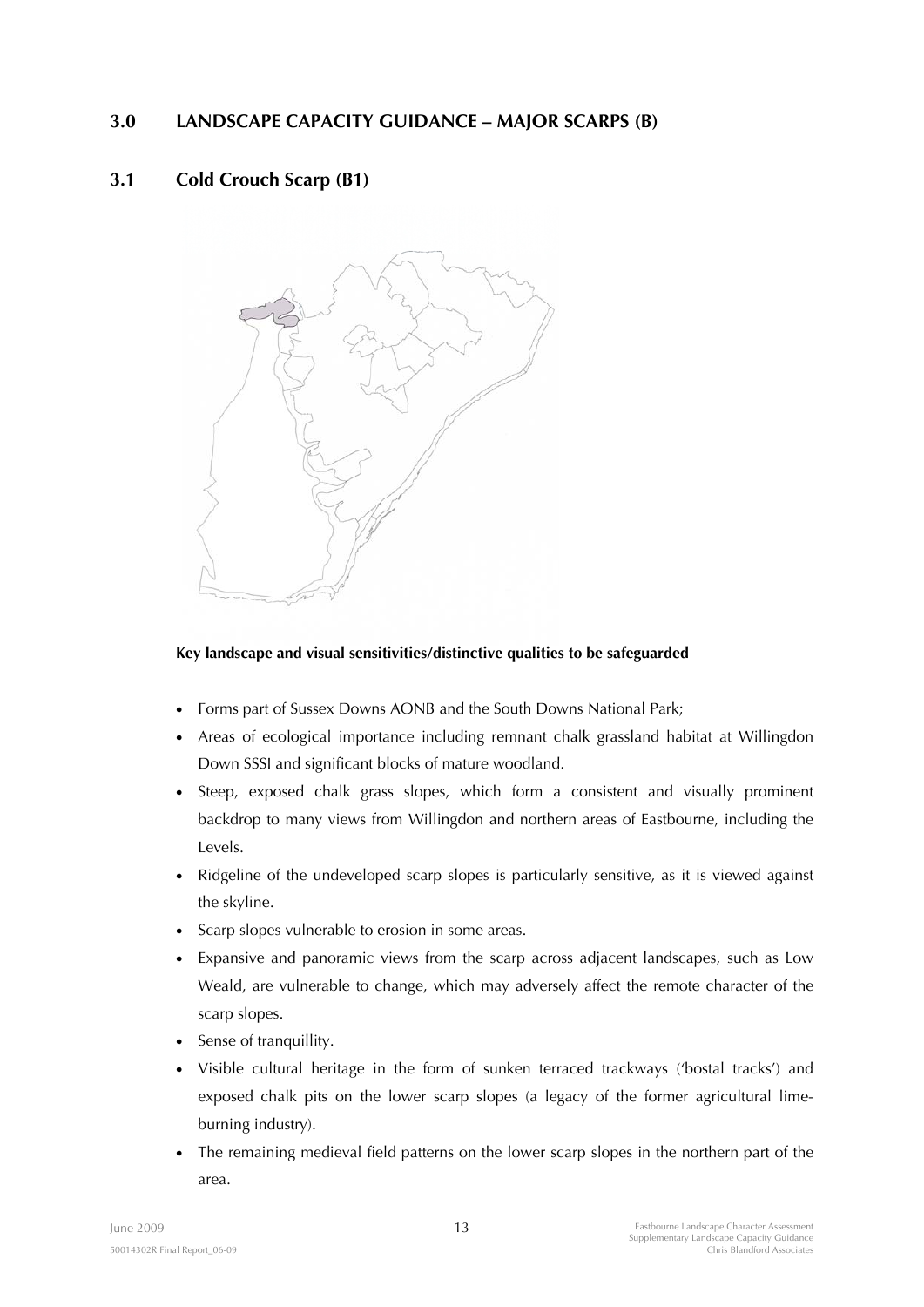#### **Indicative capacity for change**

3.1.1 The steep scarps are visually sensitive as they are very prominent in views from Eastbourne, the Levels and beyond. The skyline of the scarp is of particular sensitivity as it is most often viewed against an open sky. Much of the area is part of the Sussex Downs Area of Outstanding Natural Beauty and the South Downs National Park. Overall, there is very limited capacity for this visually prominent area to accommodate any urban development without significant effect on the area's undeveloped character, its uninterrupted skyline, its unique grassland habitats and its strong sense of tranquillity and peace. A small amount of small-scale development could potentially be accommodated if sensitively designed, adequately mitigated and successfully integrated.

### **Suitability for Development**

3.1.2 It is considered that in general, the Cold Crouch Scarp Landscape Character Area has **very limited** capacity to accommodate development. The introduction of housing, employment, and facilities/services development at the indicative scale defined in Section 1.3.14 is unlikely to be successfully integrated anywhere in this landscape without potentially compromising the overall integrity of the Major Scarps landscape. It is considered that there may be some very limited opportunities to accommodate small-scale development for leisure/recreation facilities within the Cold Crouch Scarp Landscape Character Area, in the form of new countryside car parks or visitor facilities. Development should avoid the inclusion of tall, vertical structures.

### **Integration of Development into the Landscape**

**Siting principles** 

- Resist any new development that would adversely affect the open, undeveloped nature of the scarp slopes and it skyline.
- Avoid development on the higher slopes, which are highly visually prominent within views to the area.
- Consider the effects of any new development outside this area on views to and from the scarp slopes.

### **Design principles**

- Resist new development that would result in any reduction in the area's tranquillity.
- Resist development of telecommunication towers and other visually prominent vertical elements within the area, unless absolutely essential.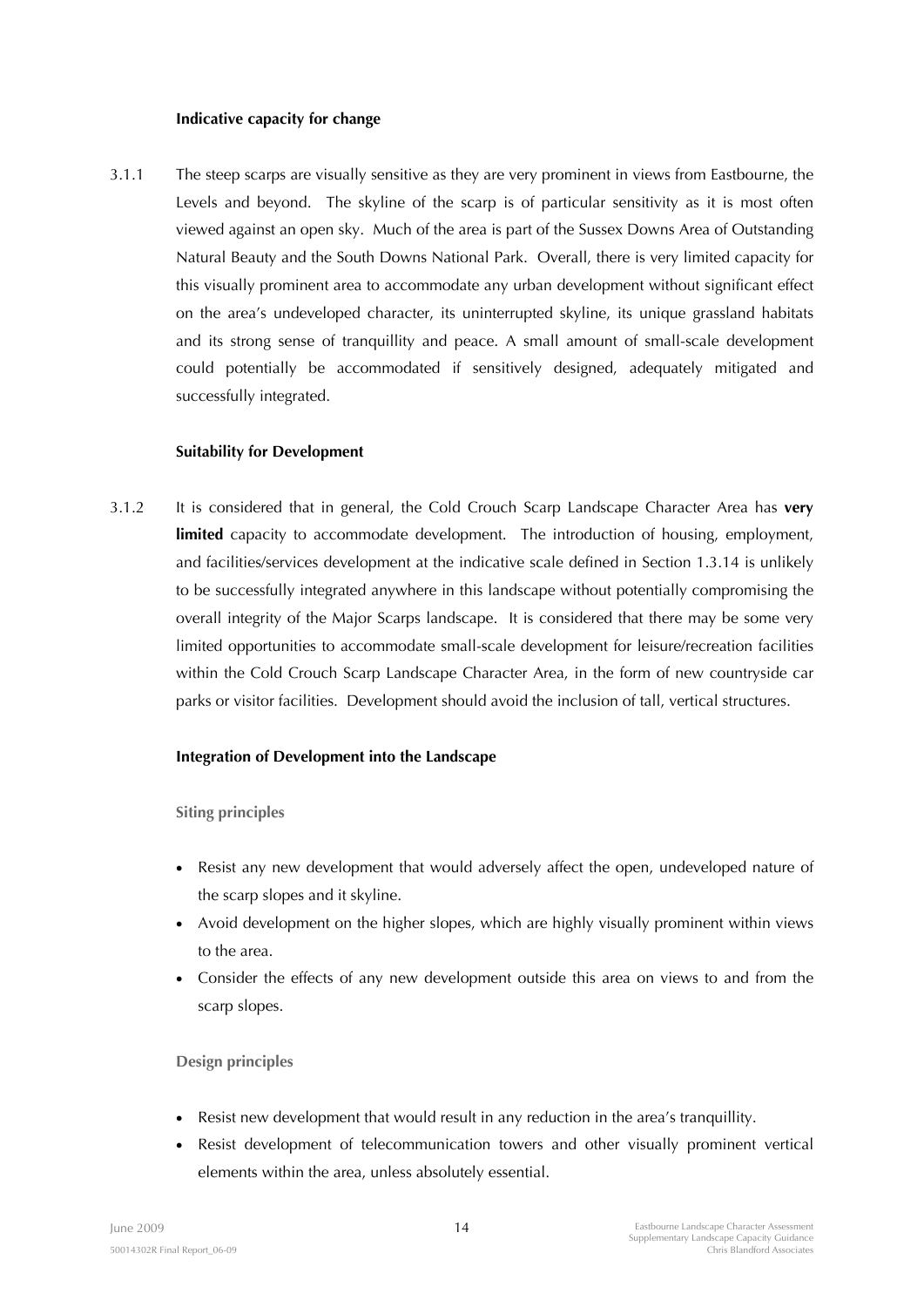- Seek to retain key landscape features on development sites such as woodland, hedgerows or mature trees, as a basis for the new landscape structure and setting of the site.
- Seek the use of appropriate local materials.
- Consider massing, form, height and colour, texture of buildings and structures, taking account of local distinctiveness and characteristics.
- Co-ordinate building colours to secure a complementary effect between buildings and the surrounding landscape (e.g. use of matt neutral colours to minimise reflectivity).
- Avoid large car parking areas which are more likely to be visually intrusive.
- Concentrate tourist facilities and other recreational amenities such as parking and toilets in areas which are already used for these purposes.

**Landscaping principles** 

- Ensure the sensitive use of modest planting for screening of visually intrusive elements, and softening the impact of buildings.
- Ensure that any new planting respects the existing pattern of woodland clumps and belts.
- Maintain and protect features of cultural heritage and their setting, such as the medieval fields on lower scarp slopes.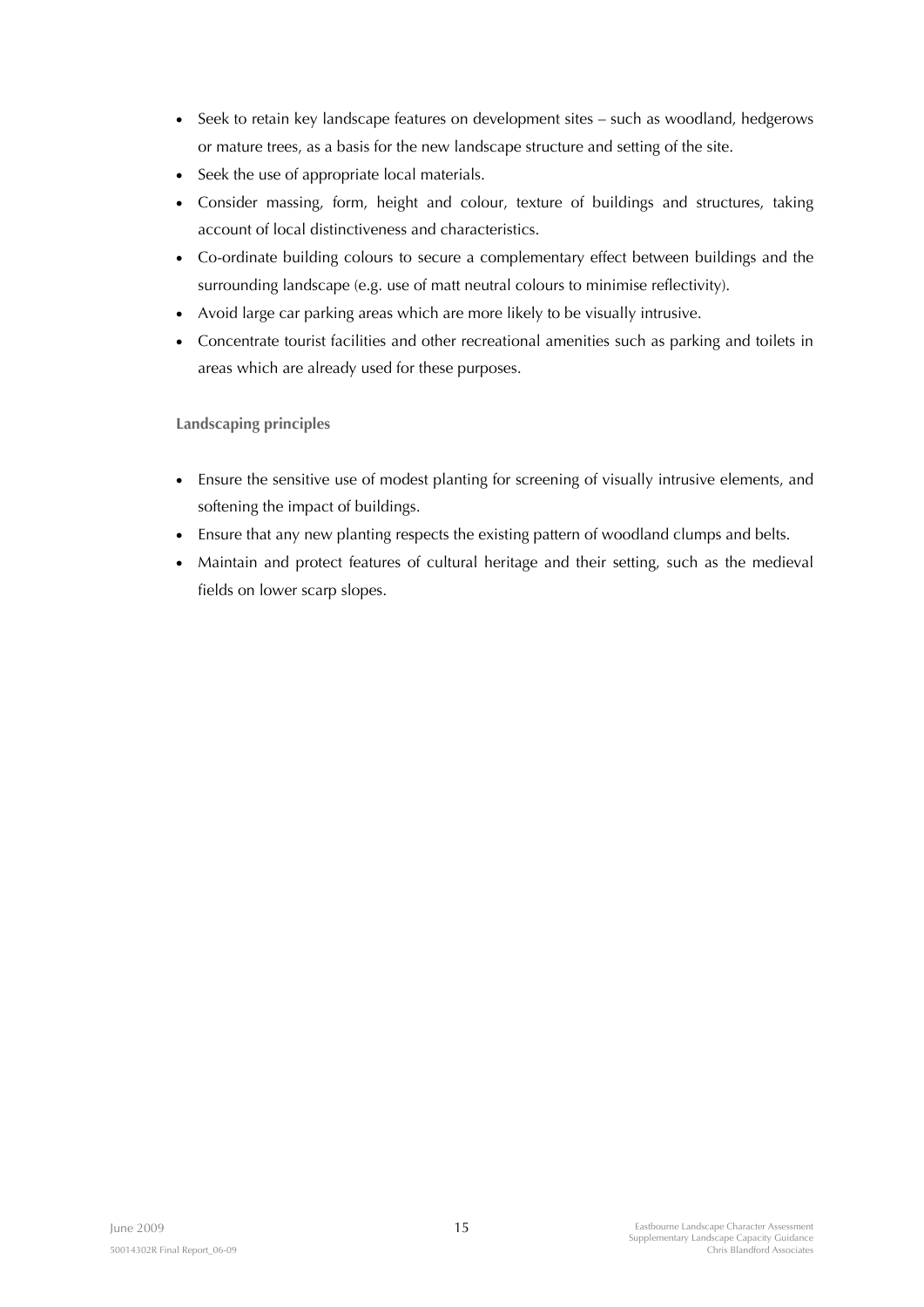# **3.2 Babylon Down Scarp (B2)**



### **Key landscape and visual sensitivities/distinctive qualities to be safeguarded**

- Forms part of the Sussex Downs AONB and the South Downs National Park;
- The scarp slopes form a consistent and visually prominent backdrop to views from many parts of northern Eastbourne.
- Ridgeline of the scarp slopes is particularly sensitive as it is uninterrupted and often viewed against the skyline.
- Forms part of a densely wooded scenic rim to Eastbourne.
- Barrow (burial site) and 19<sup>th</sup> Century plantation woodland.
- Narrow belt of woodland that protrudes deep into the housing area to the north of Old Mansion Close.
- A distinctive dew pond, set amongst open chalk grassland.

#### **Indicative capacity for change**

3.2.1 The steep scarps are visually sensitive as they are very prominent in views from Eastbourne, the Levels and beyond. The skyline of the scarp is of particular sensitivity as it is most often viewed against an open sky. Much of the area is part of the Sussex Downs Area of Outstanding Natural Beauty and South Downs National Park. Overall, there is very limited capacity for this visually prominent area to accommodate any urban development without significant effect on the area's undeveloped character, its uninterrupted skyline, its unique grassland habitats and its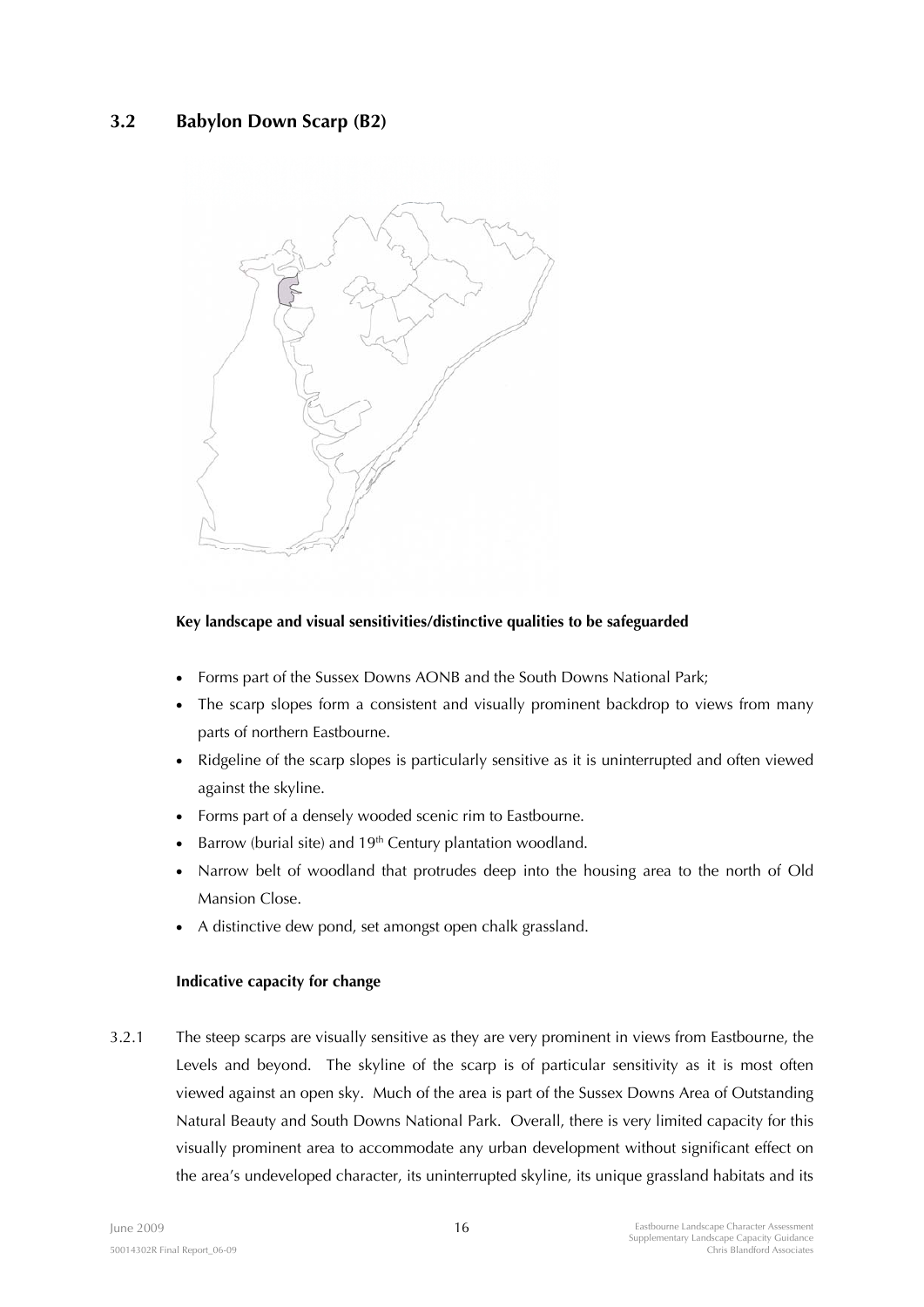strong sense of tranquillity and peace. A small amount of small-scale development could potentially be accommodated if sensitively designed, adequately mitigated and successfully integrated.

#### **Suitability for Development**

3.2.2 It is considered that in general, the Babylon Down Scarp Landscape Character Area has **very limited** capacity to accommodate development. The introduction of housing, employment and facilities/services development at the indicative scale defined in Section 1.3.14 is unlikely to be successfully integrated anywhere in this landscape without potentially compromising the overall integrity of the Major Scarps landscape. It is considered that there may be some very limited opportunities to accommodate small-scale development for leisure/recreation facilities within the Babylon Down Scarp Landscape Character Area in the form of new countryside car parks or visitor facilities (or expansion of existing facilities). Development should avoid the inclusion of tall, vertical structures.

#### **Integration of Development into the Landscape**

**Siting principles** 

- Ensure that built development does not extend up the scarp face from the edge of Eastbourne
- Consider the effect of any new development outside this area on views to and from the scarp slopes.

**Design principles** 

- Resist new development that would result in any reduction in the well-wooded nature of the area or in any reduction in the remarkably consistent and visually prominent ridgeline, which is devoid of any built structures.
- Resist development of additional telecommunication towers and other visually prominent vertical elements within the area, unless absolutely essential.
- Maintain the largely undeveloped character of the scarp slopes.
- Seek to retain key landscape features on development sites such as woodland, hedgerows or mature trees, as a basis for the new landscape structure and setting of the site.
- Seek the use of appropriate local materials.
- Consider massing, form, height and colour, texture of buildings and structures, taking account of local distinctiveness and characteristics.
- Co-ordinate building colours to secure a complementary effect between buildings and the surrounding landscape (e.g. use of matt neutral colours to minimise reflectivity).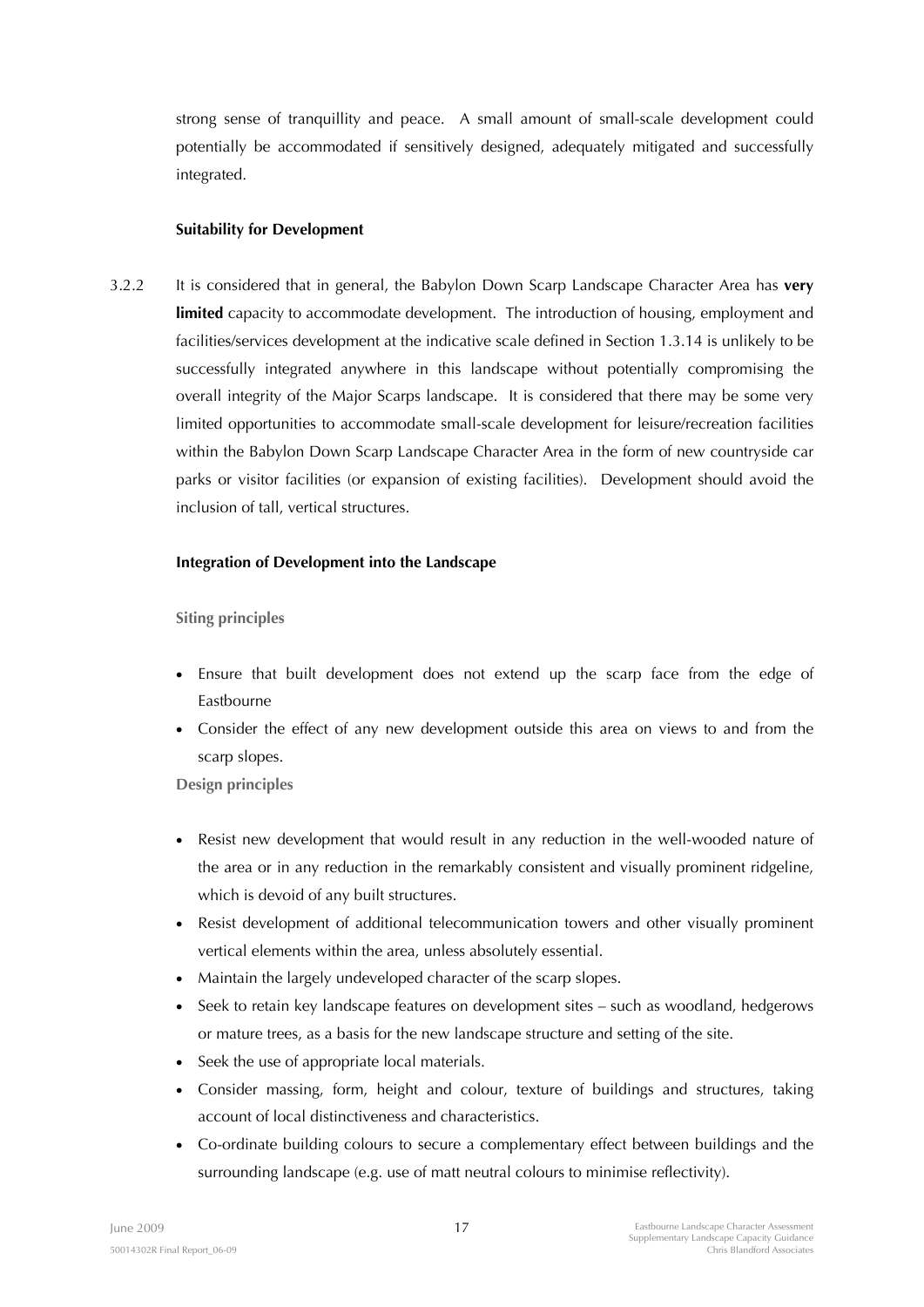• Avoid the extension of existing car parking areas or the introduction of new car parking which is more likely to be visually intrusive.

**Landscaping principles** 

- Review the quality of urban/rural interface and consider opportunities for the introduction of planting with native species to visually soften harsh built edges and help integrate the existing urban edge into the surrounding landscape.
- Ensure the sensitive use of modest planting for screening of visually intrusive elements, and softening the impact of buildings.
- Maintain and protect features of cultural heritage and their setting, such as the dewpond and the barrow near Beehive Plantation. Resist new planting or any built development that would enclose views of the dewpond and reduce the integrity of an otherwise smooth and uninterrupted landscape setting.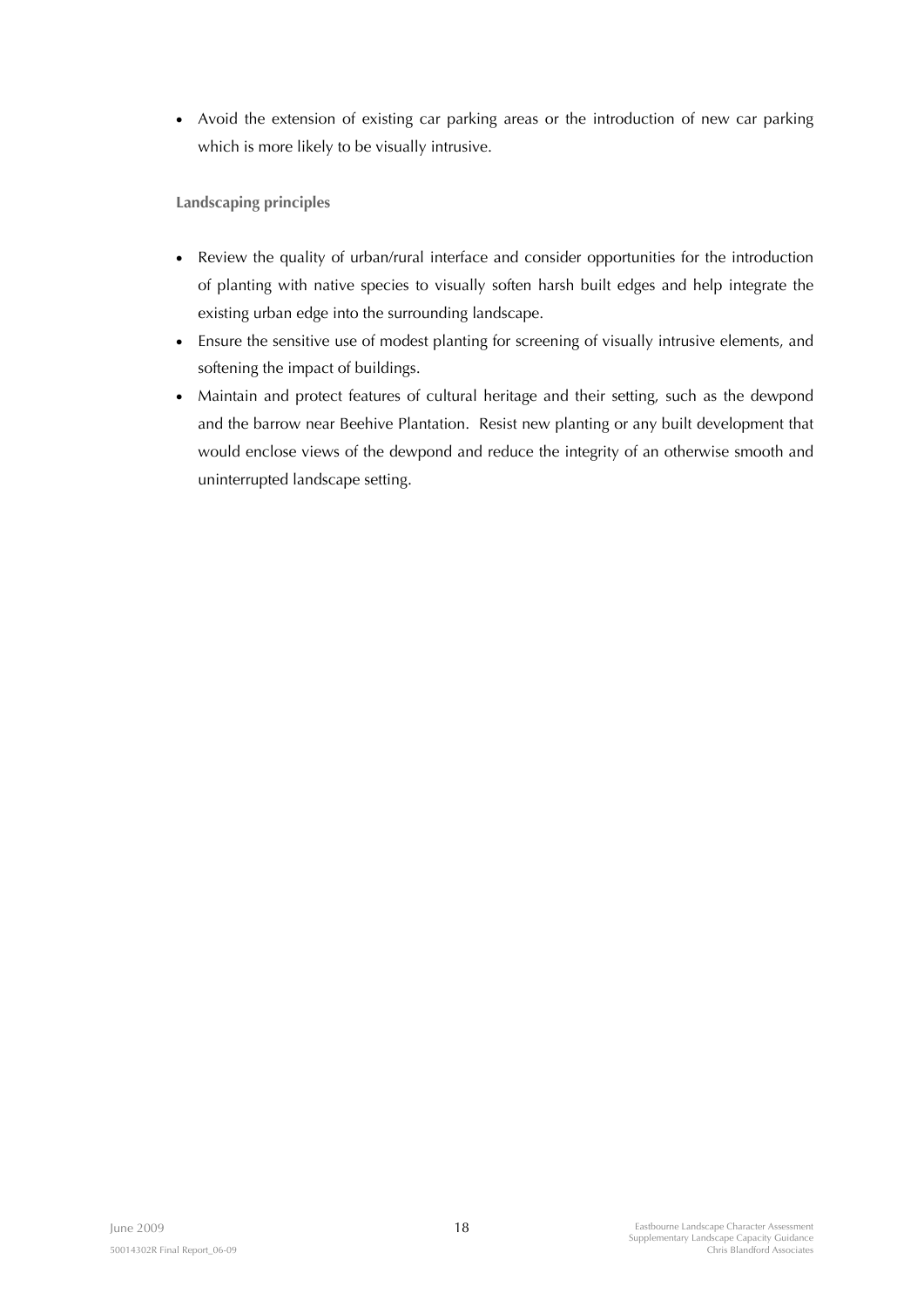# **3.3 Willingdon Golf Course Scarp (B3)**



### **Key landscape and visual sensitivities/distinctive qualities to be safeguarded**

- Forms part of Sussex Downs AONB and South Downs National Park;
- Steep, undeveloped wooded slopes that form a visually prominent backdrop to views from many parts of Eastbourne.
- Sense of uniformity and consistency in character.
- Ridgeline of the scarp slopes is particularly sensitive, as it is uninterrupted and often viewed against the skyline.
- Extensive views from woodland clearings across adjacent landscapes (such as Willingdon Golf Course) that are vulnerable to change which may affect the character of the scarp slopes.
- Sensitive archaeological areas.

### **Indicative capacity for change**

3.3.1 The steep scarps are visually sensitive as they are very prominent in views from Willingdon Golf Course, Eastbourne, the Levels and beyond. The skyline of the scarp is of particular sensitivity to change as it is most often viewed against an open sky. This area forms part of the Sussex Downs Area of Outstanding Natural Beauty and South Downs National Park. Overall, there is very limited capacity for this visually prominent area to accommodate any urban development without significant effect on the area's mature woodland, its undeveloped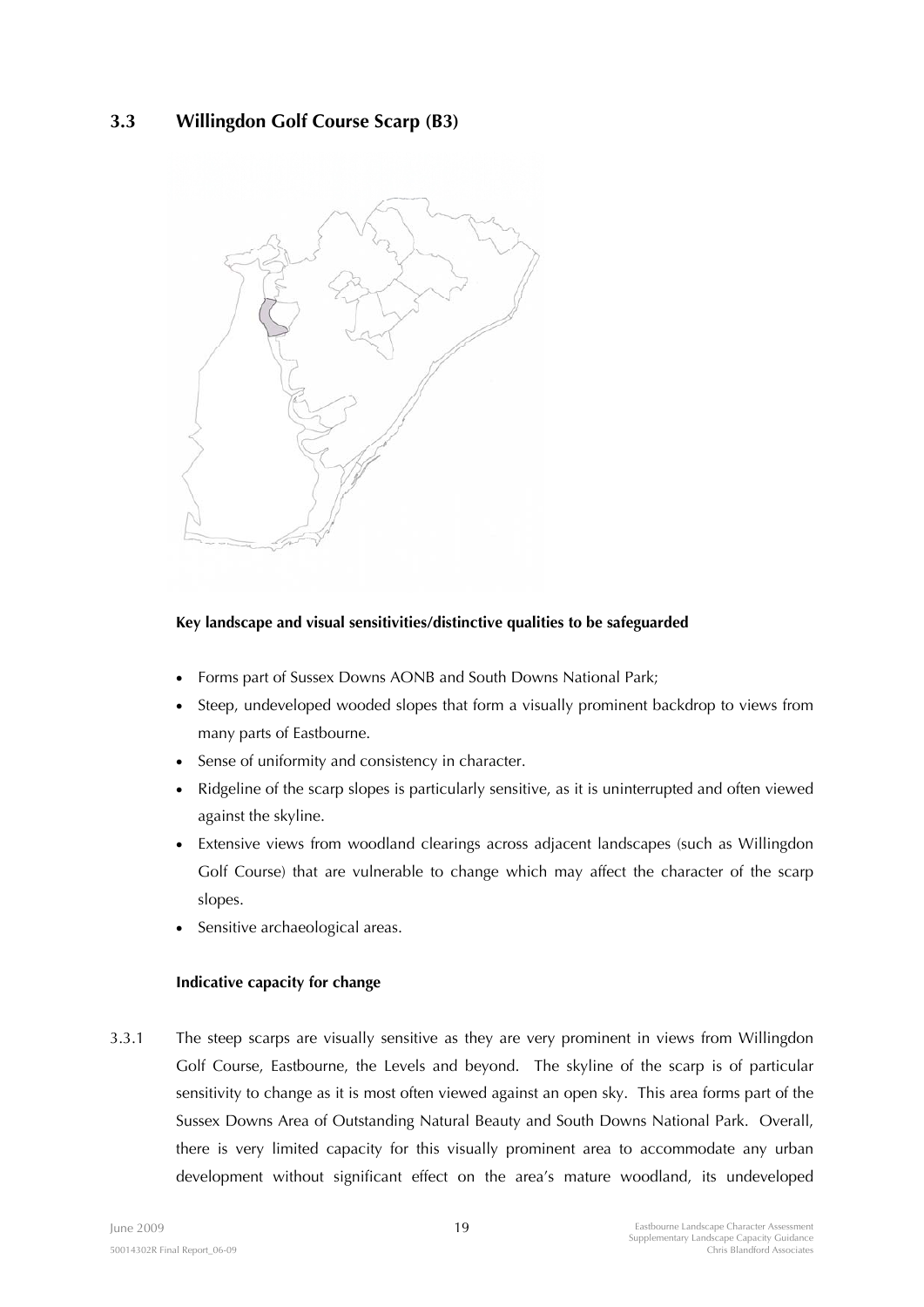character, its uninterrupted skyline, its sensitive archaeological areas and its strong sense of visual unity and intactness. A small amount of small-scale development could potentially be accommodated if sensitively designed, adequately mitigated and successfully integrated.

### **Suitability for Development**

3.3.2 It is considered that in general, the Willingdon Golf Course Scarp Landscape Character Area has **very limited** capacity to accommodate development. The introduction of housing, employment and facilities/services development at the indicative scale defined in Section 1.3.14 is unlikely to be successfully integrated anywhere in this landscape without potentially compromising the overall integrity of the Major Scarps landscape. It is considered that there may be some very limited opportunities to accommodate small-scale development for leisure/recreation facilities within the Willingdon Golf Course Scarp Landscape Character Area in the form of new countryside car parks or visitor facilities (or expansion of existing facilities). Development should avoid the inclusion of tall, vertical structures.

### **Integration of Development into the Landscape**

**Siting principles** 

- Ensure that built development does not extend up the scarp face from the edge of Eastbourne.
- Maintain the open undeveloped skyline of the escarpment by resisting the development of new buildings, telecommunications masts, power lines, or any other vertical elements near the ridgeline.
- Consider the effect of any new development outside this area on views to and from the scarp slopes.

**Design principles** 

- Resist new woodland planting that would obstruct views from the Eastbourne Downs.
- Resist any new development that would result in diminution of the tranquil, intimate and well-wooded character of the area.
- Resist any new development in the area that would adversely affect the scenic and wellwooded backdrop to the Golf Course and Eastbourne.
- Seek to retain key landscape features on development sites such as woodland, hedgerows or mature trees, as a basis for the new landscape structure and setting of the site.
- Seek the use of appropriate local materials.
- Consider massing, form, height and colour, texture of buildings and structures, taking account of local distinctiveness and characteristics.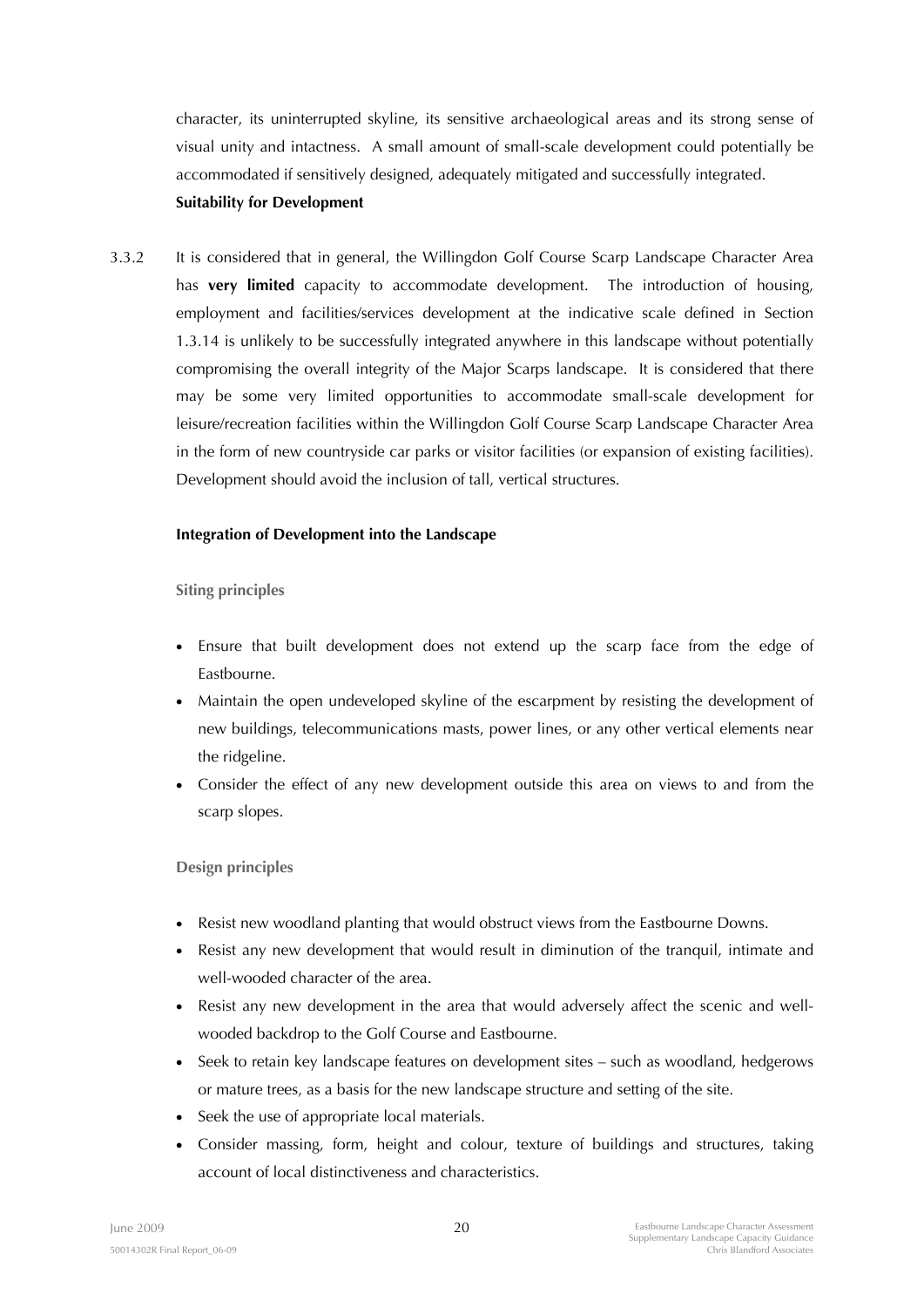- Co-ordinate building colours to secure a complementary effect between buildings and the surrounding landscape (e.g. use of matt neutral colours to minimise reflectivity).
- Avoid additional large car parking areas which are more likely to be visually intrusive.

**Landscaping principles** 

- Review the quality of escarpment/golf course interface and consider further opportunities for planting of native species within the golf course fairways (outside the line of play) to help integrate the course into the local landscape.
- Ensure the sensitive use of modest planting for screening of visually intrusive elements, and softening the impact of buildings.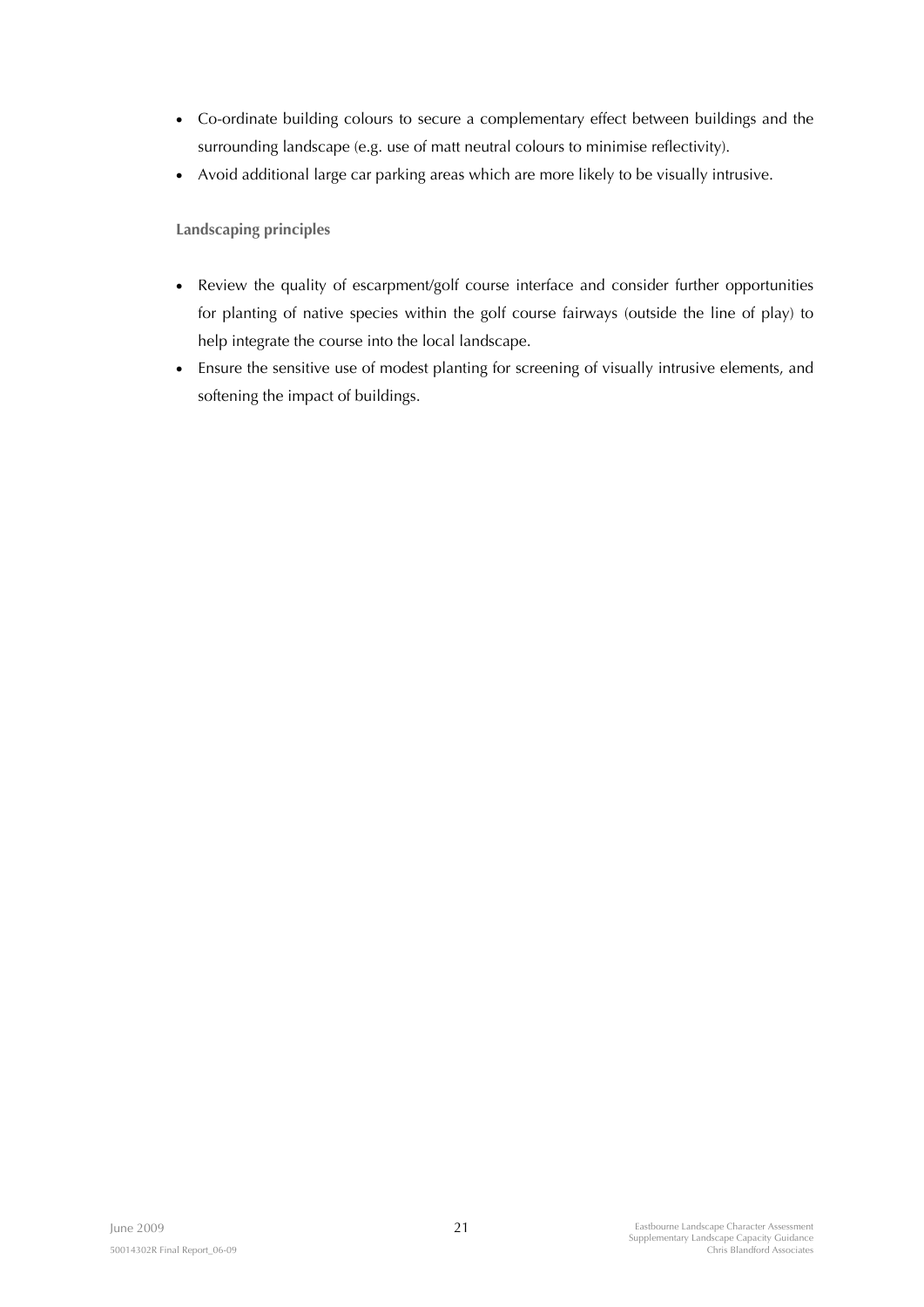## **3.4 Beachy Brow Scarp (B4)**



### **Key landscape and visual sensitivities/distinctive qualities to be safeguarded**

- Forms part of the Sussex Downs AONB and South Downs National Park;
- Sense of uniformity and consistency in character.
- Steep, undeveloped wooded slopes, which form a visually prominent backdrop to views from many parts of Eastbourne.
- Strong visual relationship between the wooded scarp slopes and adjacent residential areas.
- Ridgeline of the scarp slopes is particularly sensitive, as it is uninterrupted and often viewed against the skyline.
- Extensive views from woodland clearings across adjacent landscapes.
- Visible cultural heritage in the form of sunken terraced trackways ('bostal tracks').
- Sensitive archaeological areas.

### **Indicative capacity for change**

3.4.1 The steep scarps are visually sensitive as they are very prominent in views from Eastbourne, the Levels and beyond. The skyline of the scarp is of particular sensitivity as it is most often viewed against an open sky. This area forms part of the Sussex Area of Outstanding Natural Beauty, and South Downs National Park. Overall, there is very limited capacity for this visually prominent area to accommodate any urban development without significant effect on the area's mature woodland, its undeveloped character, its uninterrupted skyline, its cultural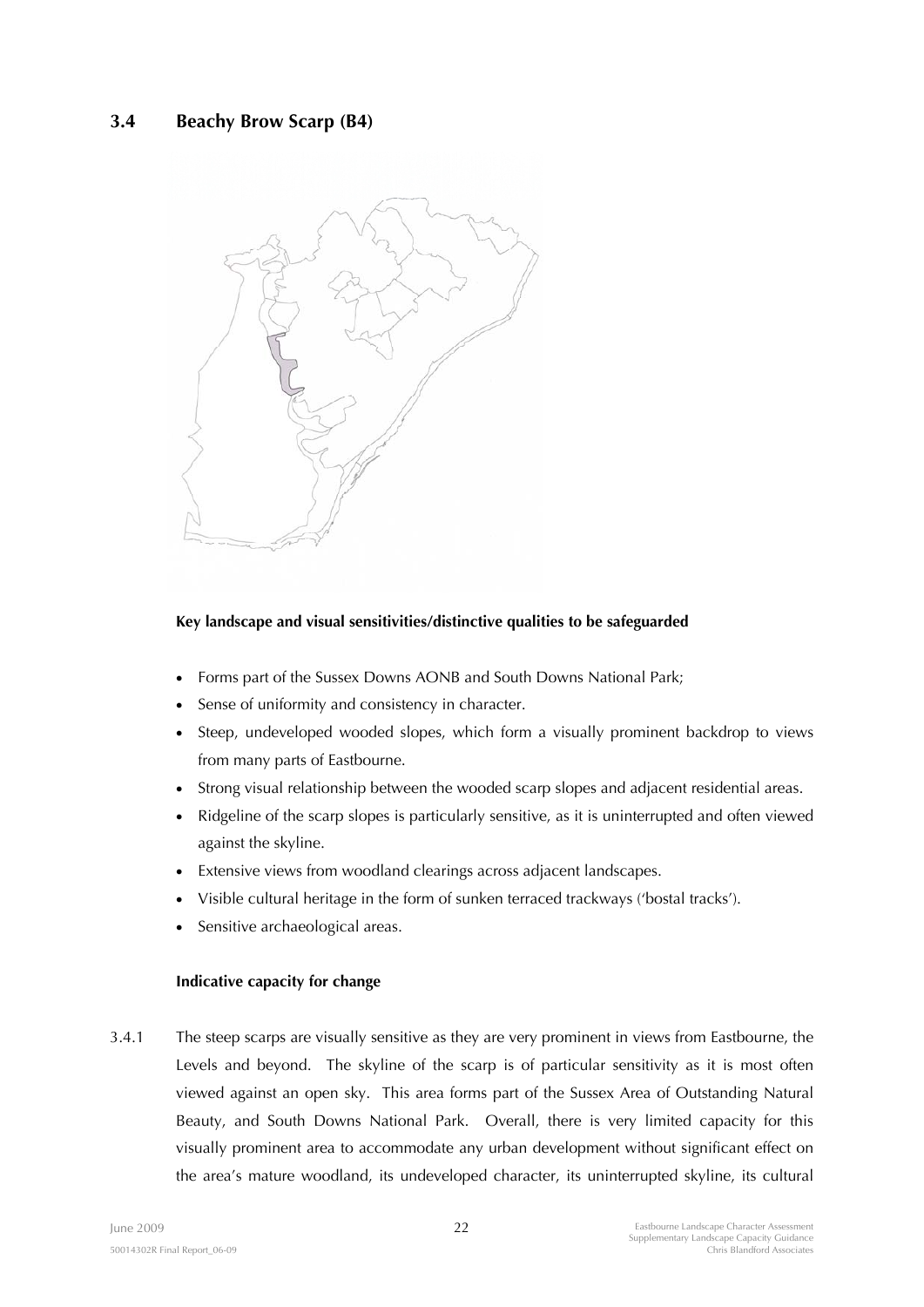heritage features, its secluded character and its strong sense of visual unity and intactness. A small amount of small-scale development could potentially be accommodated if sensitively designed, adequately mitigated and successfully integrated.

### **Suitability for Development**

3.4.2 It is considered that in general, the Beachy Brow Scarp Landscape Character Area has **very**  limited capacity to accommodate development. The introduction of housing, employment, and facilities/services development at the indicative scale defined in Section 1.3.14 is unlikely to be successfully integrated anywhere in this landscape without potentially compromising the overall integrity of the Major Scarps landscape. It is considered that there may be some very limited opportunities to accommodate small-scale development for leisure/recreation facilities in the form of new countryside car parks or visitor facilities. Development should avoid the inclusion of tall, vertical structures.

### **Integration of Development into the Landscape**

**Siting principles** 

- Maintain the open undeveloped skyline of the escarpment, by resisting development of new buildings, telecommunications masts, power lines, or any other vertical elements near the ridgeline.
- Consider the effect of any new development outside this area on views to and from the scarp slopes.
- Resist any new development that would enclose views from the Eastbourne Downs or would result in the loss of trees from the scarp slope.

**Design principles** 

- Resist new development that would result in any diminution of the undeveloped nature of the area, any reduction in its tranquillity, or any adverse effects on the scenic and wellwooded backdrop to the town.
- Seek to retain key landscape features on development sites such as woodland, hedgerows or mature trees, as a basis for the new landscape structure and setting of the site.
- Seek the use of appropriate local materials.
- Consider massing, form, height and colour, texture of buildings and structures, taking account of local distinctiveness and characteristics.
- Co-ordinate building colours to secure a complementary effect between buildings and the surrounding landscape (e.g. use of matt neutral colours to minimise reflectivity).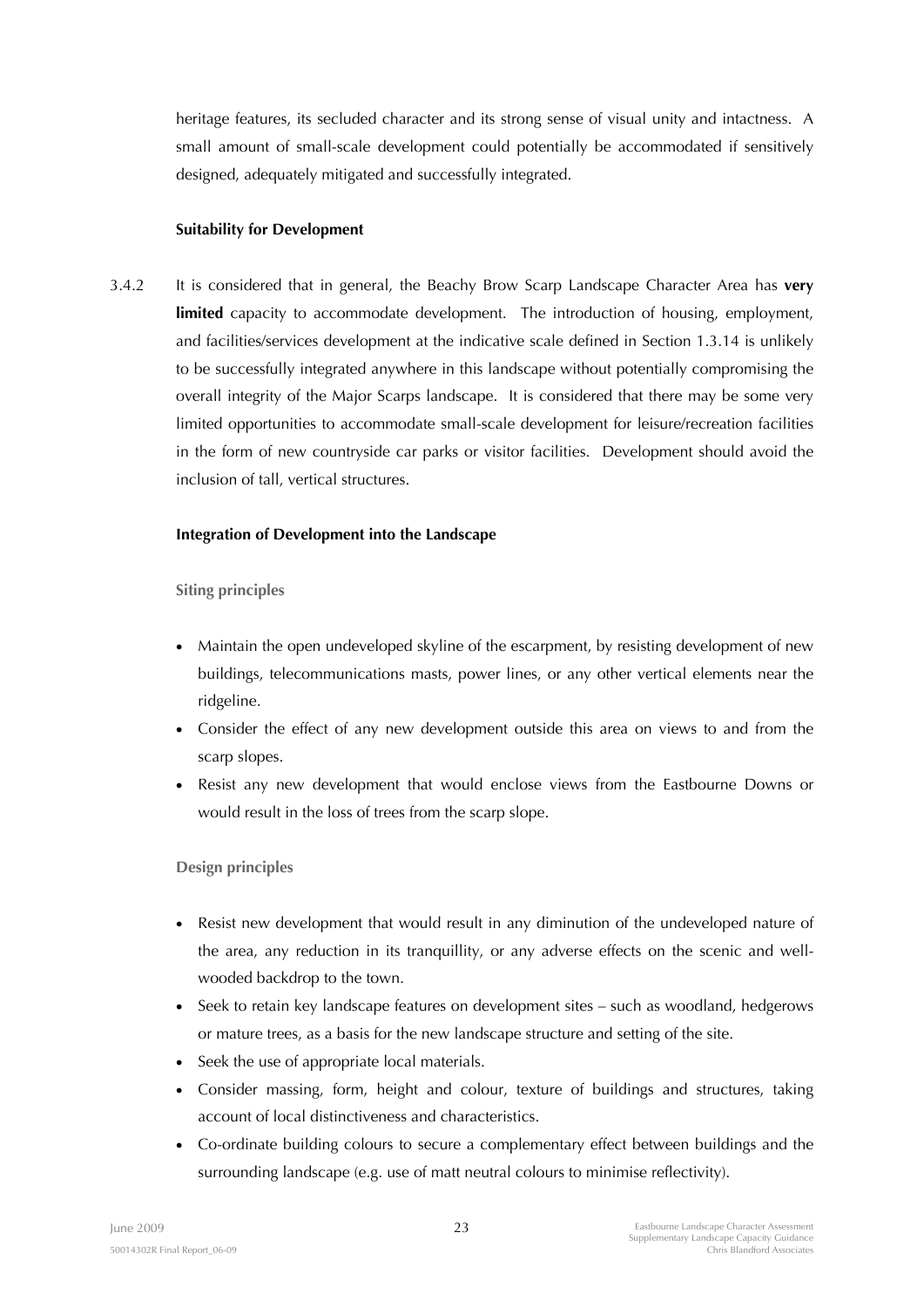• Avoid large car parking areas which are more likely to be visually intrusive.

**Landscaping principles** 

• Ensure the sensitive use of modest planting for screening of visually intrusive elements, and softening the impact of buildings.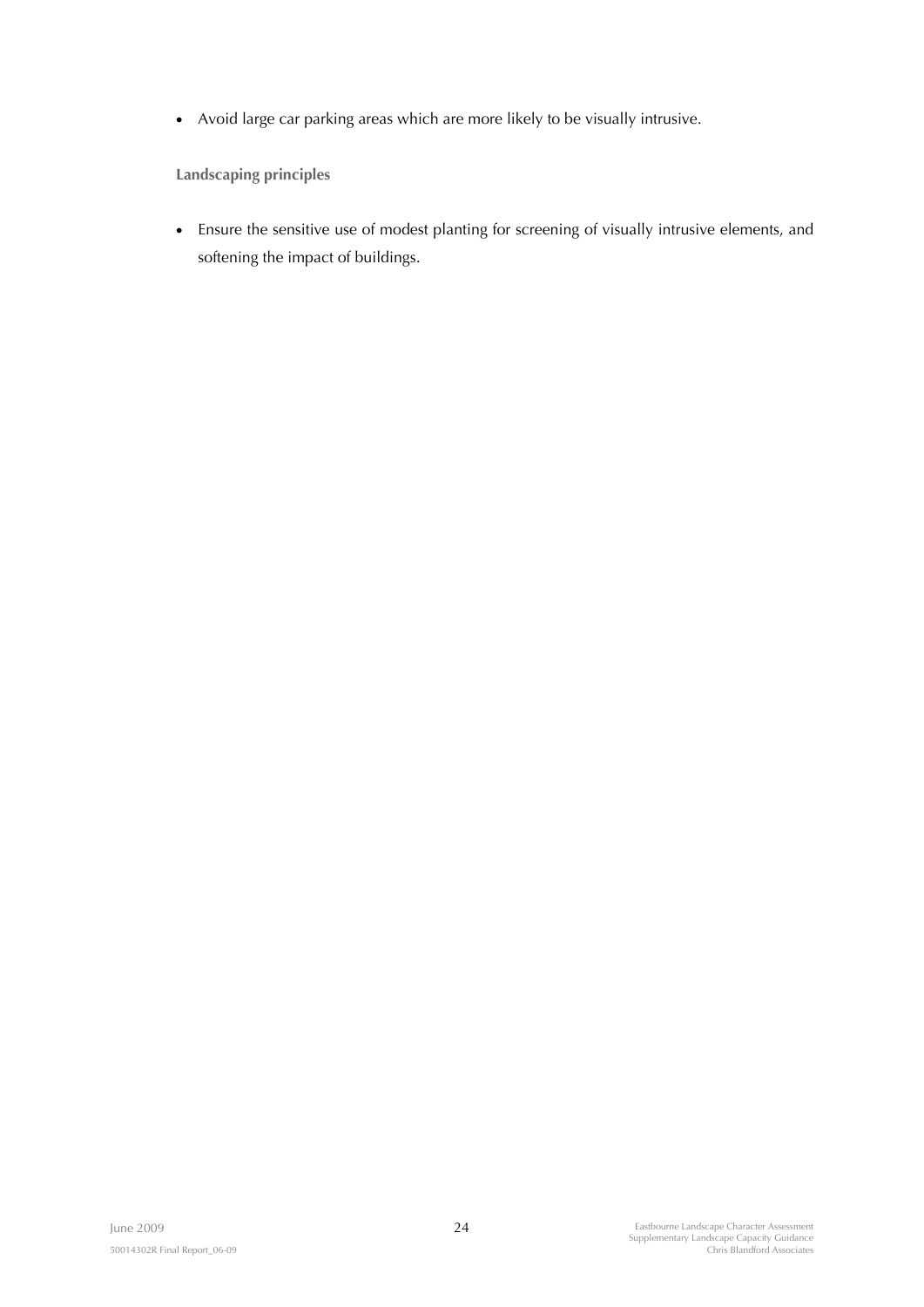# **3.5 Royal Eastbourne Golf Course Scarp (B5)**



### **Key landscape and visual sensitivities/distinctive qualities to be safeguarded**

- Forms part of the Sussex Downs AONB and South Downs National Park.
- Steep, undeveloped wooded slopes, which form a consistent and visually prominent backdrop to many views from Eastbourne.
- Ridgeline of the scarp slopes is particularly sensitive, as it is often viewed against the skyline.
- Sense of enclosure provided by tall mature woodland.
- Sense of uniformity and consistency in character along the slopes.
- Strong visual relationship between the wooded scarp slopes and Royal Eastbourne Golf Club.
- Extensive views from woodland clearings across adjacent landscapes.
- Sites of archaeological importance.

#### **Indicative capacity for change**

3.5.1 The steep scarps are visually sensitive as they are very prominent in views from Royal Eastbourne Golf Course, Eastbourne, the Levels and beyond. The skyline of the scarp is of particular sensitivity as it is most often viewed against an open sky. This area forms part of the Sussex Downs Area of Outstanding Natural Beauty and South Downs National Park. Overall, there is very limited capacity for this visually prominent area to accommodate any urban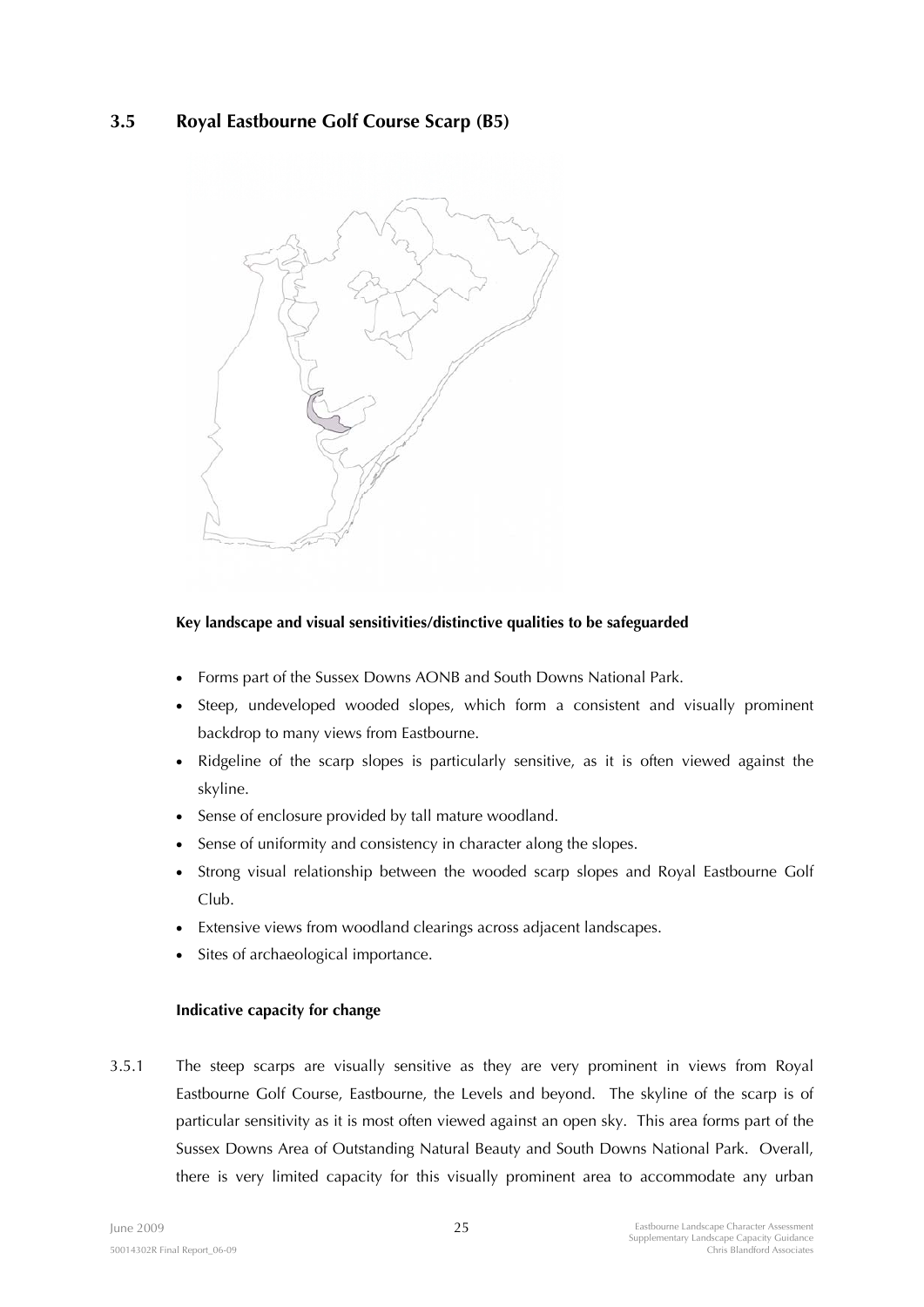development without significant effect on the area's mature woodland, its undeveloped character, its uninterrupted skyline, its sensitive archaeological areas and its remote character. A small amount of small-scale development could potentially be accommodated if sensitively designed, adequately mitigated and successfully integrated.

#### **Suitability for Development**

3.5.2 It is considered that in general, the Royal Eastbourne Golf Course Scarp Landscape Character Area has **very limited** capacity to accommodate development. The introduction of housing, employment and facilities/services development at the indicative scale defined in Section 1.3.14 is unlikely to be successfully integrated anywhere in this landscape without potentially compromising the overall integrity of the Major Scarps landscape. It is considered that there may be some very limited opportunities to accommodate small-scale development for leisure/recreation facilities, within the Royal Eastbourne Golf Course Scarp Landscape Character Area, in the form of new countryside car parks or visitor facilities. Development should avoid the inclusion of tall, vertical structures.

#### **Integration of Development into the Landscape**

**Siting principles** 

• Consider the effect of any new development outside this area on views to and from the scarp slopes.

### **Design principles**

- Resist new development that would result in any diminution of the undeveloped nature of the area, any reduction in the area's tranquillity, or any adverse effects on the undeveloped skyline or on the scenic and generally well-wooded backdrop to the town and the golf course.
- Resist development of telecommunication towers and other visually prominent vertical elements within the area, unless absolutely essential.
- Resist new woodland planting that would obstruct views from the Eastbourne Downs.
- Seek to retain key landscape features on development sites such as woodland, hedgerows or mature trees, as a basis for the new landscape structure and setting of the site.
- Seek the use of appropriate local materials.
- Consider massing, form, height and colour, texture of buildings and structures, taking account of local distinctiveness and characteristics.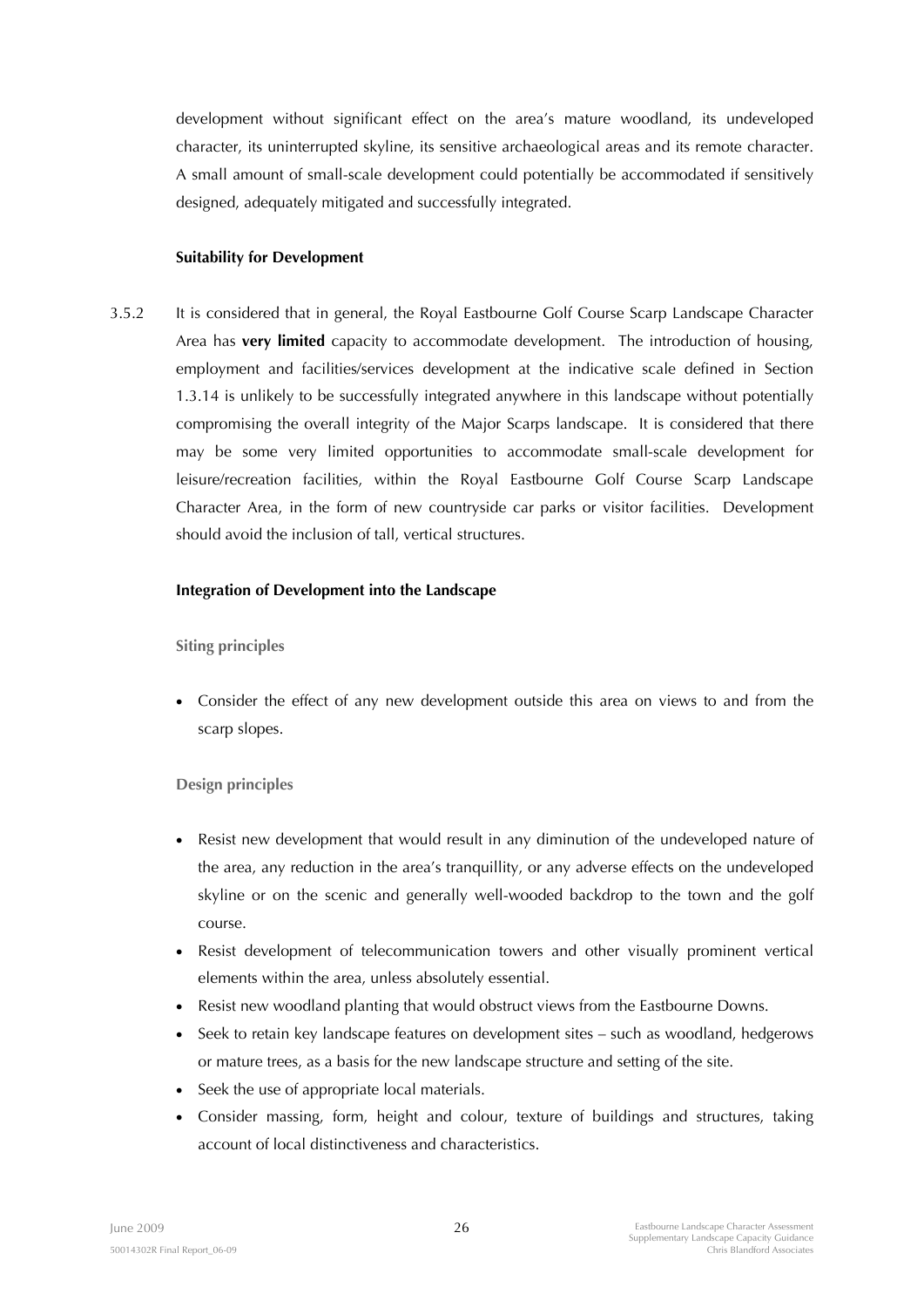- Co-ordinate building colours to secure a complementary effect between buildings and the surrounding landscape (e.g. use of matt neutral colours to minimise reflectivity).
- Avoid large car parking areas which are more likely to be visually intrusive.

**Landscaping principles** 

- Ensure the sensitive use of modest planting for screening of visually intrusive elements, and softening the impact of buildings.
- Maintain and protect features of cultural heritage and their setting, such as the barrows and other sites of archaeological importance located along the ridgelines.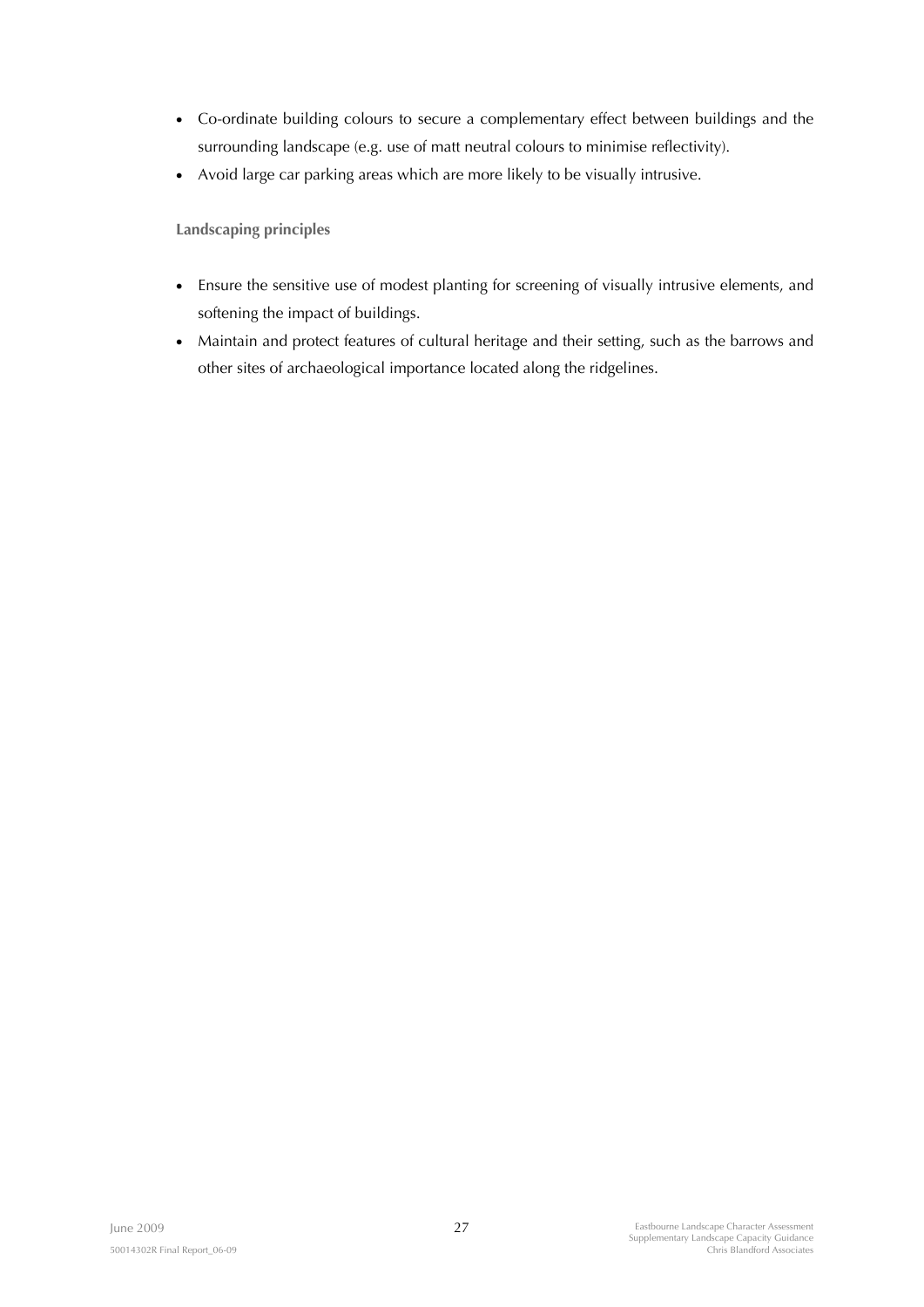# **3.6 Whitebread Hole Scarp (B6)**



### **Key landscape and visual sensitivities/distinctive qualities to be safeguarded**

- Forms part of the Sussex Downs AONB and South Downs National Park.
- Expansive and panoramic views from the scarp slopes, across adjacent landscapes such as the scarp footslopes and low-lying Eastbourne.
- Slopes are vulnerable to erosion in areas with no shrub or woodland cover.
- Sense of tranquillity and remoteness in places.
- Ridgeline of the scarp slopes is particularly sensitive, as it is often viewed against the skyline.
- Visually prominent backdrop to the Meads Conservation Area and other parts of Eastbourne.
- High degree of intervisibility and long views created by a combination of the flat landform and sparse tree cover in southern part of the area.
- Numerous sites of archaeological importance.

### **Indicative capacity for change**

3.6.1 The steep scarps are visually sensitive as they are very prominent in views from Eastbourne, the Levels and beyond. The skyline of the scarp is of particular sensitivity as it is most often viewed against an open sky. This area forms part of the Sussex Downs Area of Outstanding Natural Beauty and South Downs National Park. Overall, there is very limited capacity for this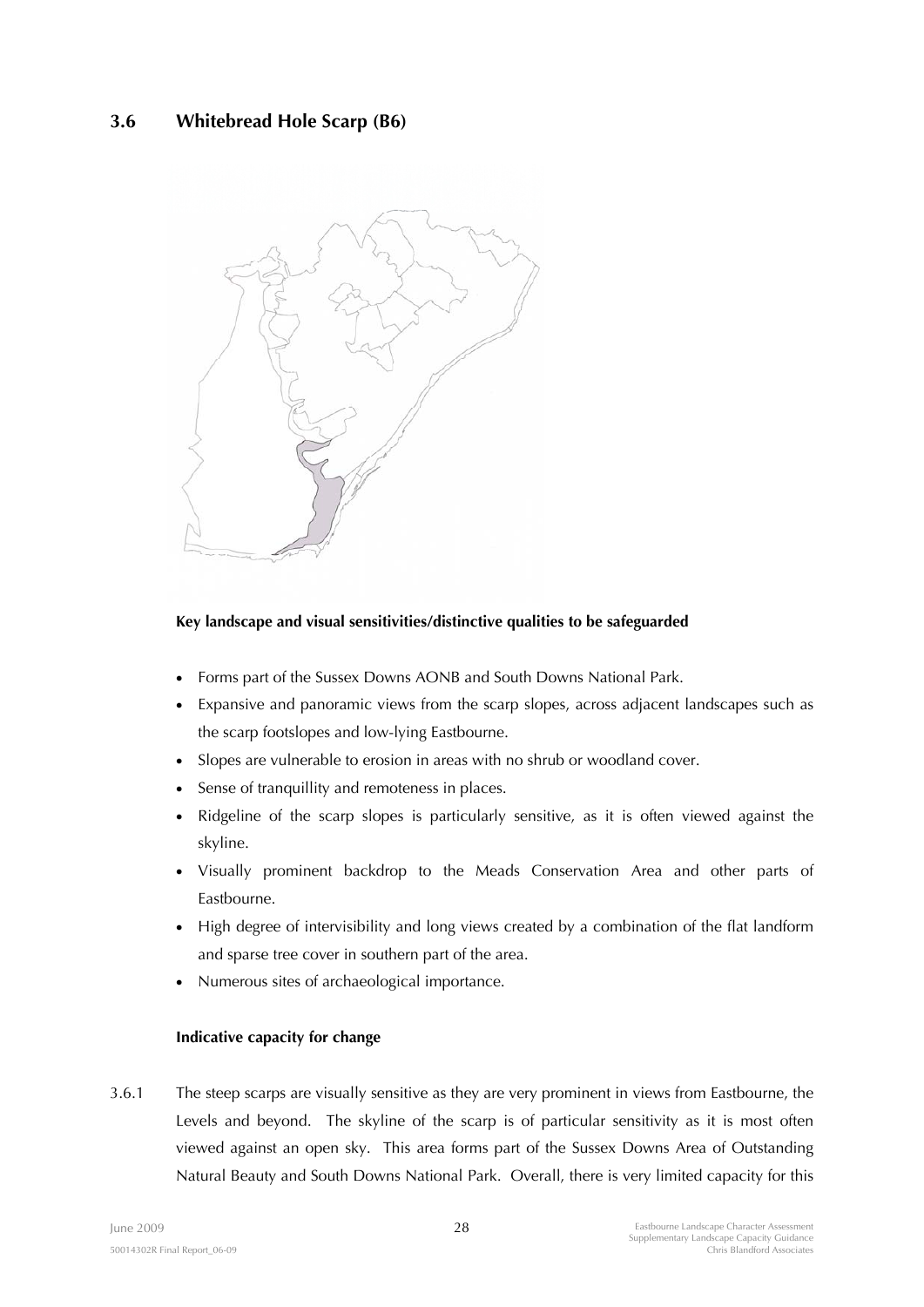visually prominent area to accommodate any urban development without significant effect on the area's distinctive mosaic of pioneer woodland and chalk grassland, its undeveloped character, its uninterrupted skyline, its sensitive archaeological areas, its panoramic views, and its sense of tranquillity and remoteness. A small amount of small-scale development could potentially be accommodated if sensitively designed, adequately mitigated and successfully integrated.

#### **Suitability for Development**

3.6.2 It is considered that in general, the Whitebread Hole (Whitbread Hollow) Scarp Landscape Character Area has **very limited** capacity to accommodate development. The introduction of housing, employment and facilities/services development at the indicative scale defined in Section 1.3.14 is unlikely to be successfully integrated anywhere in this landscape without potentially compromising the overall integrity of the Major Scarps landscape. It is considered that there may be some very limited opportunities to accommodate small-scale development for leisure/recreation facilities within the Whitebread Hole (Whitbread Hollow) Scarp Landscape Character Area, in the form of new countryside car parks or visitor facilities. Development should avoid the inclusion of tall, vertical structures.

#### **Integration of Development into the Landscape**

**Siting principles** 

- Resist new development that would interrupt views between Eastbourne and Beachy Head as well as panoramic views southwards out to sea and to coastal chalk cliffs.
- Consider the effect of any new development outside this area on views to and from the scarp slopes.
- Resist new development that would result in any diminution of the area's tranquillity and remoteness or the open undeveloped skyline of the chalk escarpment.
- Resist development of telecommunication towers and other visually prominent vertical elements within the area, unless absolutely essential.

### **Design principles**

- Seek to retain key landscape features on development sites such as woodland, hedgerows or mature trees, as a basis for the new landscape structure and setting of the site.
- Seek the use of appropriate local materials.
- Consider massing, form, height and colour, texture of buildings and structures, taking account of local distinctiveness and characteristics.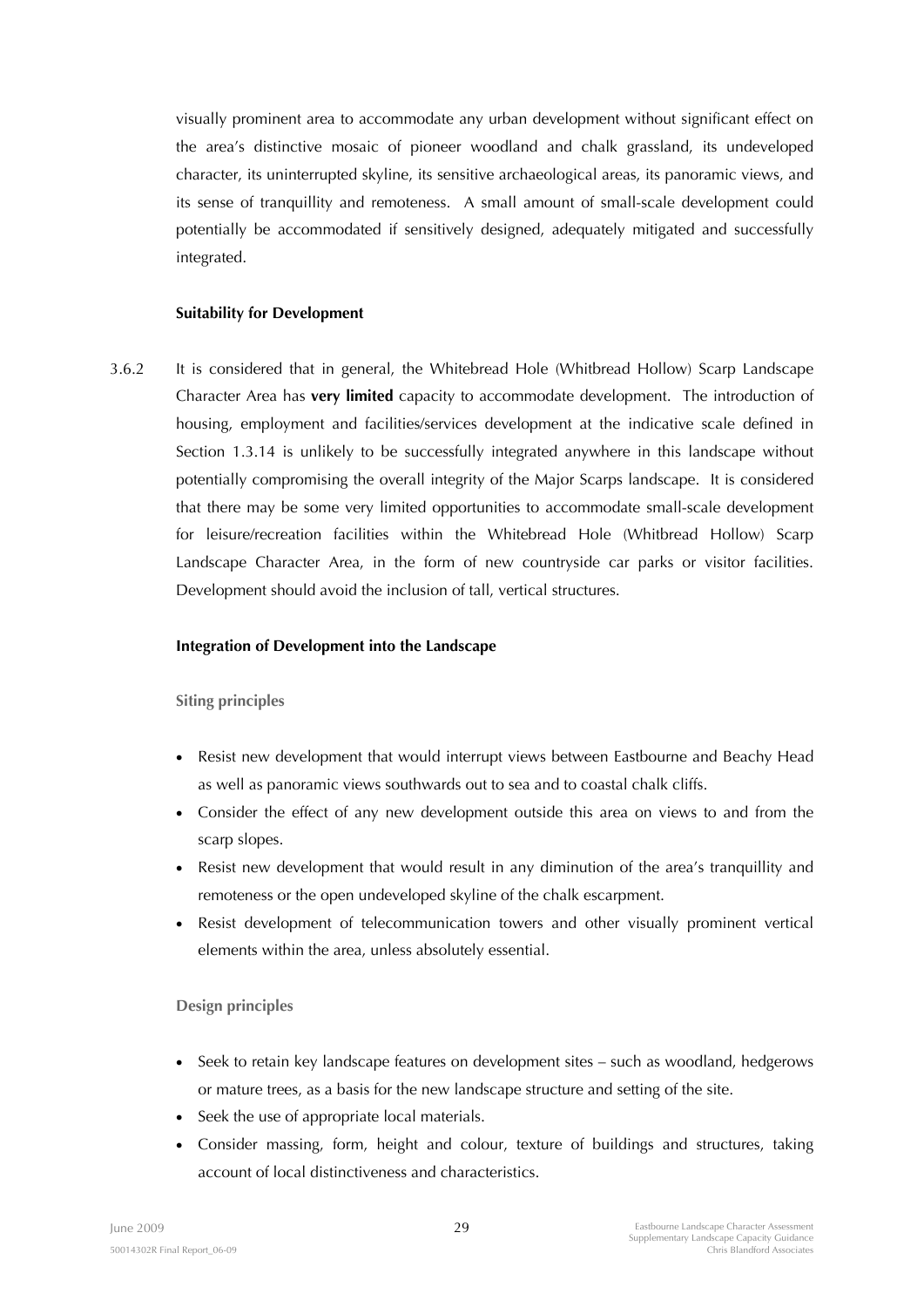- Co-ordinate building colours to secure a complementary effect between buildings and the surrounding landscape (e.g. use of matt neutral colours to minimise reflectivity).
- Avoid large car parking areas which are more likely to be visually intrusive.

**Landscaping principles** 

- Consider opportunities for new planting of native species to visually soften the existing urban edge.
- Maintain and protect features of cultural heritage and their setting, such as the ancient routeways and the barrow.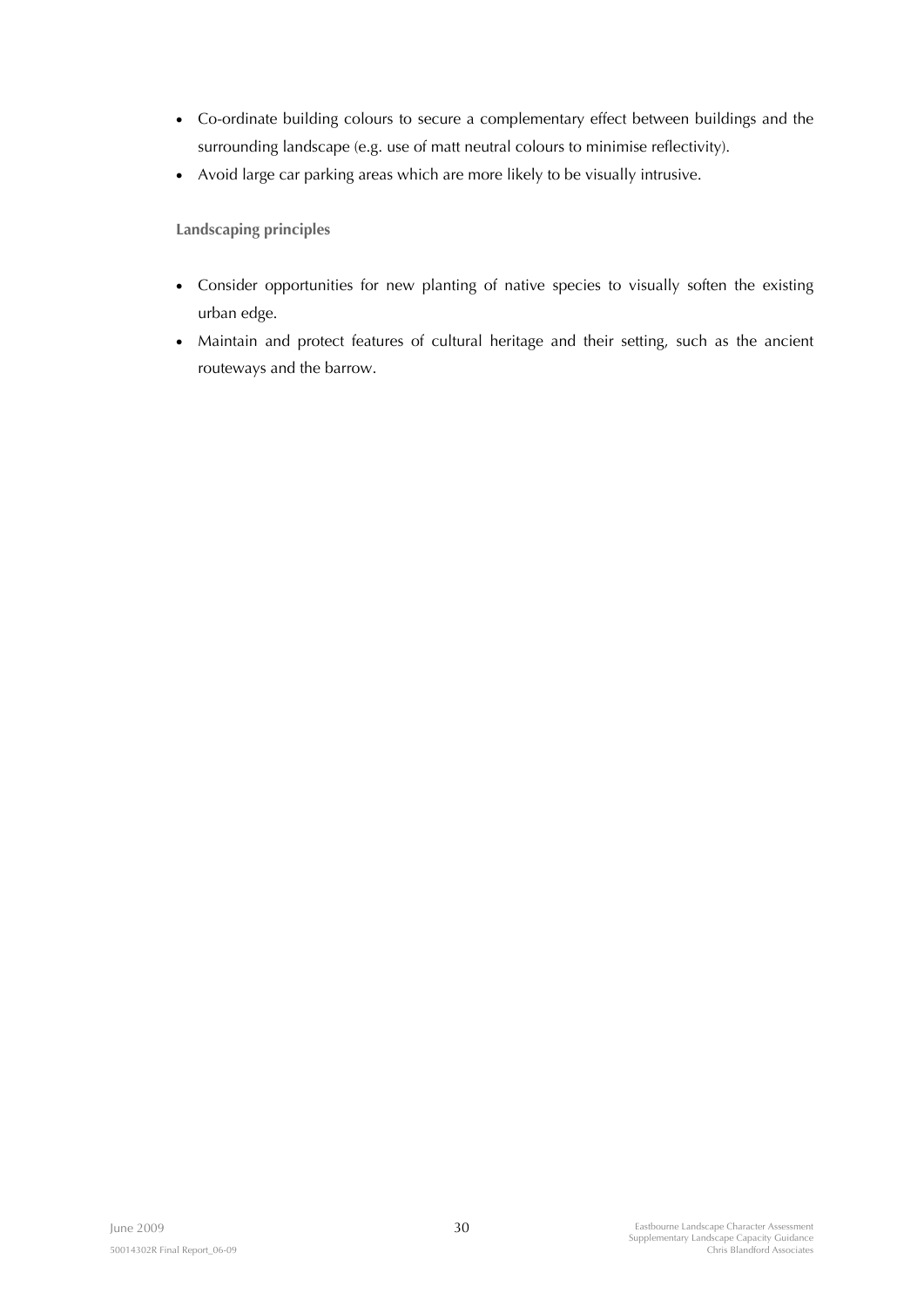# **4.0 LANDSCAPE CAPACITY GUIDANCE – SCARP FOOTSLOPES (C)**

# **4.1 Chalk Farm Scarp Footslopes (C1)**



### **Key landscape and visual sensitivities/distinctive qualities to be safeguarded**

- Forms part of the Sussex Downs AONB and South Downs National Park.
- Essentially a very open and uniform landscape, which forms a visually prominent backdrop to many views from northern Eastbourne and its Low Weald.
- The ridgeline of the largely undeveloped scarp slope is particularly sensitive as it is viewed against the skyline.
- Pattern of small irregular fields of pasture, which represent a largely intact late medieval landscape, and would be vulnerable to field expansion or boundary loss.
- Relatively intact network of thick hedgerows and mature trees, which create a sense of seclusion as well as being of high biodiversity.
- Clustered farm-related buildings in a rural setting with architectural value.
- Largely rural character and intact visual structure of the area could be vulnerable to incremental change.
- Chalk pits at the base of the steep scarp are striking visual features.
- The generally flat open landscape has a high degree of intervisibility within which any tall structure would be visually prominent.
- Extensive panoramic views obtained across northern Eastbourne and the Low Weald.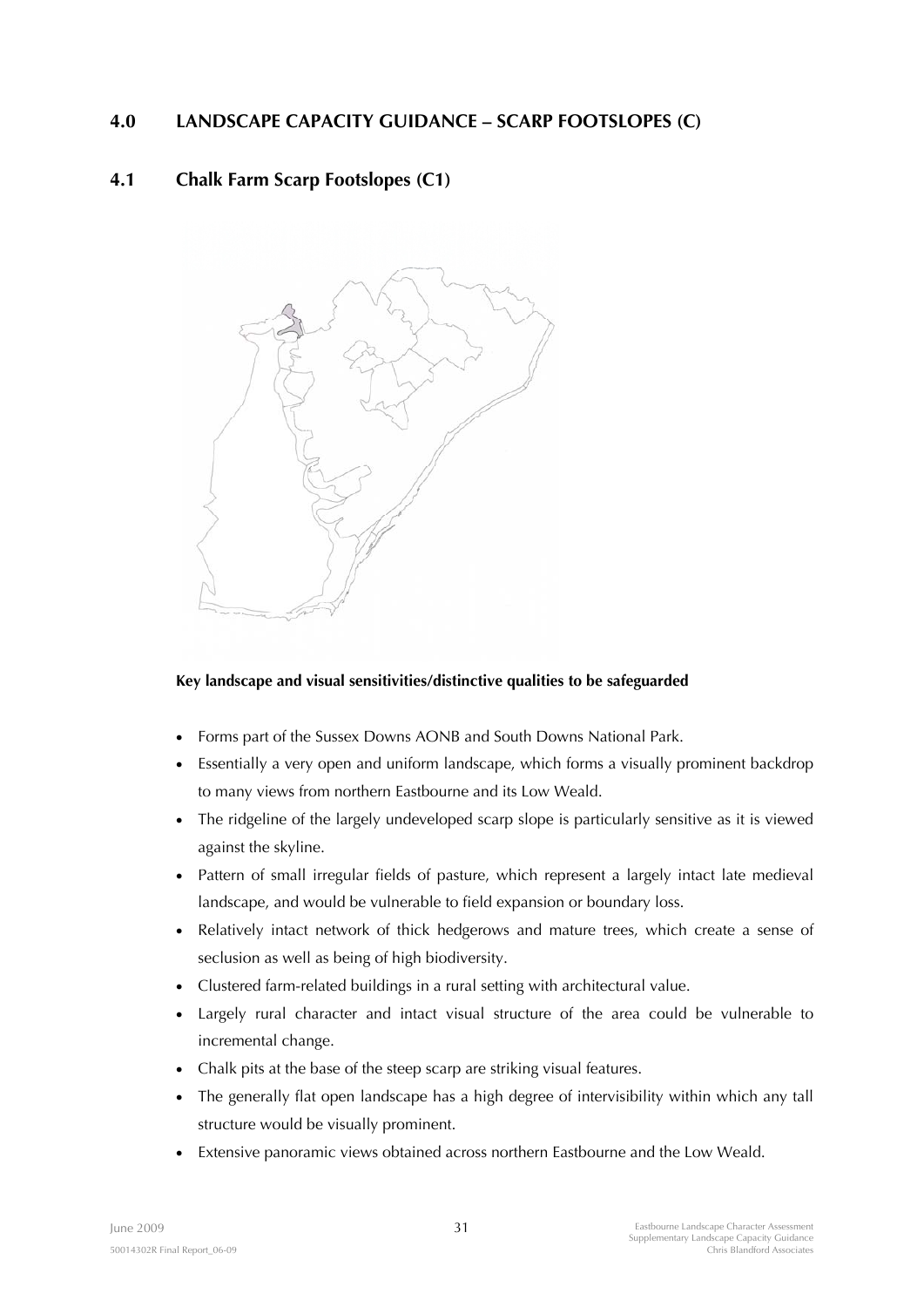#### **Indicative capacity for change**

4.1.1 These scarp footslopes are visually sensitive as they are prominent in views from Eastbourne and the Low Weald. The skyline of the scarp is of particular sensitivity as it is most often viewed against an open sky. Much of this area forms part of the Sussex Downs Area of Outstanding Natural Beauty, and South Downs National Park. Overall, there is very limited capacity for this visually prominent area to accommodate any urban development without significant effect on the area's distinctive mosaic of pioneer woodland and chalk grassland, its undeveloped character, its uninterrupted skyline, its sensitive archaeological areas, its intact medieval field pattern, its panoramic views, and its sense of tranquillity and remoteness. A small amount of small-scale development could potentially be accommodated if sensitively designed, adequately mitigated and successfully integrated.

#### **Suitability for Development**

#### **Housing Development**

4.1.2 It is considered that the northern part of the Chalk Farm Scarp Footslopes Landscape Character Area, at the foot of the scarp slopes, has **moderate to high capacity** to accommodate new housing development at the indicative scale defined in Section 1.3.14 without potentially compromising the overall integrity of this area of landscape. The remainder of the Landscape Character Area is, however, considered to have **very limited** capacity to accommodate new housing development on account of the stronger sense of openness and steeply sloping topography. Any new development on the slopes is more likely to be highly visible from nearby Open Downland, Major Scarp and Levels landscapes. Any proposed new housing development, should be sensitively located adjacent to existing housing along the eastern edges of the area. The layout, scale, massing and height of any proposed development should be considered in relation to that of the adjoining settlement edge. The development should also be well-integrated into the local landscape through conservation and enhancement of existing hedgerows, enhancement of structure planting and the introduction of new planting frameworks which use locally distinctive species and reinforce the existing landscape structure.

#### **Employment Development**

4.1.3 It is considered that in general, the Chalk Farm Scarp Footslopes Landscape Character Area has **very limited** capacity to accommodate employment development at the indicative scale defined in Section 1.3.14, which is unlikely to be successfully integrated anywhere in this landscape without potentially compromising the overall integrity of the Scarp Footslopes landscape.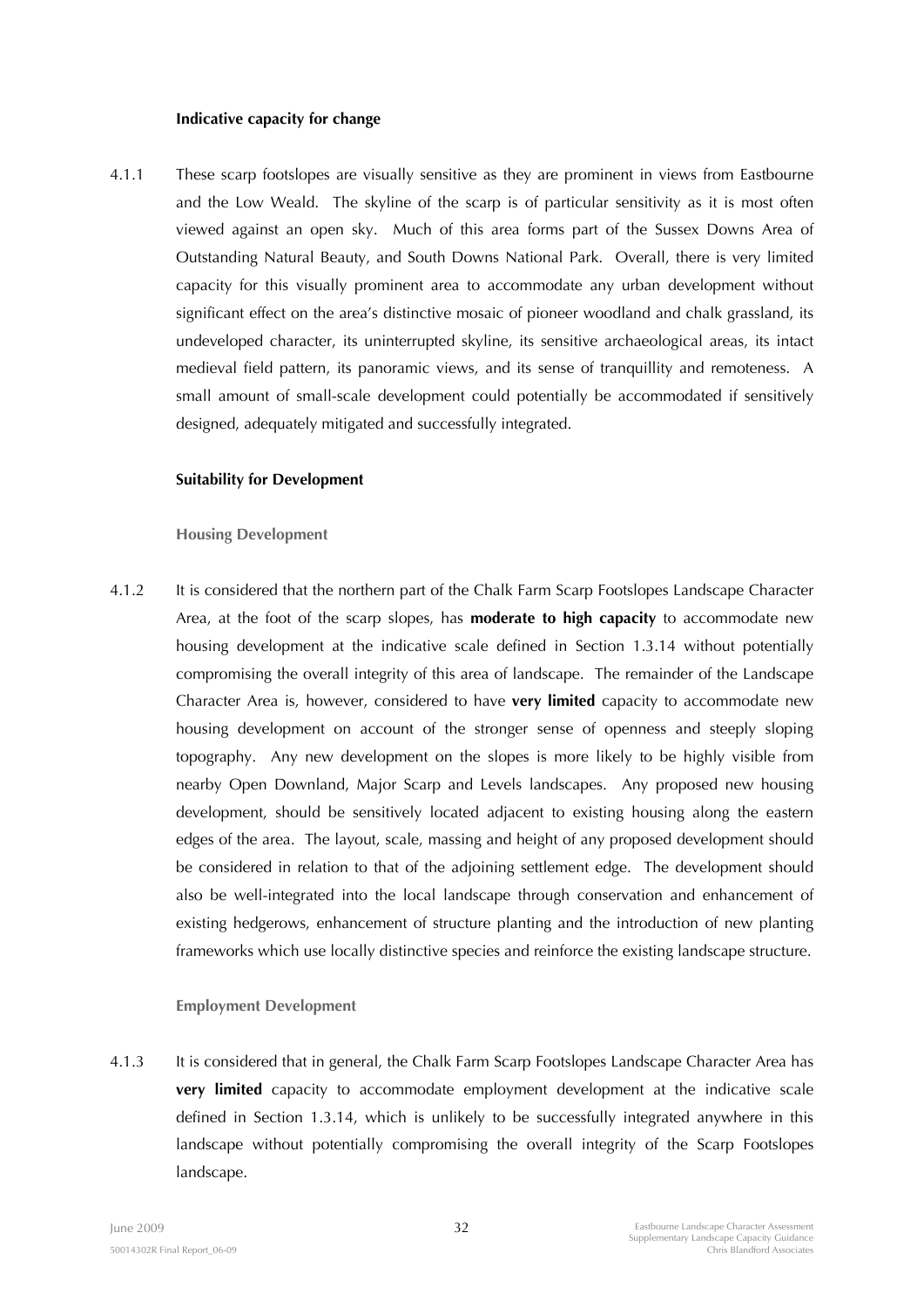**Leisure/Recreation Development** 

4.1.4 It is considered that in general, the Chalk Farm Scarp Footslopes Landscape Character Area has **very limited** capacity to accommodate leisure/recreation development at the indicative scale defined in Section 1.3.14, which is unlikely to be successfully integrated anywhere in this landscape without potentially compromising the overall integrity of the Scarp Footslopes landscape.

### **Services/Facilities Development**

4.1.5 It is considered that in general, the Chalk Farm Scarp Footslopes Landscape Character Area has **very limited** capacity to accommodate services/facilities development at the indicative scale defined in Section 1.3.14. It is unlikely to be successfully integrated anywhere in this landscape without potentially compromising the overall integrity of the Scarp Footslopes landscape.

### **Recommended Scale of Development**

4.1.6 Development for housing within the northern part of the Chalk Farm Scarp Footslopes Landscape Character Area should generally be of a small-scale nature. It should form an extension to the existing urban area to avoid fragmentation of the existing landscape pattern and encroachment of development onto the upper scarp footslopes. Further assessment work would be needed to examine site-specific landscape and visual sensitivities.

### **Integration of Development into the Landscape**

**Siting principles** 

- Ensure that any new housing development is situated within the northern part of the Landscape Character Area, on the lower slopes.
- Avoid new development on the upper slopes, which are more visually prominent within views from surrounding areas.
- Any new buildings should be located in less visually prominent locations, preferably clustering them around existing buildings.
- Consider the effect of any new development outside this area on views to and from the footslopes.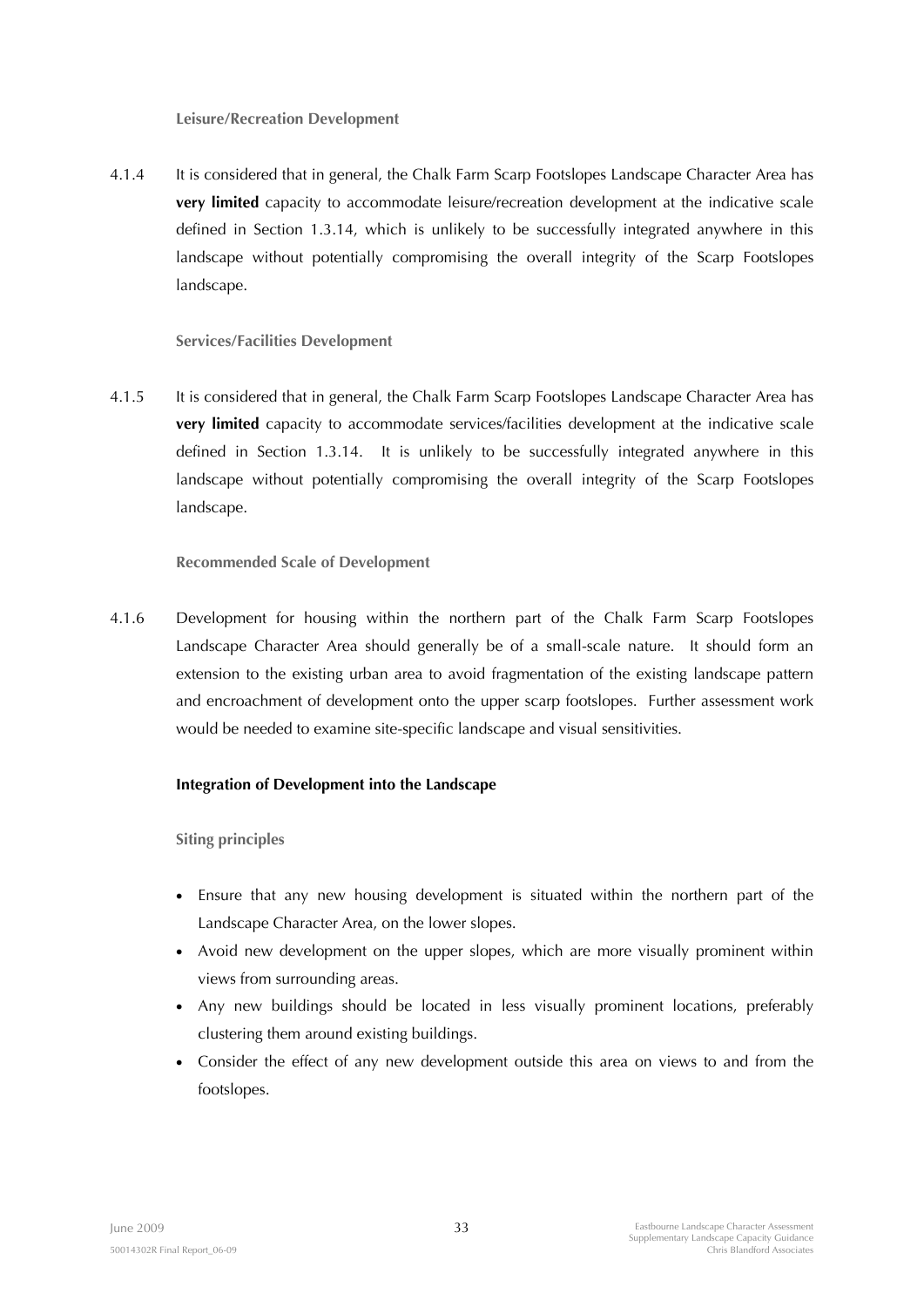**Design principles** 

- Resist development of telecommunication towers or other visually prominent vertical elements that would impact on the visibility of the scarp footslopes from the urban area and reduce the sense of scale associated with the scarp slopes.
- Ensure that any new development responds to the existing scale and grain of the urban form.
- New development should reinforce the positive character and local distinctiveness of the existing built up area, through the use of locally appropriate building materials and styles.
- Seek to retain key landscape features on development sites such as woodland, hedgerows or mature trees, as a basis for the new landscape structure and setting of the site.
- Consider massing, form, height and colour, texture of buildings and structures, taking account of local distinctiveness and characteristics.

**Landscaping principles** 

- Consider additional/new planting within and particularly at the edges of the built-up areas to provide a green setting to development.
- Introduce modest planting of locally appropriate native species for screening of visually intrusive elements and to soften the impact of buildings.
- Maintain and protect features of cultural heritage and their setting.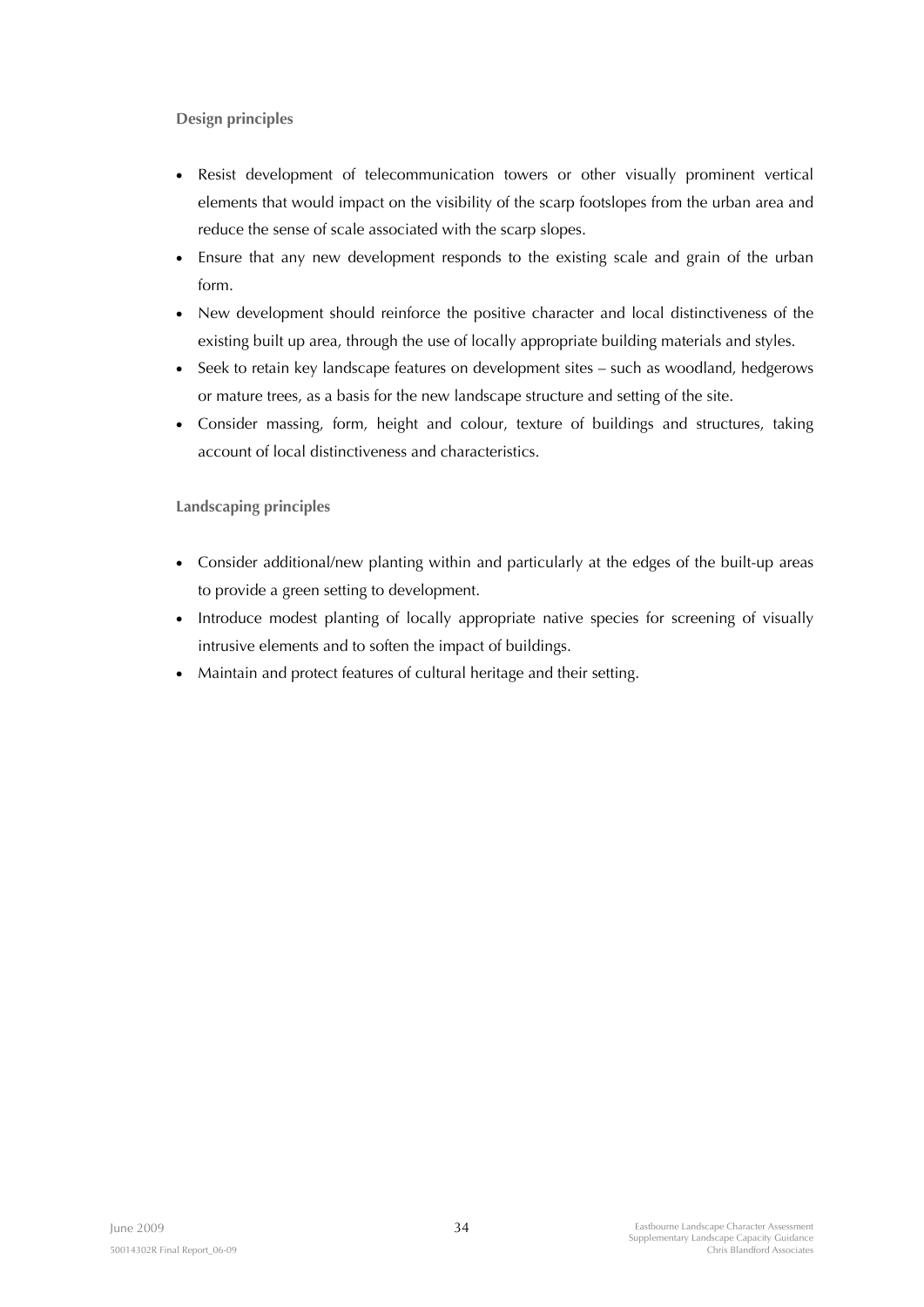# **4.2 Willingdon Golf Course Scarp Footslopes (C2)**



## **Key landscape and visual sensitivities/distinctive qualities to be safeguarded**

- Forms part of the Sussex Downs AONB and South Downs National Park.
- High level of inter-visibility between the area and the adjacent scarp and edge of the Downs to the west.
- Tree/shrub belts along northern and eastern perimeters of golf course, which provide visual separation between the scarp slopes/golf course and the urban area

### **Indicative capacity for change**

4.2.1 Much of this area forms part of the Sussex Downs Area of Outstanding Natural Beauty and South Downs National Park. The golf course has several landscape and visual sensitivities that are vulnerable to change. However, there is some capacity for the area to accommodate new development providing that existing mature trees and woodland areas are retained, new development does not extend up onto the higher-lying parts of the area and that substantial landscape mitigation planting is provided to help integrate the development into the local landscape. Any such development must be sensitively designed and adequately mitigated for it to be successfully integrated into this area and for it to be successfully accommodated within the setting to the South Downs.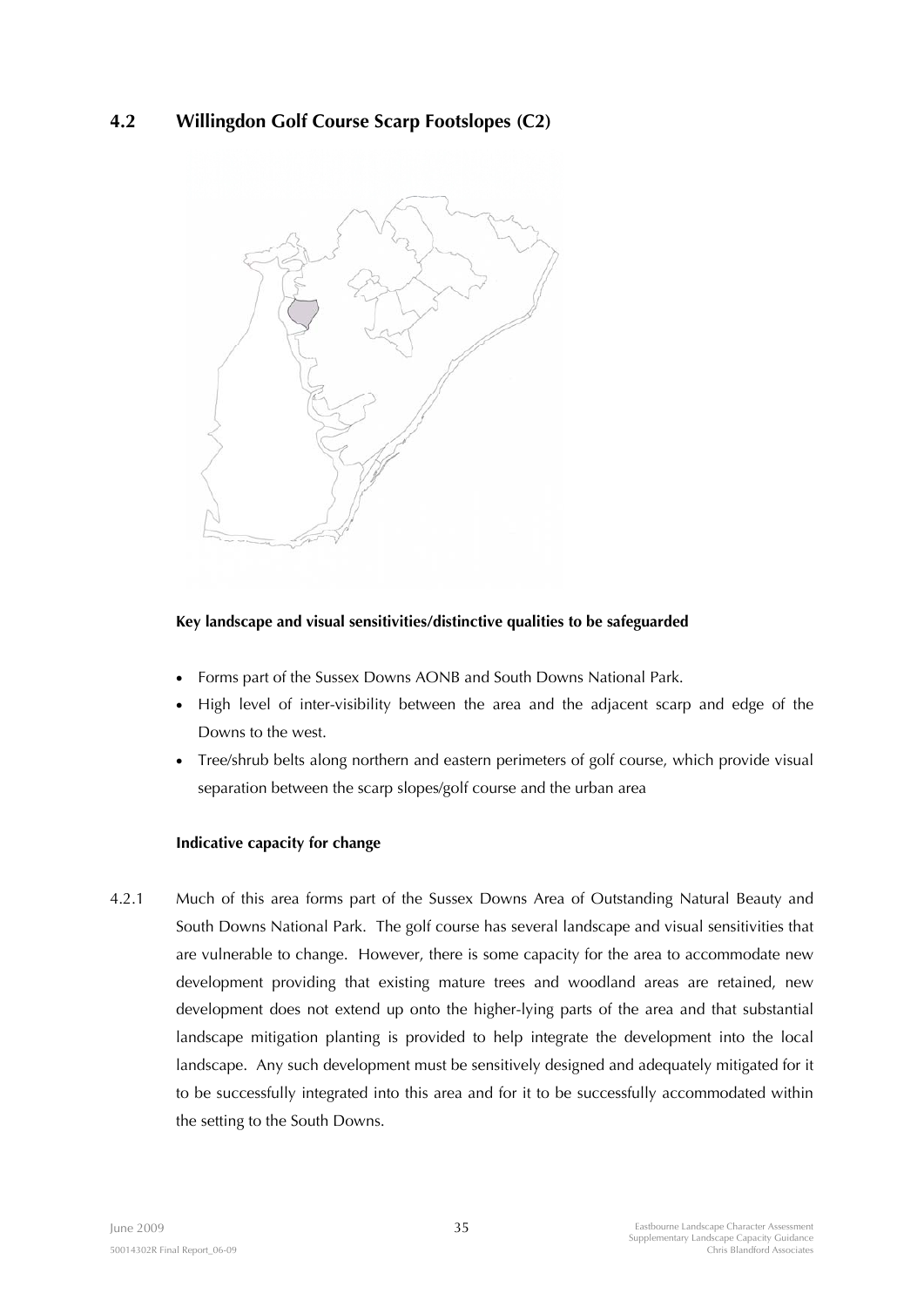### **Suitability for Development**

**Housing Development** 

4.2.2 It is considered that the eastern half (lower slopes) of Willingdon Golf Course Scarp Footslopes Landscape Character Area, has **low to moderate** capacity to accommodate new housing development at the indicative scale defined in Section 1.3.14 without potentially compromising the overall integrity of this area of landscape. The remainder of the Landscape Character Area is, however, considered to have **very limited** capacity to accommodate new housing development on account of the more steeply sloping topography and sensitive landscape features. Any proposed new housing development, should be sensitively located adjacent to existing housing along the eastern edges of the area. The layout, scale, massing and height of any proposed development should be considered in relation to that of the adjoining settlement edge. The development should also be well-integrated into the local landscape through conservation and enhancement of existing hedgerows, enhancement of structure planting and the introduction of new planting frameworks which use locally distinctive species and reinforce the existing landscape structure.

## **Employment Development**

4.2.3 It is considered that in general, the Willingdon Golf Course Scarp Footslopes Landscape Character Area has **very limited** capacity to accommodate employment development at the indicative scale defined in Section 1.3.14, which is unlikely to be successfully integrated anywhere in this landscape without potentially compromising the overall integrity of the Scarp Footslopes landscape.

## **Leisure/Recreation Development**

4.2.4 It is considered that the Willingdon Golf Course Scarp Footslopes Landscape Character Area has **low to moderate** capacity to accommodate formal sports provision (for example, playing fields) or informal countryside recreation provision (for example car parks and visitor centres); and **very limited** capacity to accommodate larger-scale formal leisure/sports provision (for example stadiums, concert halls or cinemas).

## **Services/Facilities Development**

4.2.5 It is considered that in general, the Willingdon Golf Course Scarp Footslopes Landscape Character Area has **very limited** capacity to accommodate services/facilities development at the indicative scale defined in Section 1.3.14, which is unlikely to be successfully integrated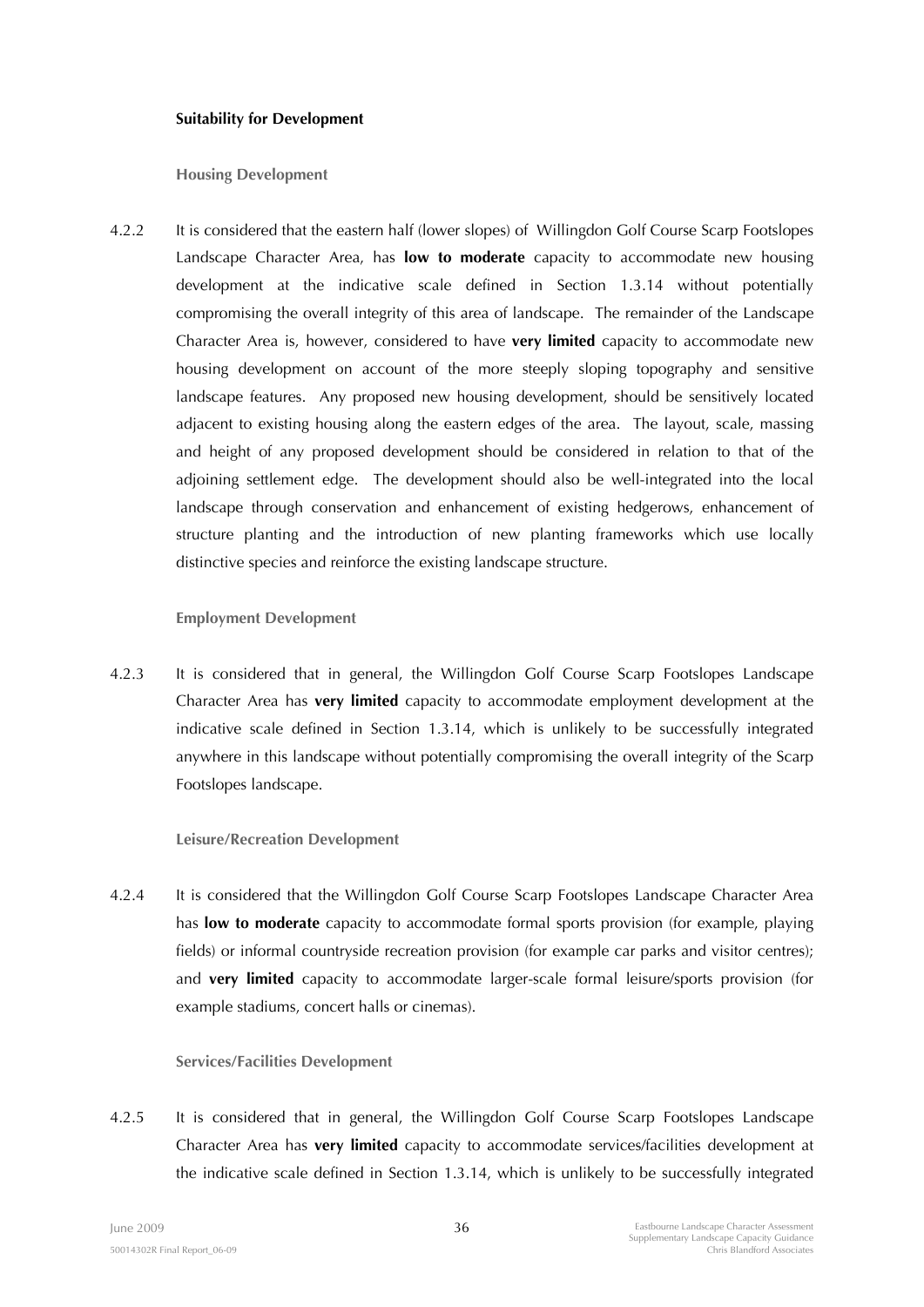anywhere in this landscape without potentially compromising the overall integrity of the Scarp Footslopes landscape.

# **Recommended Scale of Development**

4.2.6 Development for housing within the eastern half of the Willingdon Golf Course Scarp Footslopes Landscape Character Area and leisure/recreation should generally be of a smallscale nature. It is considered that housing should form an extension to the existing urban area to avoid encroachment of development onto the upper scarp slopes. Leisure/recreation development could also potentially be located on the lower slopes. Further assessment work would be needed to examine site-specific landscape and visual sensitivities.

## **Integration of Development into the Landscape**

## **Siting principles**

- Ensure that any new housing development is situated within the eastern half of the Landscape Character Area, on the lower slopes.
- Avoid new development on the upper slopes, which are more visually prominent within views from surrounding areas.
- Resist new development that would result in any diminution in the undeveloped tranquil character of the area.
- Resist development of telecommunication towers or other visually prominent vertical elements that would impact on the visibility of the adjacent scarp slopes from the urban area and reduce the sense of scale associated with the scarp slopes.
- Resist any further encroachment of built development onto the scarp slopes.
- Any new golf course buildings should clustered around existing buildings.
- Ensure that new Leisure/Recreation development is located in close proximity to other recreational facilities.
- Consider the effect of any new development outside this area on views from the footslopes.

# **Design principles**

- Retain the open and/or well-vegetated character of the area, which provides a visual break between densely developed residential areas to the north and south and which contributes to the setting of Ratton and Downside residential areas.
- Ensure that any new housing development responds to the existing scale and grain of the urban form.
- Consider additional/new streetscape planting to form a green setting to development.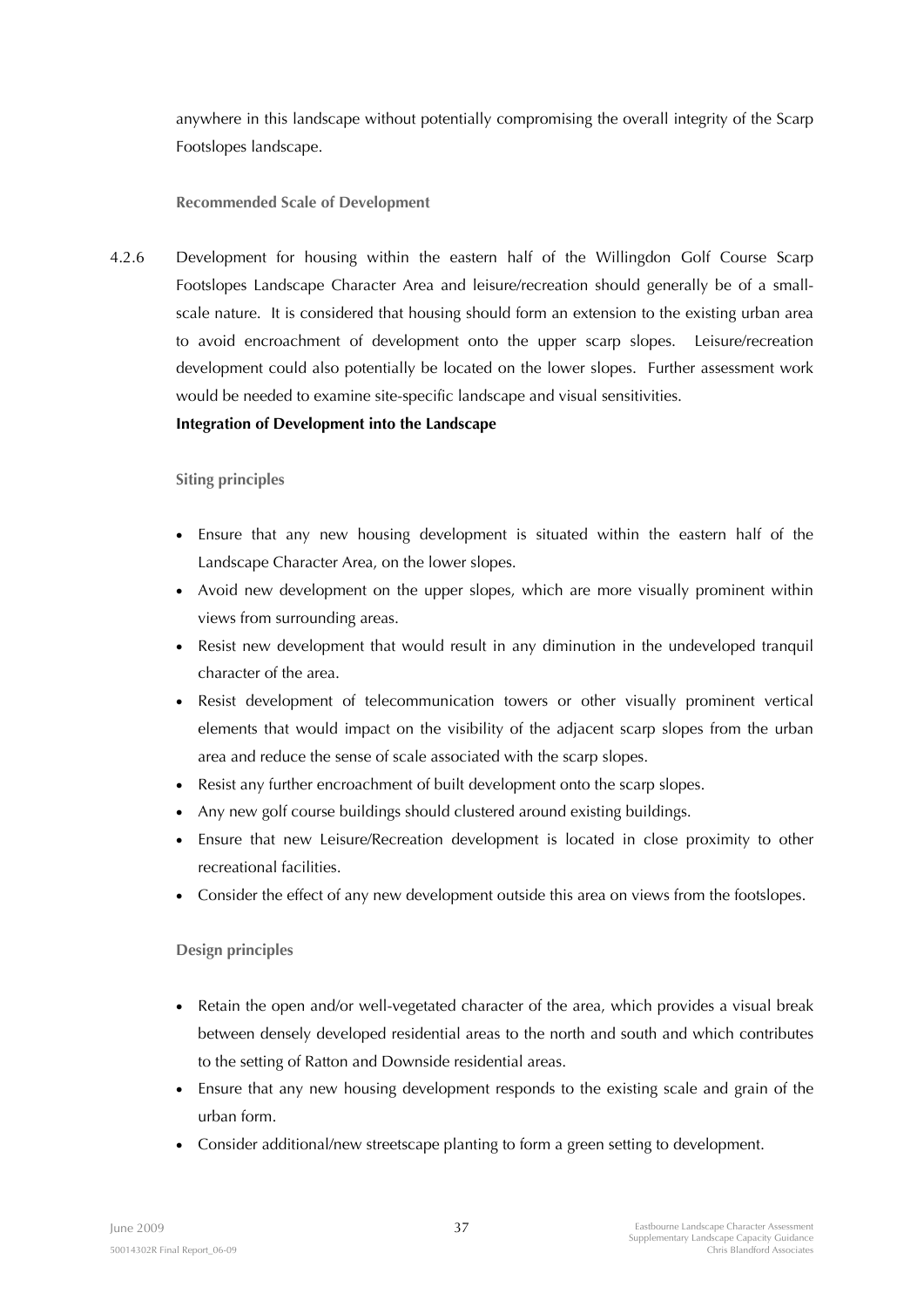- Seek to retain key landscape features on development sites such as woodland, hedgerows or mature trees, as a basis for the new landscape structure and setting of the site.
- Consider massing, form, height and colour, texture of buildings and structures, taking account of local distinctiveness and characteristics.

**Landscaping principles** 

• Introduce modest planting of locally appropriate native species for screening of visually intrusive elements and to soften the impact of buildings.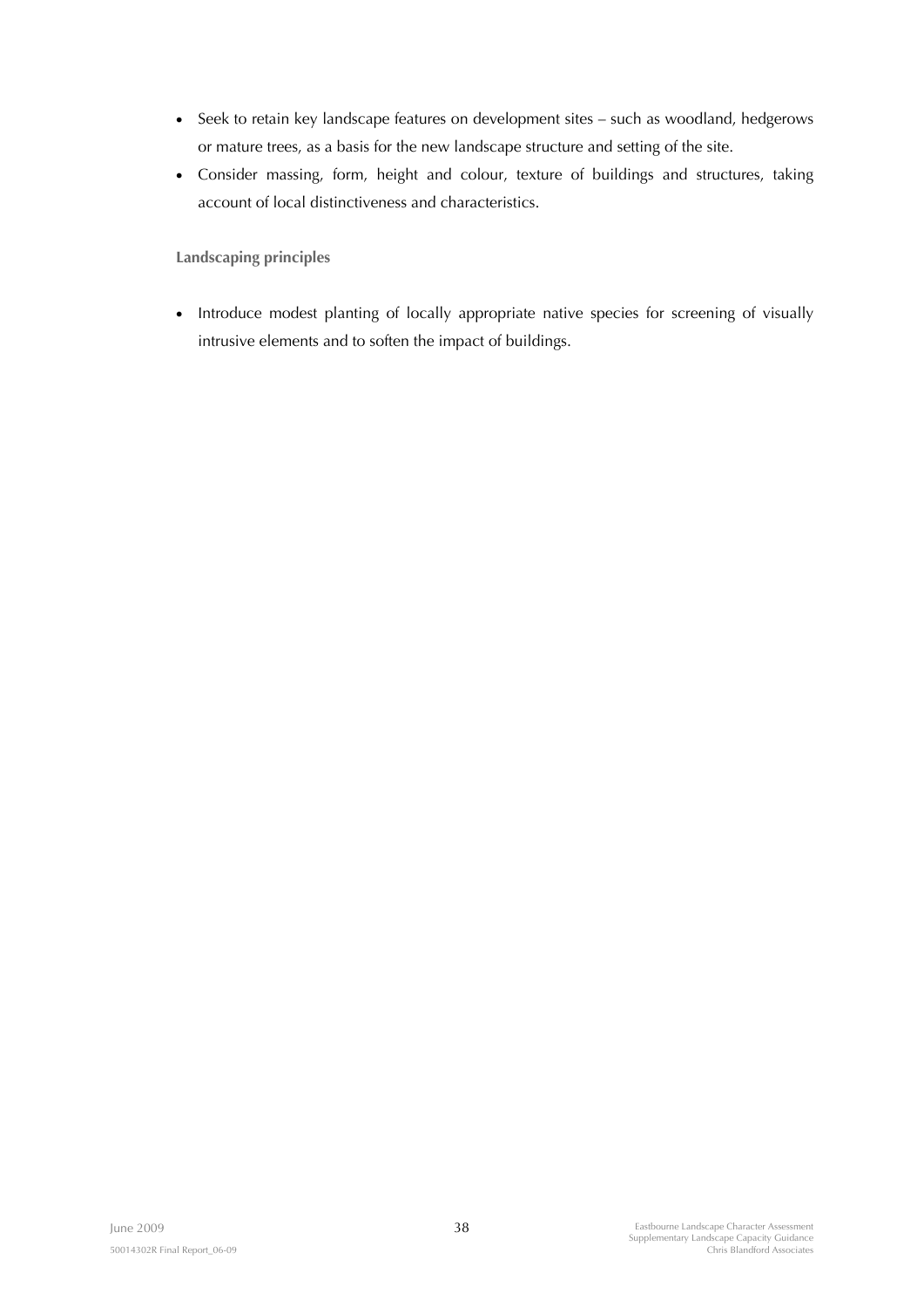# **4.3 Royal Eastbourne Golf Course Scarp Footslopes (C3)**



# **Key landscape and visual sensitivities/distinctive qualities to be safeguarded**

- Forms part of the Sussex Downs AONB and South Downs National Park.
- Contributes to the setting of historic Compton Park.
- High level of inter-visibility between this area and the adjacent major scarp and Downs.
- Some areas of ecologically sensitive chalk grassland habitat.
- The Gazebo as a listed building, with its vernacular features constructed of local flint with red brick and stone dressings.

## **Indicative capacity for change**

4.3.1 The scarp footslope landscape has several landscape and cultural features and characteristics that are vulnerable to change. Much of this area forms part of the Sussex Downs Area of Outstanding Natural Beauty and South Downs National Park. Overall, there is only limited capacity for the area to accommodate any new development without significant effect on the area's archaeological, landscape and cultural heritage resources. A small amount of smallscale development could potentially be accommodated if sensitively designed, adequately mitigated and successfully integrated.

## **Suitability for Development**

#### **Housing Development**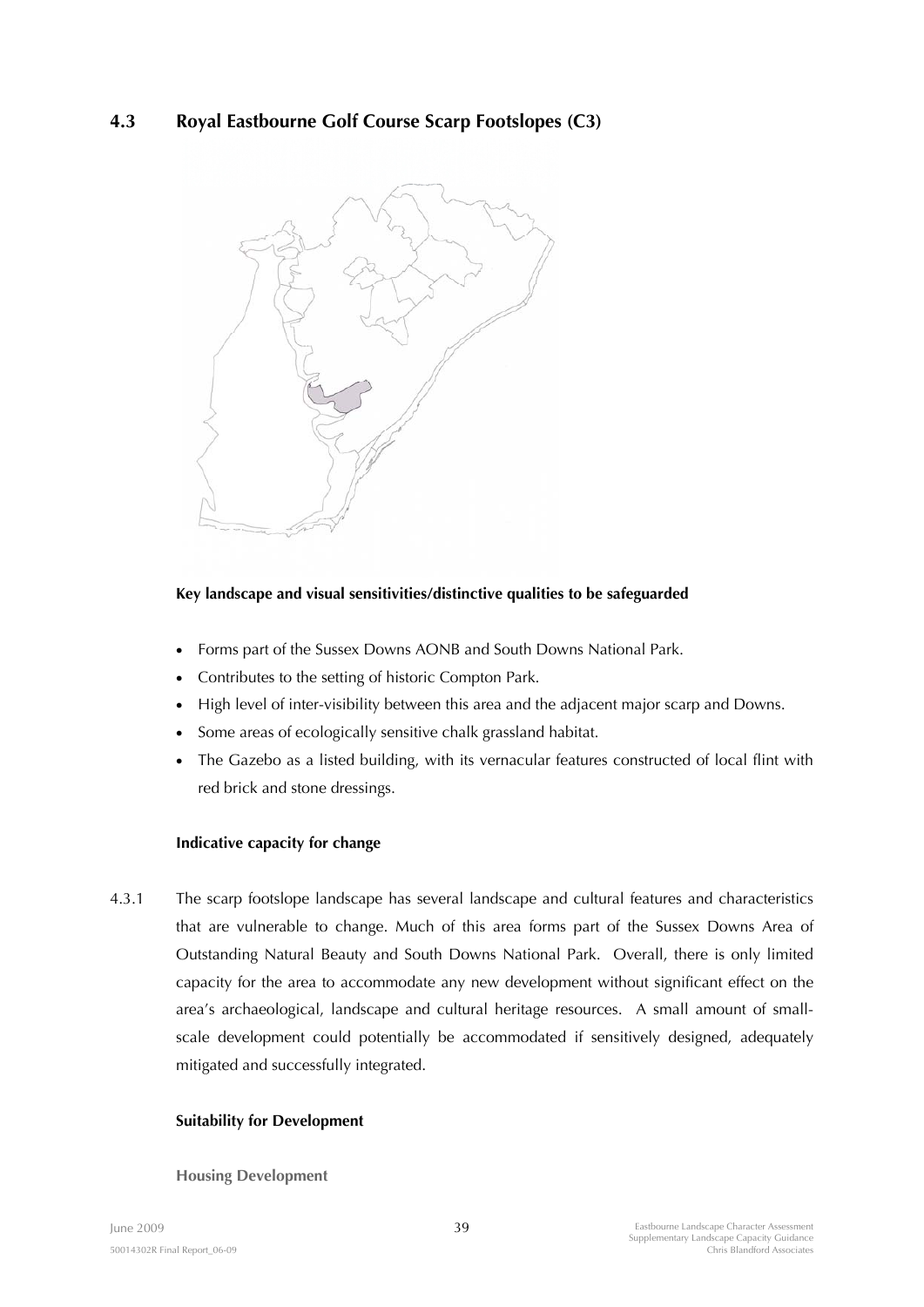4.3.2 It is considered that the eastern half of Royal Eastbourne Golf Course Footslopes Landscape Character Area has **low to moderate** capacity to accommodate new housing development at the indicative scale defined in Section 1.3.14 without potentially compromising the overall integrity of this area of landscape. The remainder of the Landscape Character Area is, however, considered to have **very limited** capacity to accommodate new housing development on account of the more steeply sloping topography which facilitate views to lower landscapes and sensitive landscape features. Any proposed new housing development, should be sensitively located adjacent to existing housing along the northern and southern edges of the area. The layout, scale, massing and height of any proposed development should be considered in relation to that of the adjoining settlement edge. The development should also be well-integrated into the local landscape through conservation and enhancement of existing hedgerows, enhancement of structure planting and the introduction of new planting frameworks which use locally distinctive species and reinforce the existing landscape structure.

## **Employment Development**

4.3.3 It is considered that in general, the Royal Eastbourne Golf Course Scarp Footslopes Landscape Character Area has **very limited** capacity to accommodate employment development at the indicative scale defined in Section 1.3.14, which is unlikely to be successfully integrated anywhere in this landscape without potentially compromising the overall integrity of the Scarp Footslopes landscape.

## **Leisure/Recreation Development**

4.3.4 It is considered that the Royal Eastbourne Golf Course Scarp Footslopes Landscape Character Area has **low to moderate** capacity to accommodate formal sports provision (for example, playing fields) or informal countryside recreation provision (for example car parks and visitor centres); and **very limited** capacity to accommodate larger-scale formal leisure/sports provision (for example stadiums, concert halls or cinemas).

## **Services/Facilities Development**

4.3.5 It is considered that the Royal Eastbourne Golf Course Scarp Footslopes Landscape Character Area has **low to moderate** capacity to accommodate small-scale services provision (for example, schools) and **very limited** capacity to accommodate larger-scale service provision (for example, hospitals).

#### **Recommended Scale of Development**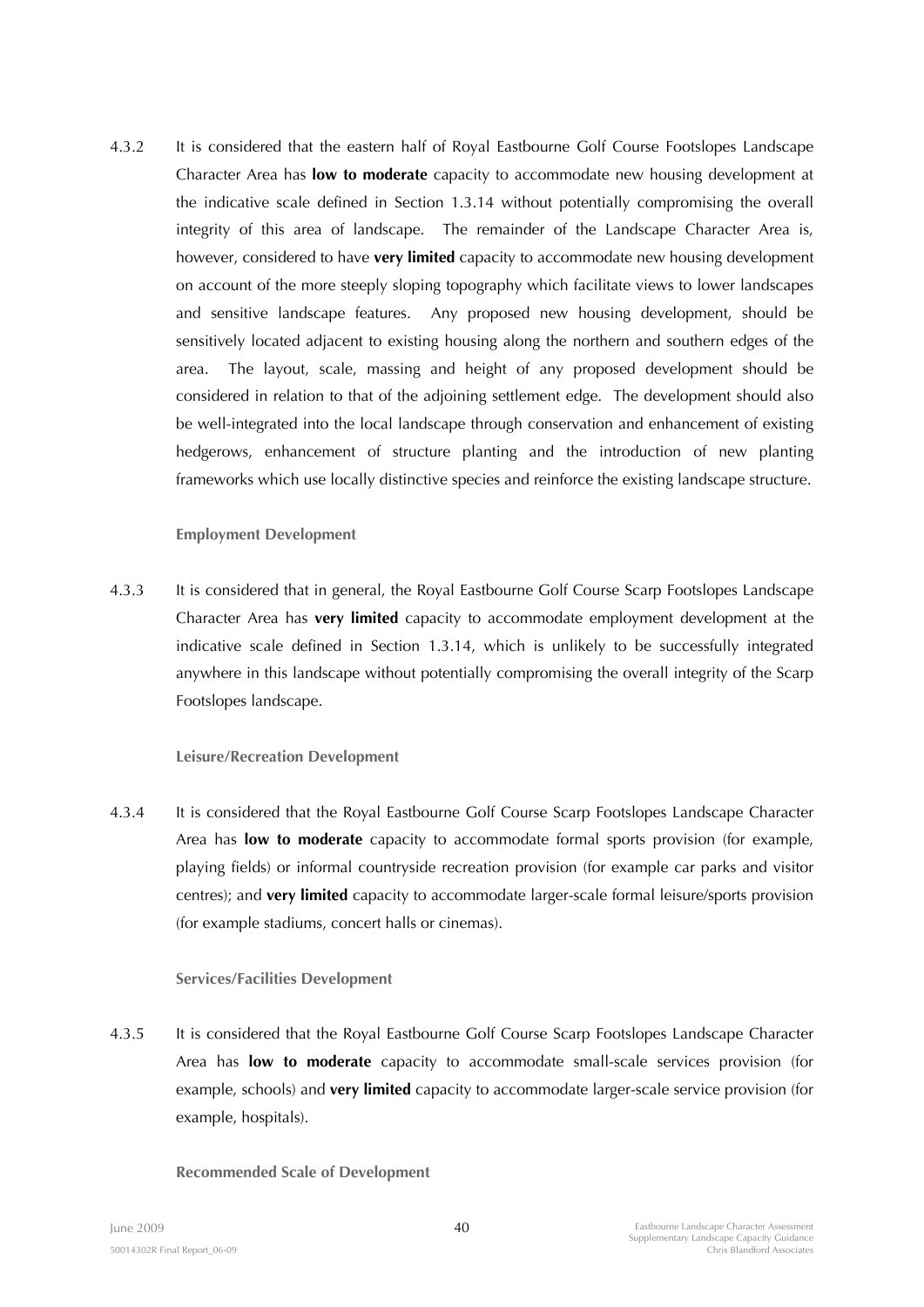4.3.6 Development for housing within the eastern half of the Royal Eastbourne Golf Course Scarp Footslopes Landscape Character Area and leisure/recreation should generally be of a smallscale nature. It is considered that housing should form an extension to the existing urban area to avoid encroachment of development onto the upper scarp slopes. Leisure/recreation and services/facilities development could potentially be located on the lower slopes. Further assessment work would be needed to examine site-specific landscape and visual sensitivities.

## **Integration of Development into the Landscape**

## **Siting principles**

- Resist new development that would result in any diminution in the tranquil, undeveloped character of the area.
- Resist development of telecommunication towers or other visually prominent vertical elements that would impact on the visibility of the adjacent scarp slopes from the urban area and reduce the sense of scale associated with the scarp slopes.
- Resist any further encroachment of built development onto the scarp slopes.
- Any new golf course buildings should be clustered around existing buildings.
- Concentrate Leisure/recreational facilities in close proximity to existing amenities.
- Consider the effect of any new development outside this area on the views from the footslopes.

# **Design principles**

- Retain the open and/or well-vegetated character of the area, which provides a visual break between densely developed residential areas to the north and south which contributes to the setting of the Meads, Saffrons and Summerdown residential areas.
- Ensure that any new housing development responds to the existing scale and grain of the urban form.
- Consider additional/new streetscape planting to form a green setting to development.
- Seek to retain key landscape features on development sites such as woodland, hedgerows or mature trees, as a basis for the new landscape structure and setting of the site.
- Consider massing, form, height and colour, texture of buildings and structures, taking account of local distinctiveness and characteristics.

# **Landscaping principles**

• Maintain and enhance the integrity of the landscape as a valuable setting between Compton Park and the scarp slopes.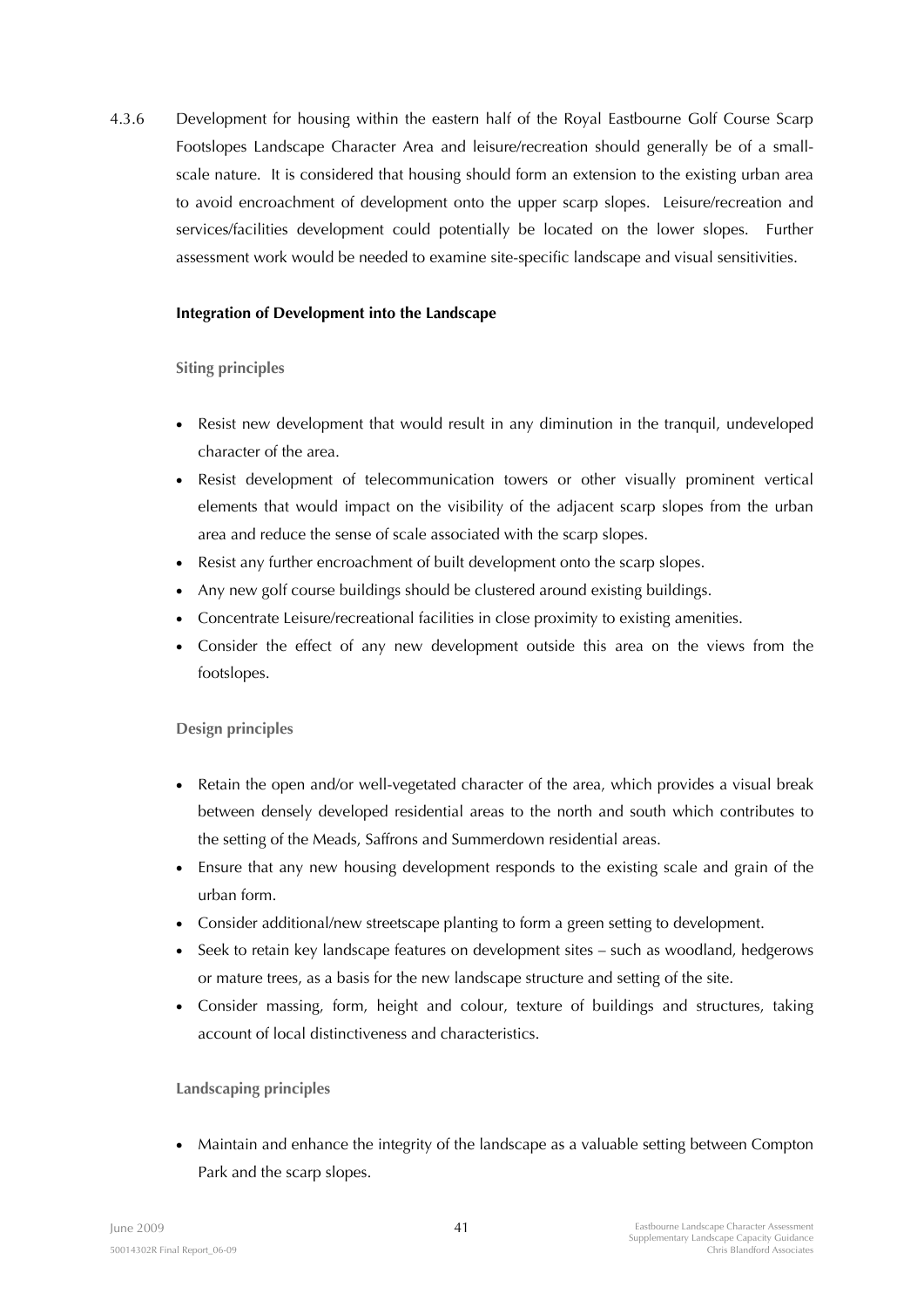- Introduce modest planting of locally appropriate native species for screening of visually intrusive elements and to soften the impact of buildings.
- Conserve and enhance the setting of the Grade II Listed Building (Gazebo).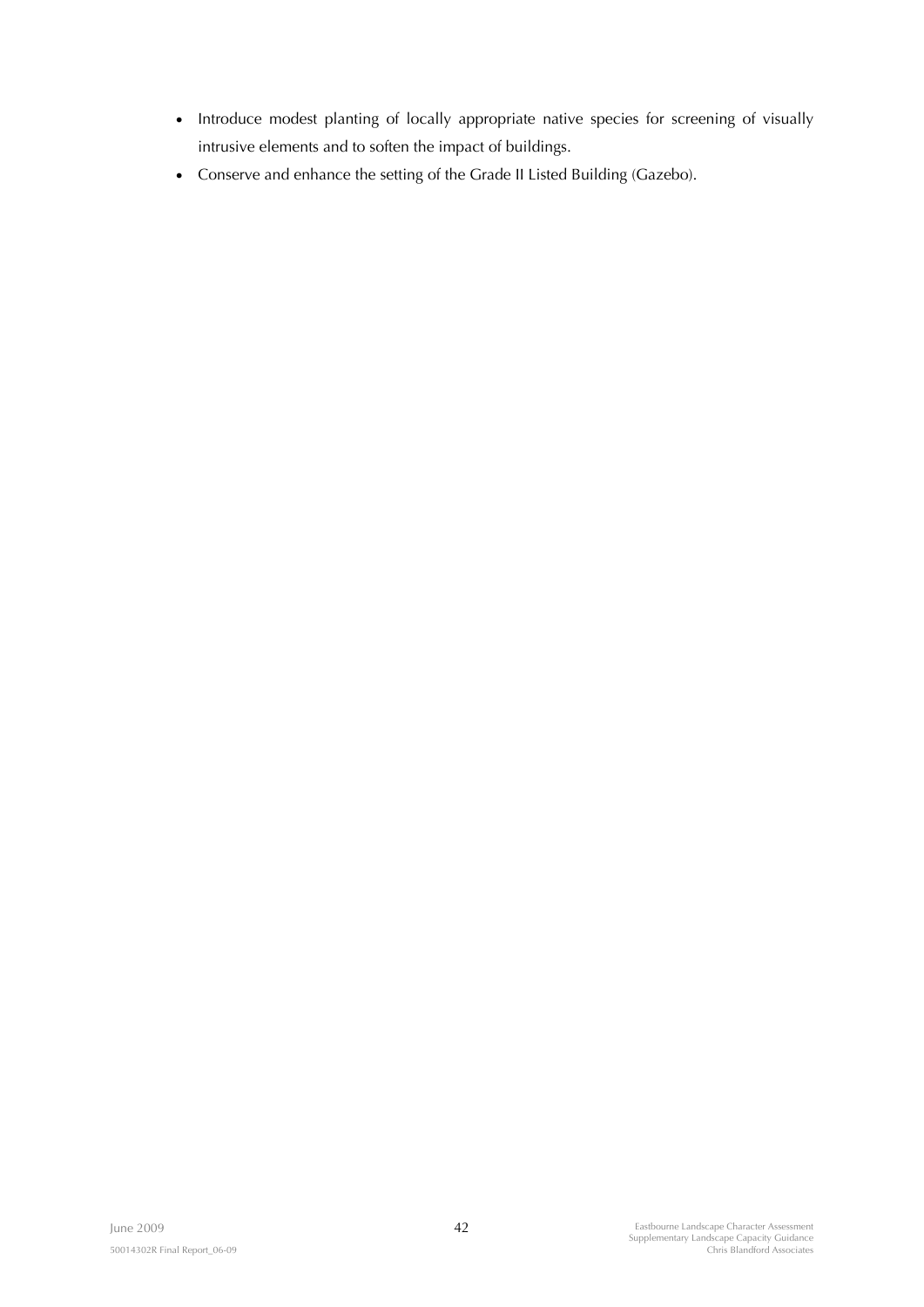# **4.4 Holywell Retreat Scarp Footslopes (C4)**



## **Key landscape and visual sensitivities/distinctive qualities to be safeguarded**

- Strong sense of intimacy, seclusion and tranquillity.
- Significant pockets of pioneer woodland in some concave outcrops, vulnerable to loss and change.
- Some ecologically sensitive grassland habitat.
- Historic Pleasure Gardens.
- Areas in close proximity to the scarp slopes are highly sensitive to the development of any vertical structure, due to the potential to reduce the associated sense of scale and contrast of the escarpment.
- Presence of designed parkland landscapes, which are a legacy of the former changes to the economic and social conditions of the later medieval period.

## **Indicative capacity for change**

4.4.1 The scarp footslope landscape has many sensitive natural, cultural and aesthetic/perceptual features that are vulnerable to change. Overall, there is limited capacity for this visually prominent area to accommodate any urban development without significant effect on the area's sensitive grassland habitat, its mature woodland, its sensitive archaeological areas, its uninterrupted skyline and strong sense of intimacy, seclusion and tranquillity. A small amount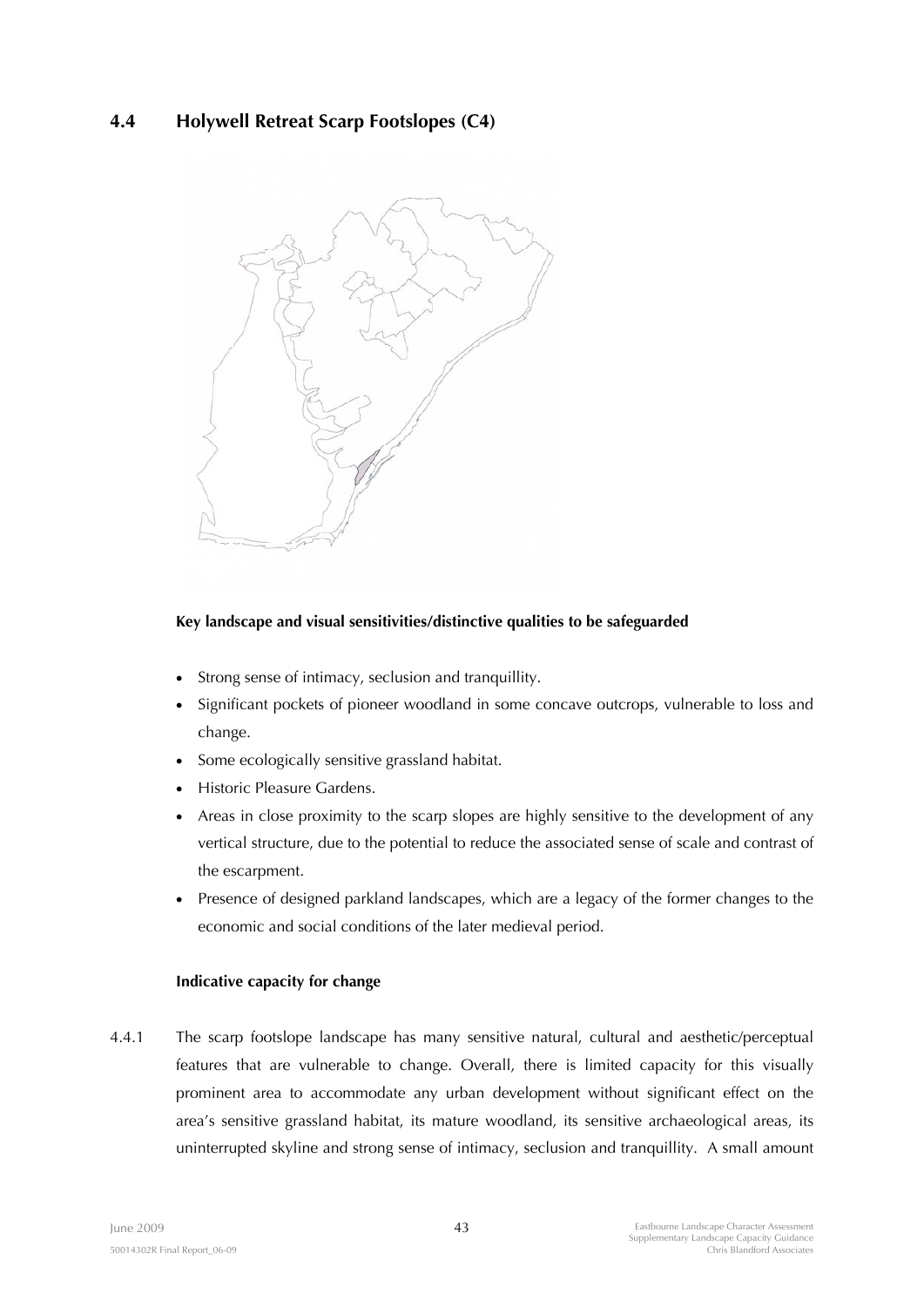of small-scale development could potentially be accommodated if sensitively designed, adequately mitigated and successfully integrated.

## **Suitability for Development**

4.4.2 It is considered that in general, the Holywell Retreat Scarp Footslope Landscape Character Area has **very limited** capacity to accommodate development. The introduction of housing, employment and facilities/services development at the indicative scale defined in Section 1.3.14 is unlikely to be successfully integrated anywhere in this landscape without potentially compromising the overall integrity of the Scarp Footslope landscape. It is considered that there may be some very limited opportunities to accommodate small-scale development for leisure/recreation facilities within the Holywell Retreat Scarp Landscape Character Area, in the form of new countryside car parks or visitor facilities. Development should avoid the inclusion of tall, vertical structures.

## **Integration of Development into the Landscape**

**Siting principles** 

- Resist any development that would adversely affect views from Eastbourne esplanade towards Beachy Head.
- Resist development within open and elevated areas and particularly those that would intrude upon views out to the Eastbourne esplanade, the scarp slopes or the sea views.
- Resist any development that may adversely affect the character and quality of Meads Conservation Area and the tranquil, largely undeveloped character of the area.
- Avoid further development within the area that would interrupt or sever views to Eastbourne's seafront Conservation Area as well as views out to sea and beyond to the horizon.
- Any new buildings should be located in less visually prominent locations, preferably clustering them around existing buildings.
- Consider the effect of any new development outside this area on views from the footslopes.

## **Design principles**

- Seek to retain key landscape features on development sites such as woodland, hedgerows or mature trees, as a basis for the new landscape structure and setting of the site.
- Seek the use of appropriate local materials.
- Consider massing, form, height and colour, texture of buildings and structures, taking account of local distinctiveness and characteristics.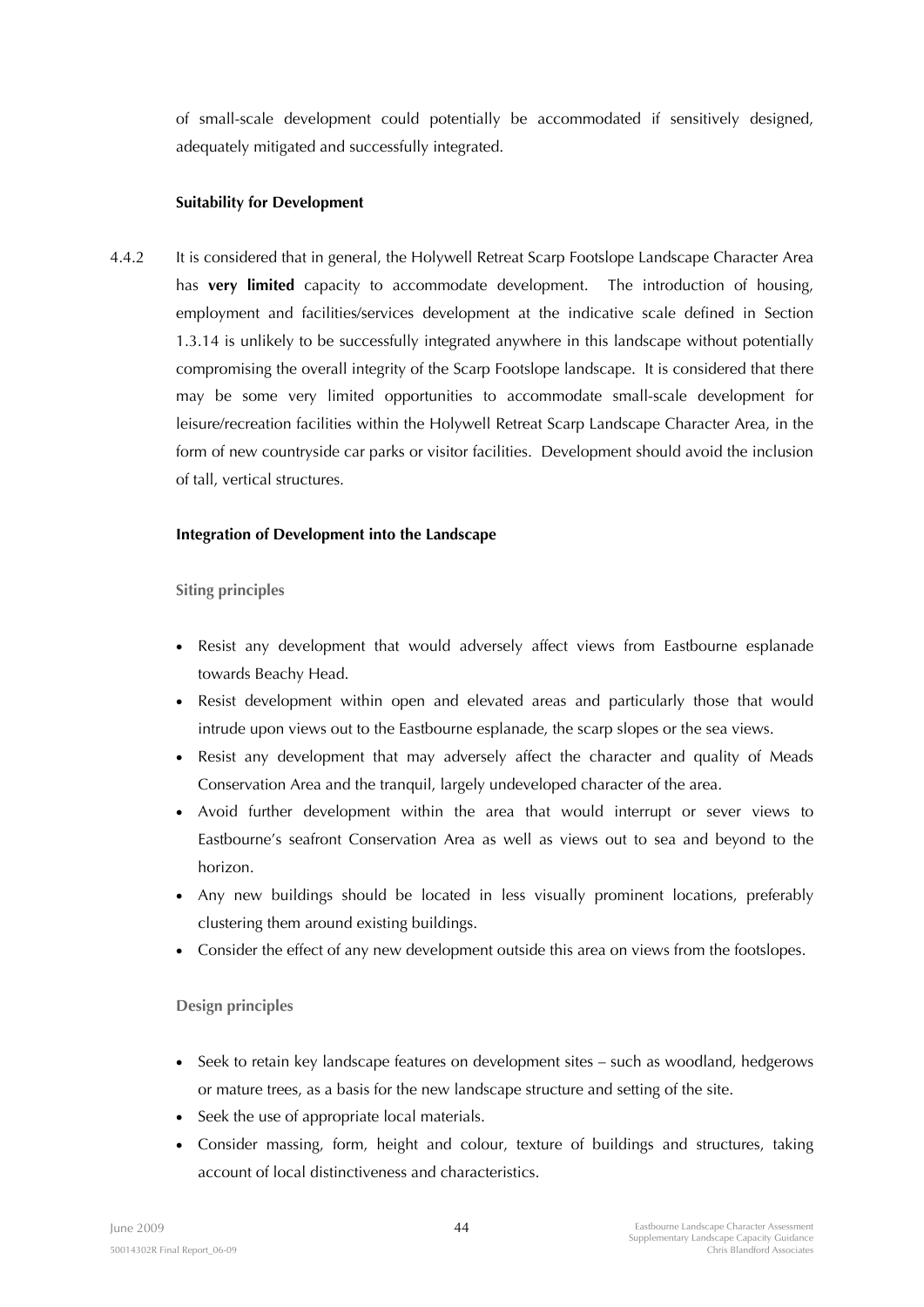- Co-ordinate building colours to secure a complementary effect between buildings and the surrounding landscape (e.g. use of matt neutral colours to minimise reflectivity).
- Avoid large car parking areas which are more likely to be visually intrusive.
- Concentrate new Leisure/Recreation facilities in close proximity to existing amenities.

**Landscaping principles** 

• Introduce modest planting of locally appropriate native species for screening of visually intrusive elements and to soften the impact of buildings.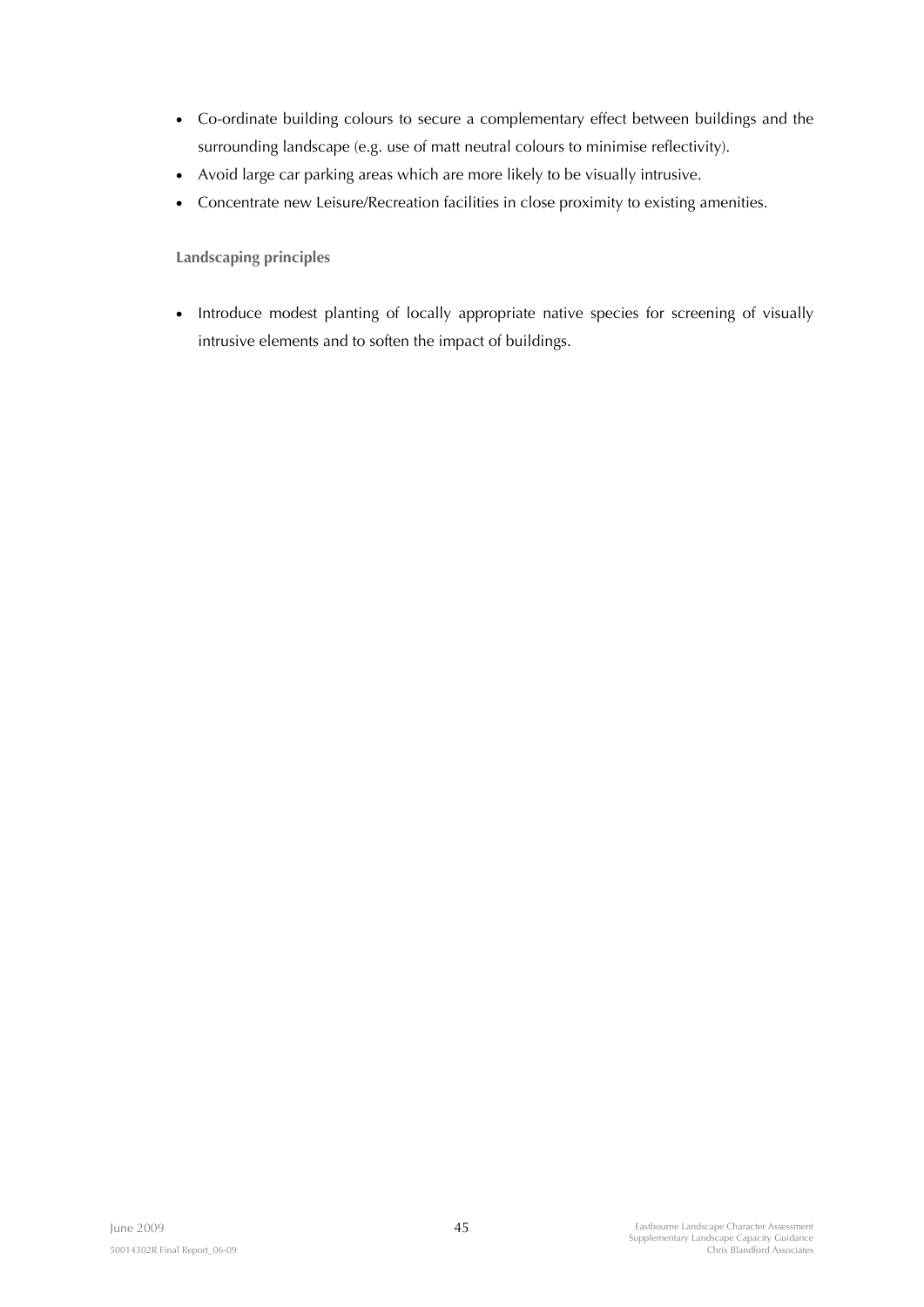# **5.0 LANDSCAPE CAPACITY GUIDANCE – RUGGED COAST (D)**

# **5.1 Beachy Head Rugged Coast (D1)**



# **Key landscape and visual sensitivities/distinctive qualities to be safeguarded**

- Forms part of the Sussex Heritage Coast.
- The cliffs are of national importance and highly valued for their geological, biological and landscape interest.
- Ecologically sensitive SSSI habitat from Seaford to Beachy Head, including herb-rich chalk grassland, chalk heath, maritime grassland, foreshore, chalk cliffs, and river meanders.
- Sensitive shingle vegetation community, which is highly susceptible to trampling.
- Steep chalk cliffs, which are vulnerable to erosion, often resulting in significant cliff collapses that deposit chalk rubble on the beach.
- Flint shingle beaches, which are vulnerable to erosion.
- The open, wild and dramatic nature of the shoreline makes it particularly sensitive visually.
- The high visibility of this landscape from popular viewing areas at Beachy Head, Belle Tout, Birling Gap and Cuckmere Haven.

# **Indicative capacity for change**

5.1.1 The steep chalk cliffs are visually sensitive as they are very prominent in views from the Downs, Eastbourne and from other areas along the coast. Of particular sensitivity is the skyline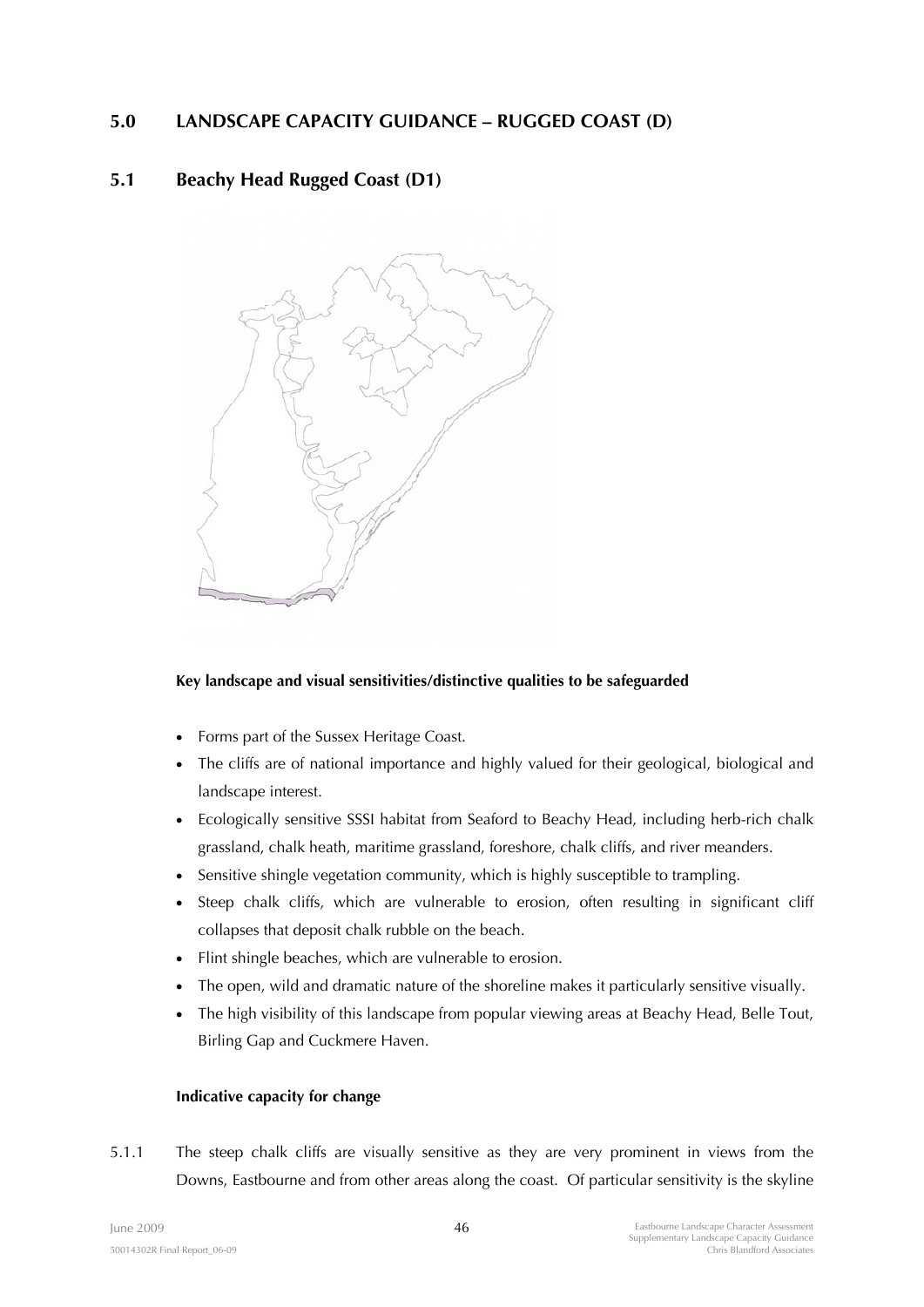of the cliffs, which is most often viewed against an open sky. In addition, the landscape is a nationally important landmark area, valued for its landscape quality (AONB and Heritage Coast) and geological and ecological value of the cliffs (SSSI). Overall, there is very limited capacity for this visually prominent area to accommodate any urban development without significant effect on the area's exposed wild character, its visual sensitivity, its ecologically sensitive habitats, its undeveloped nature and its strong sense of tranquillity and remoteness.

## **Suitability for Development**

5.1.2 It is considered that in general, the Beachy Head Rugged Coast Landscape Character Area has **very limited** capacity to accommodate development. The introduction of housing, employment, leisure/recreation and facilities/services development at the indicative scale defined in Section 1.3.14 is unlikely to be successfully integrated anywhere in this landscape without potentially compromising the overall integrity of the Rugged Coast landscape.

### **Integration of Development into the Landscape**

**Siting principles** 

Not applicable.

**Design principles** 

• Not applicable.

**Landscaping principles** 

• Not applicable.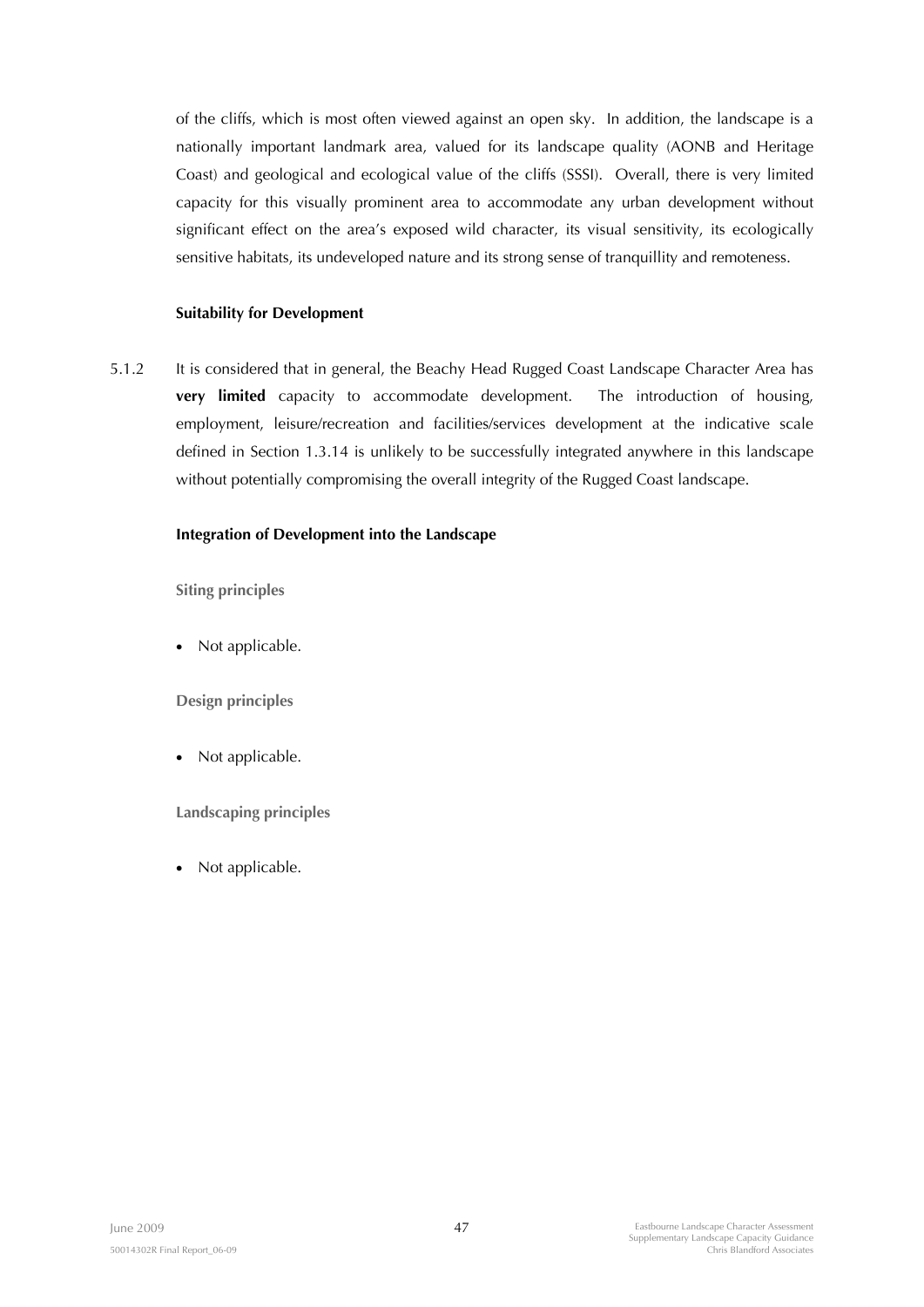# **5.2 Holywell Ledge Rugged Coast (D2)**



## **Key landscape and visual sensitivities/distinctive qualities to be safeguarded**

- Forms part of the Sussex Heritage Coast.
- The cliffs are of national importance and highly valued for their geological, biological and landscape interest.
- Flint shingle beaches, which are vulnerable to erosion.
- Ecologically sensitive inter-tidal zone with numerous habitats, including vegetated shingle, which is highly susceptible to trampling.
- Open and exposed character with moderate sense of tranquillity.
- The open nature and visual prominence of the shoreline makes it particularly sensitive visually.
- Chalk cliffs are vulnerable to erosion, often resulting in significant cliff collapses that deposit chalk rubble on the beach.

## **Indicative capacity for change**

5.2.1 The steep chalk cliffs are visually sensitive as they are very prominent in views from adjacent landscapes and Eastbourne. Of particular sensitivity is the skyline of the jagged cliffs, which is most often viewed against an open sky. In addition, the landscape is a nationally important landmark area, valued for its heritage value (Heritage Coast) and its geological and ecological values (SSSI). Overall, there is very limited capacity for this visually prominent area to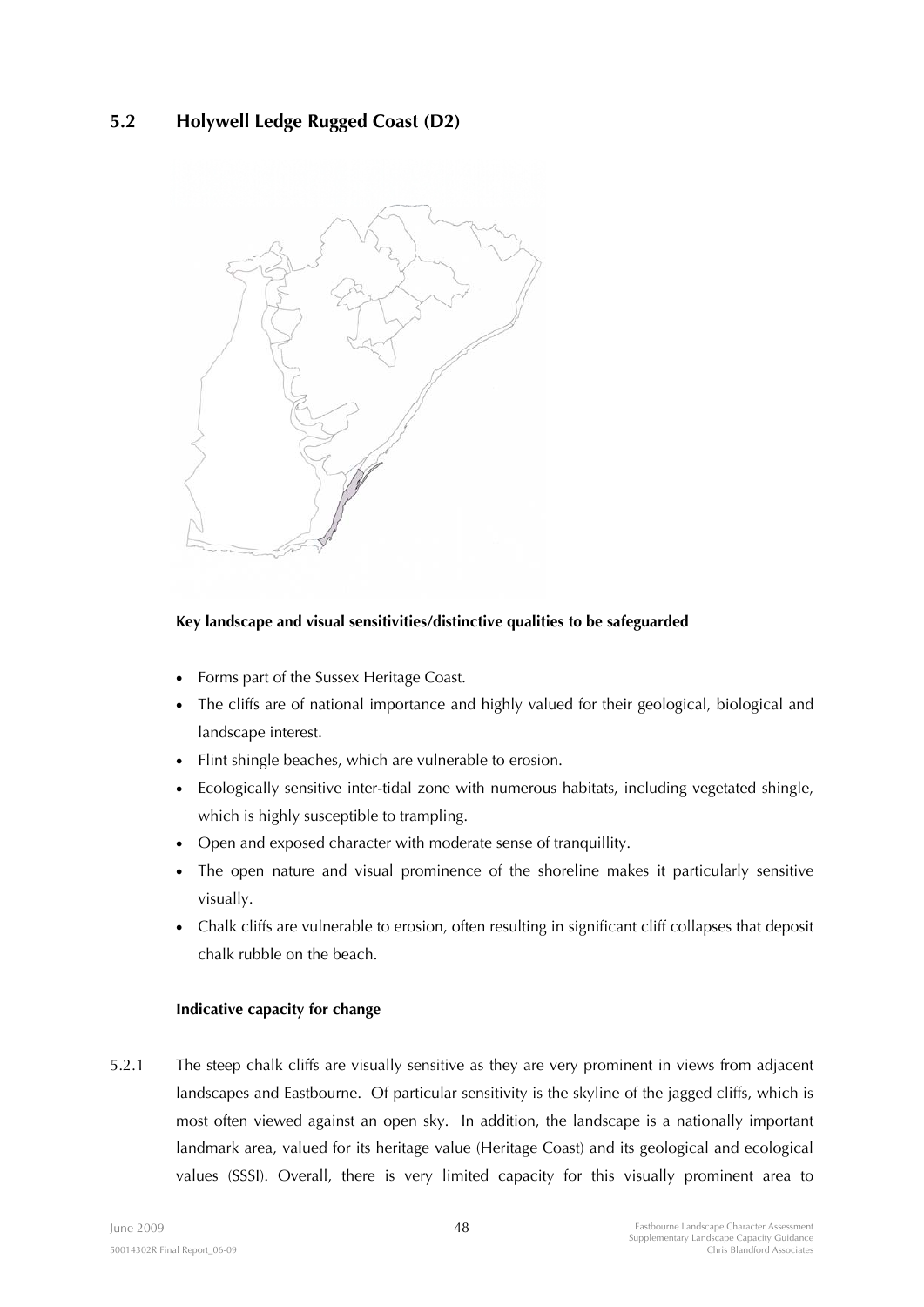accommodate any urban development without significant effect on the area's panoramic views, its valued habitats, its cultural heritage values, its uninterrupted skyline and its sense of tranquillity and remoteness.

## **Suitability for Development**

5.2.2 It is considered that in general, the Holywell Ledge Rugged Coast Landscape Character Area has **very limited** capacity to accommodate development. The introduction of housing, employment, leisure/recreation and facilities/services development at the indicative scale defined in Section 1.3.14 is unlikely to be successfully integrated anywhere in this landscape without potentially compromising the overall integrity of the Rugged Coast landscape.

## **Integration of Development into the Landscape**

**Siting principles** 

• Not applicable.

**Design principles** 

• Not applicable.

**Landscaping principles** 

• Not applicable.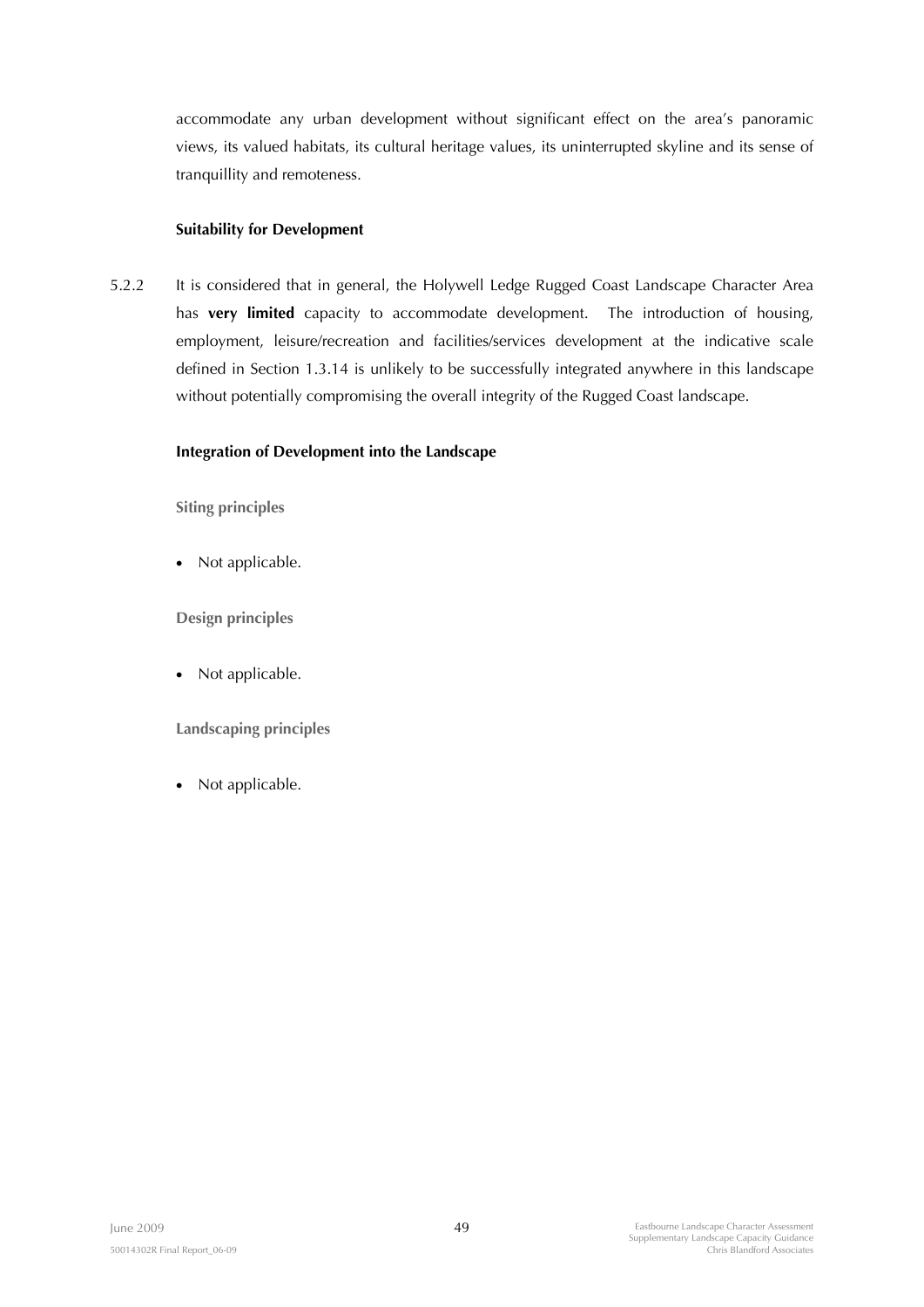# **6.0 LANDSCAPE CAPACITY GUIDANCE – THE LEVELS (E)**

# **6.1 Eastbourne Levels (E1)**



# **Key landscape and visual sensitivities/distinctive qualities to be safeguarded**

- Moderate level of perceived naturalness and a rural quality, especially in the central parts, away from roads and railway corridor.
- The area is highly prominent in views from the Eastbourne Downs and scarp slopes.
- Pockets of remnant marshland are vulnerable to loss and change.
- Ecologically sensitive habitats associated with the drainage ditches, sewers and channels.
- Loss and fragmentation of hedgerows has occurred associated with changes in management and modern farming techniques.
- The area is highly exposed to views from nearby roads and urban areas, with resultant enhanced sensitivity to any new development.
- Expansive and panoramic views with an open, largely uninterrupted skyline.
- Subtle features remaining of the historic landscape, such as hedgerows, field systems and drainage ditches, which are not protected and are vulnerable to change and loss.

## **Indicative capacity for change**

6.1.1 This levels landscape has many sensitive landscape, cultural and aesthetic/perceptual features and characteristics that are vulnerable to change. The area is prominent in views from the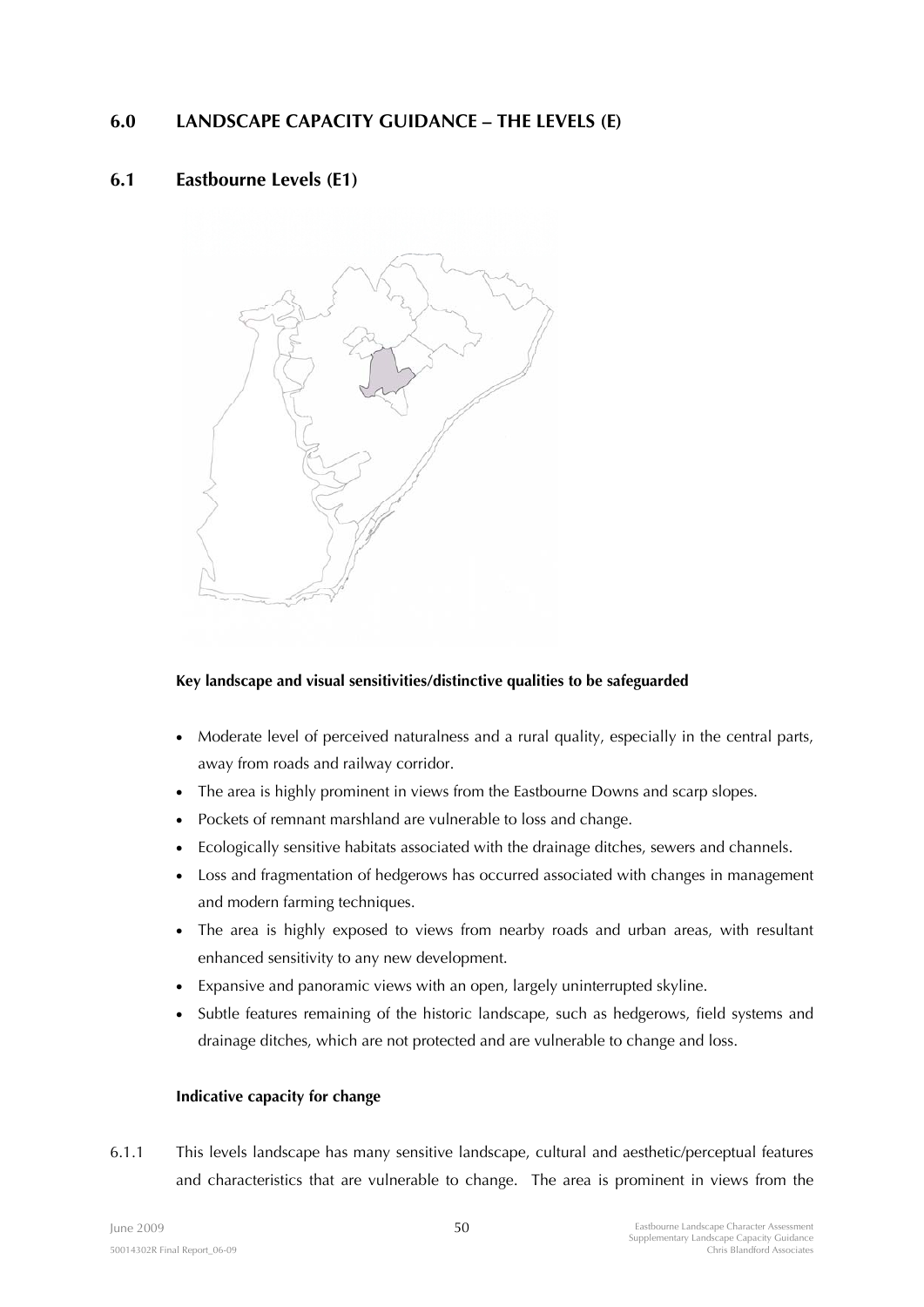major scarp, as well as from adjacent roads and urban areas. However, the levels are surrounded by built development that generally presents a visually harsh urban edge. In this context, there is some capacity, in landscape and visual terms, for this visually prominent area to accommodate new development without significant effects on the area's open and predominantly uninterrupted skyline, its sensitive ecologically habitats and archaeological areas and its expansive views. Any such development must be sensitively designed and adequately mitigated for it to be successfully integrated into this area. A substantial new planting structure of native species would help integrate new development into the local landscape and would help soften the existing visually harsh urban/rural interface.

#### **Suitability for Development**

#### **Housing Development**

6.1.2 It is considered that the western part of Eastbourne Levels Landscape Character Area has **low to moderate** capacity to accommodate new housing development at the indicative scale defined in Section 1.3.14 without potentially compromising the overall integrity of this area of landscape. The remainder of the Landscape Character Area is, however, considered to have **very limited** capacity to accommodate new housing development on account of the stronger sense of openness, absence of hedgerows and structural vegetation and open views to adjacent Levels landscapes. Any proposed new housing development, should be sensitively located adjacent to existing housing along the northern and southern edges of the area. The layout, scale, massing and height of any proposed development should be considered in relation to that of the adjoining settlement edge. The development should also be well-integrated into the local landscape through conservation and enhancement of existing hedgerows, enhancement of structure planting and the introduction of new planting frameworks which use locally distinctive species and reinforce the existing landscape structure.

#### **Employment Development**

6.1.3 It is considered that in general, the Eastbourne Levels Landscape Character Area has **very limited** capacity to accommodate employment development at the indicative scale defined in Section 1.3.14, which is unlikely to be successfully integrated anywhere in this landscape without potentially compromising the overall integrity of the Levels landscape.

### **Leisure/Recreation Development**

6.1.4 It is considered that the Eastbourne Levels Landscape Character Area has **low to moderate**  capacity to accommodate formal sports provision (for example, playing fields) and **very limited**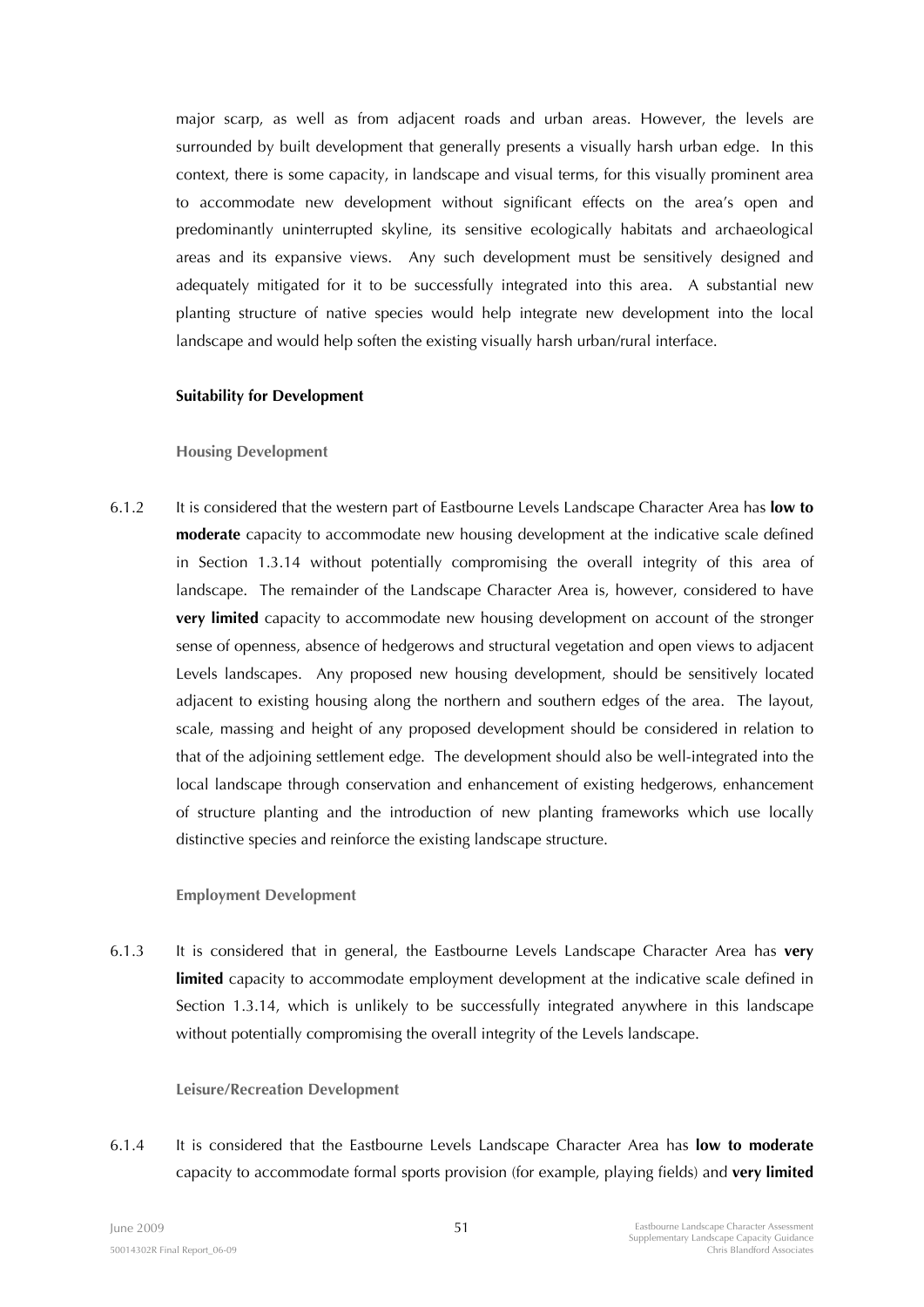capacity to accommodate larger-scale formal leisure/sports provision (for example stadiums, concert halls or cinemas) without potentially compromising the overall integrity of the Levels landscape. Any such development should be well-integrated into the local landscape through conservation and enhancement of existing hedgerows, enhancement of structure planting and the introduction of new planting frameworks which use locally distinctive species and reinforce the existing landscape structure.

## **Services/Facilities Development**

6.1.5 It is considered that the Eastbourne Levels Landscape Character Area has **low to moderate**  capacity to accommodate small-scale services provision (for example, schools) and **very**  limited capacity to accommodate larger-scale service provision (for example, hospitals). Any such development should be well-integrated into the local landscape through conservation and enhancement of existing hedgerows, enhancement of structure planting and the introduction of new planting frameworks which use locally distinctive species and reinforce the existing landscape structure.

**Recommended Scale of Development** 

6.1.6 Development for housing within the western part of the Eastbourne Levels Landscape Character Area should generally be of a small to moderate scale. It is considered that this Landscape Character Area could accommodate small, medium or large-scale formal sports provision (for example playing fields). Any development for services/facilities should be of a small-scale nature. Development should form an extension to the existing urban area to avoid settlement coalescence. Further assessment work would be needed to examine site-specific landscape and visual sensitivities.

## **Integration of Development into the Landscape**

**Siting principles** 

- Resist the development of any additional telecommunication masts or other vertical structures in this open landscape, unless absolutely essential.
- Resist development of further transportation corridors and any other visually prominent linear elements that traverse and dissect the landscape, unless absolutely essential.
- Resist any new development that may adversely affect the character of the area or views to and from the levels.
- Any new buildings should be located in less visually prominent locations, preferably clustering them around existing buildings.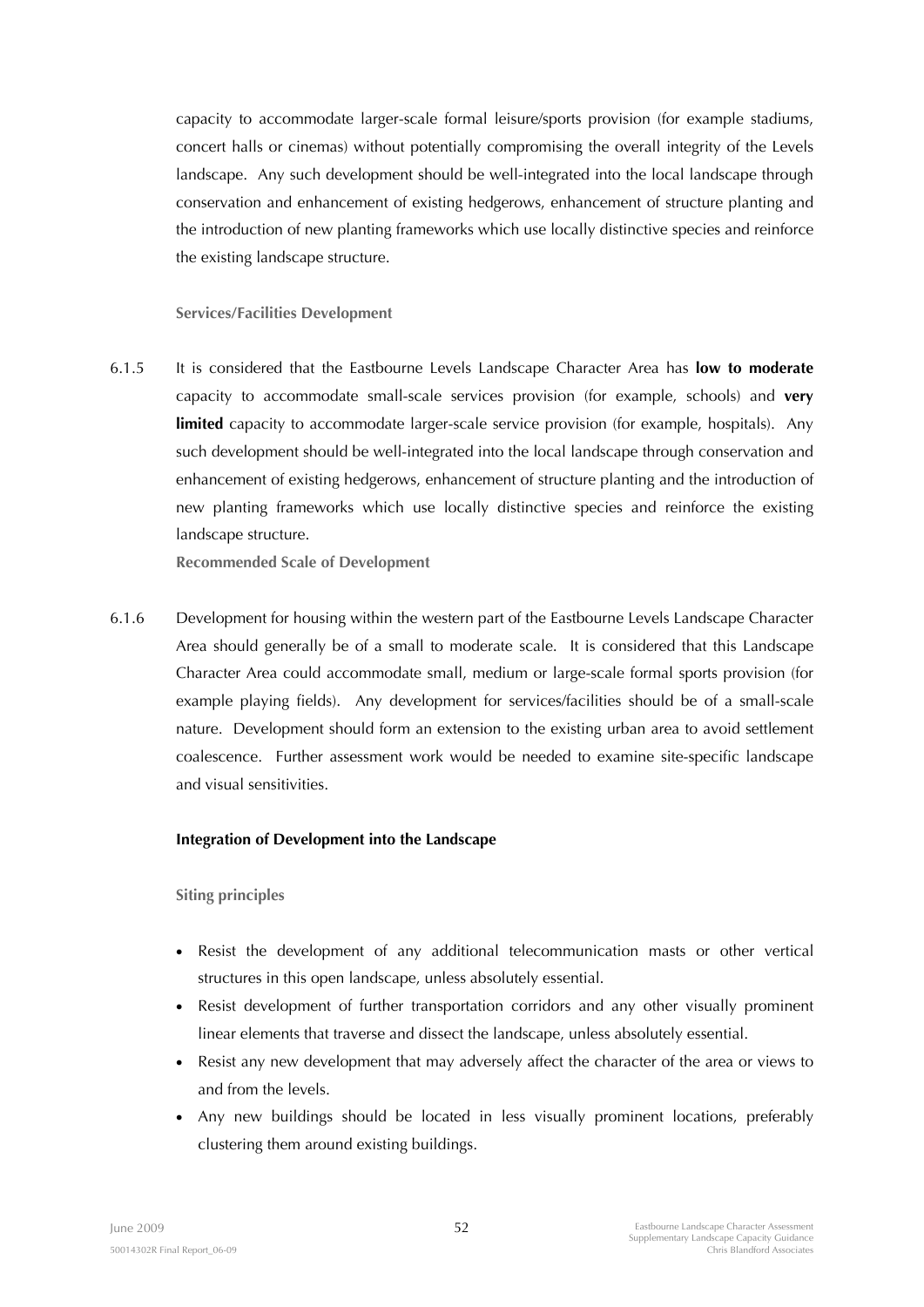• Consider the effect of any change in the area on views to and from the Eastbourne Downs and its scarp slopes.

# **Design principles**

- New built development should respond to the existing scale and grain of the urban form.
- New built development should also include additional/new planting within the streetscape and at the edges of the development to form a green setting.
- Consider recreational opportunities associated with the lake and requirements for parking and visitor facilities.
- Seek opportunities to improve the rural urban fringe through provision of high quality boundary treatments and a planting strategy that reflects the local distinctiveness.
- Where earth works are required, these should be sympathetic to the surrounding flat, lowlying landform.
- New development should reinforce and enhance the positive character and local distinctiveness of the area.
- Seek to retain key landscape features on development sites such as woodland, hedgerows or mature trees, as a basis for the new landscape structure and setting of the site.
- Seek the use of appropriate local materials.
- Consider massing, form, height and colour, texture of buildings and structures, taking account of local distinctiveness and characteristics.
- Co-ordinate building colours to secure a complementary effect between buildings and the surrounding landscape (e.g. use of matt neutral colours to minimise reflectivity).

# **Landscaping principles**

- Ensure that any new development is well integrated with the landscape and existing harsh urban edges are softened by planting of new native species.
- Seek opportunities to soften areas of visually harsh urban edge through provision of additional planting with native species along periphery of area.
- Conserve sites of archaeological importance and resist any further development or tree/scrub encroachment that would disrupt their integrity.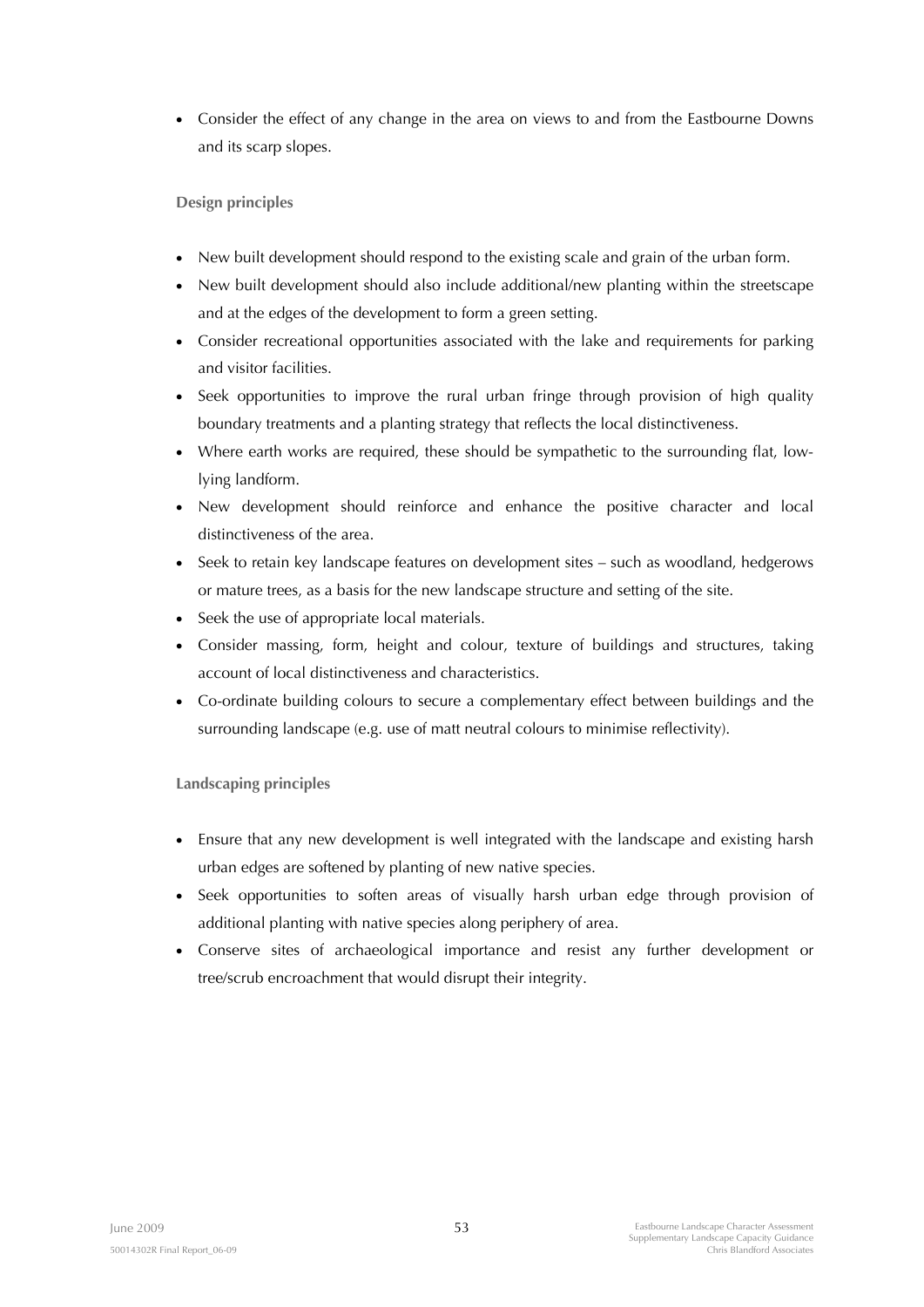# **6.2 West Langney/Willingdon Levels (E2)**



## **Key landscape and visual sensitivities/distinctive qualities to be safeguarded**

- Isolated trees and belts of wet woodland are vulnerable to change and loss.
- Pockets of remnant marshland are vulnerable to loss and change.
- Ecologically sensitive aquatic and waterside habitats associated with the lakes.
- Ecologically sensitive habitats associated with the drainage ditches, sewers and channels.
- The area is highly exposed to views from nearby roads and urban areas, with resultant enhanced sensitivity to any new development.
- The area is highly prominent in views from the Eastbourne Downs and scarp slopes.
- Loss and fragmentation of hedgerows has occurred associated with changes in management and modern farming techniques.
- Expansive and panoramic views, with an open and predominantly uninterrupted skyline.
- Subtle features remaining of the historic landscape, such as hedgerows, field systems and drainage ditches, which are not protected and are vulnerable to change and loss.
- Archaeologically sensitive areas.
- Moderate level of perceived naturalness and other urban areas.

#### **Indicative capacity for change**

6.2.1 This levels landscape has many sensitive landscape, cultural and aesthetic/perceptual features and characteristics that are vulnerable to change. The area is prominent in views from the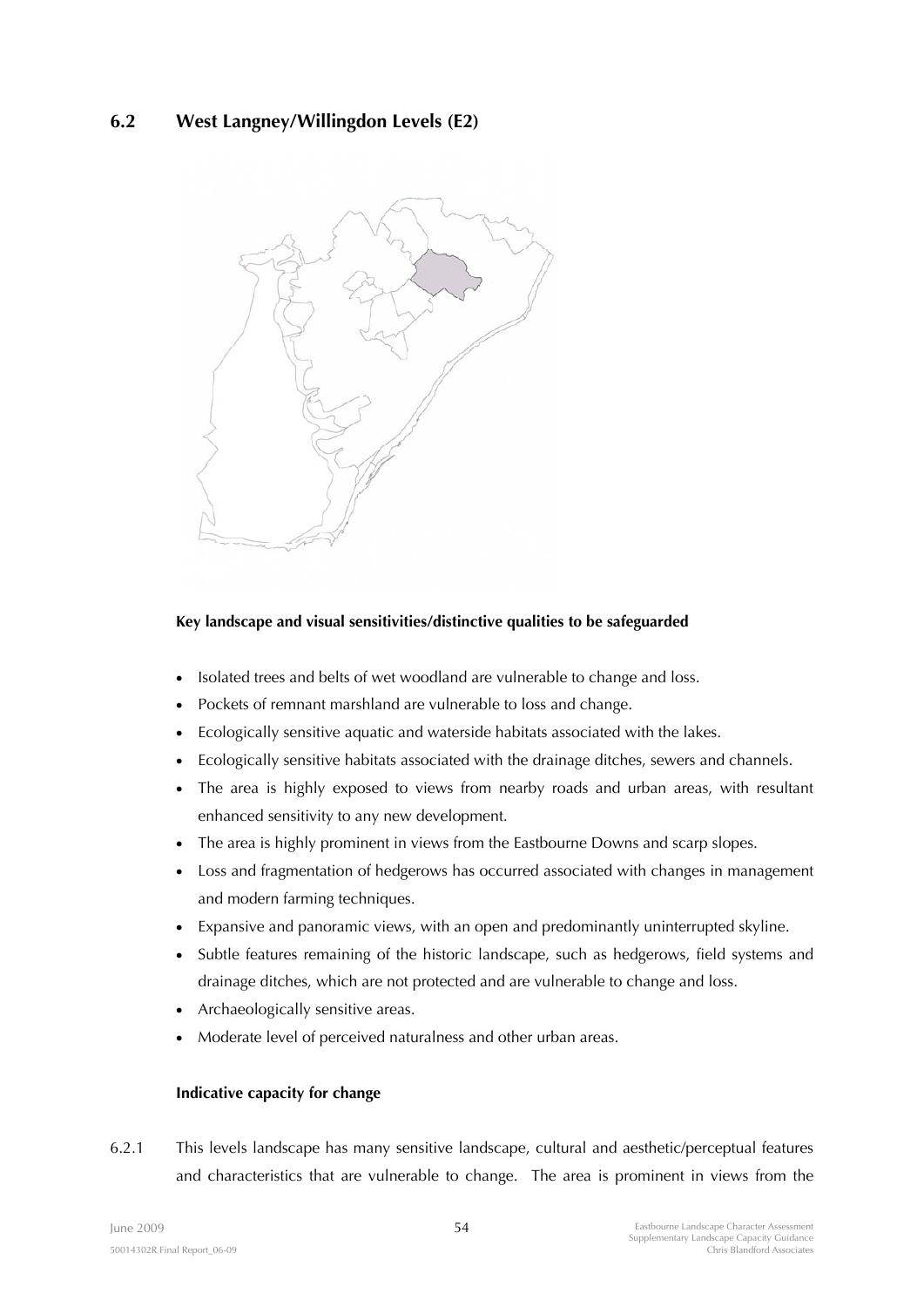major scarp, as well as from adjacent roads and urban areas. However, the levels are surrounded by built development that generally presents a visually harsh urban edge. In this context, there is some capacity, in landscape and visual terms, for this visually prominent area to accommodate new development without significant effects on the area's open and predominantly uninterrupted skyline, its sensitive ecologically habitats and archaeological areas and its expansive views. Any such development must be sensitively designed and adequately mitigated for it to be successfully integrated into this area. Substantial planting of native species, with a strong structure would help integrate new development into the local landscape and would help soften the existing visually harsh urban/rural interface.

#### **Capacity to accommodate housing development**

### **Suitability for Housing Development**

6.2.2 It is considered that in general the West Langney/Willingdon Levels Landscape Character Area has **moderate to high** capacity to accommodate new housing development at the indicative scale defined in Section 1.3.14 without potentially compromising the overall integrity of this area of landscape. Any proposed new housing development, should be sensitively located adjacent to existing housing along the northern edge of the area. The layout, scale, massing and height of any proposed development should be considered in relation to that of the adjoining settlement edge. The development should also be well-integrated into the local landscape through conservation and enhancement of existing hedgerows, enhancement of structure planting and the introduction of new planting frameworks which use locally distinctive species and reinforce the existing landscape structure.

#### **Suitability for Employment Development**

- 6.2.3 It is considered that in general, the West Langney/Willingdon Levels Landscape Character Area has **moderate to high** capacity to accommodate employment development at the indicative scale defined in Section 1.3.14 without potentially compromising the overall integrity of the Levels landscape. Any proposed new employment development should be sensitively located adjacent to existing employment areas at the north-western and south-eastern edges of the area and should be well integrated into the local landscape through conservation and enhancement of existing hedgerows, enhancement of structure planting and the introduction of new planting frameworks which use locally distinctive species and reinforce the existing landscape structure. **Suitability for Leisure/Recreation Development**
- 6.2.4 It is considered that the West Langney/Willingdon Levels Landscape Character Area has **low to moderate** capacity to accommodate leisure/recreation development at the indicative scale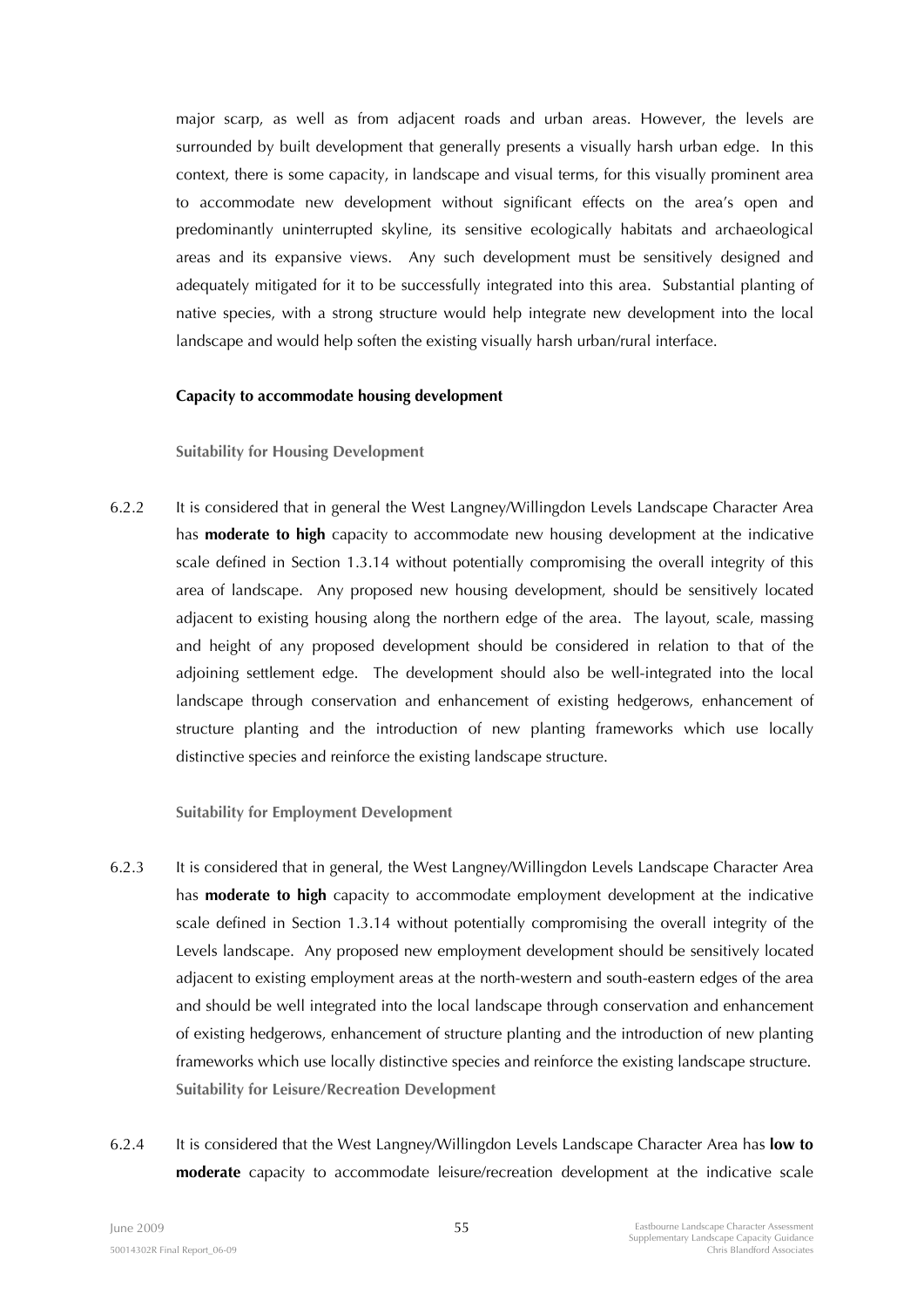defined in Section 1.3.14 without potentially compromising the overall integrity of the Levels Landscape. Any such development should be well-integrated into the local landscape through conservation and enhancement of existing hedgerows, enhancement of structure planting and the introduction of new planting frameworks which use locally distinctive species and reinforce the existing landscape structure.

**Suitability for Services/Facilities Development** 

6.2.5 It is considered that the West Langney/Willingdon Levels Landscape Character Area has **low to moderate** capacity to accommodate services/facilities development at the indicative scale defined in Section 1.3.14 without potentially compromising the overall integrity of the Levels Landscape. Any such development should be well-integrated into the local landscape through conservation and enhancement of existing hedgerows, enhancement of structure planting and the introduction of new planting frameworks which use locally distinctive species and reinforce the existing landscape structure.

## **Recommended Scale of Development**

6.2.6 Development for housing, employment, services/facilities and leisure/recreation facilities within the Eastbourne Downs Landscape Character Area should generally be of a small to moderate-scale nature and should form an extension to the existing urban area to avoid settlement coalescence or loss of existing landscape pattern. Further assessment work would be needed to examine site-specific landscape and visual sensitivities.

## **Integration of Development into the Landscape**

**Siting principles** 

- Resist the development of any additional telecommunication masts or any other vertical structures in this open landscape, unless absolutely essential. Seek opportunities to locate existing and any proposed power transmission towers underground where feasible.
- Resist any new development that may adversely affect the character of the area or views to and from the levels.
- Any new buildings should be located in less visually prominent locations, preferably clustering them around existing buildings.
- Consider the effect of any change in the area on views to and from the Eastbourne Downs and its scarp slopes.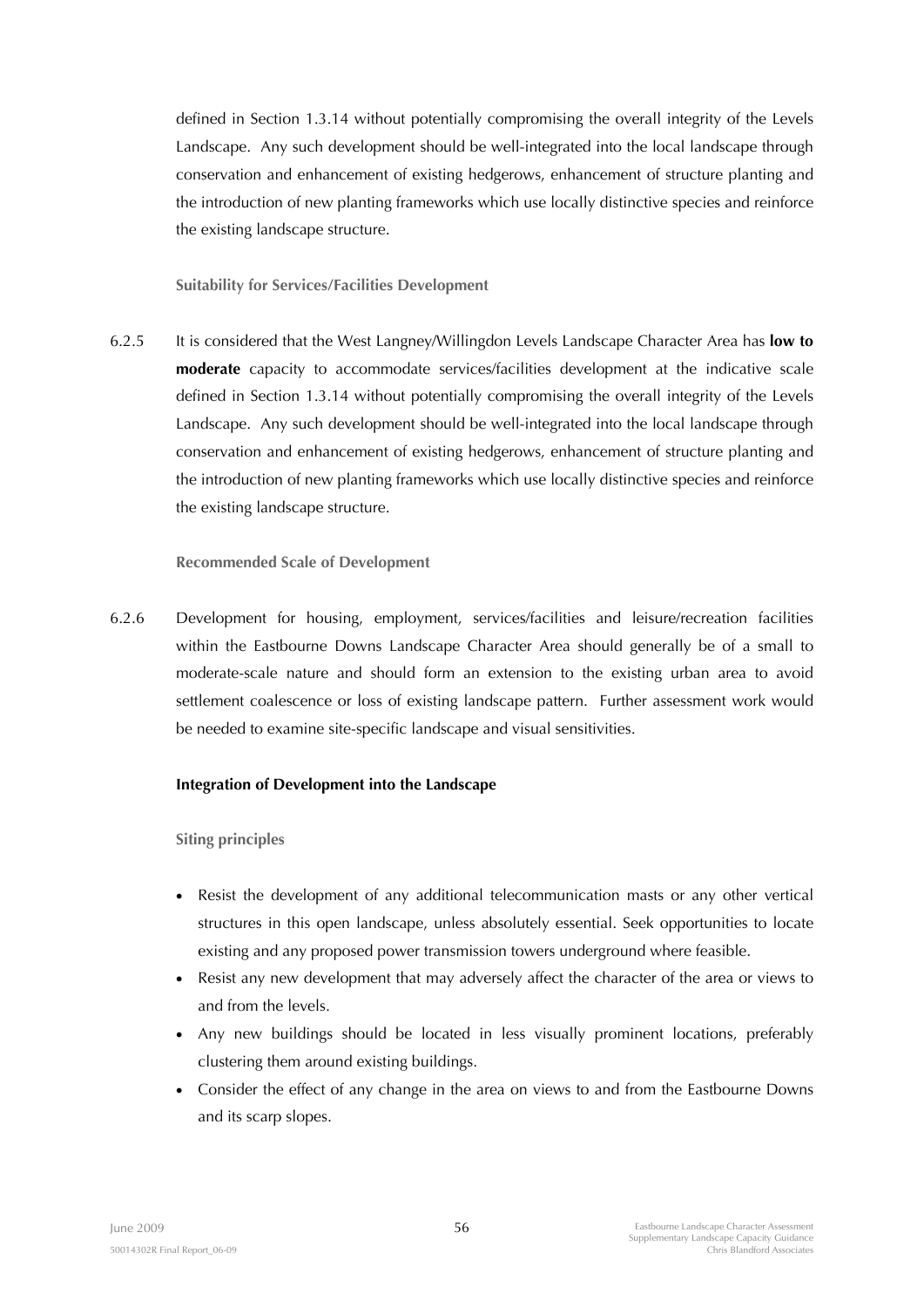**Design principles** 

- Ensure that any new development is well integrated within the landscape and existing harsh edges are softened by the introduction of new planting with native species.
- Resist development of further transportation corridors and any other visually prominent linear elements that traverse and dissect the landscape, unless absolutely essential.
- Seek opportunities for the development of recreational routes throughout the area to link nearby residential areas and connect to the Shinewater Park footpath / cycleway network.
- Consider recreational opportunities associated with the lake and requirements for parking and visitor facilities.
- Where earth works are required, these should be sympathetic to the surrounding flat, lowlying landform.
- New development should reinforce and enhance the positive character and local distinctiveness of the area.
- New development should respond to the existing scale and grain of the urban form.
- New development should also include additional/new planting within the streetscape and at the edges of the development to form a green setting.
- Seek to retain key landscape features on development sites such as woodland, hedgerows or mature trees, as a basis for the new landscape structure and setting of the site.
- Seek the use of appropriate local materials.
- Consider massing, form, height and colour, texture of buildings and structures, taking account of local distinctiveness and characteristics.
- Co-ordinate building colours to secure a complementary effect between buildings and the surrounding landscape (e.g. use of matt neutral colours to minimise reflectivity).

**Landscaping principles** 

- Seek opportunities to soften areas of visually harsh urban edge through provision of additional planting with native species along periphery of area.
- Seek opportunities to improve the rural urban fringe through provision of high quality boundary treatments and a planting strategy that reflects the local distinctiveness.
- Conserve sites of archaeological importance and resist any further development or tree/scrub encroachment that would disrupt their integrity.
- Ensure that any new development is well integrated with the landscape and existing harsh urban edges are softened by new planting of native species.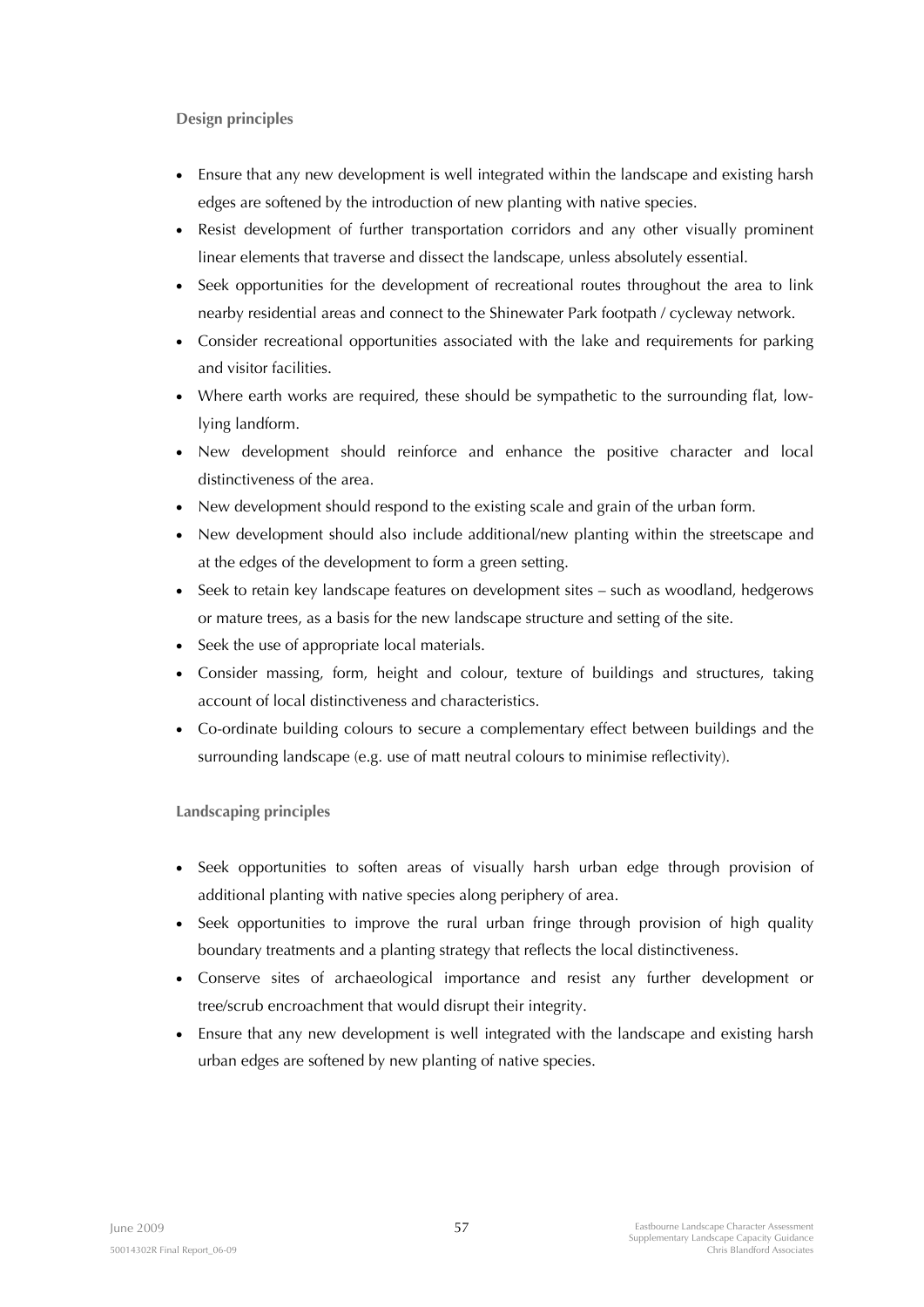# **6.3 East Langney Levels (E3)**



## **Key landscape and visual sensitivities/distinctive qualities to be safeguarded**

- Moderate level of perceived naturalness and a rural quality.
- Distinctive and ecologically sensitive network of drainage ditches and channels, containing waterside and aquatic plants.
- Pockets of remnant marshland are vulnerable to loss and change.
- The area is prominent in long distant views from the Eastbourne Downs and scarp slopes.
- Panoramic views west to the major scarp slopes.
- Loss and fragmentation of hedgerows has occurred associated with changes in management and modern farming techniques.
- Panoramic views with an open landscape with wide open skies.
- The area is visually exposed to views from some nearby roads and urban areas, with resultant enhanced sensitivity to any new development.
- Subtle features remaining of the historic landscape, such as hedgerows, field systems and drainage ditches, which are not protected and are vulnerable to change and loss.

## **Indicative capacity for change**

6.3.1 This levels landscape has many sensitive landscape, cultural and aesthetic/perceptual features and characteristics that are vulnerable to change. The area is prominent in views from the major scarp, as well as from adjacent roads and urban areas. However, the levels are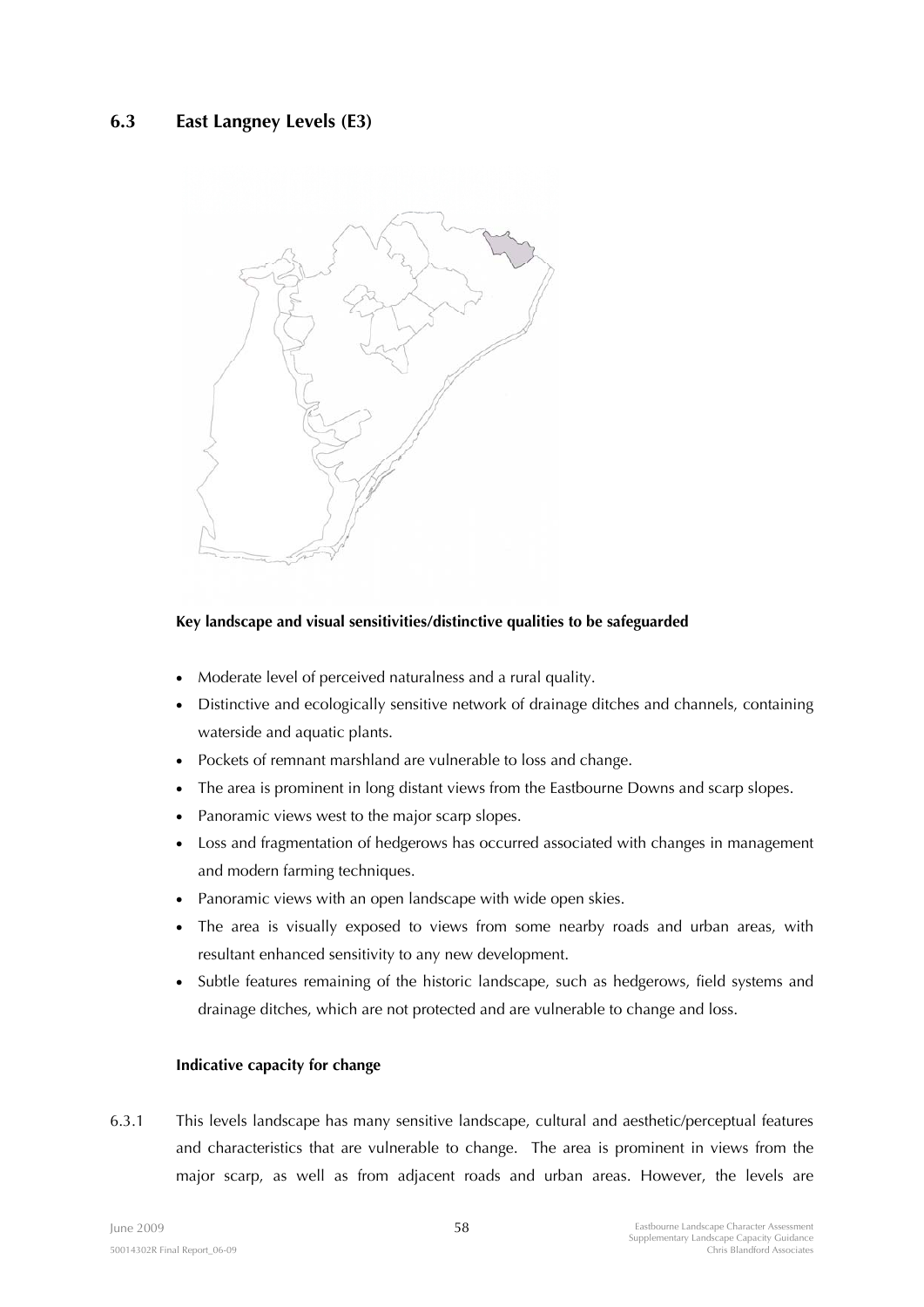surrounded by built development that generally presents a visually harsh urban edge. In this context, there is some capacity, in landscape and visual terms, for this visually prominent area to accommodate new development without significant effects on the area's open and predominantly uninterrupted skyline, its sensitive ecologically habitats and archaeological areas and its expansive views. Any such development must be sensitively designed and adequately mitigated for it to be successfully integrated into this area. Substantial new planting of native species would help integrate new development into the local landscape and would help soften the existing visually harsh urban/rural interface.

#### **Suitability for Development**

### **Housing Development**

6.3.2 It is considered that the western half of the East Langney Levels Landscape Character Area has **moderate to high capacity** to accommodate new housing development at the indicative scale defined in Section 1.3.14 without potentially compromising the overall integrity of this area of landscape. The capacity of the eastern half of the area is considered to be lower, on account of the stronger sense of openness and generally uninterrupted skyline. Any proposed new housing development, should be sensitively located adjacent to existing housing along the western edges of the area. The layout, scale, massing and height of any proposed development should be considered in relation to that of the adjoining settlement edge. The development should also be well-integrated into the local landscape through conservation and enhancement of existing hedgerows, enhancement of structure planting and the introduction of new planting frameworks which use locally distinctive species and reinforce the existing landscape structure.

## **Employment Development**

6.3.3 It is considered that in general, the East Langney Levels has **low to moderate capacity** to accommodate new employment development at the indicative scale defined in Section 1.3.14 without potentially compromising the overall integrity of the Levels landscape. Any such development should be well-integrated into the local landscape through conservation and enhancement of existing hedgerows, enhancement of structure planting and the introduction of new planting frameworks which use locally distinctive species and reinforce the existing landscape structure.

#### **Leisure/Recreation Development**

6.3.4 It is considered that in general, the East Langney Levels has **low to moderate capacity** to accommodate new leisure/recreation development at the indicative scale defined in Section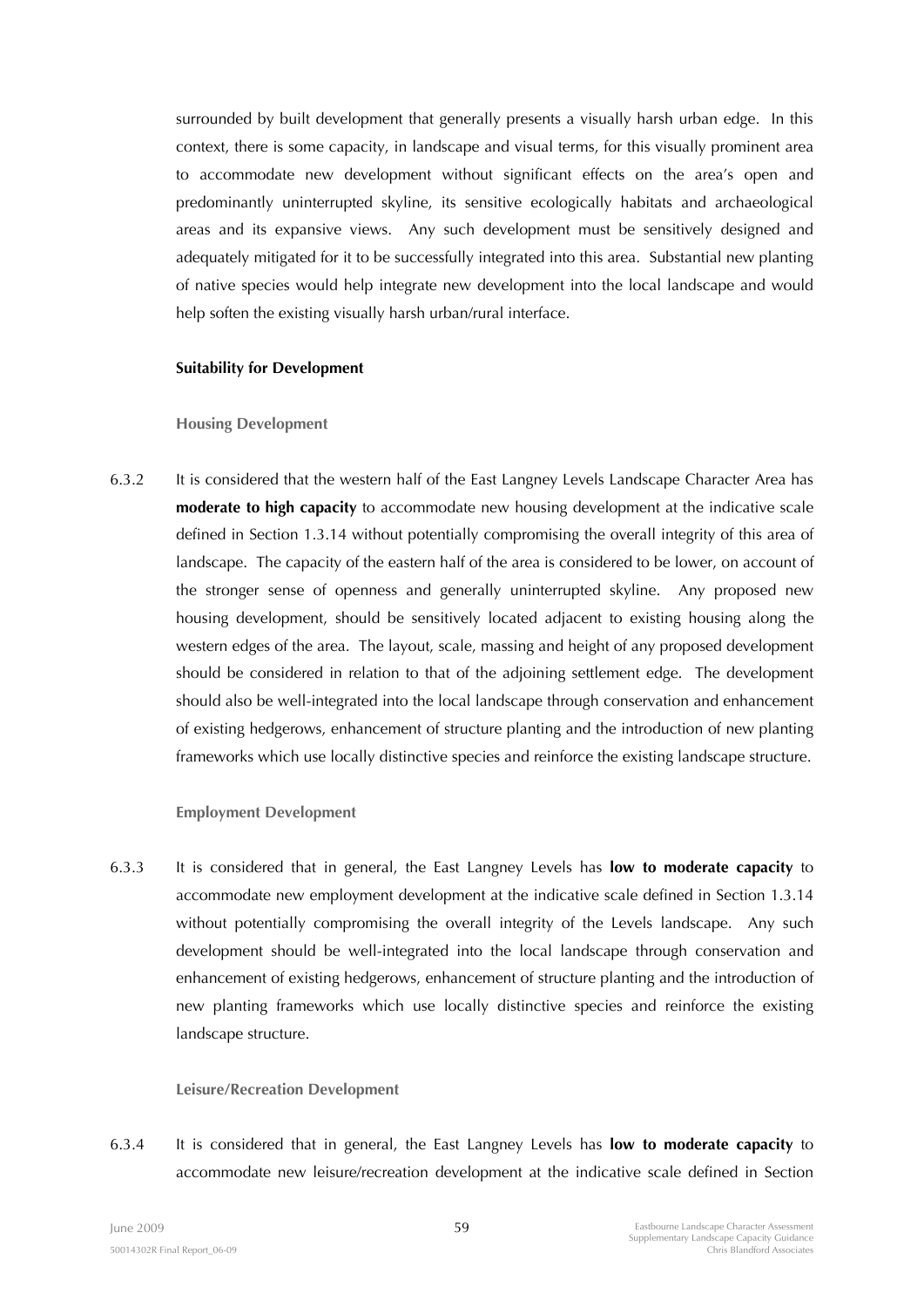1.3.14 without potentially compromising the overall integrity of the Levels landscape. Any such development should be well-integrated into the local landscape through conservation and enhancement of existing hedgerows, enhancement of structure planting and the introduction of new planting frameworks which use locally distinctive species and reinforce the existing landscape structure.

## **Services/Facilities Development**

6.3.5 It is considered that in general, the East Langney Levels has **low to moderate capacity** to accommodate new services/facilities development at the indicative scale defined in Section 1.3.14 without potentially compromising the overall integrity of the Levels landscape. Any such development should be well-integrated into the local landscape through conservation and enhancement of existing hedgerows, enhancement of structure planting and the introduction of new planting frameworks which use locally distinctive species and reinforce the existing landscape structure.

# **Recommended Scale of Development**

6.3.6 Development for housing, employment, services/facilities and leisure/recreation facilities within the Eastbourne Downs Landscape Character Area should generally be of a small to moderate-scale nature and should form an extension to the existing urban area to avoid settlement coalescence or loss of existing landscape pattern. Further assessment work would be needed to examine site-specific landscape and visual sensitivities.

# **Integration of Development into the Landscape**

**Siting principles** 

- Any potential new development should be clustered around existing buildings where possible.
- Resist any development that would adversely affect the character of the area or the amenity of views obtained from the Sussex Downs AONB.
- Resist the development of any additional telecommunication masts or any other vertical structures in this open landscape unless absolutely essential.
- Resist any new development that may adversely affect views to and from the Levels.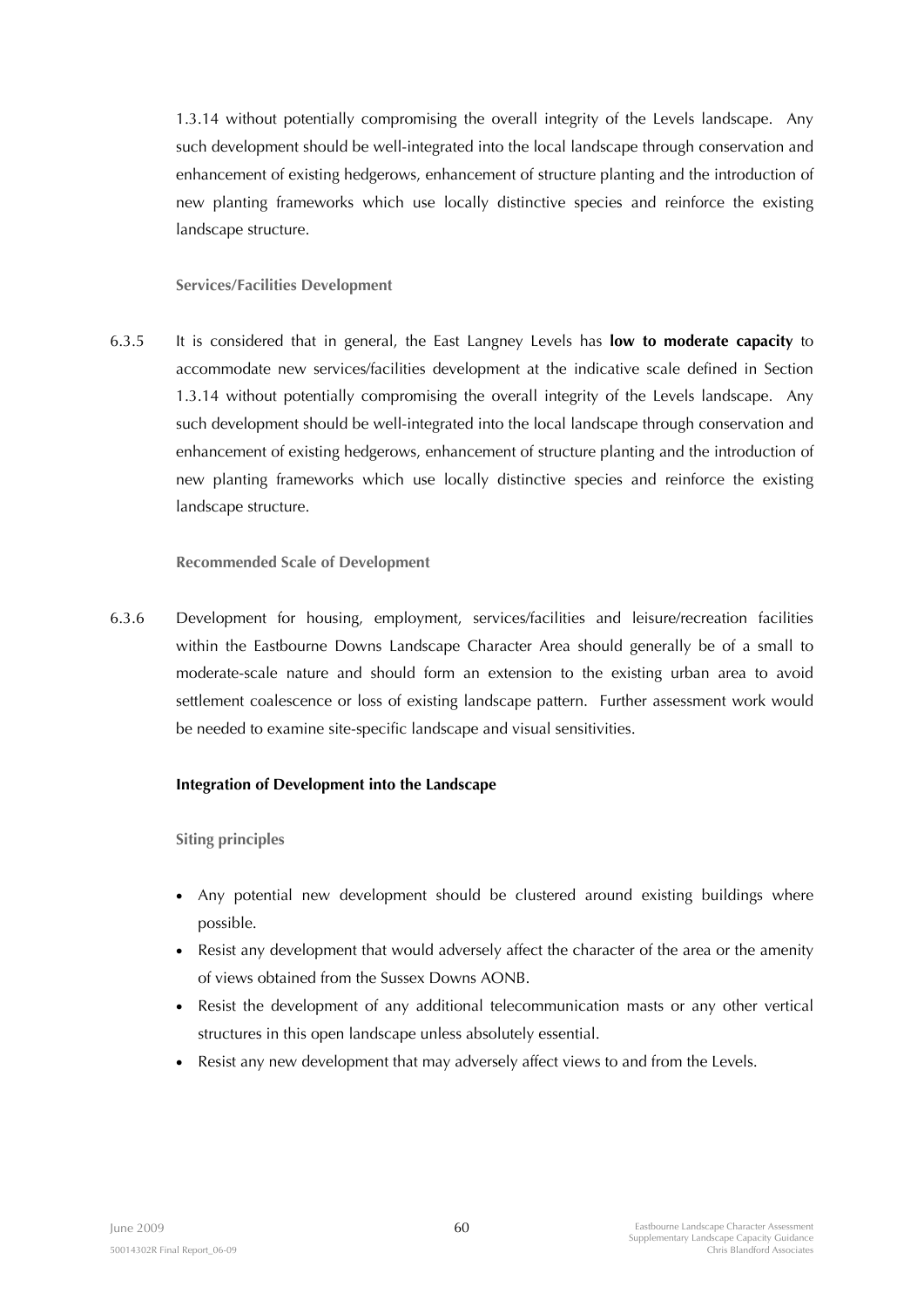**Design principles** 

- Resist development of transportation corridors and any other visually prominent linear elements that traverse and dissect the landscape, unless absolutely essential.
- Ensure that any new development is well integrated with the landscape and existing harsh urban edges are softened.
- Seek opportunities for enhancing public access and developing high-quality recreational pathways with associated planting strategy in appropriate areas. Ensure that these routes do not conflict with agricultural practices and ecological conservation areas within the landscape.
- New development should respond to the existing scale and grain of the urban form.
- New development should also include additional/new planting within the streetscape and at the edges of the development to form a green setting.
- Seek to retain key landscape features on development sites such as woodland, hedgerows or mature trees, as a basis for the new landscape structure and setting of the site.
- Seek the use of appropriate local materials.
- Consider massing, form, height and colour, texture of buildings and structures, taking account of local distinctiveness and characteristics.
- Co-ordinate building colours to secure a complementary effect between buildings and the surrounding landscape (e.g. use of matt neutral colours to minimise reflectivity).

**Landscaping principles** 

- Seek opportunities to improve the rural urban fringe through provision of high quality boundary treatments and a planting strategy that reflects the local distinctiveness.
- Conserve sites of archaeological importance and resist any further development or tree/scrub encroachment that would disrupt their integrity.
- Ensure that any new development is well integrated with the landscape and existing harsh urban edges are softened by planting with native species.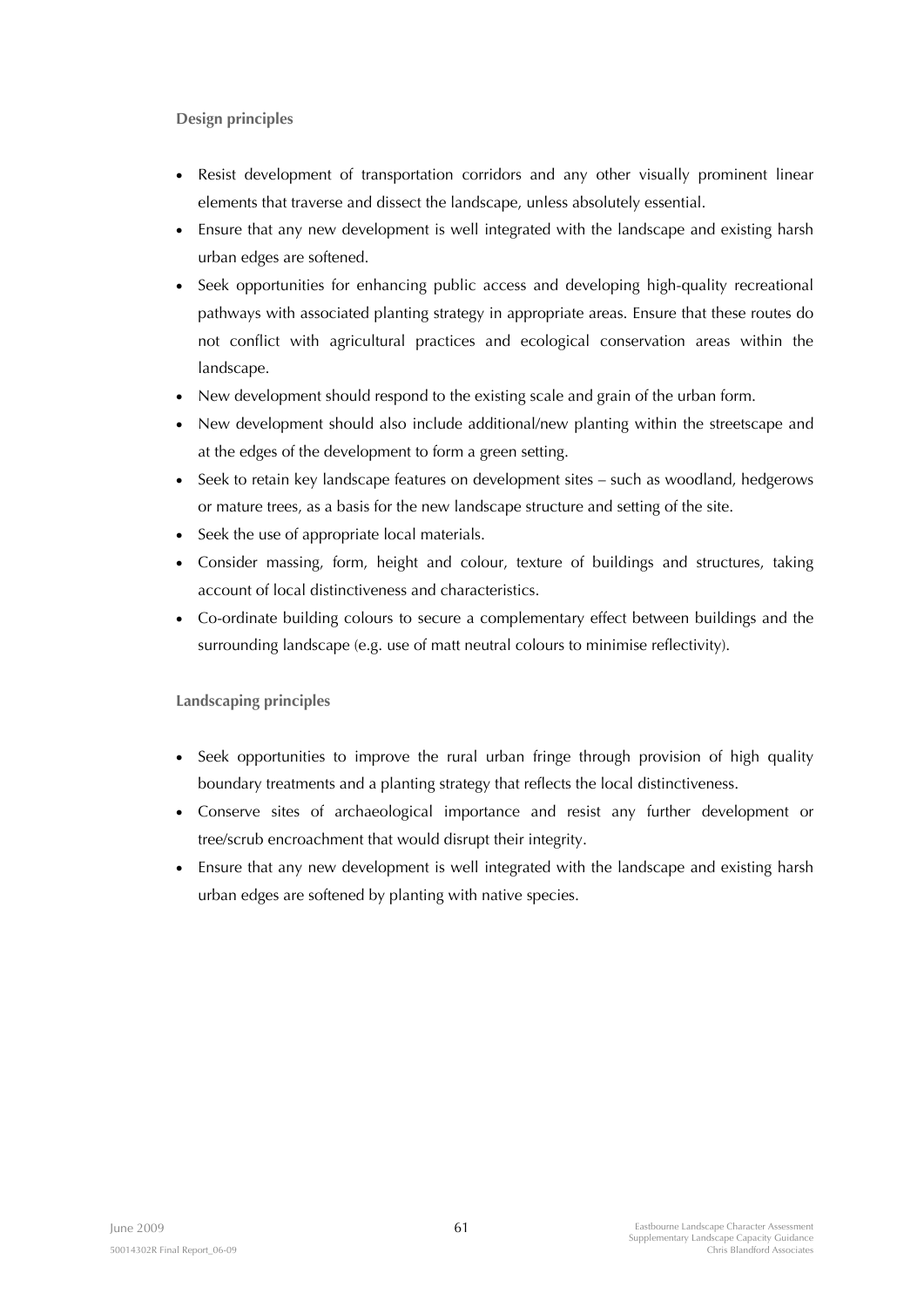# **6.4 Upperton Rural Fringe (E4)**



## **Key landscape and visual sensitivities/distinctive qualities to be safeguarded**

- Subtle features remaining of the historic landscape, such as hedgerows, treebelts, field systems and drainage ditches, which are not protected and are vulnerable to change and loss.
- Loss of agricultural viability associated with small farms such as Upperton Farm, leading to farm-based recreation and other forms of diversification, which may have important implications for the rural landscape and environmental features, as they are vulnerable to change and loss.
- Mature trees and vegetation lining drains and sewers.
- Ecologically sensitive habitats associated with the drainage ditches, sewers and channels.
- The area is highly prominent views from the scarp slopes.
- The area is highly exposed to views from nearby roads and urban areas, with resultant enhanced sensitivity to any new development.
- Allotment gardens and nursery, with associated high biodiversity and amenity values.

## **Indicative capacity for change**

6.4.1 This levels landscape has many sensitive landscape, cultural and aesthetic/perceptual features and characteristics that are vulnerable to change. The area is prominent in views from the major scarp, as well as from adjacent and urban areas. However, the levels are surrounded by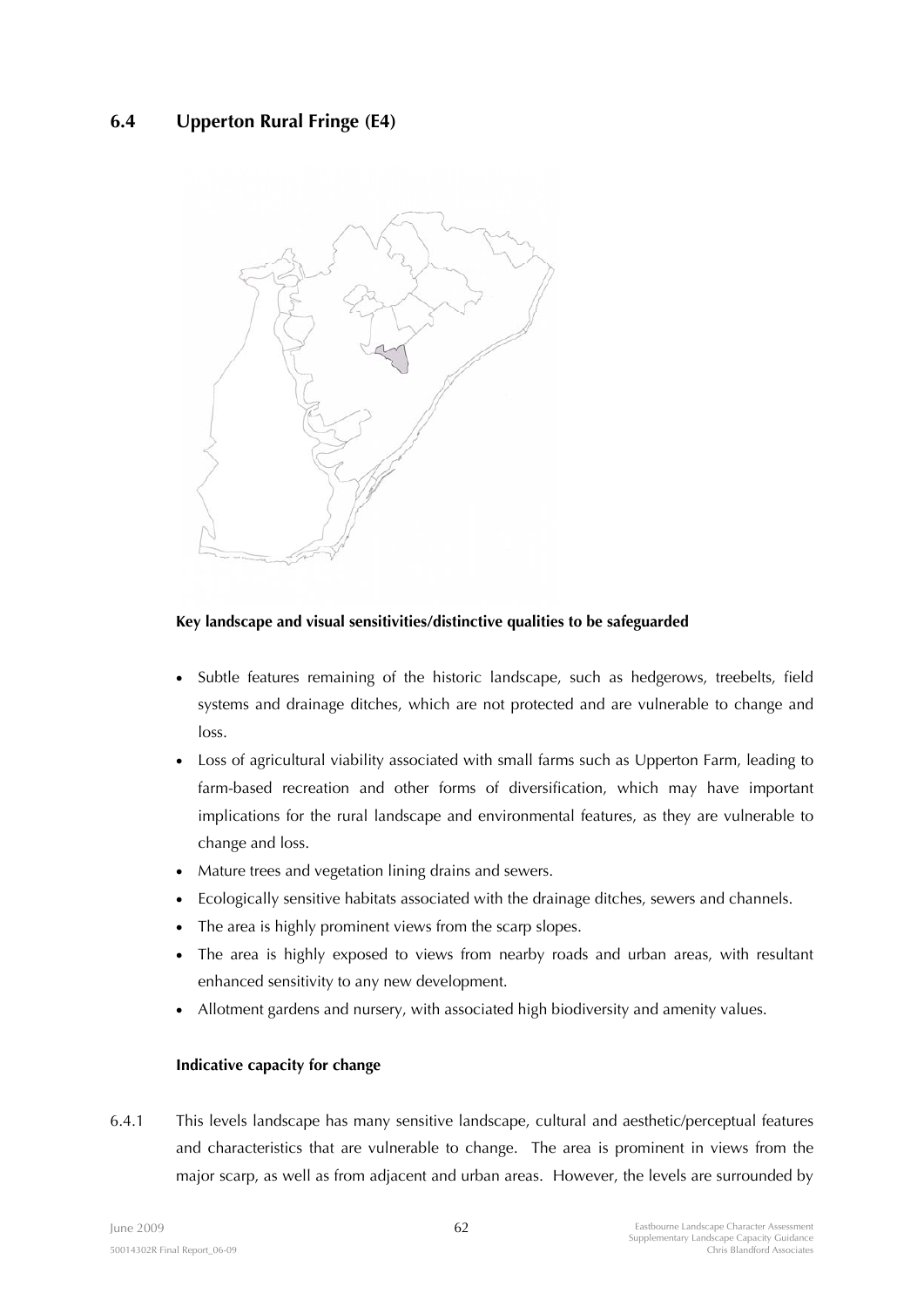built development that generally presents a visually harsh urban edge. In this context, there is some capacity, in landscape and visual terms, for this visually prominent area to accommodate new development without significant effects on the area's open and predominantly uninterrupted skyline, its sensitive ecologically habitats and archaeological areas and its expansive views. Any such development must be sensitively designed and adequately mitigated for it to be successfully integrated into this area. A substantial new planting structure of native species would help integrate new development into the local landscape and would help soften the existing visually harsh urban/rural interface.

### **Suitability for Development**

### **Housing Development**

6.4.2 It is considered that, in general, the Upperton Rural Fringe Landscape Character Area has **moderate to high capacity** to accommodate new housing development at the indicative scale defined in Section 1.3.14 without potentially compromising the overall integrity of this area of landscape. Any such proposed development, should be sensitively located adjacent to existing housing along the southern and western edges of the area. The layout, scale, massing and height of any proposed development should be considered in relation to that of the adjoining settlement edge. The development should also be well-integrated into the local landscape through conservation and enhancement of existing hedgerows, enhancement of structure planting and the introduction of new planting frameworks which use locally distinctive species and reinforce the existing landscape structure.

## **Employment Development**

6.4.3 It is considered that in general, the Upperton Rural Fringe Landscape Character Area has **very limited** capacity to accommodate employment development at the indicative scale defined in Section 1.3.14, which is unlikely to be successfully integrated anywhere in this landscape without potentially compromising the overall integrity of the Levels landscape.

#### **Leisure/Recreation Development**

6.4.4 It is considered that the Upperton Rural Fringe Landscape Character Area has **low to moderate**  capacity to accommodate formal sports provision (for example, playing fields) and **very limited**  capacity to accommodate larger-scale formal leisure/sports provision (for example stadiums, concert halls or cinemas) without potentially compromising the overall integrity of the Levels landscape. Any such development should be well-integrated into the local landscape through conservation and enhancement of existing hedgerows, enhancement of structure planting and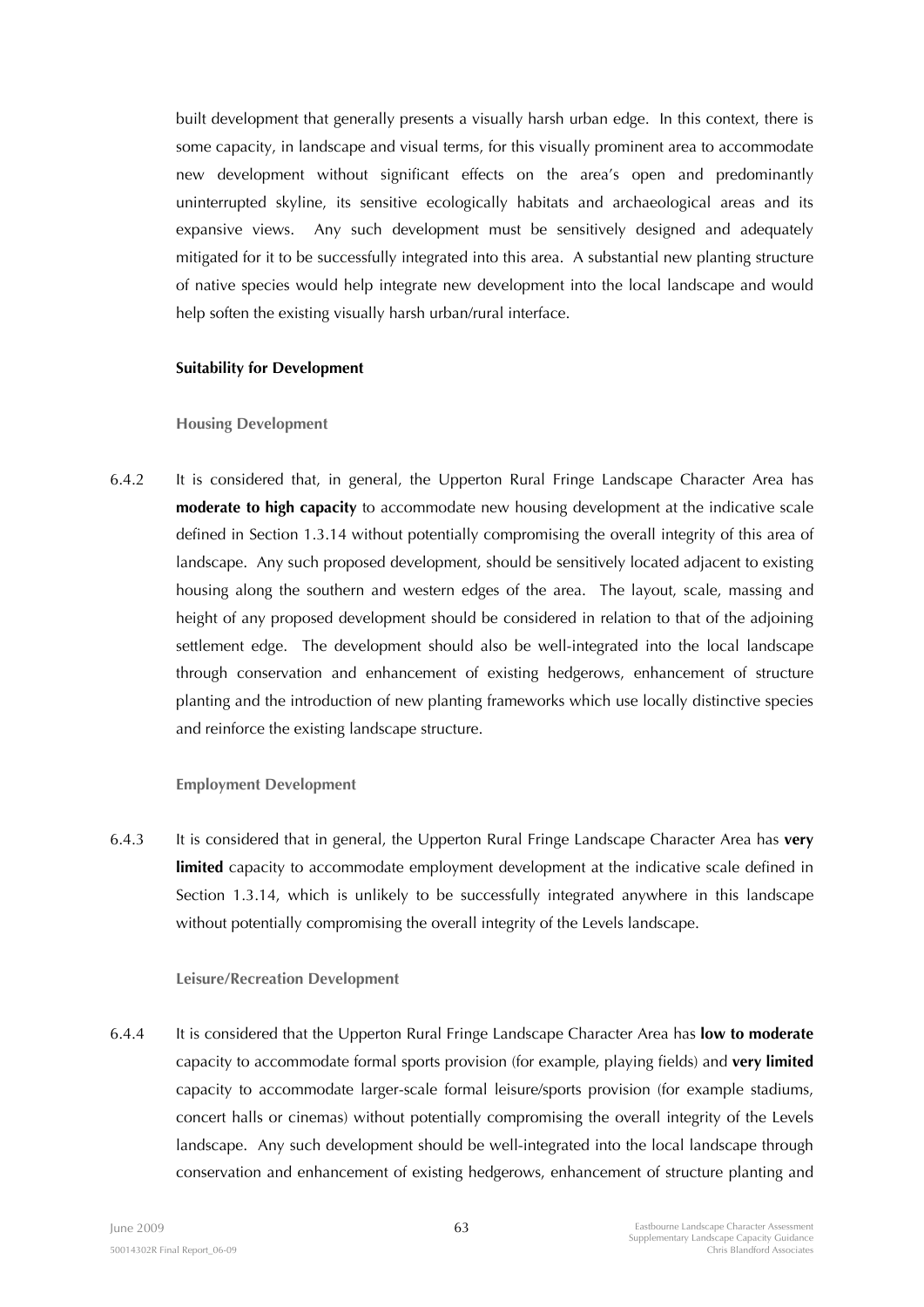the introduction of new planting frameworks which use locally distinctive species and reinforce the existing landscape structure.

## **Services/Facilities Development**

6.4.5 It is considered that in general, the Upperton Rural Fringe Landscape Character Area has **very limited** capacity to accommodate employment development at the indicative scale defined in Section 1.3.14, which is unlikely to be successfully integrated anywhere in this landscape without potentially compromising the overall integrity of the Levels landscape.

## **Recommended Scale of Development**

6.4.6 Development for housing and leisure/recreation within the Upperton Rural Fringe Landscape Character Area should generally be of a small-scale nature. It is considered that housing should form an extension to the existing urban area to avoid settlement coalescence Further assessment work would be needed to examine site-specific landscape and visual sensitivities.

## **Integration of Development into the Landscape**

## **Siting principles**

- Resist development of any additional telecommunications masts or any other vertical structures in this open landscape, unless absolutely essential.
- Resist any development that would adversely affect the character of the area or the amenity of views obtained from the Sussex Downs AONB.
- Where development is required to meet strategic objectives and local demands, avoid skyline development and ensure any new development has a minimal impact on views to and from the levels and is integrated within the existing landscape.
- Any new buildings should be located in less visually prominent locations, preferably clustering them around existing buildings.
- Consider the effect of any new development in the area on views to and from Eastbourne Downs and its scarp slopes.

# **Design principles**

• Minimise the affects of adverse incremental change by restricting new development to that which is of high quality, which is well integrated into the landscape and which reflects local distinctiveness.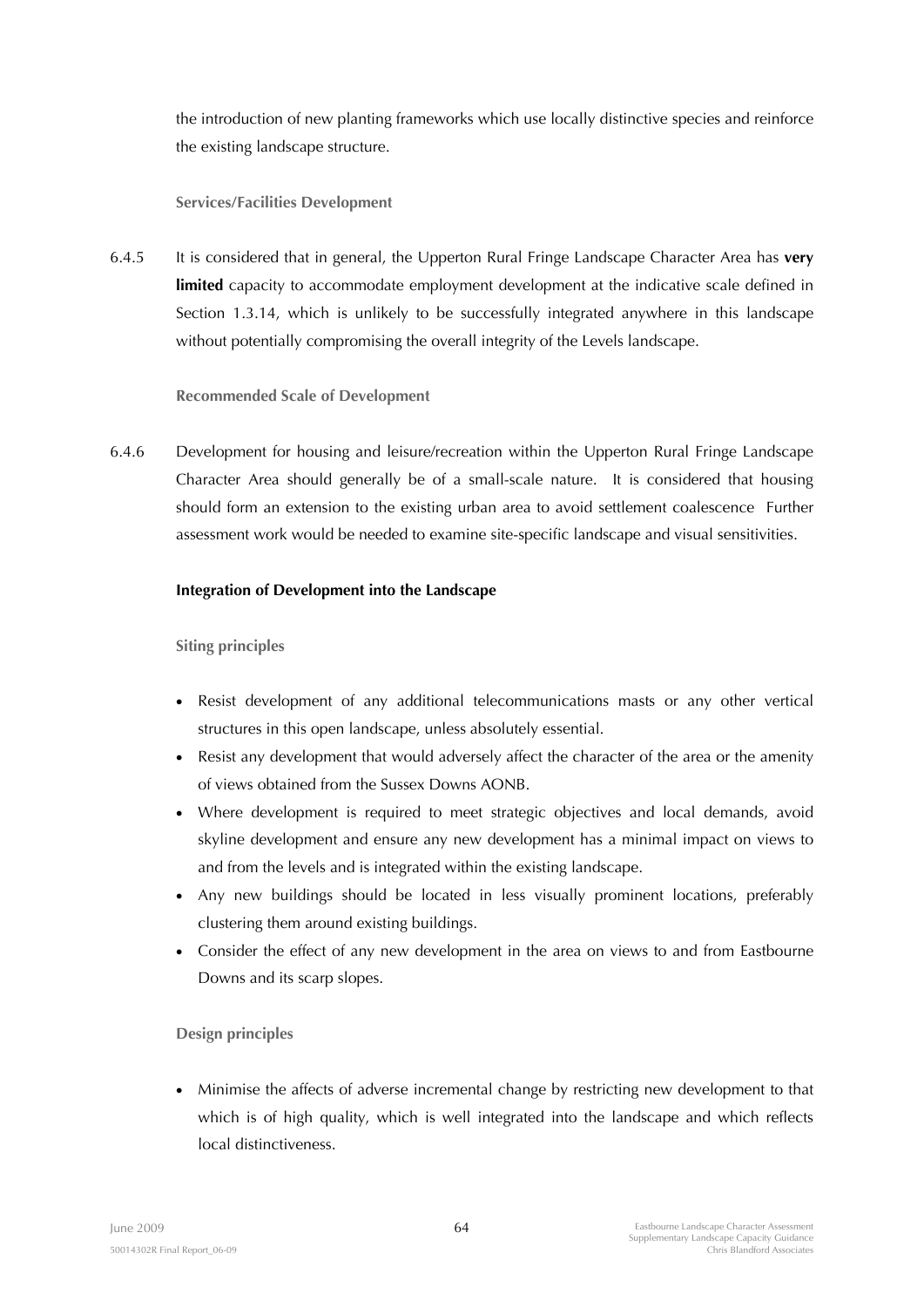- Where earth works are required, these should be sympathetic to the surrounding flat, lowlying landform.
- New development should respond to the existing scale and grain of the urban form.
- New development should also include additional/new planting within the streetscape and at the edges of the development to form a green setting.
- Seek to retain key landscape features on development sites such as woodland, hedgerows or mature trees, as a basis for the new landscape structure and setting of the site.
- Seek the use of appropriate local materials.
- Consider massing, form, height and colour, texture of buildings and structures, taking account of local distinctiveness and characteristics.
- Co-ordinate building colours to secure a complementary effect between buildings and the surrounding landscape (e.g. use of matt neutral colours to minimise reflectivity).

**Landscaping principles** 

- Seek opportunities to soften areas of visually harsh urban edge through provision of additional planting of native species along periphery of area.
- Seek opportunities to improve the rural urban fringe through provision of high quality boundary treatments and a planting strategy that reflects the local distinctiveness.
- Ensure that any new development is well integrated with the landscape and existing harsh urban edges are softened by new planting with native species.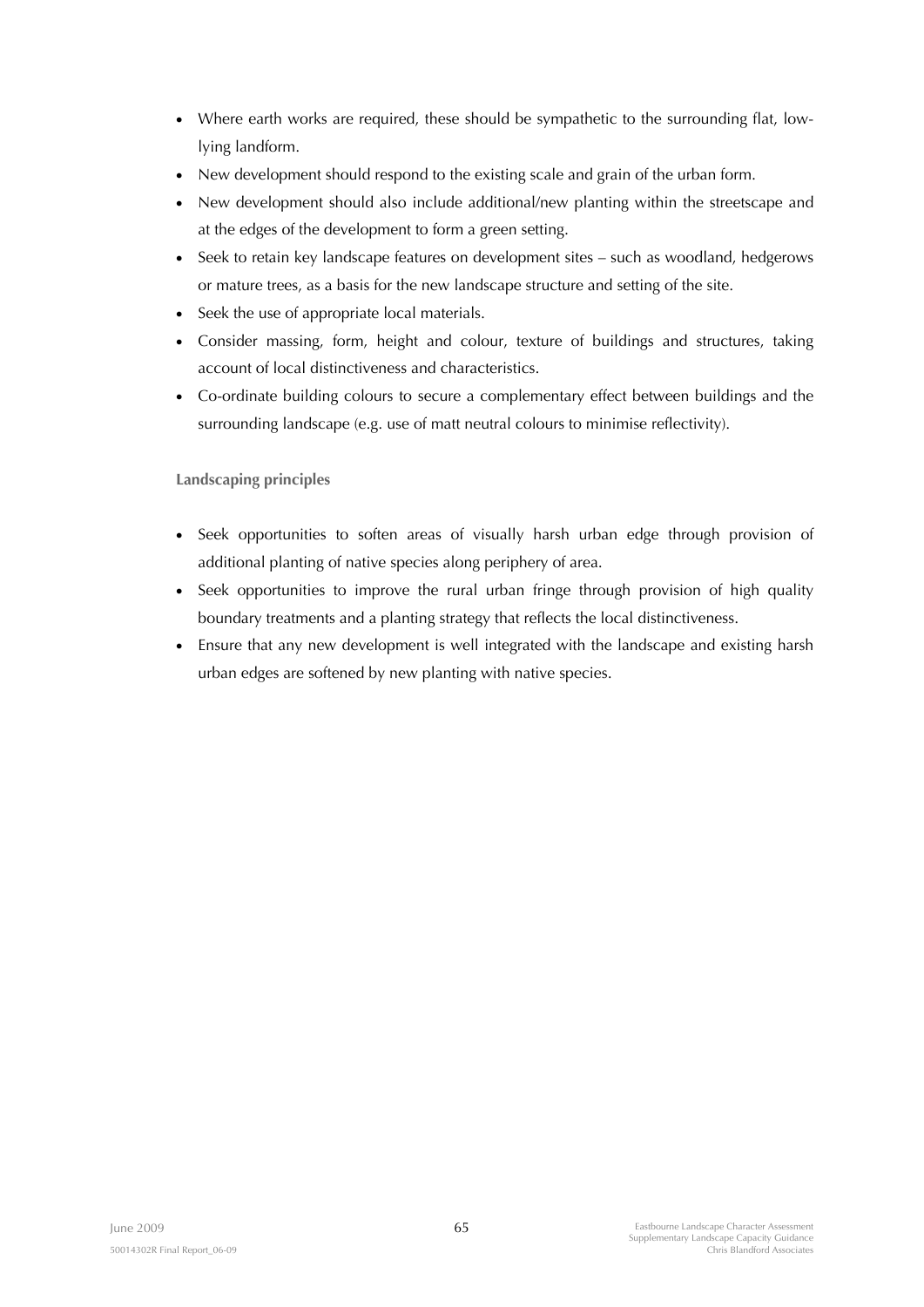# **6.5 Southbourne Recreation (E5)**



## **Key landscape and visual sensitivities/distinctive qualities to be safeguarded**

- Significant copses of wet woodland and isolated trees and shrubs, which are not protected, and are vulnerable to change and loss.
- Mature trees and vegetation lining Lottbridge Sewer.
- Ecologically sensitive habitats associated with the drainage ditches, sewers and channels.
- Small areas of remnant marshland are vulnerable to loss and change.
- Subtle features remaining of the historic landscape, such as hedgerows, treebelts, field systems and drainage ditches, which are not protected and are vulnerable to change and loss.
- The area is prominent in views from the upper scarp slopes.
- The area is visually exposed to views from nearby roads and urban areas, with a resultant enhanced sensitivity to any new development.

## **Suitability for Development**

#### **Housing Development**

6.5.1 It is considered that in general, the Southbourne Recreation Landscape Character Area has **very limited** capacity to accommodate housing development at the indicative scale defined in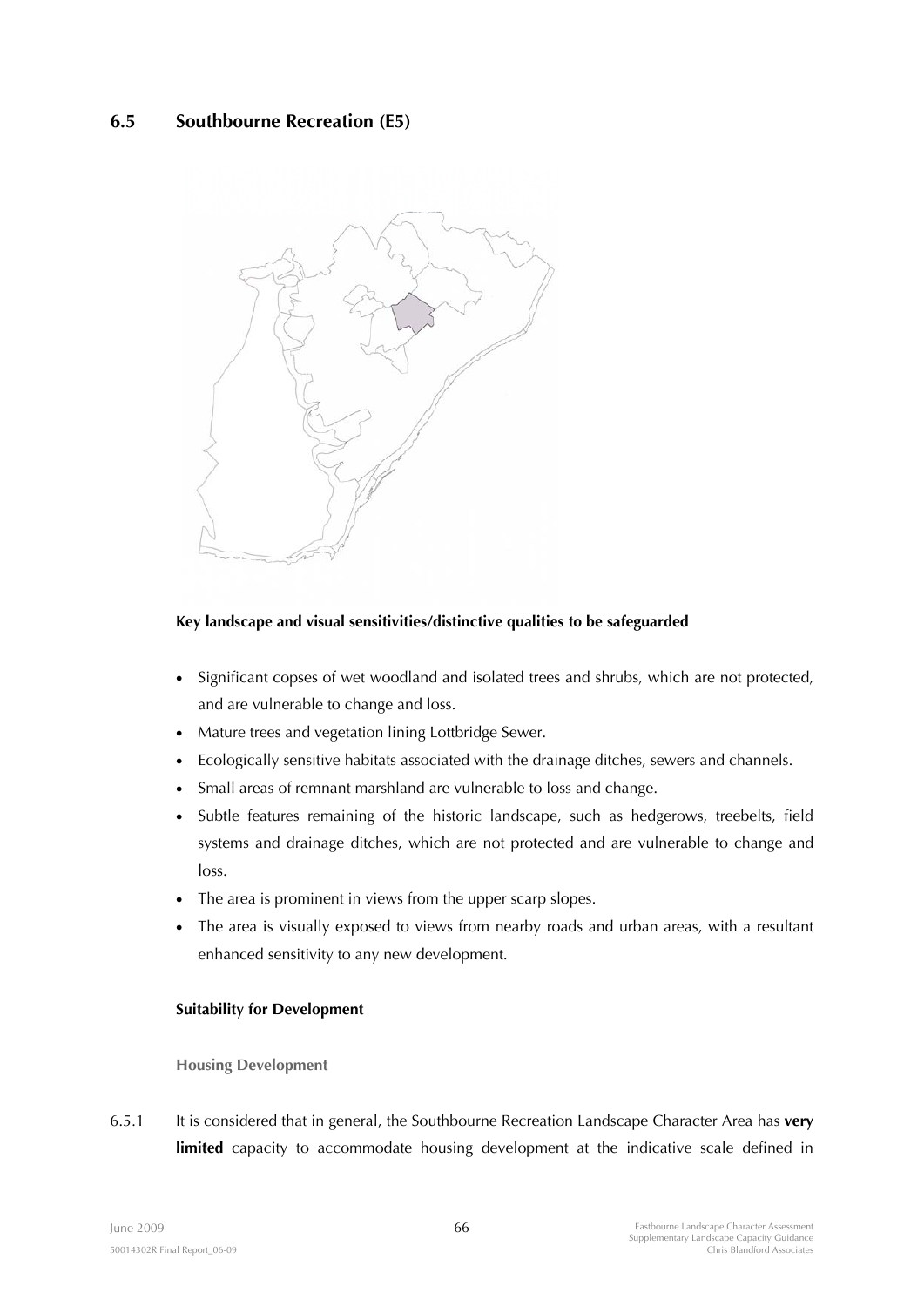Section 1.3.14, which is unlikely to be successfully integrated anywhere in this landscape without potentially compromising the overall integrity of the Levels landscape.

## **Employment Development**

6.5.2 It is considered that in general, the Southbourne Recreation Landscape Character Area has **very limited** capacity to accommodate employment development at the indicative scale defined in Section 1.3.14, which is unlikely to be successfully integrated anywhere in this landscape without potentially compromising the overall integrity of the Levels landscape.

## **Leisure/Recreation Development**

6.5.3 It is considered that, in general, the Southbourne Recreation Landscape Character Area has **low to moderate** capacity to accommodate leisure/recreation development at the indicative scale defined in Section 1.3.14, without potentially compromising the overall integrity of the Levels landscape. Any such development should be well-integrated into the local landscape through conservation and enhancement of existing hedgerows, enhancement of structure planting and the introduction of new planting frameworks which use locally distinctive species and reinforce the existing landscape structure.

# **Services/Facilities Development**

6.5.4 It is considered that in general, the Southbourne Recreation Landscape Character Area has **very limited** capacity to accommodate services/facilities development at the indicative scale defined in Section 1.3.14, which is unlikely to be successfully integrated anywhere in this landscape without potentially compromising the overall integrity of the Levels landscape.

# **Recommended Scale of Development**

6.5.5 Development for leisure/recreation development within the Southbourne Recreation Landscape Character Area should generally be of a small-scale nature. Development should be located in close proximity to existing facilities wherever possible, to avoid settlement coalescence or loss of existing landscape pattern. Further assessment work would be needed to examine sitespecific landscape and visual sensitivities.

# **Integration of Development into the Landscape**

**Siting principles**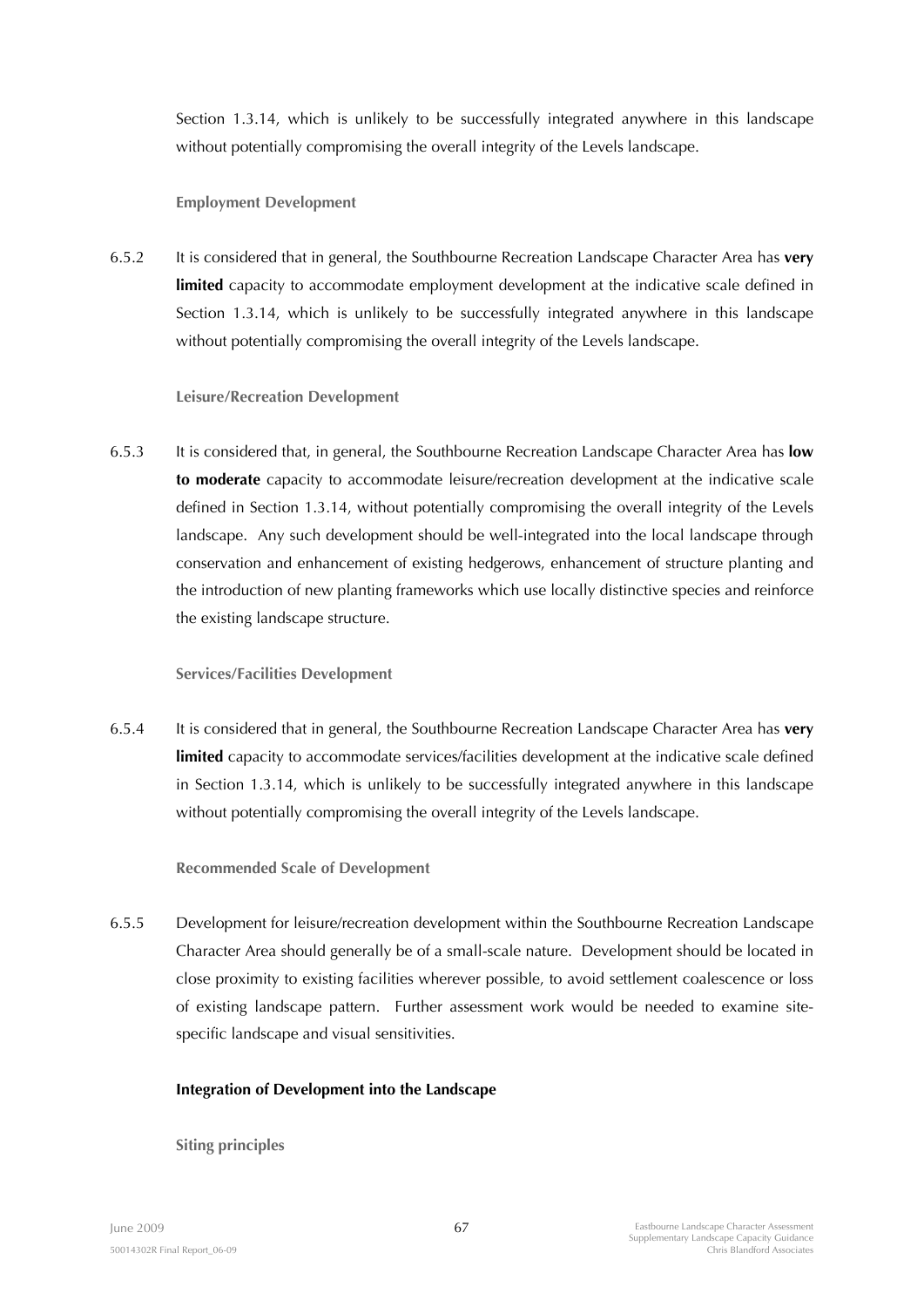- Resist development of any additional telecommunications masts or any other vertical structures in this open landscape, unless absolutely essential.
- Resist any development that would adversely affect the character of the area or the amenity of views obtained form the Sussex Downs AONB.
- Resist any new development that may adversely affect views to and from the Levels.
- Any new buildings should be located in less visually prominent locations, preferably clustering them around existing buildings.
- Consider the effect of any new development in the area on views to and from Eastbourne Downs and its scarp slopes.
- Avoid new built development in close proximity to water bodies.

# **Design principles**

- New development should include additional/new planting within the streetscape and at the edges of the development to form a green setting.
- Consider opportunities for new planting within the golfing park to encourage biodiversity and to help integrate the golf course into the surrounding landscape.
- Conserve and enhance the inherent drainage pattern within the areas and habitat associated with the reed-filled drainage ditches and channels.
- Seek opportunities for enhancing public access and developing high-quality recreational pathways with associated planting strategies in appropriate areas. Ensure that these routes do not conflict with existing recreational activities within the landscape.
- Enhance existing access for vehicles, parking and visitor facilities within the area and encourage planting to soften expansive areas of hardstanding.
- Minimise the affects of adverse incremental change by restricting new development to that which is of high quality, which is well integrated into the landscape and which reflects local distinctiveness.
- Where earth works are required, these should be sympathetic to the surrounding flat, lowlying landform.

# **Landscaping principles**

- Ensure that any new development is well integrated with the landscape and existing harsh urban edges are softened by new planting with native species.
- Seek opportunities to soften areas of visually harsh urban edge through provision of additional planting of native species along periphery of area.
- Seek opportunities to improve the rural urban fringe through provision of high quality boundary treatments and a planting strategy that reflects the local distinctiveness.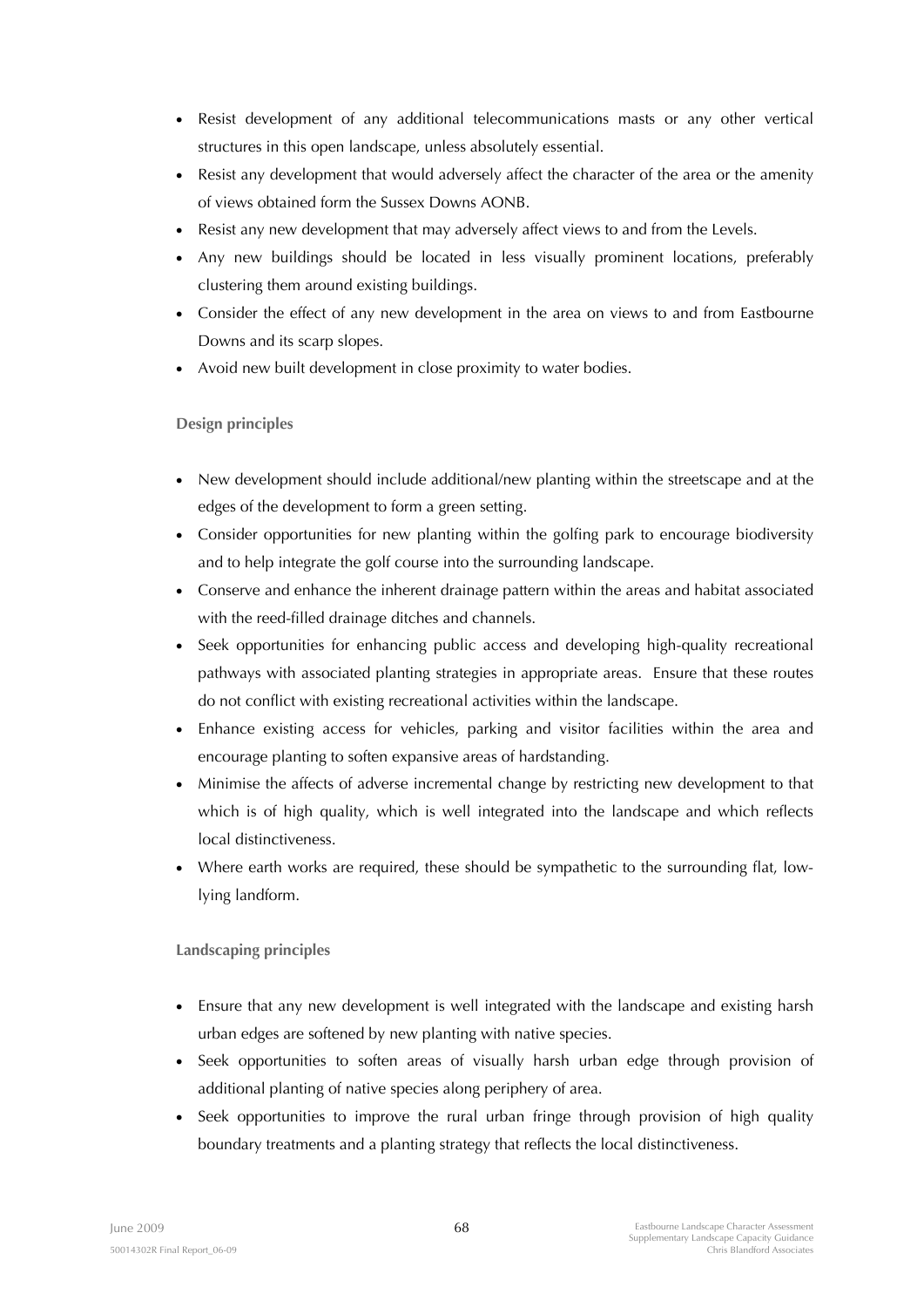# **6.6 Shinewater Lake Marshes (E6)**



## **Key landscape and visual sensitivities/distinctive qualities to be safeguarded**

- Moderate level of perceived naturalness and a rural quality in the southeastern parts, away from roads and urban areas.
- Strong visual relationship between the levels and scarp slopes, with the area being highly exposed to views from the scarp slopes.
- Distinctive and ecologically sensitive system of shallow reed filled drainage ditches, channels, lakes and marshland.
- Archaeologically sensitive areas containing Bronze Age artefacts.
- Loss and fragmentation of hedgerows, resulting from changes in land use and management.
- The area is visually exposed to views from nearby roads and urban areas, with resultant enhanced sensitivity to any new development.
- Expansive panoramic views across the levels.

### **Indicative capacity for change**

6.6.1 This levels landscape has many sensitive landscape, cultural and aesthetic/perceptual features and characteristics that are vulnerable to change. The area is prominent in views from the major scarp, as well as from adjacent roads and urban areas. However, the Levels are surrounded by built development that generally presents a visually harsh urban edge. In this context, there is some capacity, in landscape and visual terms, for this visually prominent area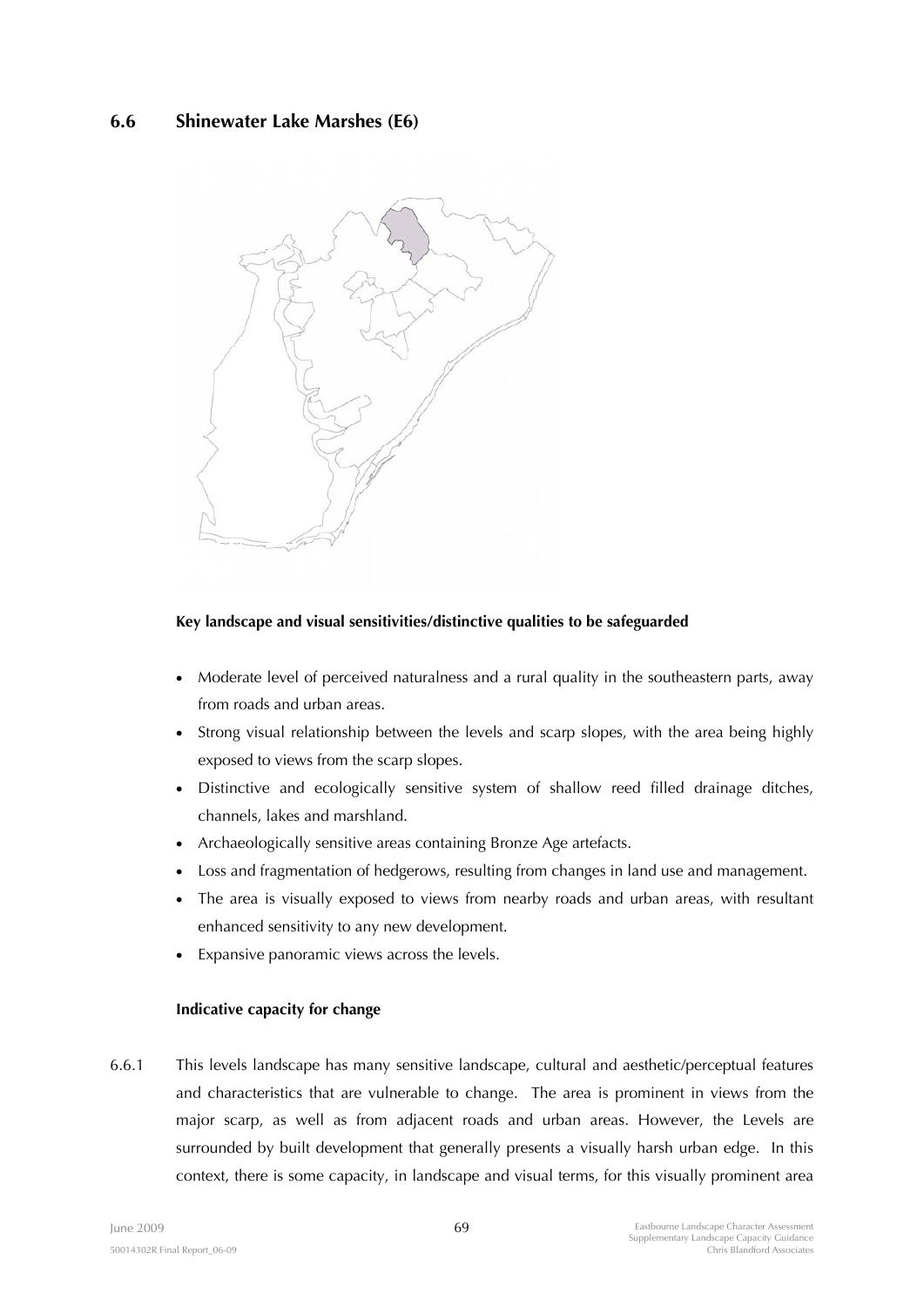to accommodate new development without significant effects on the area's open and predominantly uninterrupted skyline, its sensitive ecologically habitats and archaeological areas and its expansive views. Any such development must be sensitively designed and adequately mitigated for it to be successfully integrated into this area. A substantial new planting structure of native species would help integrate new development into the local landscape and would help soften the existing visually harsh urban/rural interface.

#### **Suitability for Development**

#### **Housing Development**

6.6.2 It is considered that, in general, the Shinewater Lake Marshes (Shinewater Park) Landscape Character Area has **moderate to high capacity** to accommodate new housing development at the indicative scale defined in Section 1.3.14 without potentially compromising the overall integrity of this area of landscape. Any such proposed development, should be sensitively located adjacent to existing housing along the eastern and western edges of the area. The layout, scale, massing and height of any proposed development should be considered in relation to that of the adjoining settlement edge. The development should also be wellintegrated into the local landscape through conservation and enhancement of existing hedgerows, enhancement of structure planting and the introduction of new planting frameworks which use locally distinctive species and reinforce the existing landscape structure.

### **Employment Development**

6.6.3 It is considered that in general, the Shinewater Lake Marshes (Shinewater Park) Landscape Character Area has **very limited** capacity to accommodate employment development at the indicative scale defined in Section 1.3.14, which is unlikely to be successfully integrated anywhere in this landscape without potentially compromising the overall integrity of the Levels landscape.

### **Leisure/Recreation Development**

6.6.4 It is considered that in general, the Shinewater Lake Marshes (Shinewater Park) Landscape Character Area has **very limited** capacity to accommodate leisure/recreation development at the indicative scale defined in Section 1.3.14, which is unlikely to be successfully integrated anywhere in this landscape without potentially compromising the overall integrity of the Levels landscape.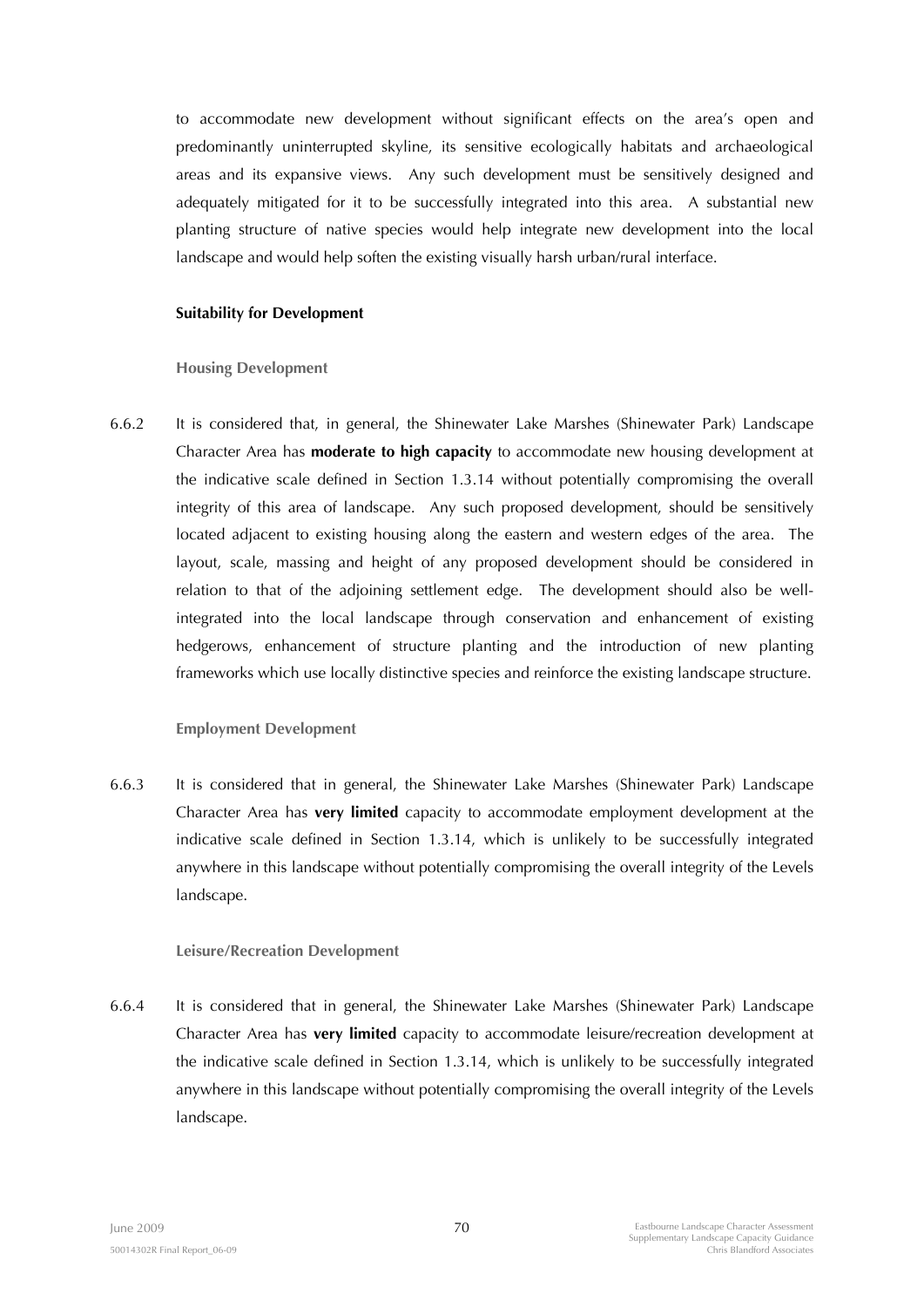#### **Services/Facilities Development**

6.6.5 It is considered that, in general, the Shinewater Lake Marshes (Shinewater Park) Landscape Character Area has **low to moderate** capacity to accommodate leisure/recreation development at the indicative scale defined in Section 1.3.14, without potentially compromising the overall integrity of the Levels landscape. Any such development should be well-integrated into the local landscape through conservation and enhancement of existing hedgerows, enhancement of structure planting and the introduction of new planting frameworks which use locally distinctive species and reinforce the existing landscape structure.

### **Recommended Scale of Development**

6.6.6 Development for housing or services/facilities within the Shinewater Lake Marshes (Shinewater Park) Landscape Character Area should generally be of a moderate to small-scale nature and should form an extension to the existing urban area to avoid settlement coalescence. Further assessment work would be needed to examine site-specific landscape and visual sensitivities.

## **Integration of Development into the Landscape**

### **Siting principles**

- Resist development of any additional telecommunications masts or any other vertical structures in this open landscape, unless absolutely necessary.
- Resist any development that would adversely affect the character of the area or the amenity of views obtained from the Sussex Downs AONB or from within this area.
- Ensure that any new development does not adversely affect the open, undeveloped character and rural qualities within the area.
- Ensure that any new small-scale development is sensitively located, avoiding interruptions to skyline views.
- Any new buildings should be located in less visually prominent locations, preferably clustering them around existing buildings and /or in peripheral parts.
- Consider the effect of any new development in the area on views to and from Eastbourne Downs and its scarp slopes.

# **Design principles**

• New buildings should use vernacular materials and design that help reinforce local distinctiveness.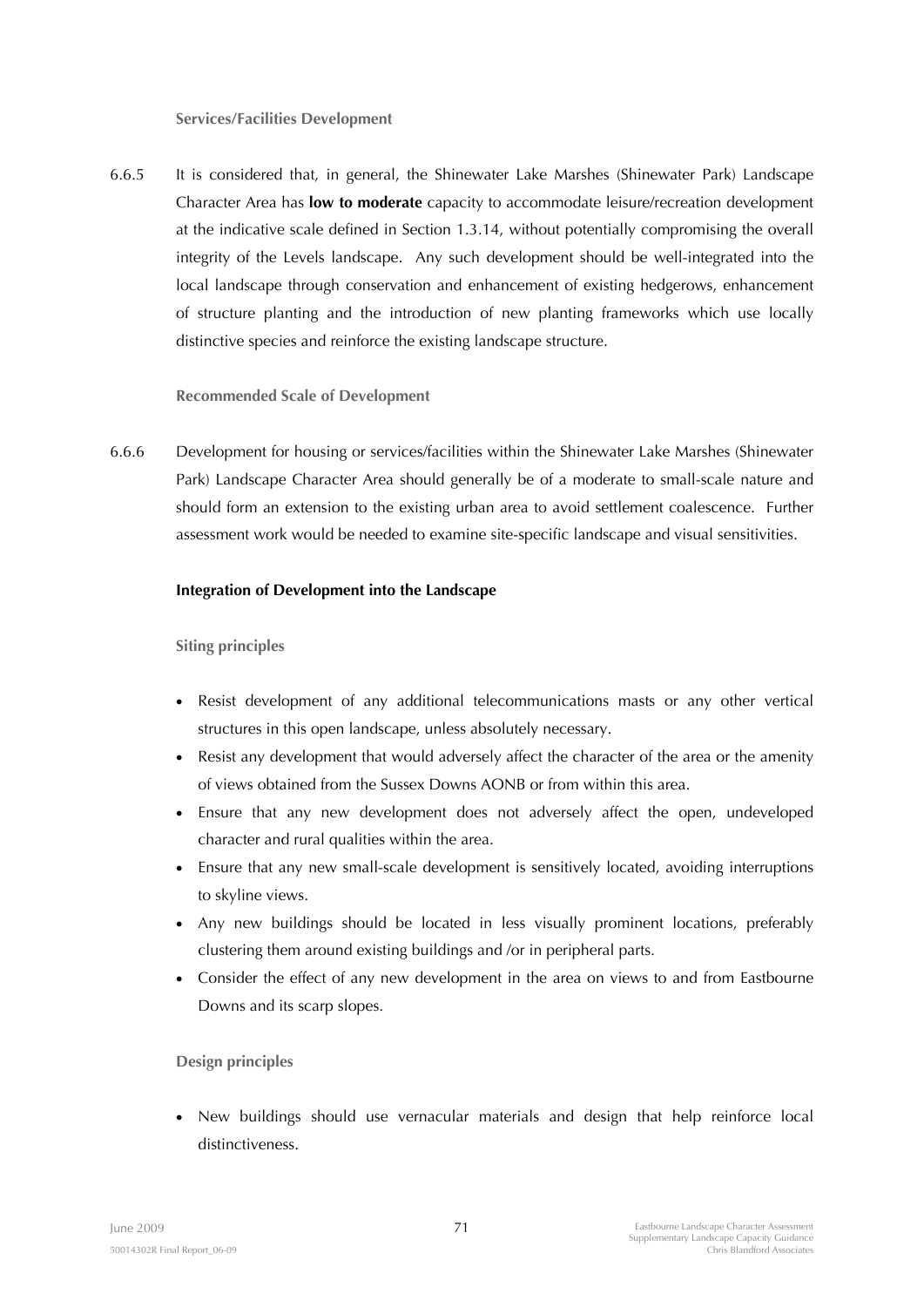- Maintain and enhance recreational opportunities associated with the lake. Concentrate tourist facilities and other recreational amenities such as parking and toilets sympathetically within the existing landscape.
- Minimise the affects of adverse incremental change by restricting new development to that which is of high quality, which is well-integrated into the landscape and which contributes positively to local distinctiveness.
- Where earth works are required, these should be sympathetic to the surrounding flat, lowlying landform.
- New development should respond to the existing scale and grain of the urban form.
- New development should also include additional/new planting within the streetscape and at the edges of the development to form a green setting.
- Seek to retain key landscape features on development sites such as woodland, hedgerows or mature trees, as a basis for the new landscape structure and setting of the site.
- Seek the use of appropriate local materials.
- Consider massing, form, height and colour, texture of buildings and structures, taking account of local distinctiveness and characteristics.
- Co-ordinate building colours to secure a complementary effect between buildings and the surrounding landscape (e.g. use of matt neutral colours to minimise reflectivity).

- Seek opportunities to soften areas of visually harsh urban edge through provision of additional planting of native species along periphery of area.
- Seek opportunities to improve the rural urban fringe through provision of high quality boundary treatments and a planting strategy that reflects the local distinctiveness.
- Provide a strong vegetated character to any new areas of development, using native species to the area to soften any anticipated harsh urban edges.
- Conserve sites of archaeological importance and ensure that any new development or scrub encroachment does not disrupt their integrity.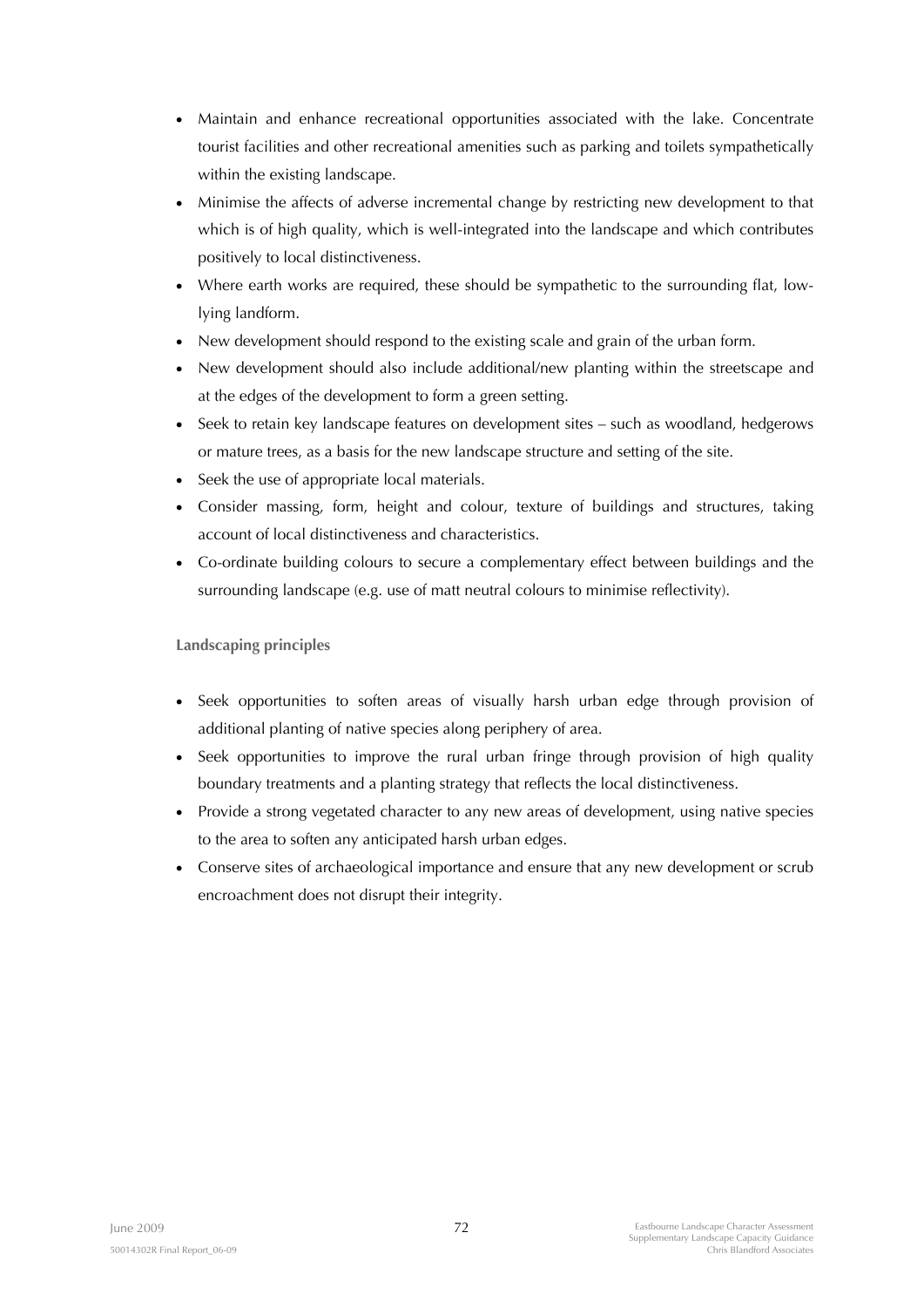

## **Key landscape and visual sensitivities/distinctive qualities to be safeguarded**

- High level of perceived naturalness in woodland areas.
- Ancient woodland and nationally scarce woodland species.
- Ecologically sensitive habitats associated with the woodland, including shade tolerant habitat for epiphytic lichen and bryophyte flora.
- Ecologically sensitive habitats associated with the decoy pond.
- Generally tranquil, intimate character.
- Historic features and monuments, including the park entrance gates.
- Archaeologically Sensitive Areas.

### **Indicative capacity for change**

6.7.1 Hampden Park has many sensitive landscape, cultural and aesthetic/perceptual features and characteristics that are vulnerable to change. Overall, there is very limited capacity for the area to accommodate any urban development without significant effect on the area's valued historic parkland setting, its significant woodland, its ecologically sensitive habitats, its historic features and monuments, its sensitive archaeological areas and its tranquil, intimate character. A small amount of small-scale development could potentially be accommodated if sensitively designed, adequately mitigated and successfully integrated.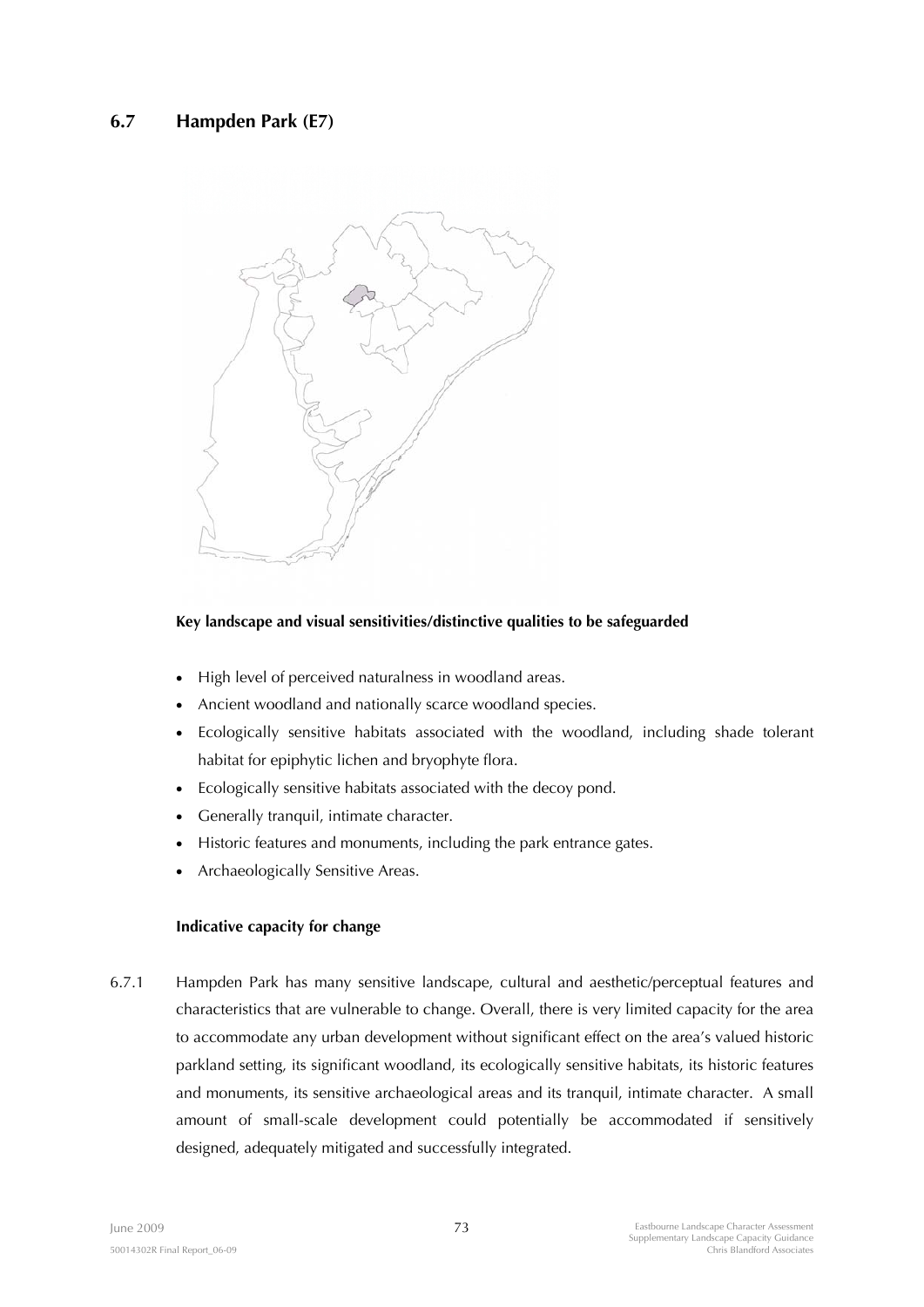#### **Suitability for Development**

**Housing Development** 

6.7.2 It is considered that in general, the Hampden Park Landscape Character Area has **very limited**  capacity to accommodate housing development at the indicative scale defined in Section 1.3.14, which is unlikely to be successfully integrated anywhere in this landscape without potentially compromising the overall integrity of the Levels landscape.

### **Employment Development**

6.7.3 It is considered that in general, the Hampden Park Landscape Character Area has **very limited**  capacity to accommodate employment development at the indicative scale defined in Section 1.3.14, which is unlikely to be successfully integrated anywhere in this landscape without potentially compromising the overall integrity of the Levels landscape.

### **Leisure/Recreation Development**

6.7.4 It is considered that the Hampden Park Fringe Landscape Character Area has **low to moderate**  capacity to accommodate formal sports provision (for example, playing fields) and **very limited**  capacity to accommodate larger-scale formal leisure/sports provision (for example stadiums, concert halls or cinemas) without potentially compromising the overall integrity of the Levels landscape. Any such development should be well-integrated into the local landscape through conservation and enhancement of existing hedgerows, enhancement of structure planting and the introduction of new planting frameworks which use locally distinctive species and reinforce the existing landscape structure.

### **Services/Facilities Development**

6.7.5 It is considered that in general, the Hampden Park Landscape Character Area has **very limited**  capacity to accommodate services/facilities development at the indicative scale defined in Section 1.3.14, which is unlikely to be successfully integrated anywhere in this landscape without potentially compromising the overall integrity of the Levels landscape.

### **Recommended Scale of Development**

6.7.6 Development for leisure/recreation facilities within the Hampden Park Landscape Character Area should generally be of a small-scale nature. Development should be located in close proximity to existing facilities wherever possible, to avoid settlement coalescence or loss of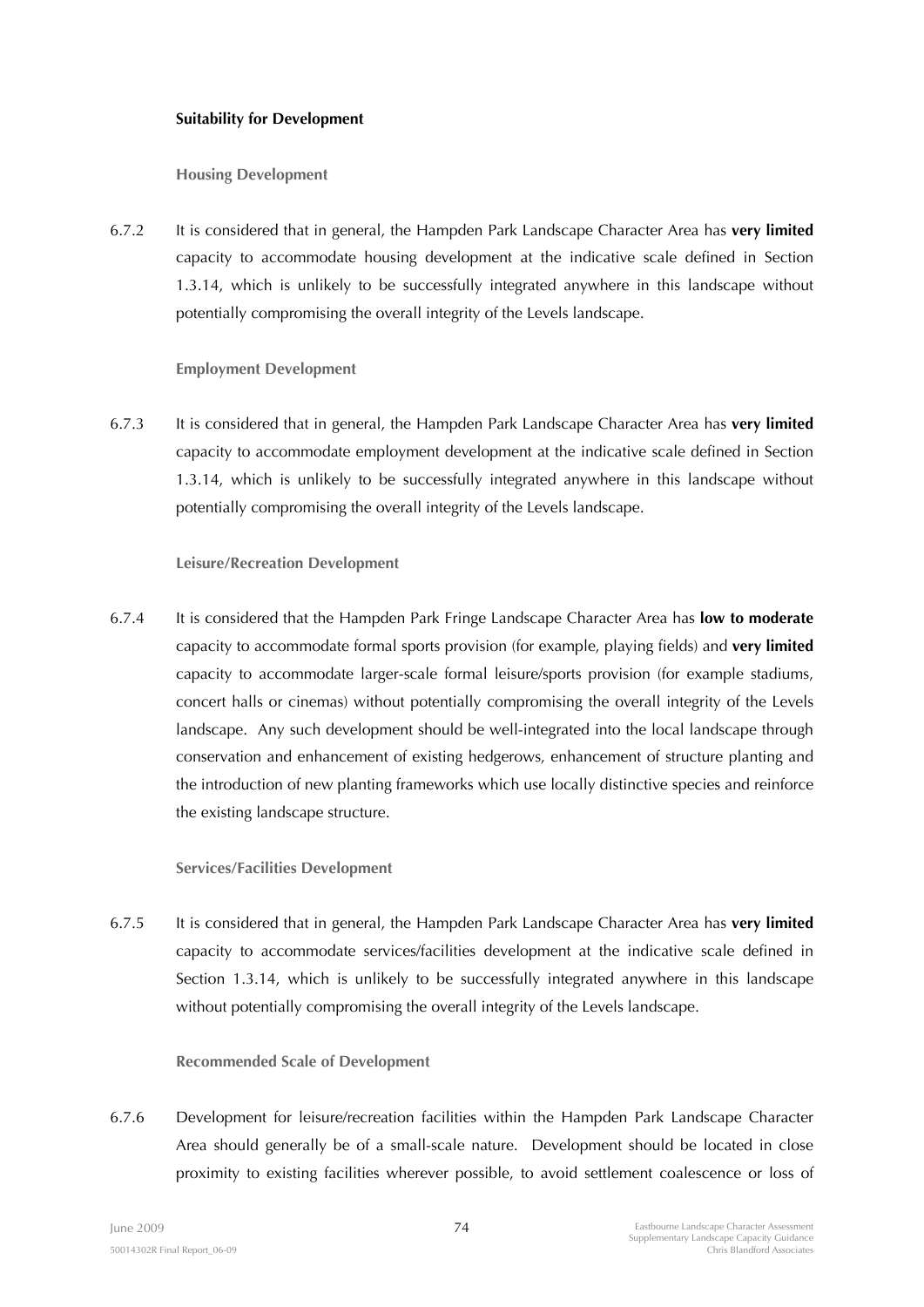existing landscape pattern. Further assessment work would be needed to examine site-specific landscape and visual sensitivities.

## **Integration of Development into the Landscape**

**Siting principles** 

- Resist any new development that would adversely affect the character of this historic parkland.
- Any new buildings should be clustered around existing buildings.
- Consider the effect of any new development in the area on views to and from the Eastbourne Downs and its scarp slopes.

**Design principles** 

- Resist further urbanisation of the ring road through addition of road markings and concrete kerbs or excessive signage that detracts from the tranquil, historic character of the area.
- Minimise the affects of adverse incremental change by restricting new development to that which is of high quality, which is well-integrated into the landscape and which contributes positively to local distinctiveness.
- New buildings should use vernacular materials and design that help reinforce local distinctiveness.
- Maintain the subtle variations that occur throughout the landscape, encouraging local distinctiveness, for instance, in the variation in woodland character between Hampden Park and Ham Shaw.
- Where earth works are required, these should be sympathetic to the surrounding flat, lowlying landform.
- Seek to retain key landscape features on development sites such as woodland, hedgerows or mature trees, as a basis for the new landscape structure and setting of the site.
- Seek the use of appropriate local materials.
- Consider massing, form, height and colour, texture of buildings and structures, taking account of local distinctiveness and characteristics.
- Co-ordinate building colours to secure a complementary effect between buildings and the surrounding landscape (e.g. use of matt neutral colours to minimise reflectivity).

**Landscaping principles** 

• Conserve sites of archaeological importance and restrict any new development or scrub encroachment that would disrupt their integrity.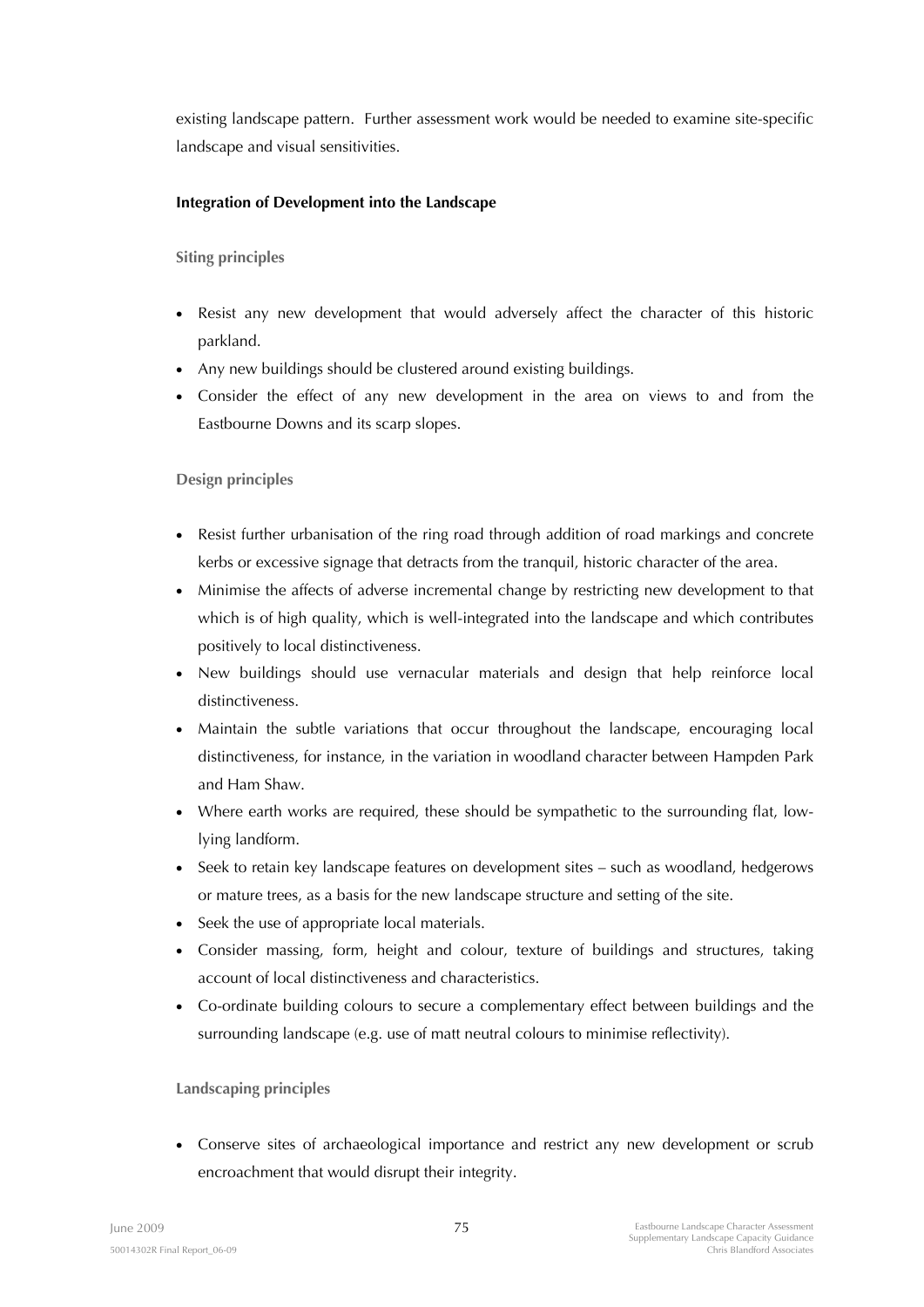• Provide a strong vegetated character to any new areas of development, using native species to the area to soften any anticipated harsh urban edges.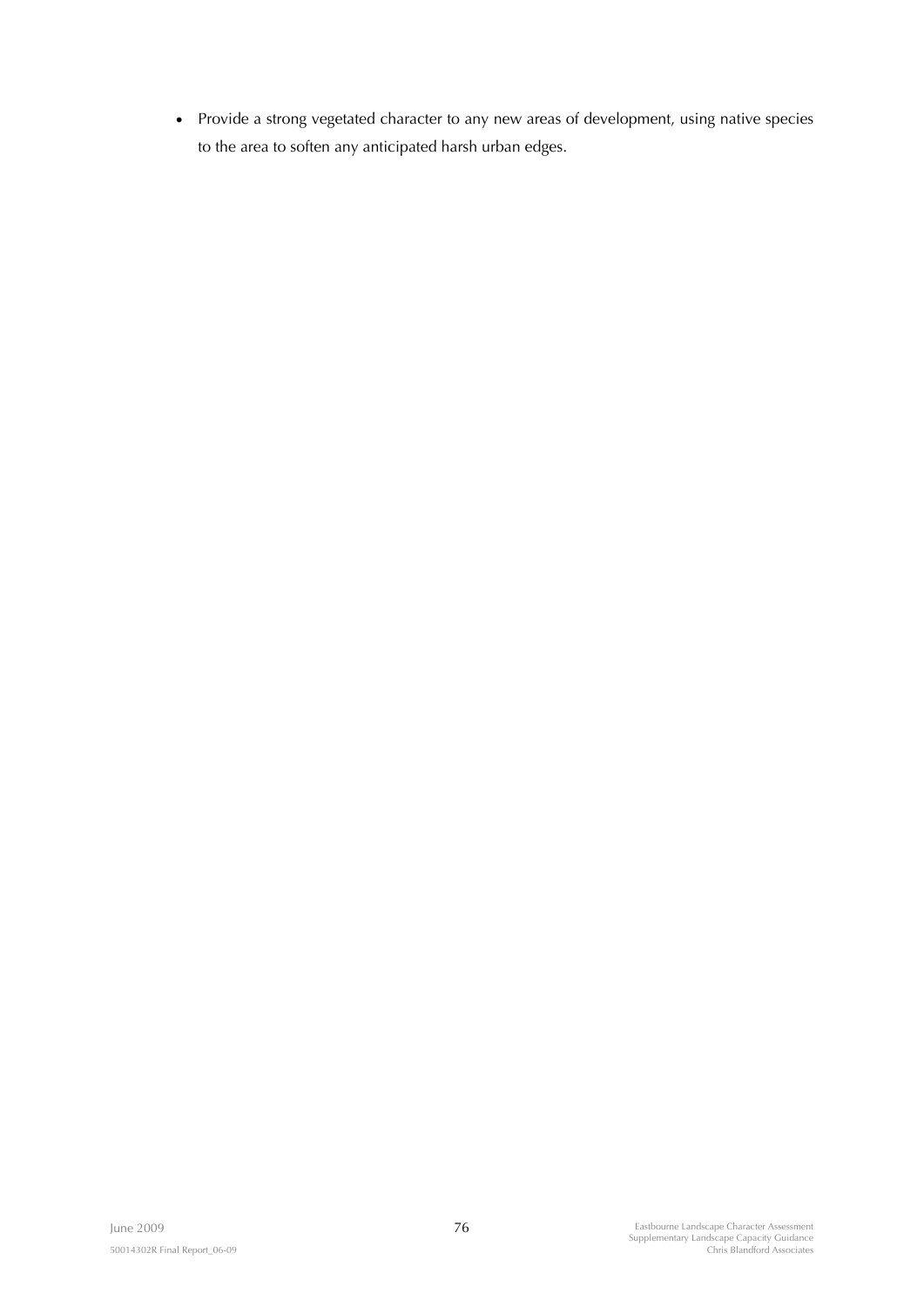# **6.8 Hampden Park Recreation (E8)**



### **Key landscape and visual sensitivities/distinctive qualities to be safeguarded**

- Prominent views to the historic parkland and woodlands with Hampden Park and Ham Shaw.
- Areas of ecological value including mature deciduous woodland and tree belts.
- The open nature of the area makes it visually sensitive.
- The area is highly exposed to views from the scarp slopes to the west.

### **Indicative capacity for change**

6.8.1 The levels landscape has several visually sensitive features that are vulnerable to change. The area is prominent in views from the major scarp and Hampden Park, as well as from adjacent roads and some urban areas. Overall, there is some capacity for the area to accommodate new development without significant effect on the area's open character, its ecologically sensitive habitats and existing views of the area. Any such development must be sensitively designed and adequately mitigated for it to be successfully integrated into this area. A substantial new planting structure of native species would help integrate new development into the local landscape.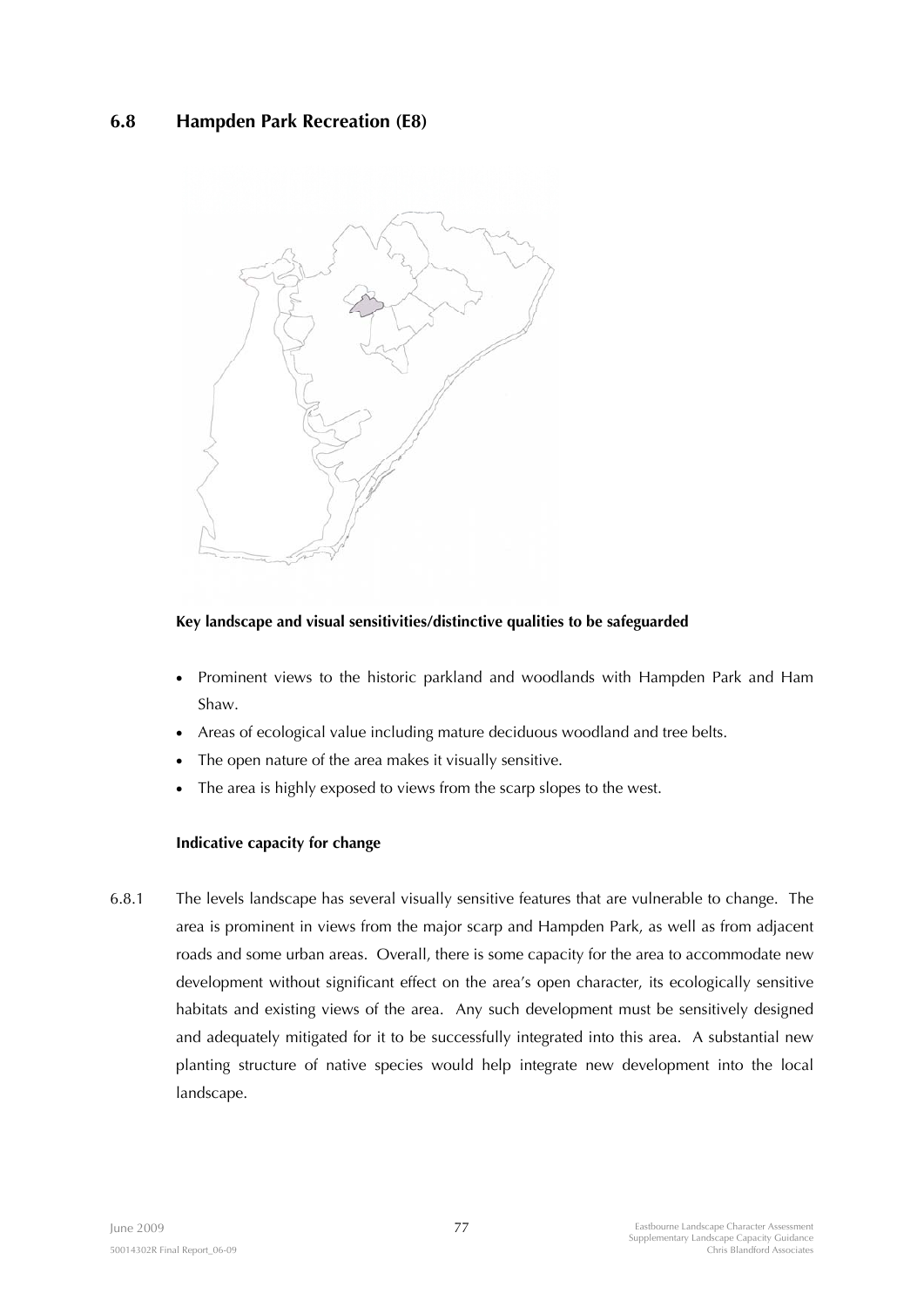#### **Suitability for Development**

**Housing Development** 

6.8.2 It is considered that in general, the Hampden Park Recreation (Hampden Sports Park) Landscape Character Area has **very limited** capacity to accommodate housing development at the indicative scale defined in Section 1.3.14, which is unlikely to be successfully integrated anywhere in this landscape without potentially compromising the overall integrity of the Levels landscape.

### **Employment Development**

6.8.3 It is considered that, in general, the Hampden Park Recreation (Hampden Sports Park) Landscape Character Area has **low to moderate** capacity to accommodate employment development at the indicative scale defined in Section 1.3.14, without potentially compromising the overall integrity of the Levels landscape. Any such development should located adjacent to the existing employment development at the eastern edge of the area; and be well-integrated into the local landscape through conservation and enhancement of existing hedgerows, enhancement of structure planting and the introduction of new planting frameworks which use locally distinctive species and reinforce the existing landscape structure.

### **Leisure/Recreation Development**

6.8.4 It is considered that, in general, the Hampden Park Recreation (Hampden Sports Park) Landscape Character Area has **moderate to high capacity** to accommodate new leisure/recreation development at the indicative scale defined in Section 1.3.14 without potentially compromising the overall integrity of this area of landscape. The layout, scale, massing and height of any proposed development should be considered in relation to that of the adjoining settlement edge. The development should also be well-integrated into the local landscape through conservation and enhancement of existing hedgerows, enhancement of structure planting and the introduction of new planting frameworks which use locally distinctive species and reinforce the existing landscape structure.

### **Services/Facilities Development**

6.8.5 It is considered that, in general, the Hampden Park Recreation (Hampden Sports Park) Landscape Character Area has **moderate to high capacity** to accommodate new services/facilities development at the indicative scale defined in Section 1.3.14 without potentially compromising the overall integrity of this area of landscape. The layout, scale,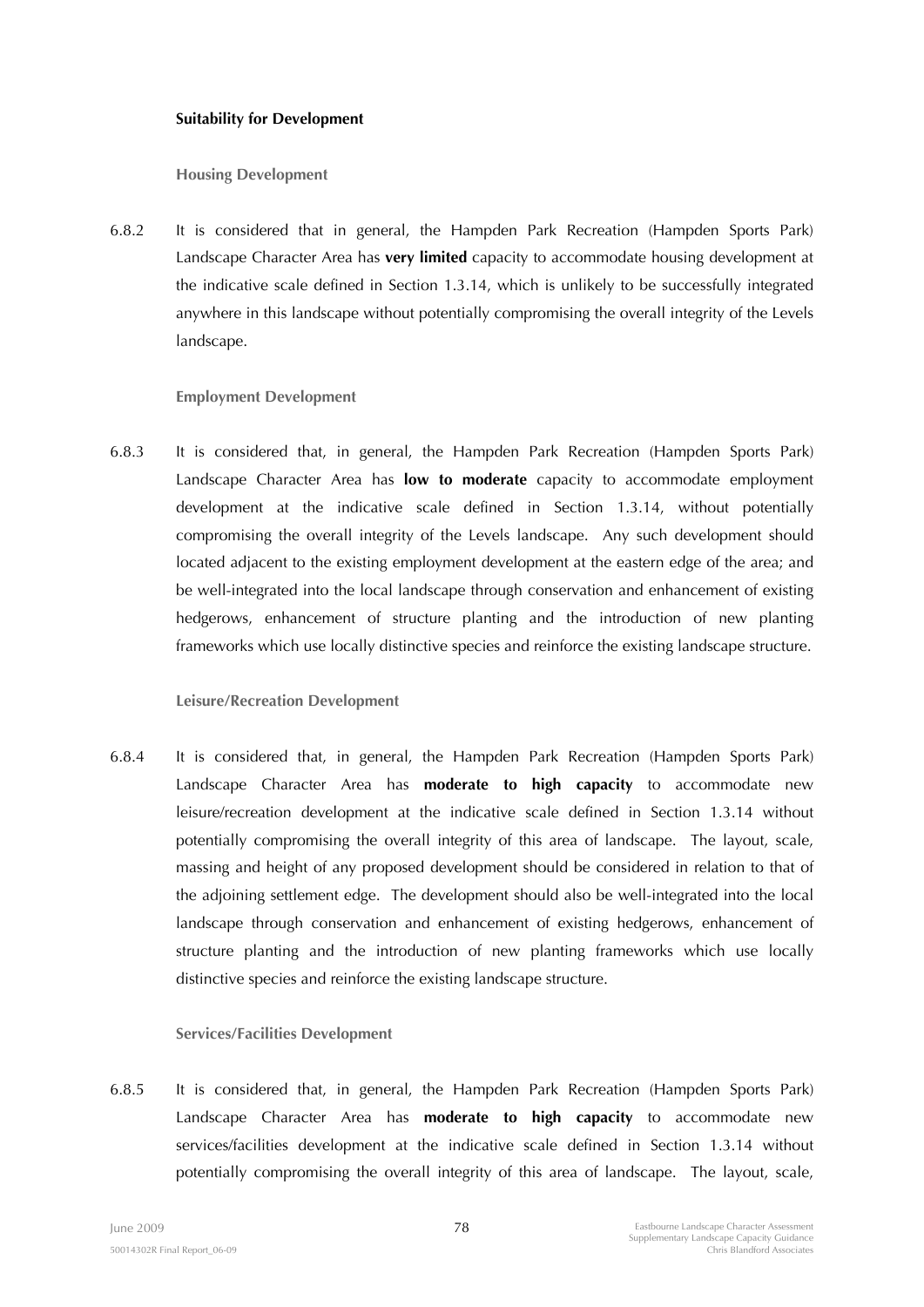massing and height of any proposed development should be considered in relation to that of the adjoining settlement edge. The development should also be well-integrated into the local landscape through conservation and enhancement of existing hedgerows, enhancement of structure planting and the introduction of new planting frameworks which use locally distinctive species and reinforce the existing landscape structure.

### **Recommended Scale of Development**

6.8.6 Development for employment, facilities/services and leisure/recreation facilities within the Hampden Park Landscape Character Area should generally be of a moderate to small-scale nature and should be located adjacent to the existing urban edge in order to avoid settlement coalescence. Further assessment work would be needed to examine site-specific landscape and visual sensitivities.

## **Integration of Development into the Landscape**

## **Siting principles**

- Resist any new development that may adversely affect views to and from the levels, and in particular, any adverse affects on the visual amenity of views from the Sussex Downs AONB.
- Consider the effect of any new development in the area on views to and from Eastbourne Downs and its scarp slopes.
- Any new buildings should be clustered around existing buildings.

# **Design principles**

- Minimise the affects of adverse incremental change by restricting new development to that which is of high quality, which is well integrated into the landscape and which reflects local distinctiveness.
- Ensure that any new development in and around the existing college buildings achieves a cohesive character of built form.
- Encourage extensions to or amalgamations of existing facilities and clubhouses to avoid a dispersed or 'ad-hoc' arrangement of buildings within the area.
- Seek opportunities to improve the character of the A2280 road corridor through provision of high quality boundary treatments and implementation of a planting strategy that reflects the local distinctiveness.
- Where earth works are required, these should be sympathetic to the surrounding flat, lowlying landform.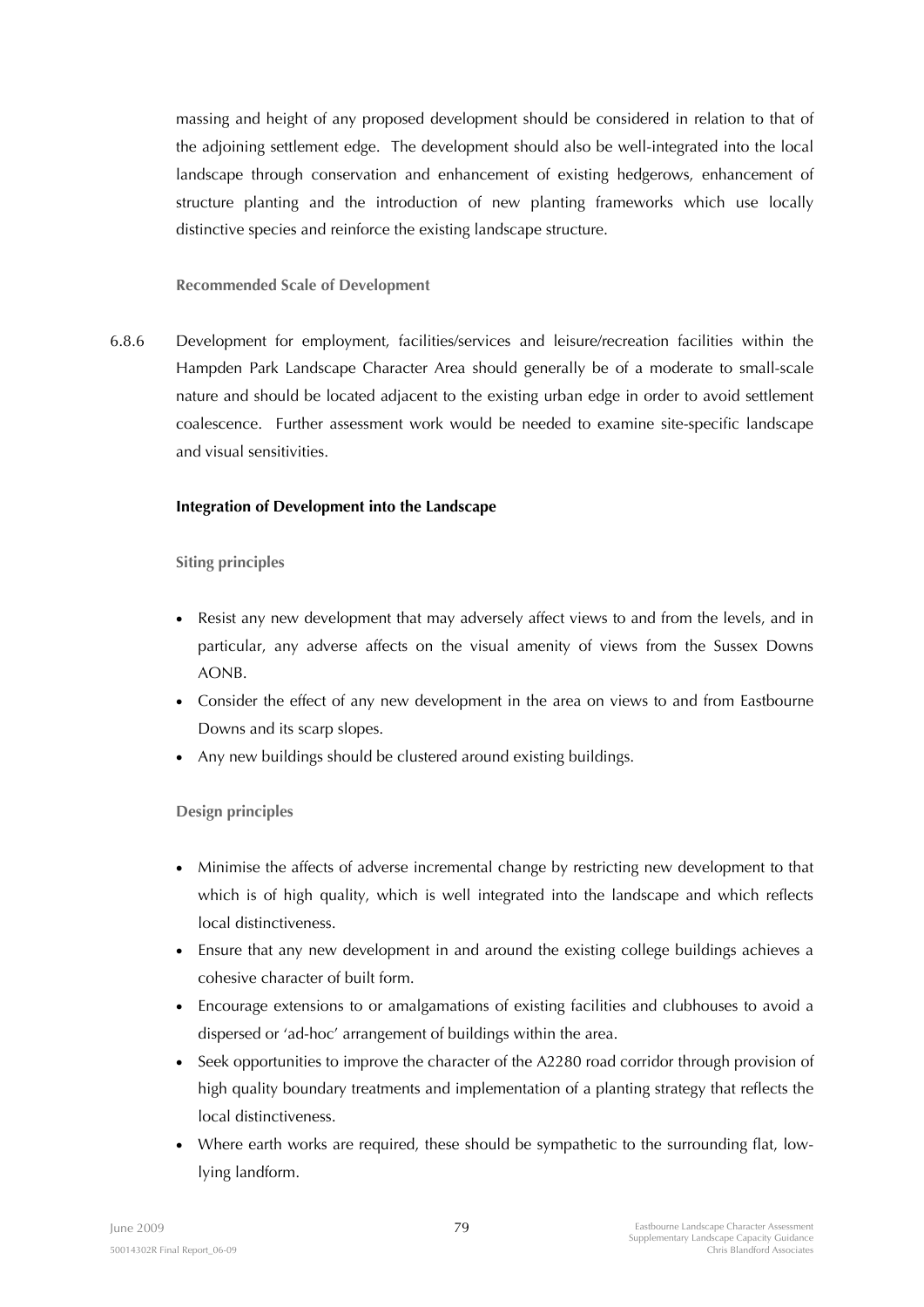- Seek opportunities for enhancing public access and development of high-quality recreational pathways with associated planting strategies in appropriate areas. Ensure that these routes do not conflict with formal recreational activities within the landscape.
- Ensure that any additional flood-lighting poles that may be required are sensitively designed and located.
- Seek to retain key landscape features on development sites such as woodland, hedgerows or mature trees, as a basis for the new landscape structure and setting of the site.
- Seek the use of appropriate local materials.
- Consider massing, form, height and colour, texture of buildings and structures, taking account of local distinctiveness and characteristics.
- Co-ordinate building colours to secure a complementary effect between buildings and the surrounding landscape (e.g. use of matt neutral colours to minimise reflectivity).

- Seek opportunities to soften areas of visually harsh urban edge through provision of additional native species planting along periphery of area.
- Seek opportunities to improve the rural urban fringe through provision of high quality boundary treatments and a planting strategy that reflects the local distinctiveness.
- Provide a strong vegetated character to any new areas of development, using native species to the area to soften any anticipated harsh urban edges.
- Conserve sites of archaeological importance and ensure that any new development or scrub encroachment does not disrupt their integrity.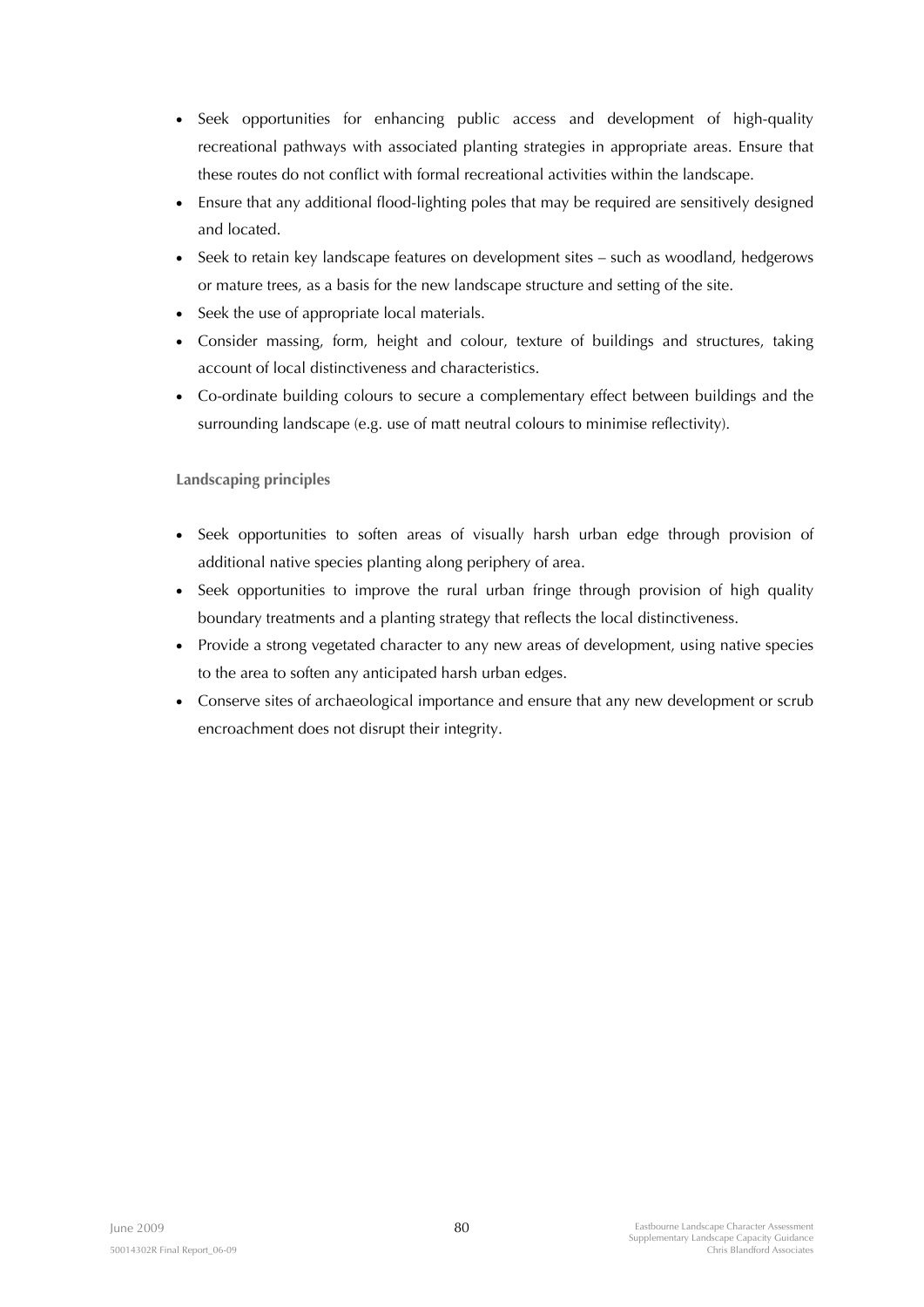# **7.0 LANDSCAPE CAPACITY GUIDANCE – SMOOTH COASTAL STRIP (F)**

# **7.1 Wish Tower Smooth Coastal Strip (F1)**



# **Key landscape and visual sensitivities/distinctive qualities to be safeguarded**

- The open nature and visual prominence of the shoreline, make it particularly sensitive in visual terms.
- Wealth of cultural heritage features that contribute to the coastline's rich sense of history and place.
- Archaeologically Sensitive Areas in proximity to the Wish Tower.
- Important historic architectural backdrop of late-Victorian and Edwardian terraces along the waterfront, which contribute to the coastline's distinctive character.
- Victorian Edwardian esplanade and 'Carpet Gardens' as historic features.
- Vulnerability of the coastline to coastal erosion.

### **Indicative capacity for change**

7.1.1 The seafront is an important part of Eastbourne's historic environment, containing a wealth of sensitive landscape and cultural heritage features. These contribute to the town's identity and rich sense of place and are vulnerable to change. Overall, there is very limited capacity for this visually prominent area to accommodate any urban development without significant effect on the setting of the Victorian – Edwardian esplanade and waterfront buildings, historic gardens,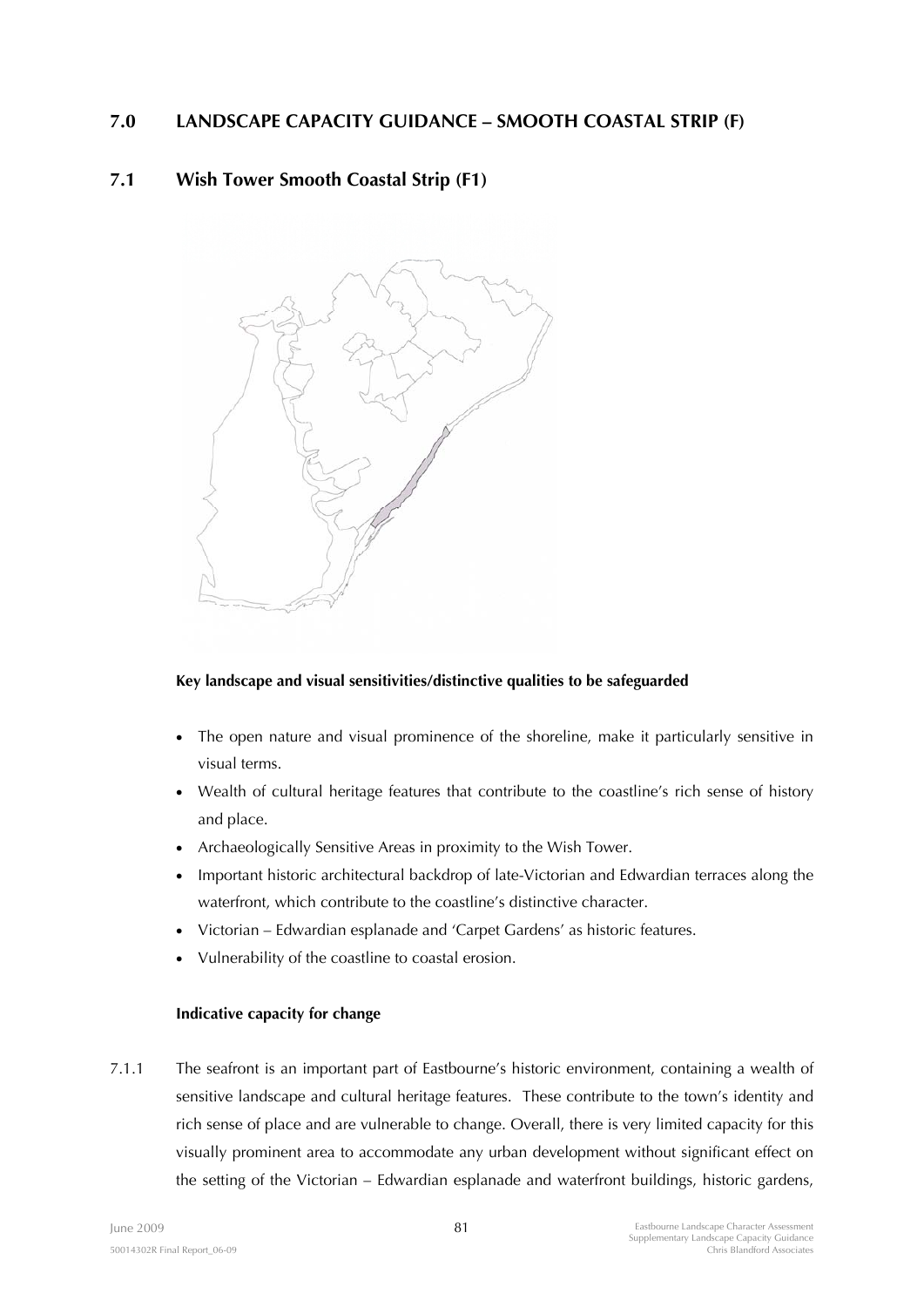its wealth of cultural heritage features, its archaeological areas, and its expansive views. A small amount of small-scale development could potentially be accommodated if sensitively designed and located.

### **Suitability for Development**

## **Housing Development**

7.1.2 It is considered that in general, the Wish Tower Smooth Coastal Strip Landscape Character Area has **very limited** capacity to accommodate housing development at the indicative scale defined in Section 1.3.14, which is unlikely to be successfully integrated anywhere in this landscape without potentially compromising the overall integrity of the Smooth Coastal Strip landscape.

## **Employment Development**

7.1.3 It is considered that in general, the Wish Tower Smooth Coastal Strip Landscape Character Area has **very limited** capacity to accommodate employment development at the indicative scale defined in Section 1.3.14, which is unlikely to be successfully integrated anywhere in this landscape without potentially compromising the overall integrity of the Smooth Coastal Strip landscape.

# **Leisure/Recreation Development**

7.1.4 It is considered that, in general, the Wish Tower Smooth Coastal Strip Landscape Character Area has **low to moderate** capacity to accommodate small-scale seafront-related leisure recreation development, without potentially compromising the overall integrity of the Levels landscape. The area is, however, is considered to have **very limited** capacity to accommodate other forms and scales of leisure/recreation development as set out in Section 1.3.14 without potentially compromising the overall integrity of the Smooth Coastal Strip landscape.

### **Services/Facilities Development**

7.1.5 It is considered that in general, the Wish Tower Smooth Coastal Strip Landscape Character Area has **very limited** capacity to accommodate services/facilities development at the indicative scale defined in Section 1.3.14, which is unlikely to be successfully integrated anywhere in this landscape without potentially compromising the overall integrity of the Smooth Coastal Strip landscape.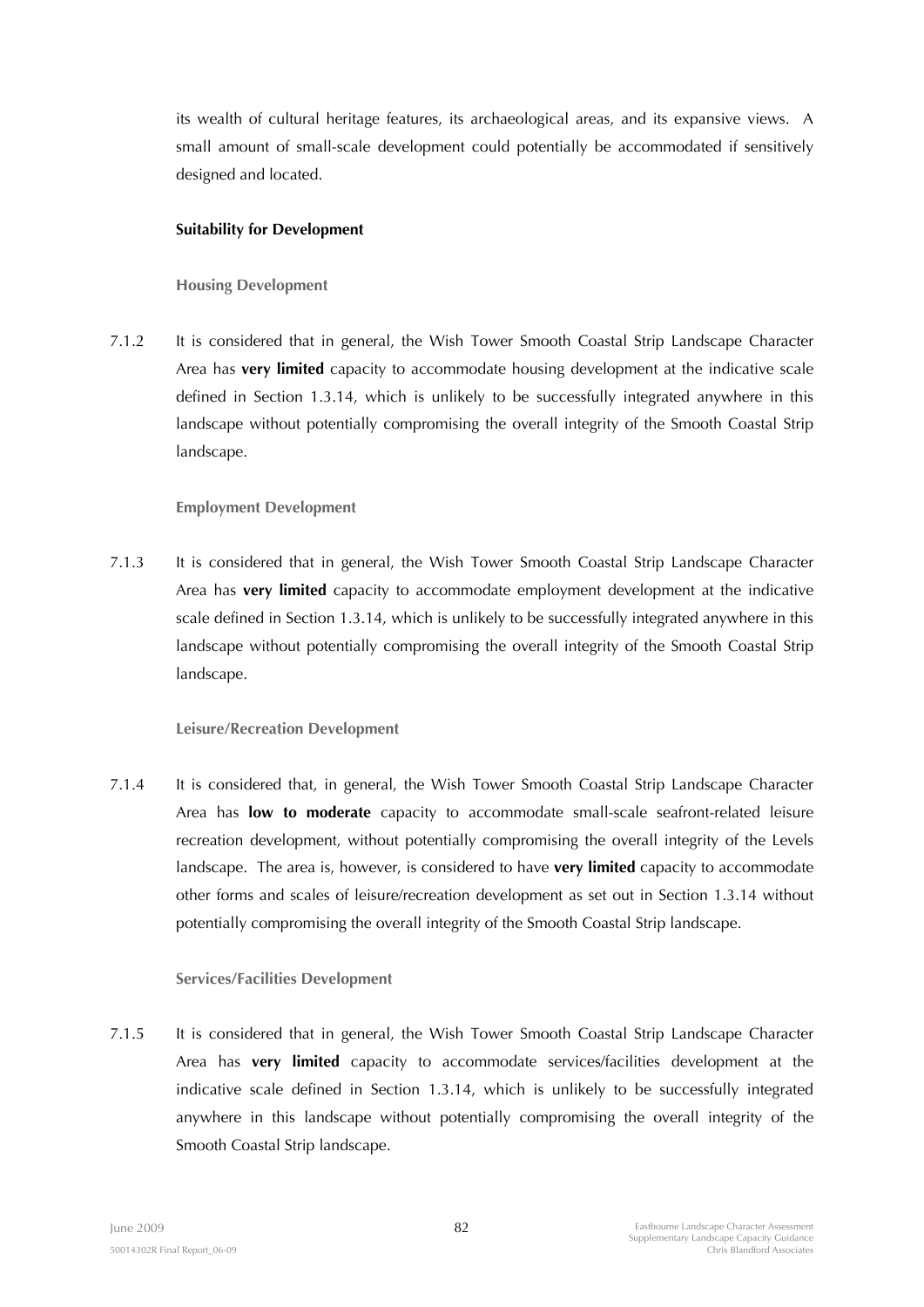**Recommended Scale of Development** 

7.1.6 Development for leisure/recreation facilities within the Wish Tower Smooth Coastal Strip Landscape Character Area should generally be of a small-scale nature. Further assessment work would be needed to examine site-specific landscape and visual sensitivities.

### **Integration of Development into the Landscape**

## **Siting principles**

- Resist any new development that would result in any diminution of the value or character of the seafront and adjacent Conservation Area.
- Resist any development that would adversely affect views along the coastline, particularly to the Langney Point, Holywell Ledge and the jagged chalk cliffs beyond or existing panoramic views out to sea from the urban edge.
- Resist development of telecommunication towers and other visually prominent vertical elements within the area, unless absolutely essential.
- Consider views from popular viewing areas at Beachy Head when planning any change to the area.
- Any new buildings should be sensitively located in less visually prominent locations.
- New leisure/recreation development should be concentrated in close proximity to existing amenities.
- Avoid development that would disrupt views to cultural heritage features such as the Wish Tower, Eastbourne Pier and the Redoubt Fortress and Fort to the north-east.

# **Design principles**

- New buildings should use vernacular materials and design, in response to the local historic context.
- New development should respect the scale and layout of existing seafront buildings and spaces.
- Seek the use of appropriate local materials.
- Consider massing, form, height and colour, texture of buildings and structures, taking account of local distinctiveness and characteristics.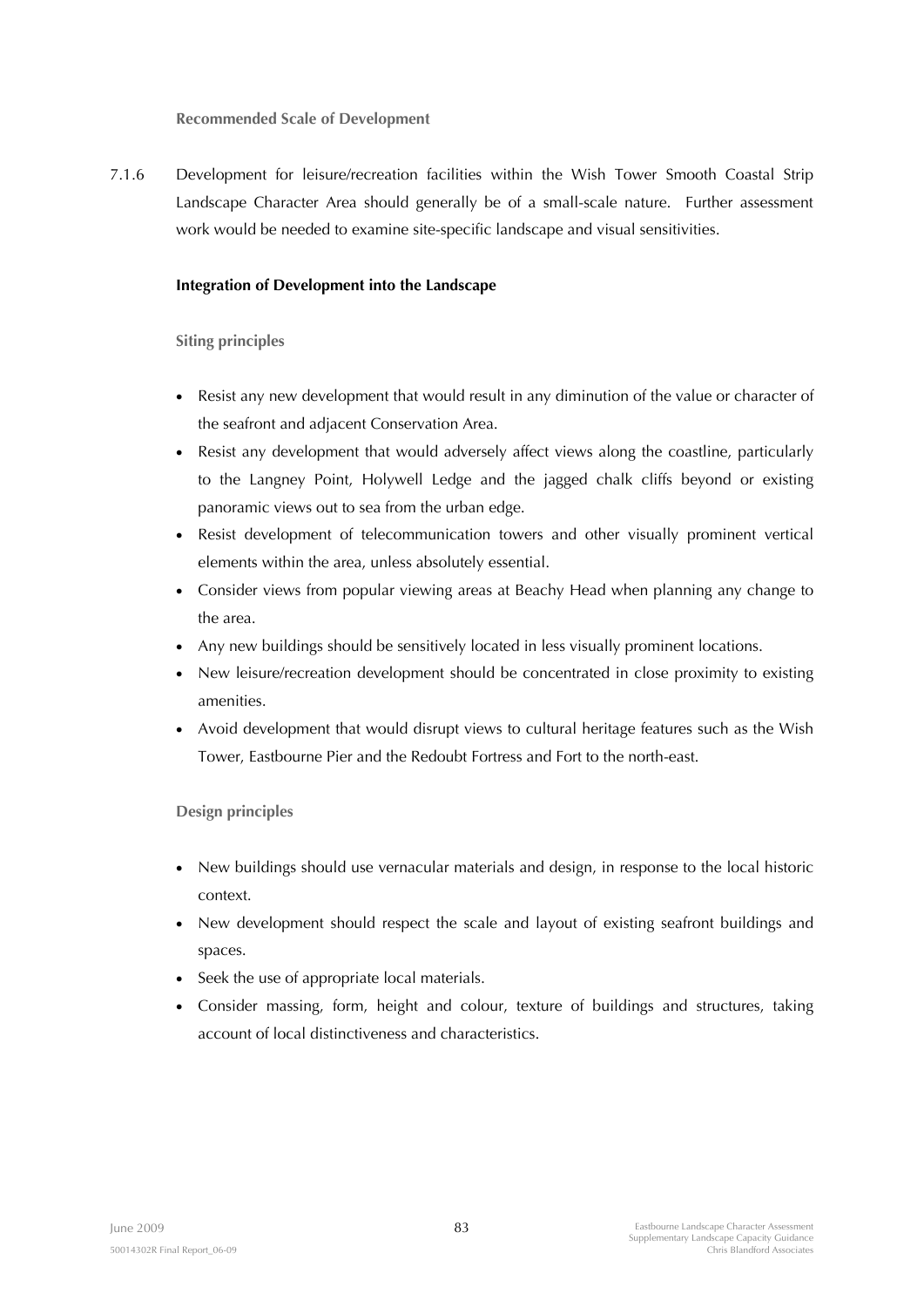- Conserve and enhance Eastbourne's landscape and heritage features along the coastline, including the pier, esplanade and seafront amenities. Consider the effect on views to and from these features when planning any change in or near the area.
- Conserve the wealth of cultural heritage features along the foreshore and their setting, including Wish Tower, Carpet Gardens, Victorian – Edwardian esplanade, Pier and Bandstand.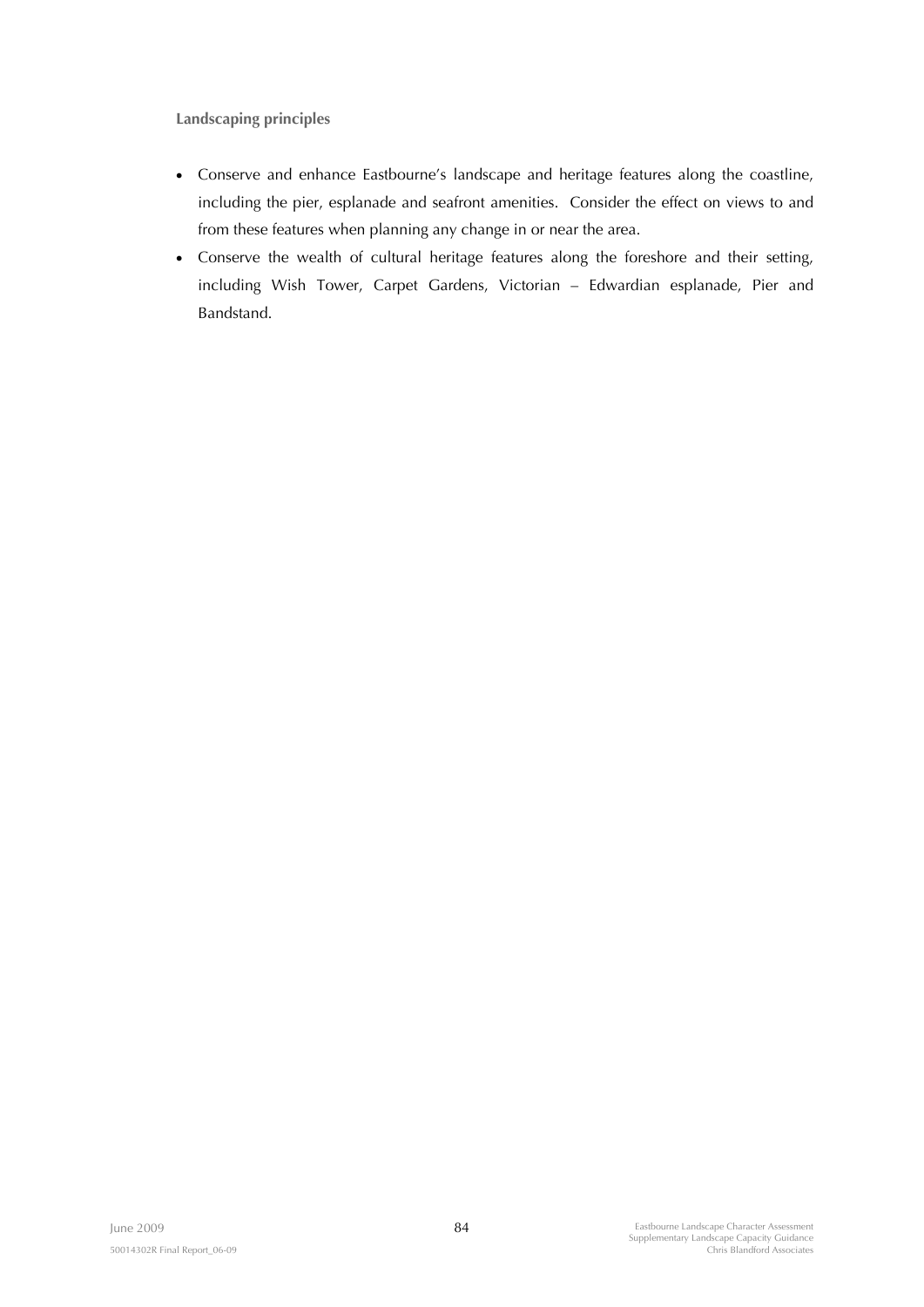# **7.2 The Reboubt Smooth Coastal Strip (F2)**



### **Key landscape and visual sensitivities/distinctive qualities to be safeguarded**

- Shingle habitat at Sovereign Park is particularly sensitive (remnant part of the Crumbles shingle bank system) and is designated within the Prince William Parade Site of Nature Conservation Interest (SNCI).
- The open nature and visual prominence of the seafront nature reserve at Sovereign Park contributes to the coastline's distinctive character, and makes it particularly sensitive in visual terms.
- Cultural heritage features that contribute to the coastline's rich sense of history and place.
- Archaeologically Sensitive Area in proximity to the Redoubt Fortress and Fort.
- Intact Victorian Edwardian esplanade in southern parts of the area.
- Historic parklands that contribute to the variety and quality of the landscape, including the bowling greens overlooking the shoreline at the Redoubt Fortress and Fort.
- Vulnerability of the coastline to coastal erosion.

#### **Indicative capacity for change**

7.2.1 The seafront is an important part of Eastbourne's historic environment, containing a wealth of sensitive landscape and cultural heritage features. These contribute to the town's identity and rich sense of place, and are vulnerable to change. Overall, there is very limited capacity for this visually prominent area to accommodate any urban development without significant effect on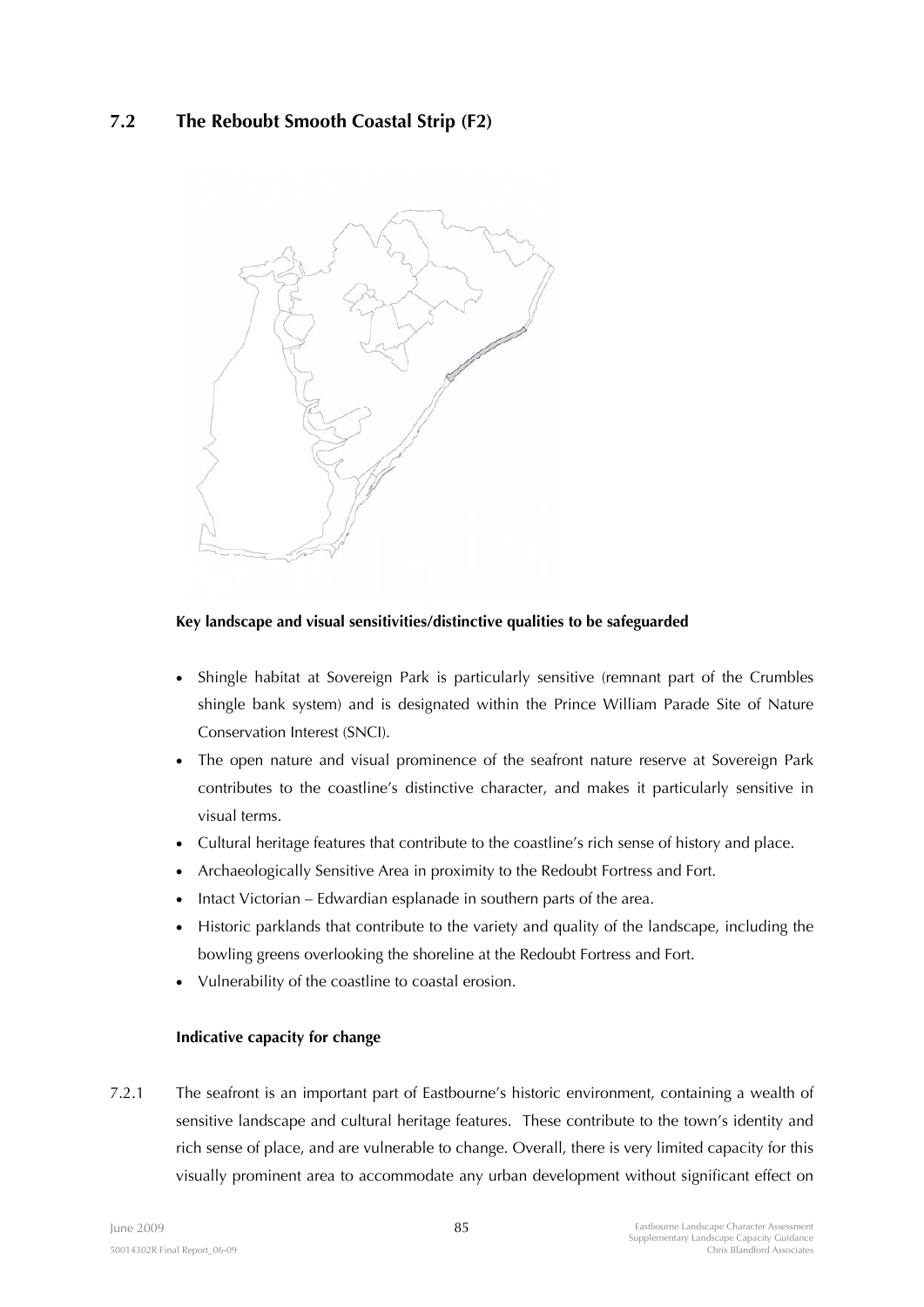the setting of the area's ecologically sensitive habitats, its historic parkland, its expansive views, its cultural heritage features and its sensitive archaeological areas. Southern parts of the area have increased capacity for change, as development of tourist attractions and amusement parks have already affected the character of area. A small amount of small-scale development could potentially be accommodated if sensitively designed and located.

#### **Suitability for Development**

### **Housing Development**

7.2.2 It is considered that in general, the Redoubt Smooth Coastal Strip Landscape Character Area has **very limited** capacity to accommodate housing development at the indicative scale defined in Section 1.3.14, which is unlikely to be successfully integrated anywhere in this landscape without potentially compromising the overall integrity of the Smooth Coastal Strip landscape.

### **Employment Development**

7.2.3 It is considered that in general, the Redoubt Smooth Coastal Strip Landscape Character Area has **very limited** capacity to accommodate employment development at the indicative scale defined in Section 1.3.14, which is unlikely to be successfully integrated anywhere in this landscape without potentially compromising the overall integrity of the Smooth Coastal Strip landscape.

### **Leisure/Recreation Development**

7.2.4 It is considered that, in general, the Redoubt Smooth Coastal Strip Landscape Character Area has **low to moderate** capacity to accommodate small-scale seafront-related leisure recreation development, without potentially compromising the overall integrity of the Levels landscape. The area is, however, is considered to have **very limited** capacity to accommodate other forms and scales of leisure/recreation development as set out in Section 1.3.14 without potentially compromising the overall integrity of the Smooth Coastal Strip landscape.

### **Services/Facilities Development**

7.2.5 It is considered that in general, the Redoubt Smooth Coastal Strip Landscape Character Area has **very limited** capacity to accommodate services/facilities development at the indicative scale defined in Section 1.3.14, which is unlikely to be successfully integrated anywhere in this landscape without potentially compromising the overall integrity of the Smooth Coastal Strip landscape.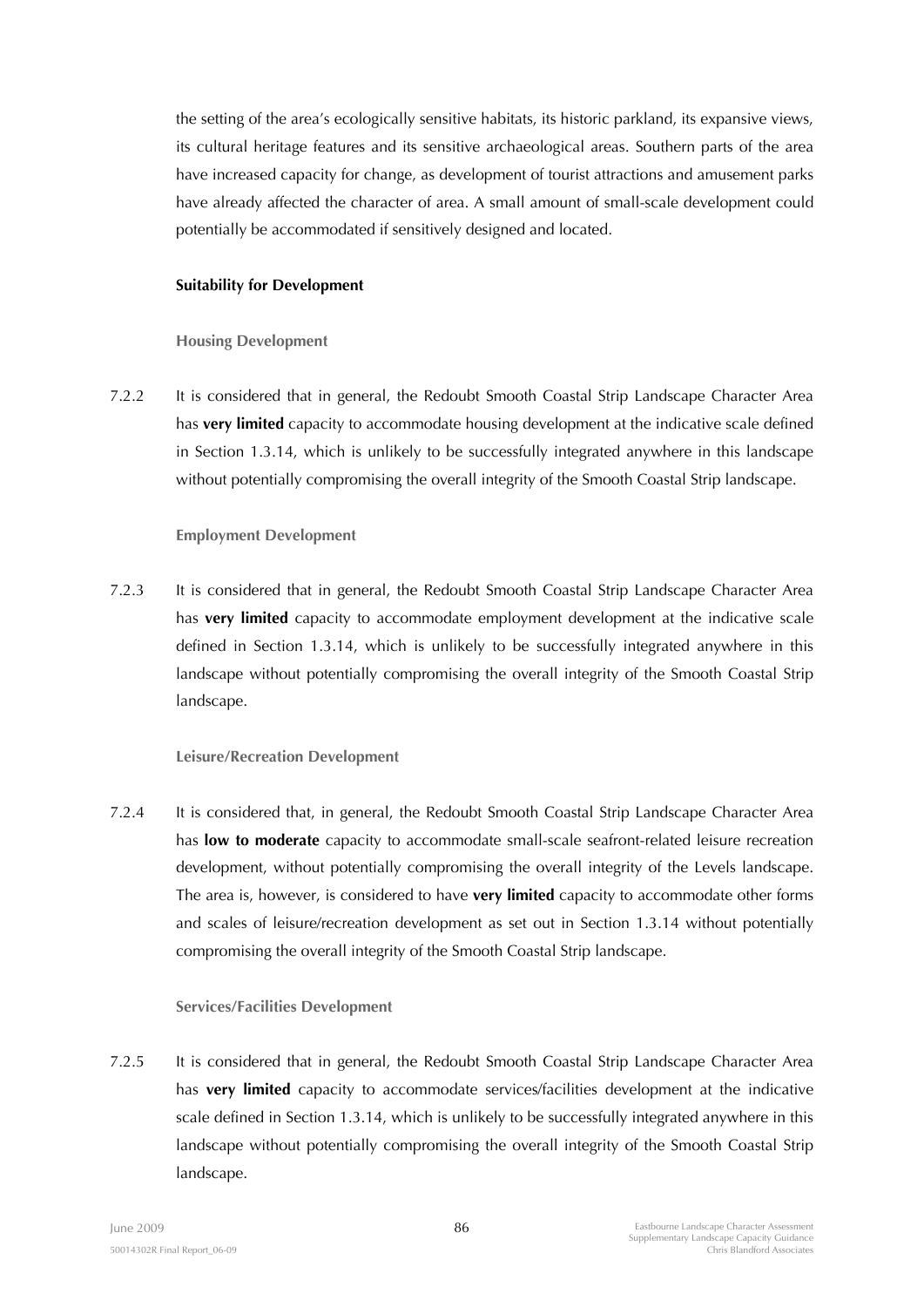**Recommended Scale of Development** 

7.2.6 Development for leisure/recreation facilities within the Redoubt Smooth Coastal Strip Landscape Character Area should generally be of a small-scale nature. Further assessment work would be needed to examine site-specific landscape and visual sensitivities.

### **Integration of Development into the Landscape**

## **Siting principles**

- Resist any development that would adversely affect the shingle habitat at Sovereign Park and along the foreshore.
- Resist any new development that would result in any diminution of the value or character of the Eastbourne seafront and adjacent Conservation Area.
- Resist any development that would adversely affect views along the coastline, particularly to Langney Point, Holywell Ledge and the jagged chalk cliffs beyond or existing panoramic views out to sea from the urban edge.
- Resist development of telecommunication towers and other visually prominent vertical elements within the area, unless absolutely essential.
- Any new buildings should be sensitively located in less visually prominent locations, preferably clustering them around existing building.

# **Design principles**

- Consider views from popular viewing areas at Beachy Head when planning any change to the area.
- New buildings should use vernacular materials and design, in response to the local historic context.
- New development should respect the scale and layout of existing seafront buildings and spaces.

- Conserve and enhance Eastbourne's landscape and heritage features along the coastline and their setting, including the Redoubt Fortress and Fort; and the historic esplanade. Consider the effect on views to and from these features when planning any change in or near the area.
- Avoid development that would disrupt views to cultural heritage features such as the Redoubt Fortress and Fort; and Eastbourne Pier.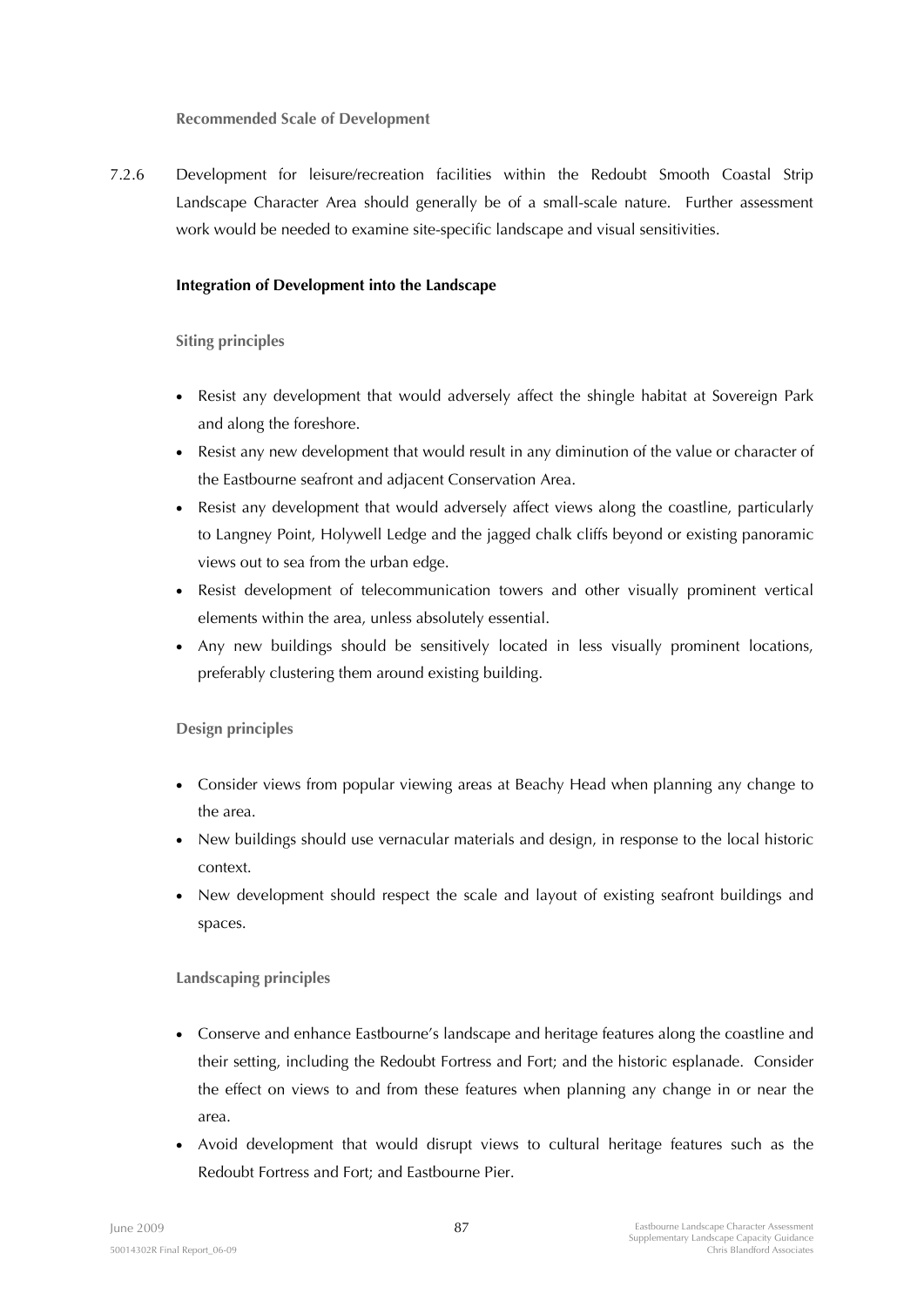# **7.3 Sovereign Harbour Smooth Coastal Strip (F3)**



## **Key landscape and visual sensitivities/distinctive qualities to be safeguarded**

- Ecologically important vegetated shingle habitat.
- Archaeologically Sensitive Areas in proximity to the Martello Towers.
- Vulnerability of the coastline to coastal erosion and other ramifications associated with climate change.
- Sense of tranquillity along the coastline.

### **Indicative capacity for change**

7.3.1 The seafront is a very important part of Eastbourne's historic environment, containing a wealth of sensitive landscape, cultural and aesthetic/perceptual features and characteristics that contribute to the town's identity and rich sense of place and are vulnerable to change. Overall, there is very limited capacity for this visually prominent area to accommodate any urban development without significant effect on the area's ecologically sensitive habitats, its wealth of cultural heritage features, its sensitive archaeological areas and its panoramic views. A small amount of small-scale development could potentially be accommodated if sensitively designed, adequately mitigated and successfully integrated.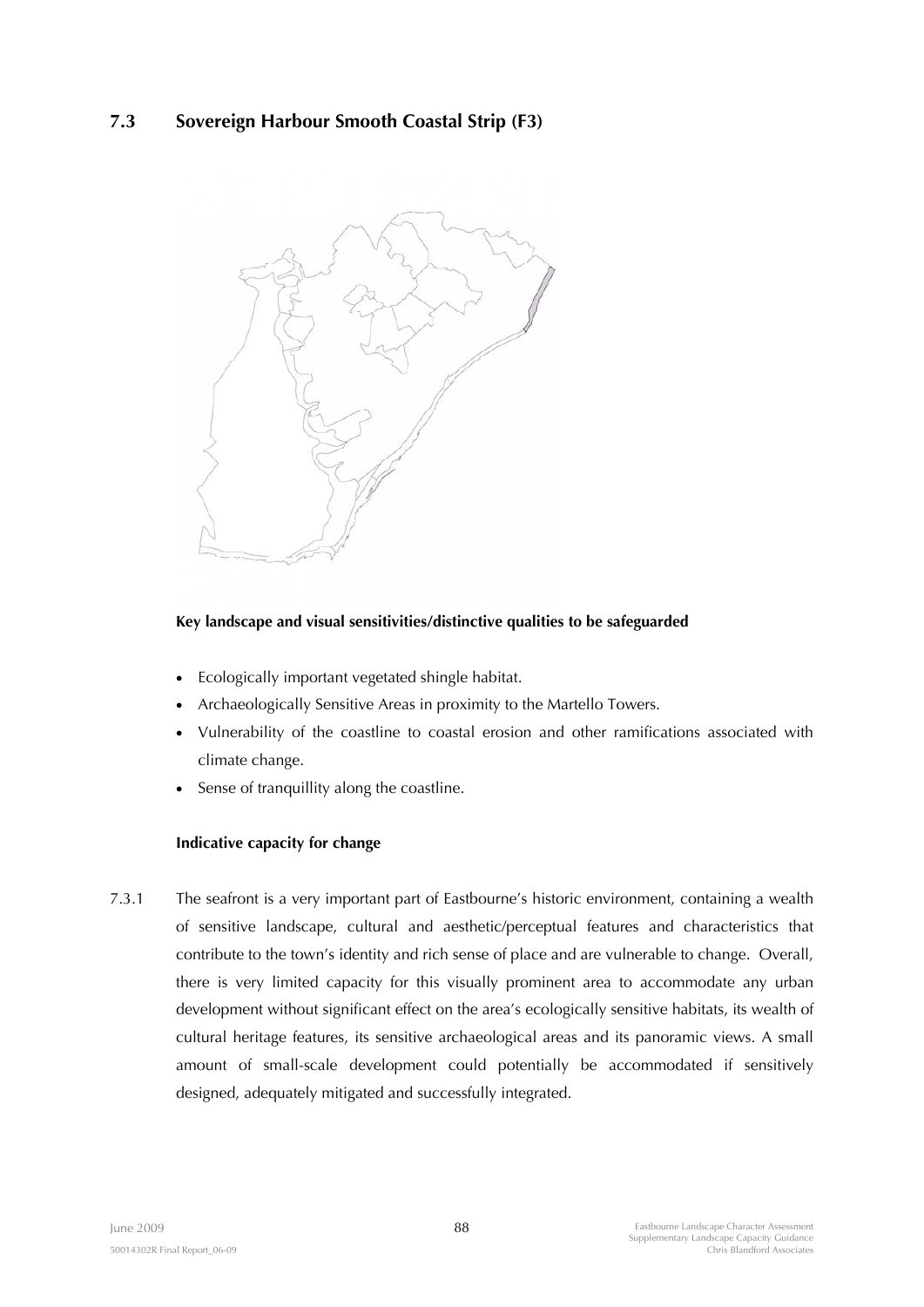#### **Suitability for Development**

**Housing Development** 

7.3.2 It is considered that in general, the Sovereign Harbour Smooth Coastal Strip Landscape Character Area has **very limited** capacity to accommodate housing development at the indicative scale defined in Section 1.3.14, which is unlikely to be successfully integrated anywhere in this landscape without potentially compromising the overall integrity of the Smooth Coastal Strip landscape.

### **Employment Development**

7.3.3 It is considered that in general, the Sovereign Harbour Smooth Coastal Strip Landscape Character Area has **very limited** capacity to accommodate employment development at the indicative scale defined in Section 1.3.14, which is unlikely to be successfully integrated anywhere in this landscape without potentially compromising the overall integrity of the Smooth Coastal Strip landscape.

### **Leisure/Recreation Development**

7.3.4 It is considered that, in general, the Sovereign Harbour Smooth Coastal Strip Landscape Character Area has **low to moderate** capacity to accommodate small-scale seafront-related leisure recreation development, without potentially compromising the overall integrity of the Levels landscape. The area is, however, is considered to have **very limited** capacity to accommodate other forms and scales of leisure/recreation development as set out in Section 1.3.14 without potentially compromising the overall integrity of the Smooth Coastal Strip landscape.

### **Services/Facilities Development**

7.3.5 It is considered that in general, the Sovereign Harbour Smooth Coastal Strip Landscape Character Area has **very limited** capacity to accommodate services/facilities development at the indicative scale defined in Section 1.3.14, which is unlikely to be successfully integrated anywhere in this landscape without potentially compromising the overall integrity of the Smooth Coastal Strip landscape.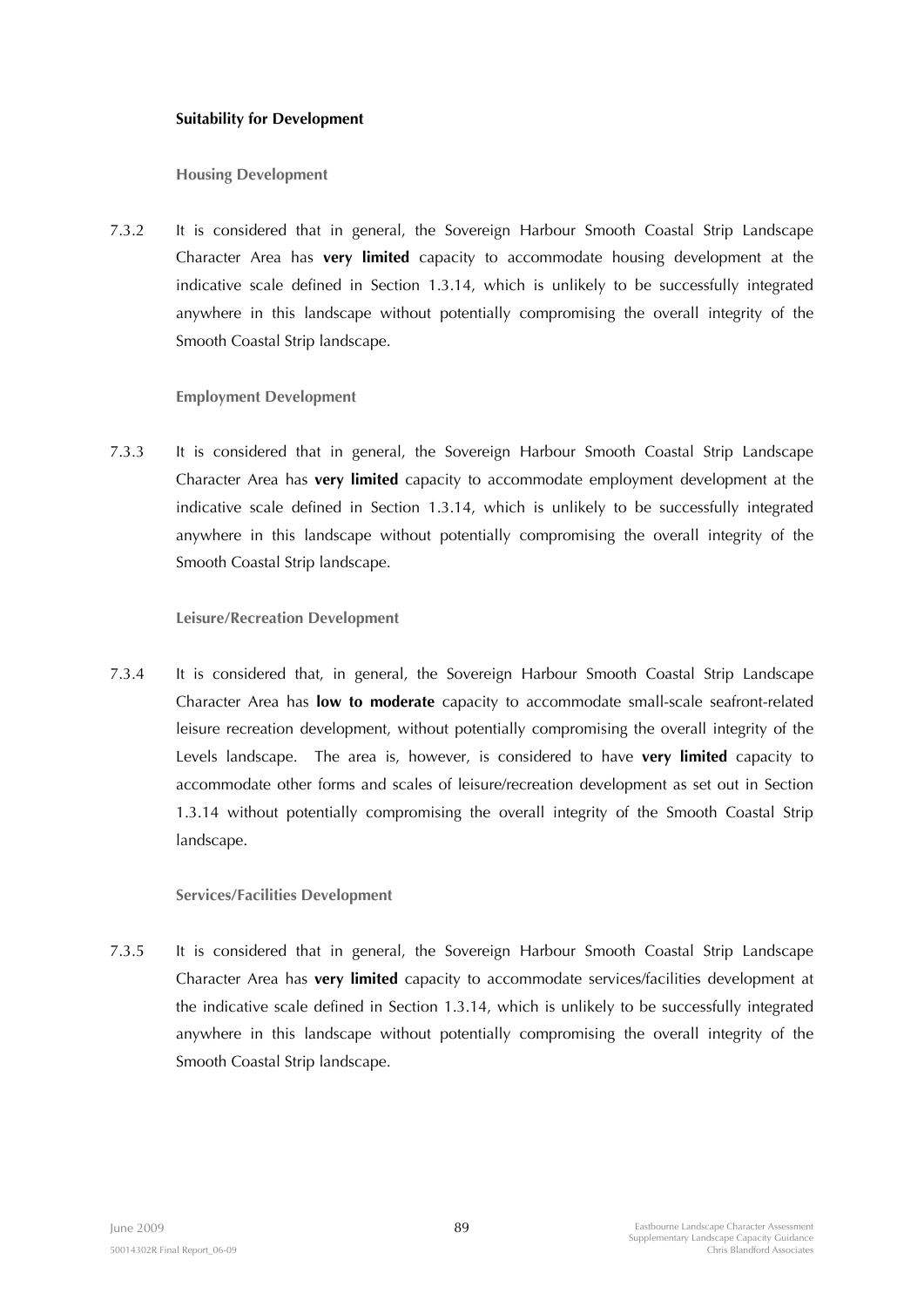**Recommended Scale of Development** 

7.3.6 Development for leisure/recreation facilities within the Sovereign Harbour Smooth Coastal Strip Landscape Character Area should generally be of a small-scale nature. Further assessment work would be needed to examine site-specific landscape and visual sensitivities.

### **Integration of Development into the Landscape**

## **Siting principles**

- Resist development that would intrude on views along the coastline or on panoramic views out to sea from the urban edge.
- Resist development that would disrupt or sever views to the Martello Towers, and protect views between these features where possible.
- Resist development of telecommunication towers and other visually prominent vertical elements within the area, unless absolutely essential.
- Any new buildings should be clustered around existing buildings.

# **Design principles**

- Consider the effects on views to such features when planning any change to the area.
- Ensure new development responds to and reinforces the local distinctiveness, including the architectural quality of Sovereign Harbour.
- New buildings should use vernacular materials and design, in response to the local historic context.
- Consider views from popular viewing areas at Langney Point and Eastbourne esplanade when planning any change to the area.
- Consider the effect of any change in adjacent areas on views to and from the smooth coastal strip.
- New development should respect the scale and layout of existing seafront buildings and spaces.

- Conserve and enhance existing landscape and heritage features along the coastline, including the breakwater arm, which provide an important contribution to the character and quality of the area.
- Conserve and enhance important cultural heritage features and their setting, including the Martello Towers.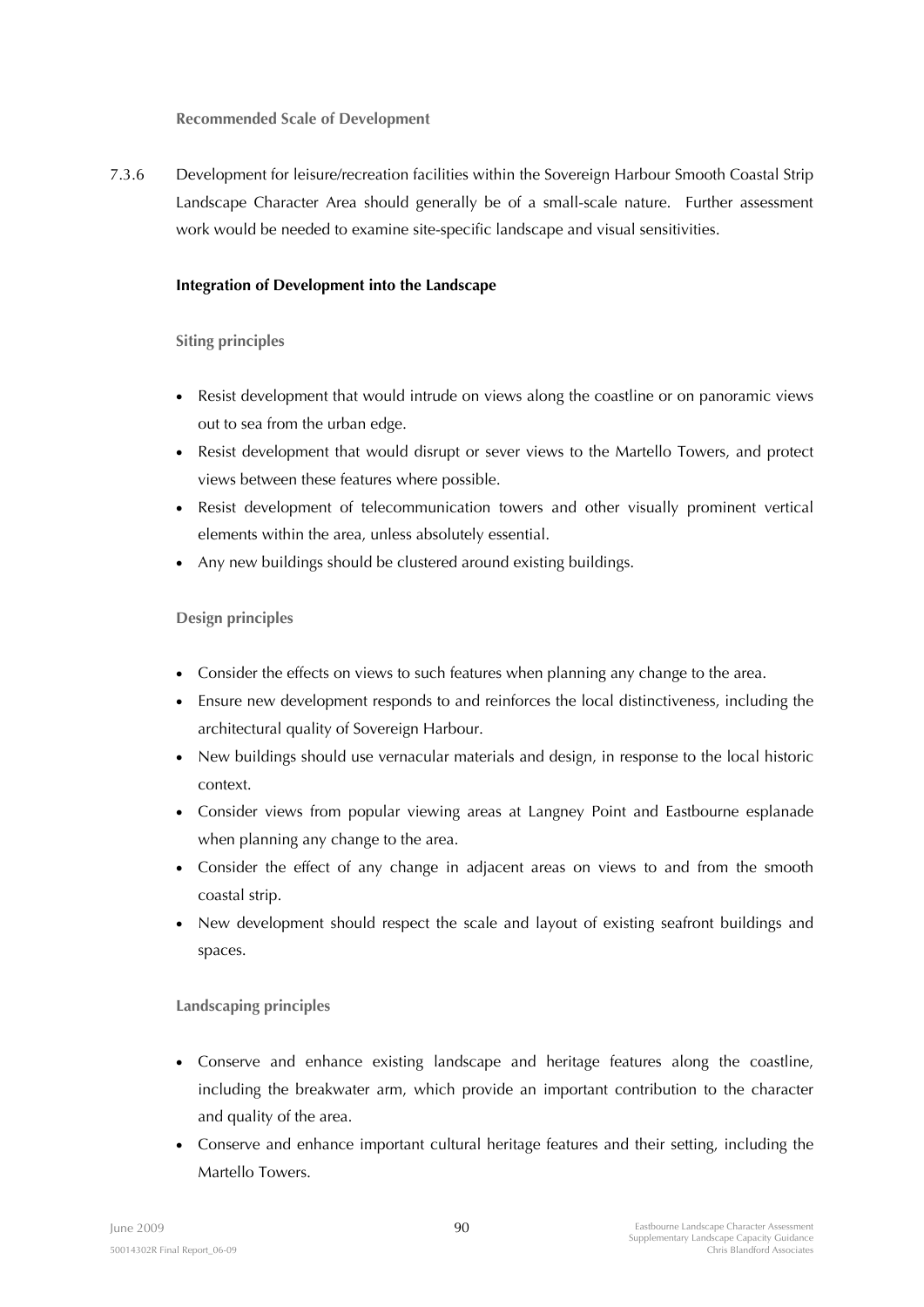# **8.0 SUMMARY AND CONCLUSIONS**

# **8.1 Summary of Key Findings**

- 8.1.1 This study has found that the capacity of Eastbourne's landscapes to accommodate specific types of development without compromising the integrity of the landscape varies both between, and in some cases within, the defined Landscape Character Areas. Where a particular type of development is considered suitable, the indicative scale of development that the Landscape Character Area might accommodate also varies due to local circumstances that affect the scope for integration of such development into the landscape through appropriate siting, design and mitigation through landscaping opportunities.
- 8.1.2 The general suitability of the Borough's Landscape Character Types to different types and scales of development is summarised below:

**Open Downlands (A)** 

8.1.3 It is considered that the Open Downlands Landscape Character Type generally has very limited capacity to accommodate housing, employment, services/facilities or leisure/recreation development, other than new (or expansion of existing) countryside car parks or visitor facilities, which would need to be well integrated into the landscape.

**Major Scarps (B)** 

8.1.4 It is considered that the Major Scarps Landscape Character Type generally has very limited capacity to accommodate housing, employment, services/facilities or leisure/recreation development, other than new (or expansion of existing) countryside car parks or visitor facilities, without potentially compromising the overall integrity of this landscape.

**Scarp Footslopes (C)** 

8.1.5 The potential capacity of the Scarp Footslopes Landscape Character Type to accommodate development without potentially compromising the overall integrity of this landscape varies. In certain Landscape Character Areas, it is considered that there is moderate to high capacity to accommodate potential housing development (at the indicative scale defined in Section 1.3.14), whilst in others, the capacity is considered to be very limited. It is also considered that there is low to moderate capacity to accommodate formal sports facilities (such as playing fields) or countryside car-parks/visitor centres, whilst there is very limited capacity to accommodate larger scale recreation/leisure development (such as stadiums/concert halls).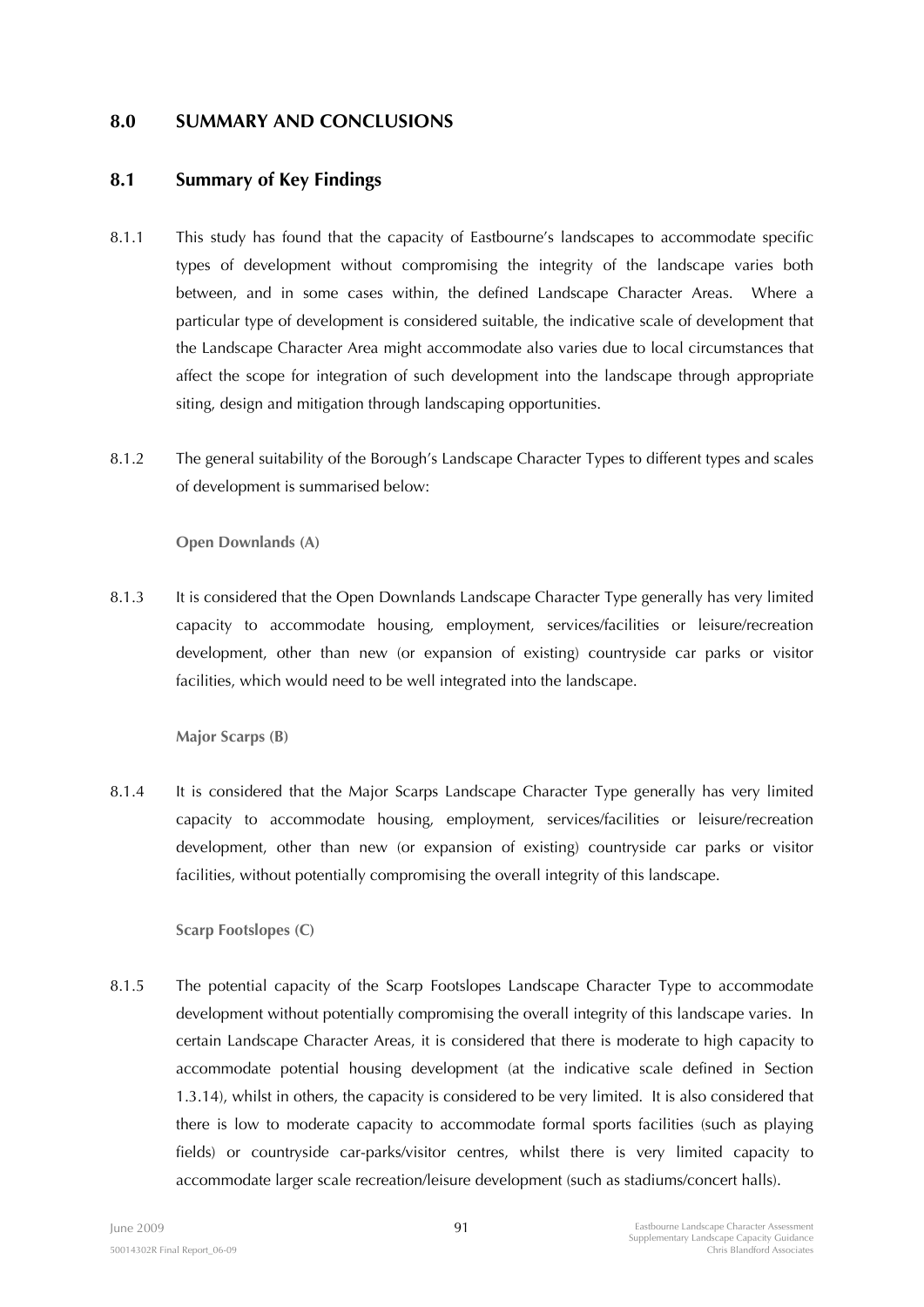**Rugged Coast (D)** 

8.1.6 It is considered that the Rugged Coast Landscape Character Type generally has very limited capacity to accommodate housing, employment, services/facilities or leisure/recreation development without potentially compromising the overall integrity of this landscape.

**The Levels (E)** 

8.1.7 The potential capacity of the Levels Landscape Character Type to accommodate development without potentially compromising the overall integrity of this landscape varies. In certain Landscape Character Areas, it is considered that there is moderate to high capacity to accommodate potential housing development (at the indicative scale defined in Section 1.3.14), whilst in others, the capacity is considered to be very limited. It is also considered that there is moderate to high capacity to accommodate employment development and low to moderate capacity to accommodate leisure/recreation and small-scale facilities/services development, in some Landscape Character Areas.

**Smooth Coastal Strip (F)** 

8.1.8 It is considered that the Smooth Coastal Strip Landscape Character Type generally has very limited capacity to accommodate housing, employment, services/facilities or leisure/recreation development, other than small-scale, seafront related leisure/recreation developments.

# **8.2 Conclusions**

- 8.2.1 It should be noted that landscape capacity is a complex issue and its evaluation is not a scientific absolute. It may be possible that a certain amount of appropriately located and welldesigned built development may be quite acceptable even in a moderately sensitive and highly valued landscape. As noted above, the degree of capacity is not always uniform across any one Landscape Character Area. Where capacity for development within a Landscape Character Area varies, proposals would need to respond to site-specific opportunities and constraints related to the inherent landscape sensitivity of the Area.
- 8.2.2 Areas assessed as having very limited capacity are unlikely to be able to accommodate new development (of the defined form and scale) without compromising the overall integrity, landscape character and visual sensitivity of the Landscape Character Area.
- 8.2.3 Those areas with low to moderate capacity may be able to accommodate certain forms or scales of new development. Key characteristics of the landscape are relatively robust, though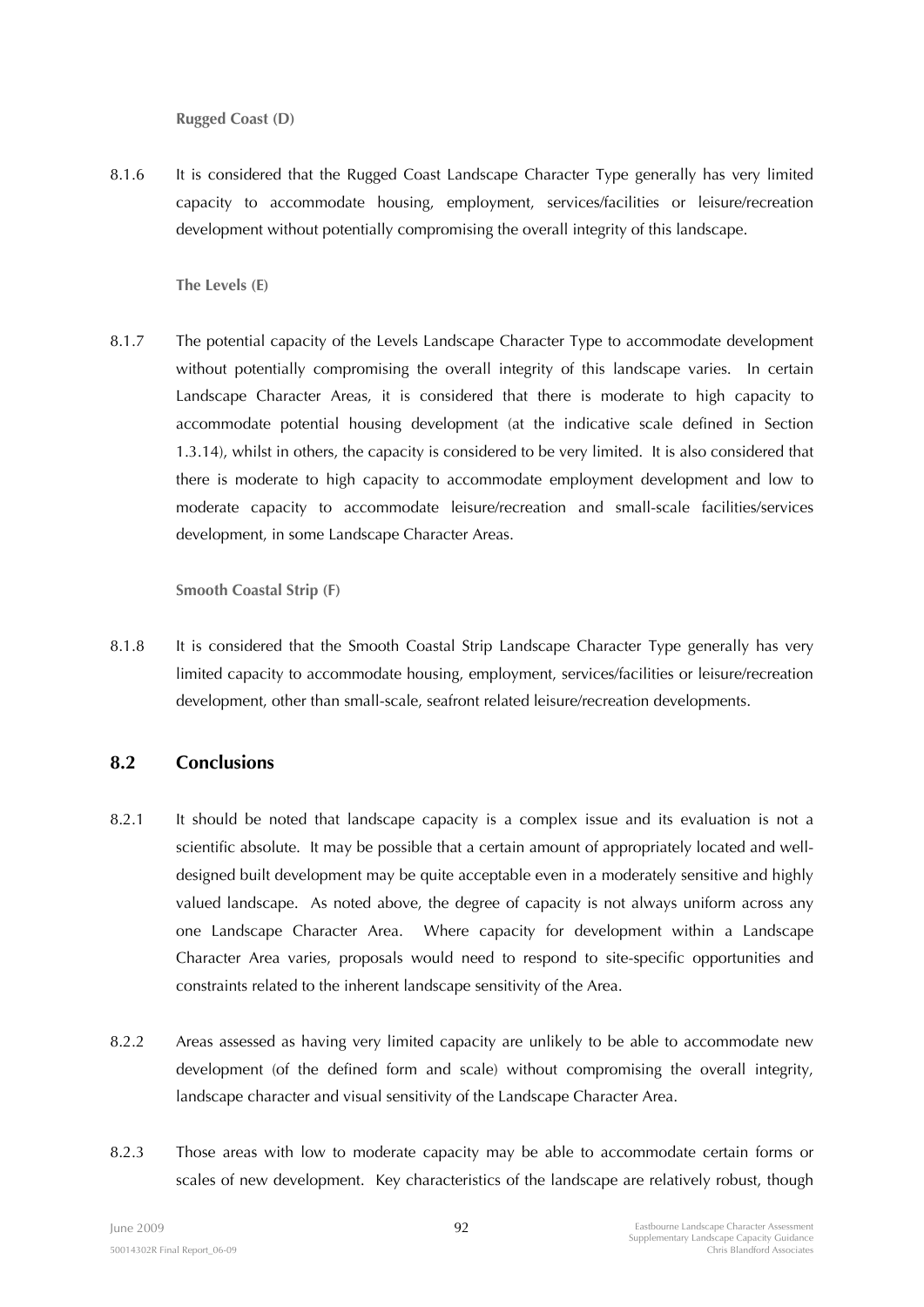would potentially be adversely affected by new development. These areas are likely to be able to absorb defined scales of development without significant change in character.

- 8.2.4 Areas with moderate to high capacity are considered to have a greater ability (in comparison to other Landscape Character Areas) to absorb the defined forms and scales of development without a significant change in character.
- 8.2.5 There are opportunities to enhance the landscape structure in places to improve landscape capacity in some Landscape Character Areas. For example, the layout, massing and landscape design of new development could be integrated successfully into the local and wider landscape through conserving and enhancing structure planting, shelter belts, woodland and hedgerows. Reflecting planting species that are common locally will help planting in new development to reinforce the distinct local landscape character. In addition, the integration of new and existing development in the form of potential urban extensions, could maintain a continuity of urban form and settlement pattern, and contribute to a more sustainable development option through the utilisation of existing physical infrastructure.
- 8.2.6 Importantly, achieving sensitive new development, in landscape character and visual terms, depends on a commitment to developing a successful aesthetic and functional relationship between the form and design of any new development – its layout, scale, density, appearance – and the local landscape. This would largely depend on the response of a development's masterplan and building designs to the inherent landscape characteristics, features and special qualities that give and area its special identity, unique sense of place and local distinctiveness.
- 8.2.7 Any new development must be sensitively designed and adequately mitigated in order to be successfully integrated into the landscape. In order for this to be achieved, an assessment of the landscape and visual effects of the potential development should be established based on the following considerations:
	- An assessment of how the proposals address local landscape character, the features of the site and its setting and visual amenity;
	- A comprehensive site appraisal and evaluation to establish what matters and why;
	- Evaluation of the overall suitability of the site for development in landscape and visual terms;
	- Identification of opportunities to incorporate appropriate mitigation measures where necessary.
- 8.2.8 Where a development proposal is located within or in close proximity to areas of existing built development, the following considerations should be taken into account where relevant: